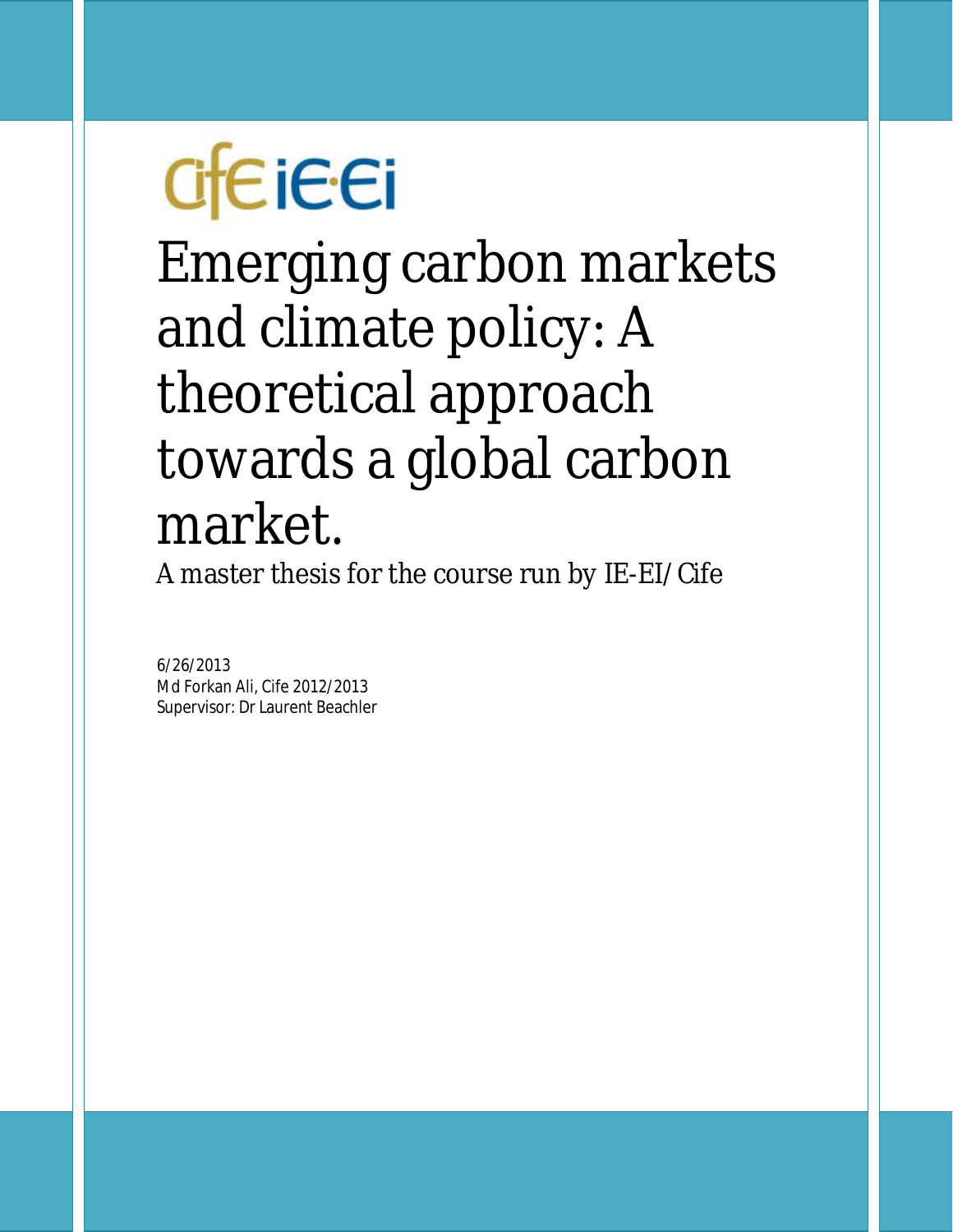# *Abstract*

To mitigate climate change around the globe, carbon markets are the motivating and efficacious device. This device is mounting fast. The Durban Platform at the COP 17 was a great achievement since the establishment of UNFCCC in 1992. The Kyoto Protocol has been extended up to 2020 at the COP 18 in Doha. There will be a new future climate regime by 2015. Although there are several points to be frustrated, the opportunities are still high. More or less, both developed and developing countries are responding seriously at the domestic level albeit the key countries are out of the game in international level. The industries, firms and companies will necessarily be prepared for "carbon legislation" and will be carbon constrained those are not yet connected. Those have already been connected will be benefitted more. The major industries are including expected carbon prices that are necessary for ground-breaking and, at present, costly technology on the basis of their future strategic decisions. Theoretically, a strong "top-down" approach is mandatory along with voluntary "bottom-up" approaches. The new market mechanisms add a dimension to this. The potentials for shaping a global-level carbon markets are high and seems logical. The private sector financing will be a crying need. For that, a mutual cooperation is required between private sectors and government policy makers for seeing a greater picture.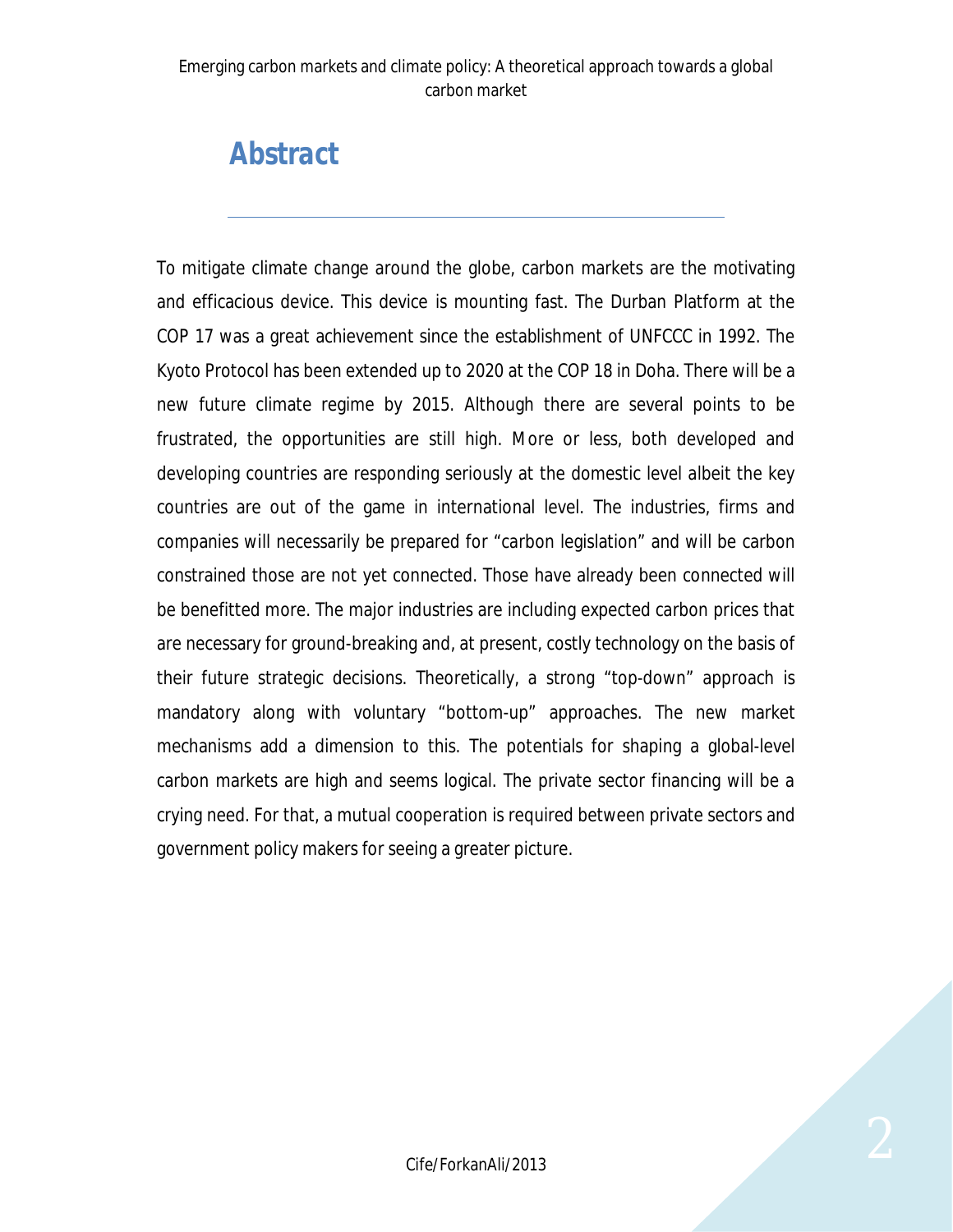# *To my lovely family*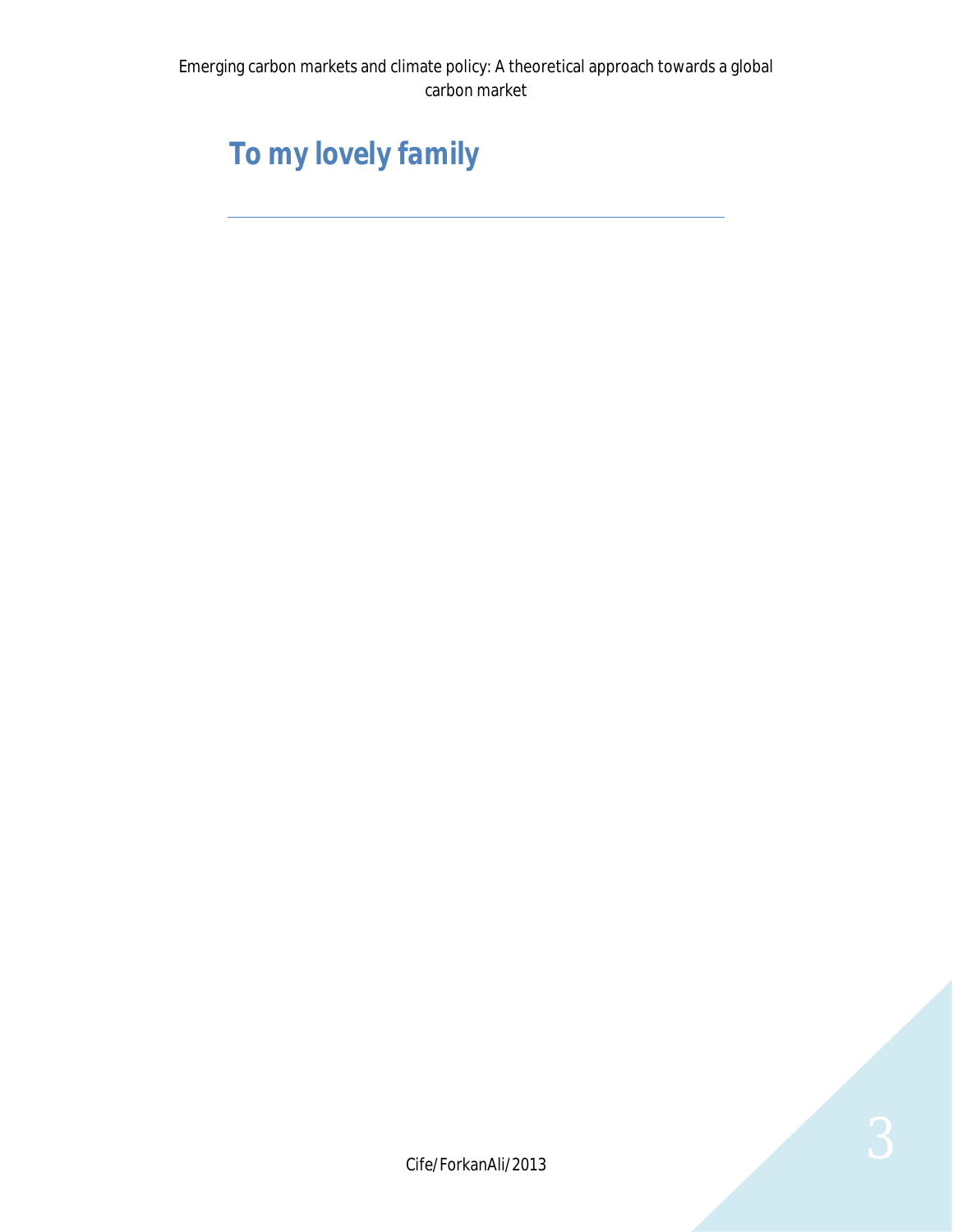# *Acknowledgements*

I am highly grateful to Dr Laurent Beachler for his endless support and academic encouragements and trust that he constantly kept on me. His inspiration in this potential research gave me confidence to overcome the obstacles and difficult moments during the time of writing.

Extraordinary appreciation goes to my parents and younger brother for their love, justified expectations and life- long teachings for gaining knowledge.

My friends deserve special thanks for making me cheerful in both difficult and happy times that I had to pass. I, especially, appreciate highly the support I got from Lejla, Filip and Oscar during the whole academic journey from Istanbul to Berlin.

Without Kanta's friendship and urging to take this degree, nothing would be possible.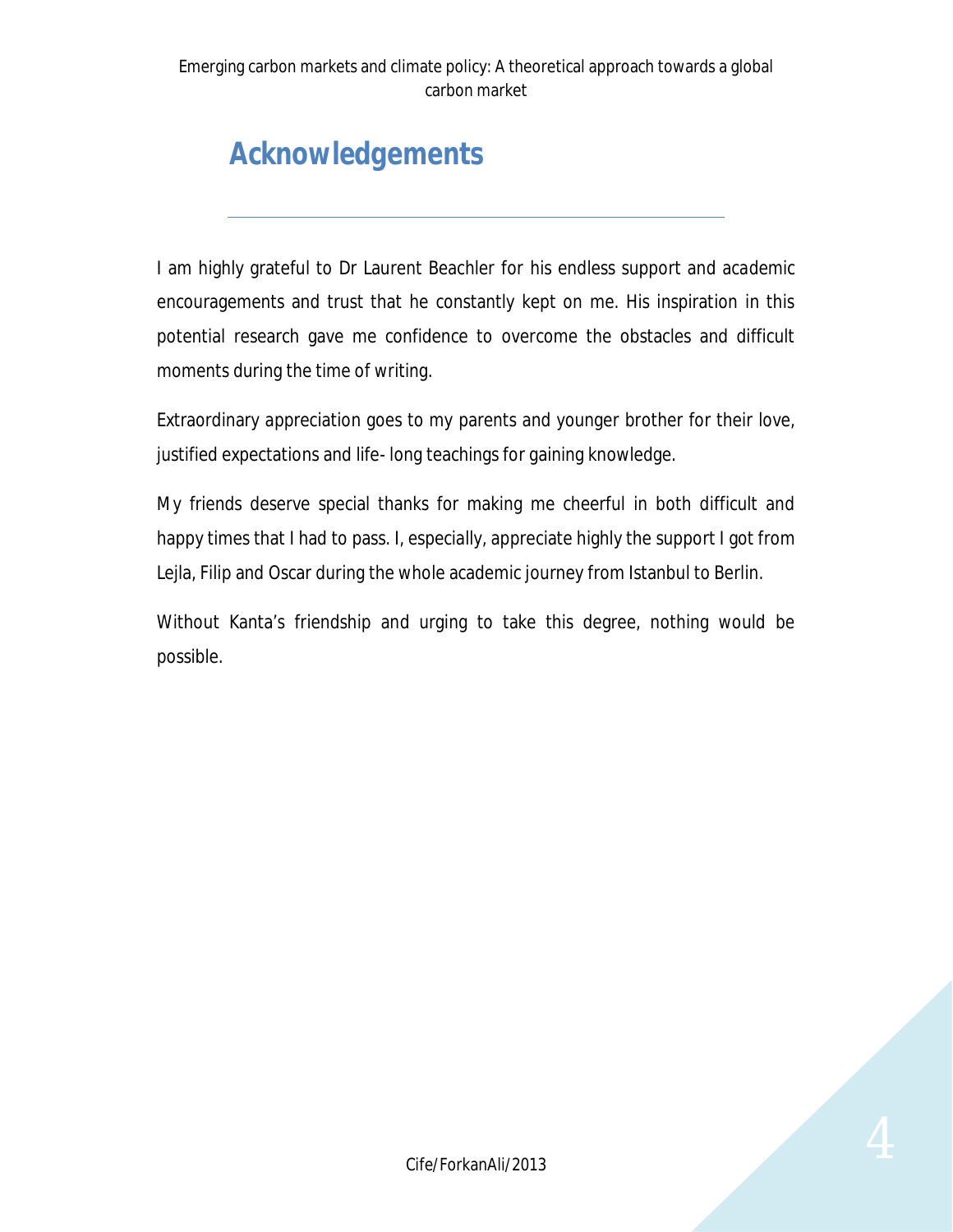# *Table of contents*

| 2. International agreements and emergence of carbon markets14      |  |
|--------------------------------------------------------------------|--|
|                                                                    |  |
| 2.2 The Kyoto Protocol and the characteristics of carbon markets17 |  |
| 3. The battles of political economy: approaches towards emission   |  |
|                                                                    |  |
|                                                                    |  |
|                                                                    |  |
|                                                                    |  |
|                                                                    |  |
| 4                                                                  |  |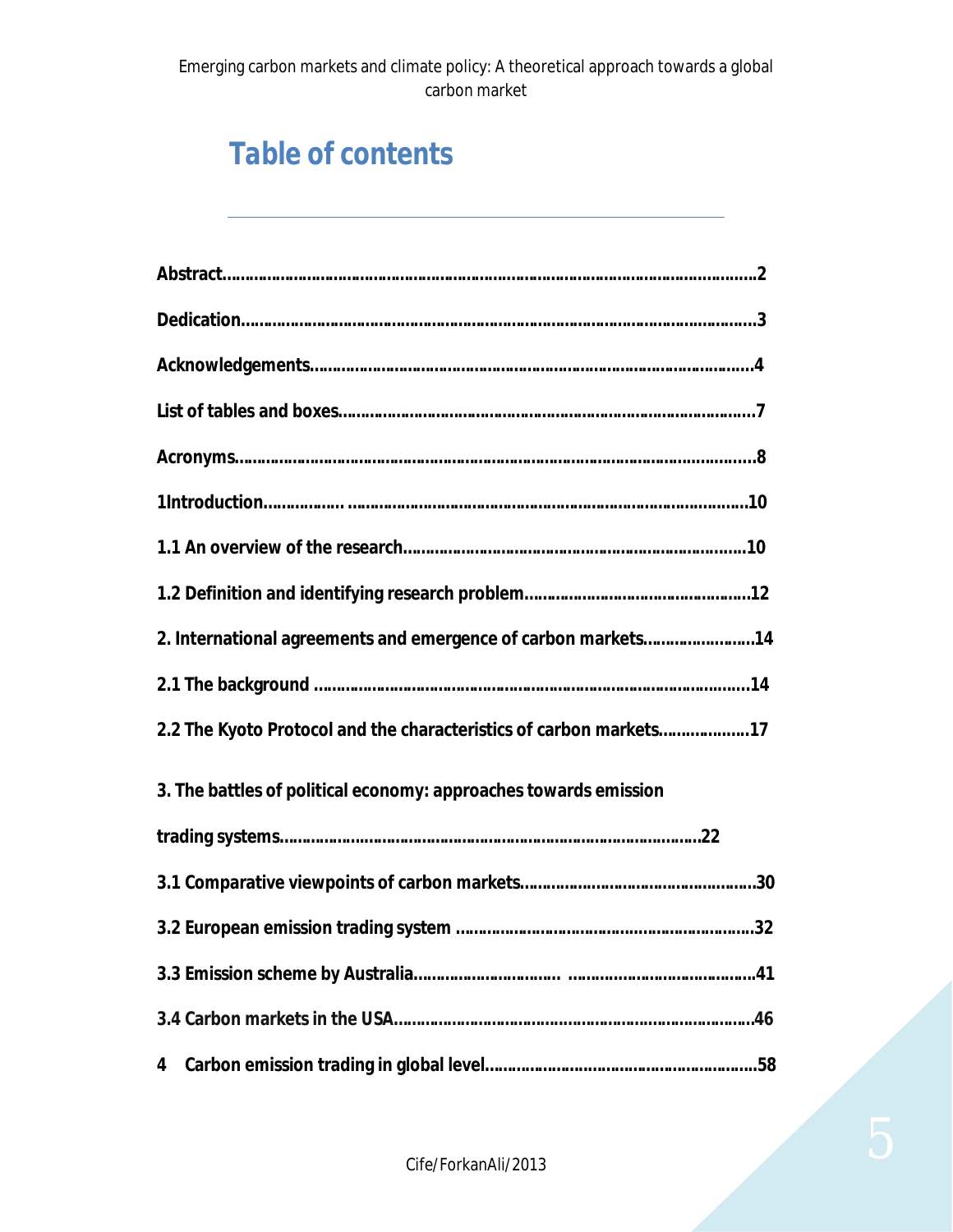| 5.10 The most suitable theoretical approach: a compatible global carbon |
|-------------------------------------------------------------------------|
|                                                                         |
|                                                                         |
| .99                                                                     |
|                                                                         |
|                                                                         |
|                                                                         |
|                                                                         |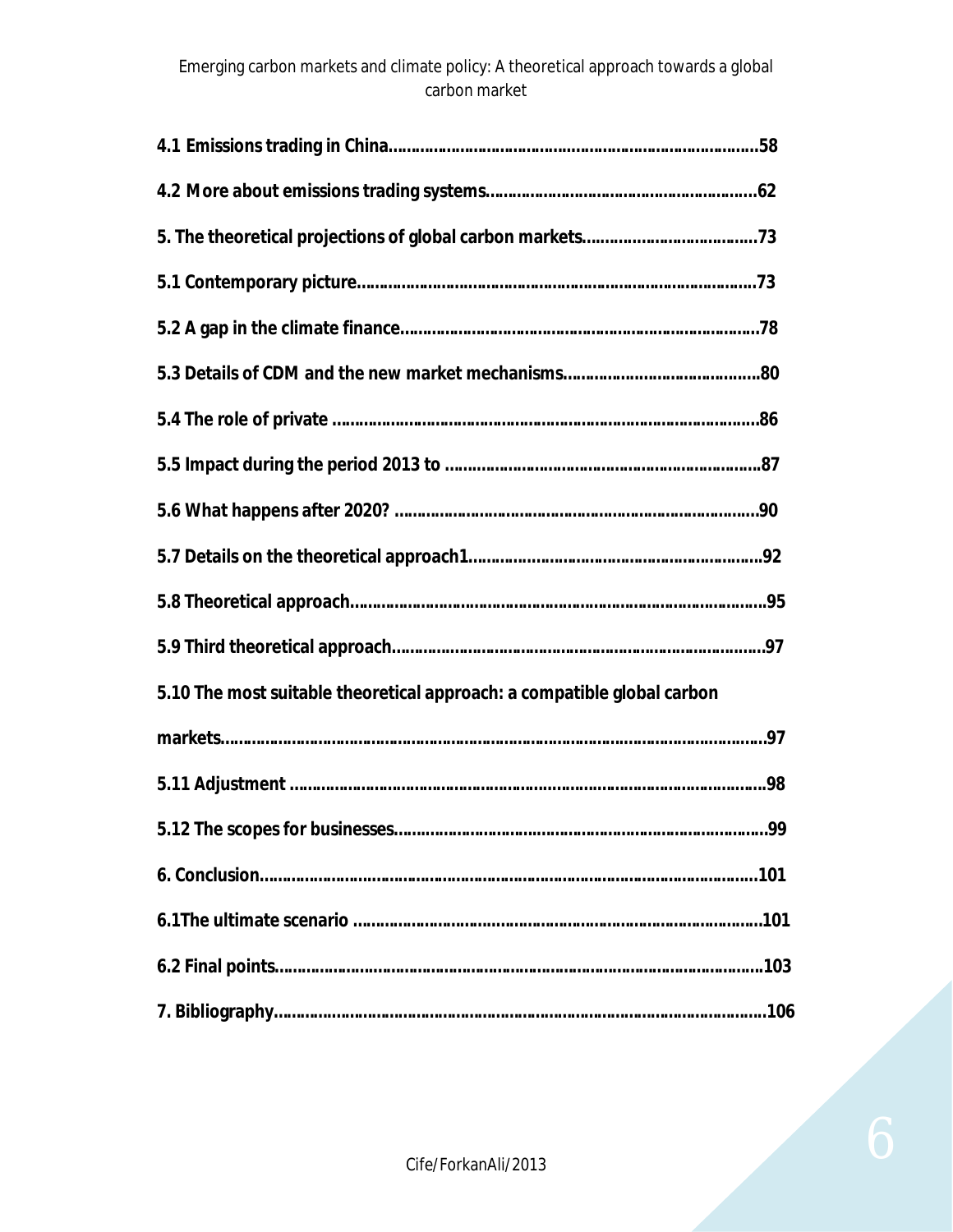# *List of tables and boxes*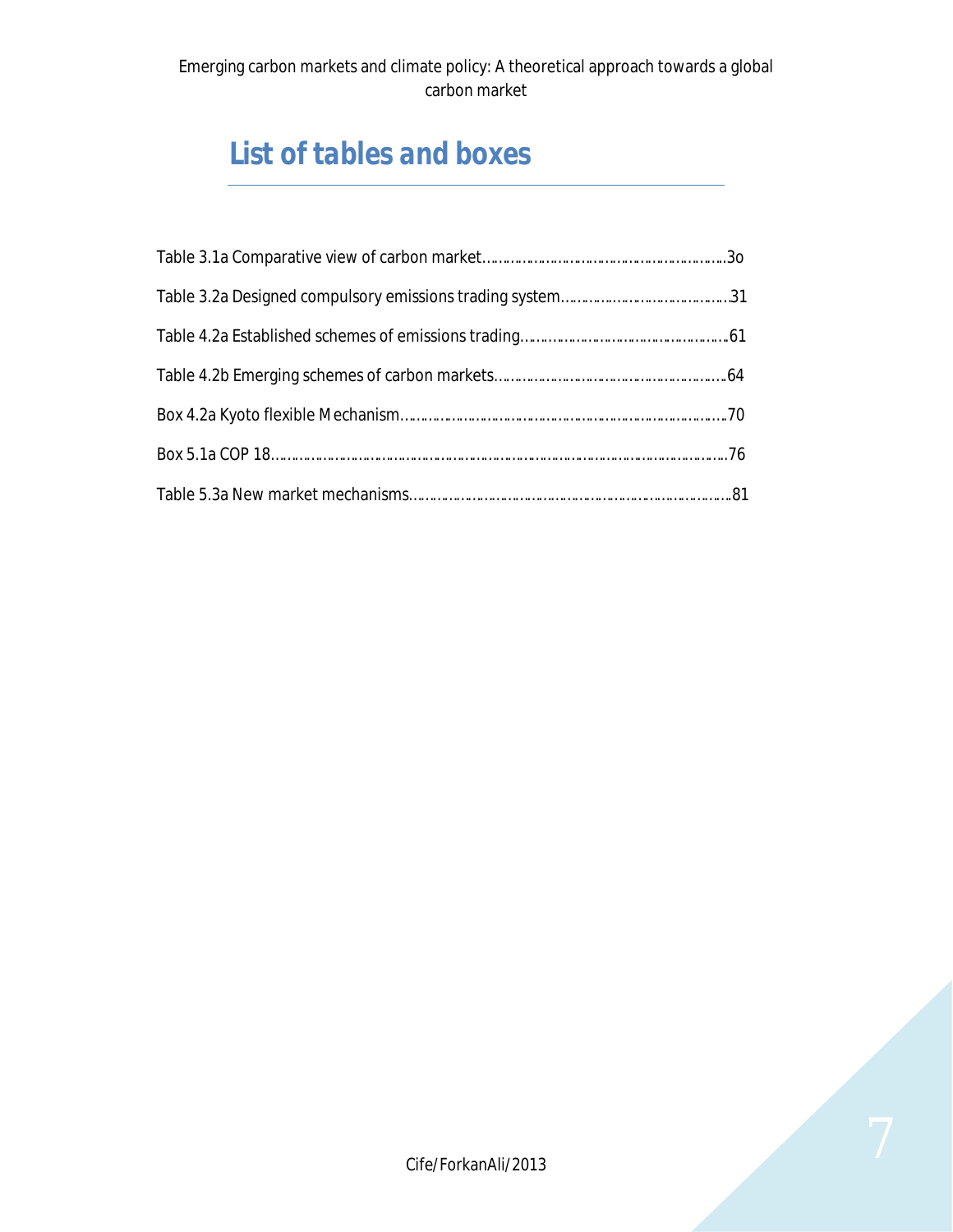# *Acronyms*

| <b>KP</b>     | Kyoto Protocol                                                |
|---------------|---------------------------------------------------------------|
| <b>GHGs</b>   | <b>Green House Gas Emissions</b>                              |
| <b>IPCC</b>   | Intergovernmental Panel on Climate Change                     |
| <b>UN</b>     | <b>United Nations</b>                                         |
| <b>UNFCCC</b> | United Nations Framework Convention on Climate Change         |
| <b>CPRS</b>   | <b>Carbon Pollution Reduction Scheme</b>                      |
| <b>MRET</b>   | <b>Mandatory Renewable Energy Target</b>                      |
| <b>CDM</b>    | Clean Development Mechanism                                   |
| <b>ETS</b>    | <b>Emissions Trading System</b>                               |
| EC            | <b>European Commission</b>                                    |
| EU            | <b>European Union</b>                                         |
| <b>ACESA</b>  | American Clean Energy and Security Act                        |
| <b>ACCCE</b>  | American Coalition for Clean Coal Energy                      |
| <b>WCI</b>    | Western Climate Initiative                                    |
| <b>RGGI</b>   | Regional Greenhouse Gas Initiative                            |
| <b>FYP</b>    | <b>Five Year Plan</b>                                         |
| <b>REDD</b>   | Reduction Emissions from Deforestation and Forest Degradation |
| <b>NAMAs</b>  | Nationally Appropriate Mitigation Actions                     |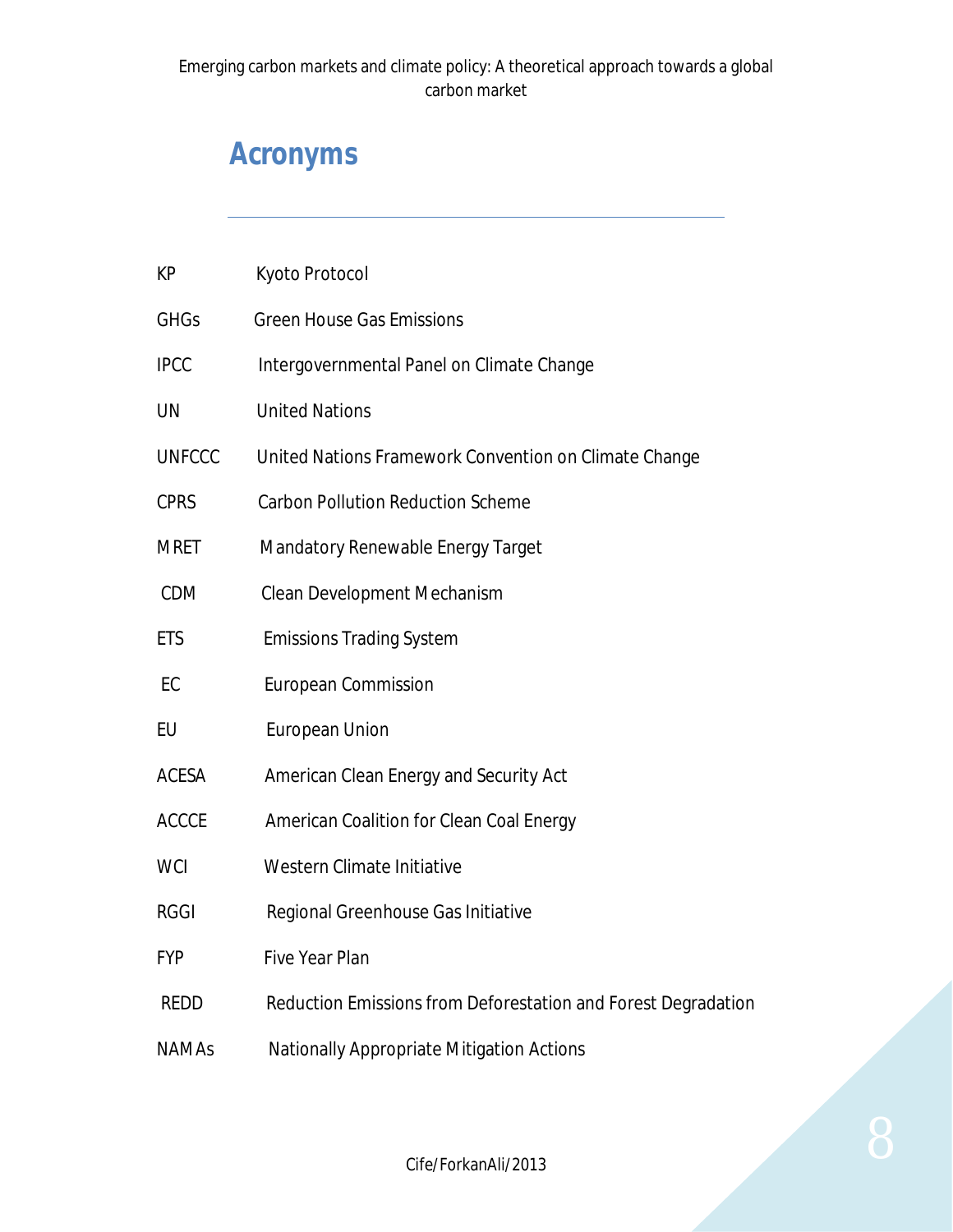# *Acronyms*

| EUA        | <b>EU Emissions Allowance</b>             |  |
|------------|-------------------------------------------|--|
| <b>CER</b> | Certified emissions Reduction             |  |
| <b>ZEP</b> | <b>Zero Emissions Fuel Power Plants</b>   |  |
| <b>CCS</b> | Carbon Capture and Storage                |  |
| ICAO       | International Civil Aviation Organization |  |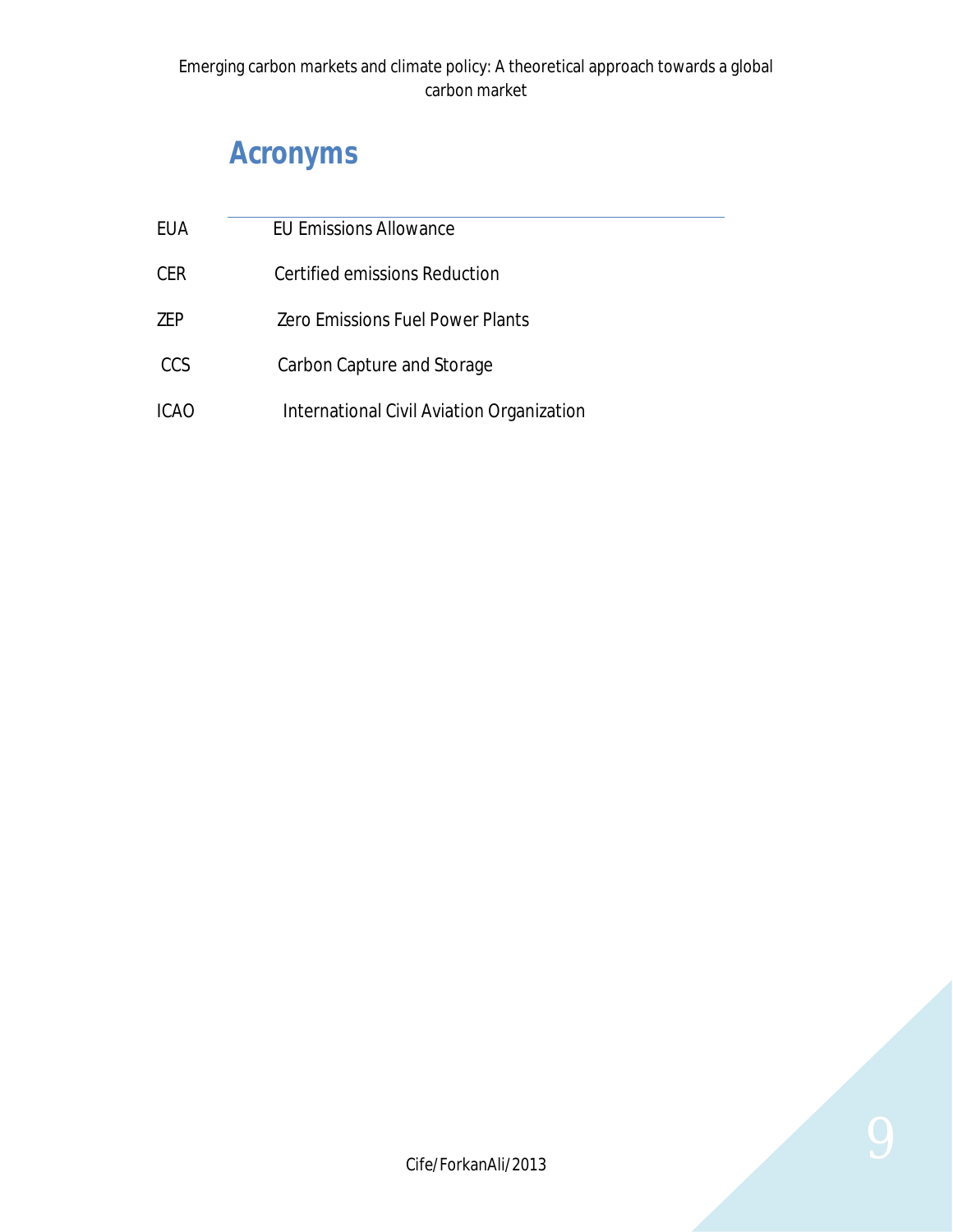## *1.Introduction*

#### **1.1 An overview of the research**

A central and existing debate in the arena of climate change and policy is about the potentiality of a global carbon market. To response to limit the high emissions of carbon in the sky, a harmonized policy is the call of the time for mitigating the worst effects of climate change.

As we know, change is the pattern of nature, climate also changes. It changes both naturally and unnaturally. Unnatural change occurs by human being. Human being emits carbon dioxide  $(CO_2)$  and other green house gases (GHGs). Over the last hundred years this human-emitted  $CO<sub>2</sub>$  and GHGs mounted up in the atmosphere. It happened mainly by the hasty industrialization, towering business growth and advancement of science and technology. As a result, there was an urgent need to shape a treaty as a measure for reducing emissions of GHGs on a global level. Kyoto Protocol (KP) under United Nations Framework Convention on Climate Change (UNFCCC) is such a treaty.

However, there has always been a significant lack of transparency in the years long regarding the transliteration of the Kyoto Protocol (KP) which is the obligatory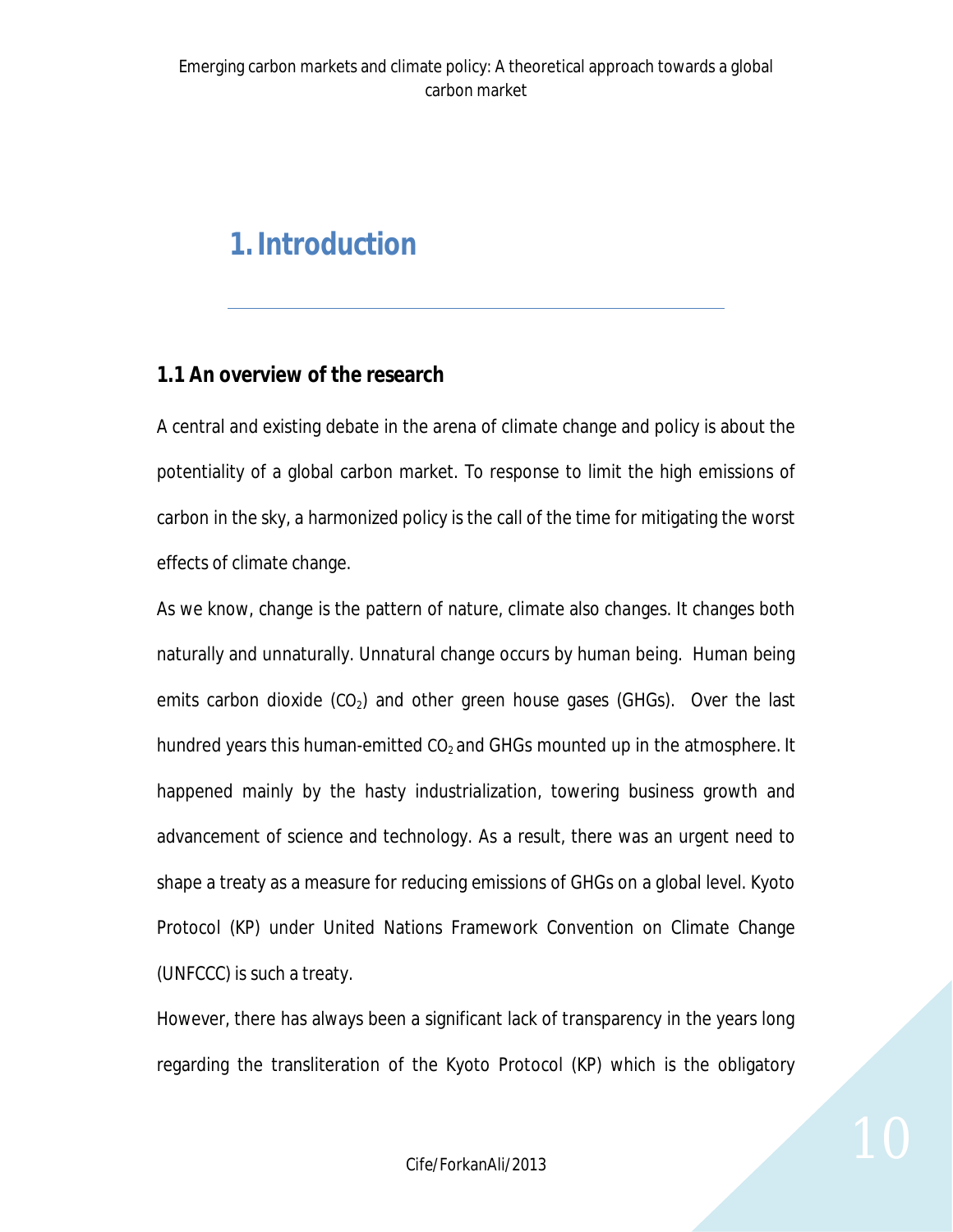global treaty by international law. The first commitment period of KP was expired at the end of 2012 and extended up to 2020 for the second period at the COP 18 in Doha. Due to the lack of an active presence of international community, nations and local authorities initiated a "bottom-up" approach to build up "low carbon strategy" by themselves. There has been a significant achievement since the creation of United Nations Framework Convention on Climate Change (UNFCCC) in 1992. All the countries including developed and developing agreed upon a global climate agreement when the historical Durban Platform was signed in 2011.The range, capacity and targets of the Platform are not defined even after the COP 18 (see box 5.1a) as the continuing negotiations is accord on the new future climate scheme by 2015 that will be applied to all parties from 2020 only.<sup>1</sup>

Though there are several failures of The Kyoto Protocol and carbon markets because of low price of carbon, undecided negotiations and lack of global agreement, this research sees a global requirement for the businesses to be careful and recognize the markets, especially its developments at the domestic level, will extensively affect the private sectors.<sup>2</sup> We see industries are taking benefits, up to the present time, from the existing carbon markets through a flexible mechanism for instance Clean Development Mechanism (CDM).<sup>3</sup>From the negotiations at the Durban Platform, we are now described several number of new market

 $\overline{a}$ <sup>1</sup> Please See more about the critical discussion on the issue - Ernst and Young (2012): 'Into the Unknown: climate change post Durban'

 $2$  To get more please see Ernst and Young (2012): How do companies do business in a carbon constrained world: investment decision and bottom lines'

 $3$  See box 1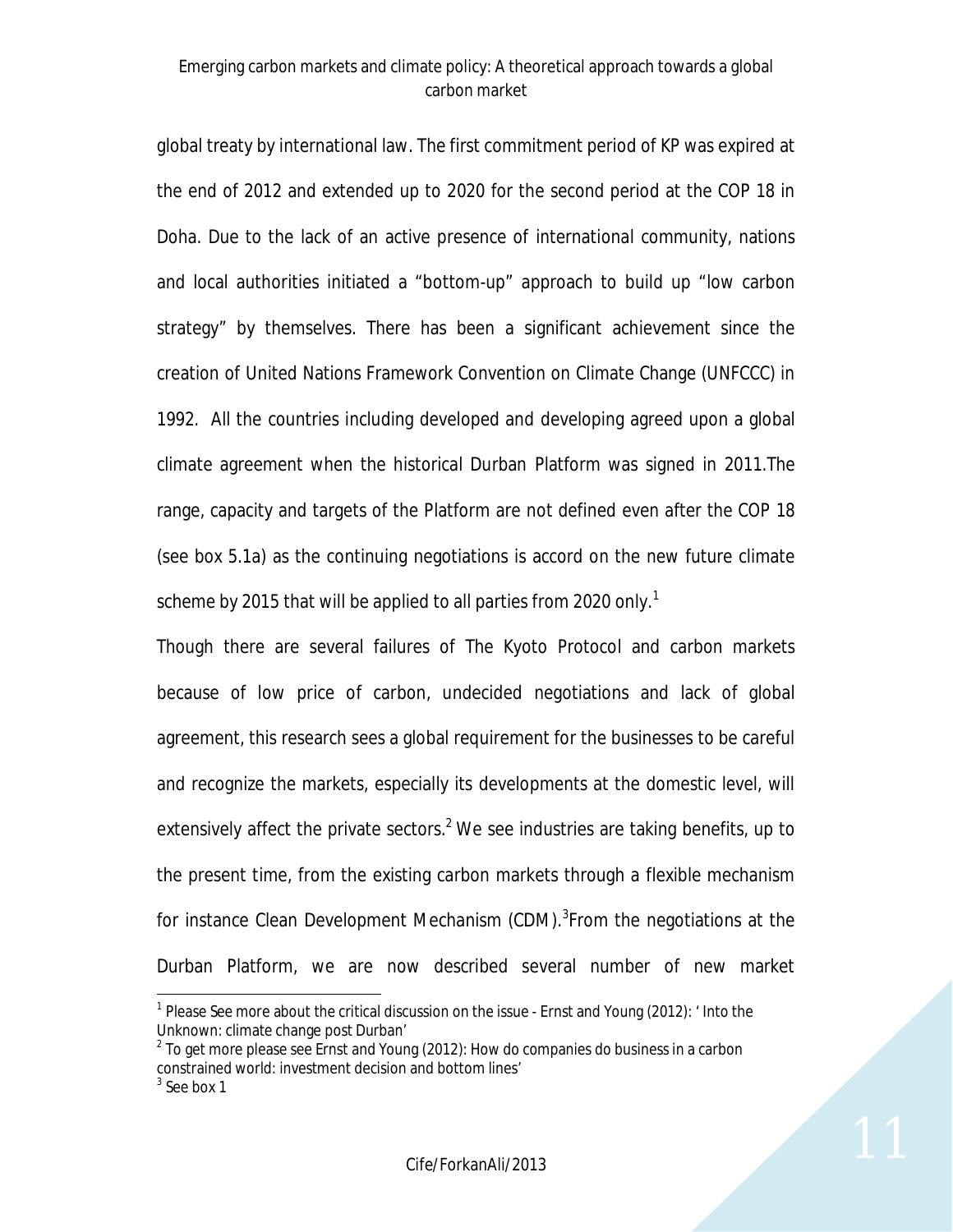mechanisms are planned to execute (e.g. NAMAS, Sectoral mechanisms) that may give new opportunities for business, as these are also part of our intended global carbon markets.<sup>4</sup>

This research historically, practically and theoretically discusses the evolution of the carbon market, comparative carbon markets, current carbon markets, emerging and potential carbon markets, carbon markets before 2020, carbon markets after 2020, potential business opportunities in the carbon market and finally the potentiality of compatible global carbon markets.

#### **1.2 Definition and identifying research problem**

Climatologists and scientific analysis convey palpably and stalwartly the seriousness of climate change. They, recurrently tell us to lessen the  $CO<sub>2</sub>$  and GHGs to safeguard the mitigation of climate change. Constant emission of  $CO<sub>2</sub>$  and GHGs around the world will impact (are impacting) on economy, society and severely on ecosystem that is irremediable. The world will experience a high temperature that will increase and cause many other related problems. These problems will impinge on all parts of the world.

Now, the accomplishments are indispensable. Efforts are requisite from advanced industrialist countries to emerging economies. There are many actions and plans have been discussed over the years in the international courtyard. Outcomes are

 4 See table 5.3a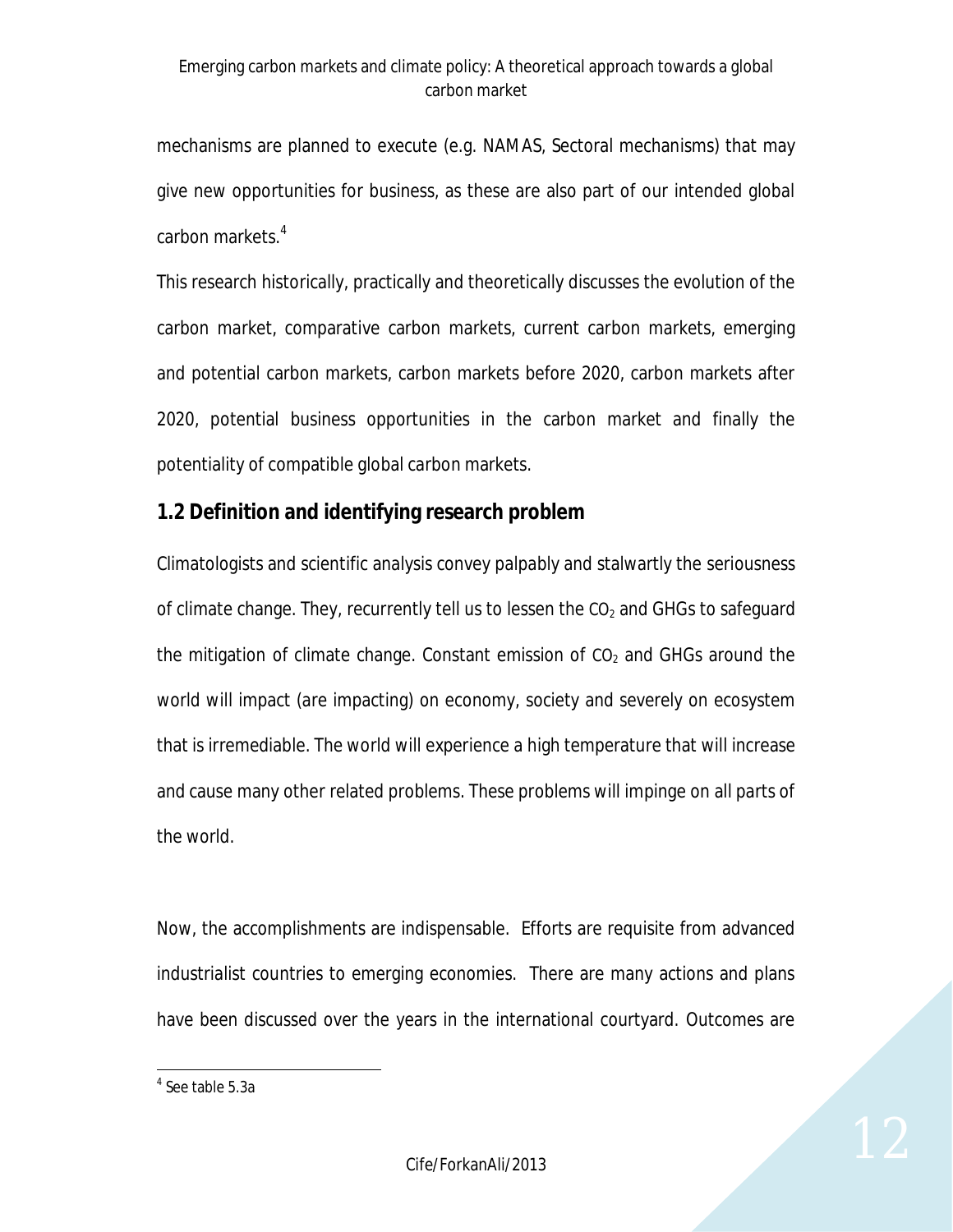still very slow that we discussed before and will discuss extensively later in this research. Revitalizing steps towards research and developments in the technological teamwork, safeguarding natural forests and tackling deforestation, adjustment policies for the poor countries and most significantly the efficient Emission Trading Systems (ETS) are crucial need.

Efficiency in the emission trading is a key question. There are invasive market imperfections in the energy and related markets which are affecting the efficiency of given policy instrument<sup>5</sup>. As, also, Nicholas Stern states, to have imperfections in the markets for exhaustible resources and energy could have considerable interactions with carbon-pricing that should also be considered, as he uttered, to pick the benefits of emission trading , deep and liquid markets and well designed rules are important<sup>6</sup>. It clearly indicates a well established carbon market that will work globally and it will effectively contribute to the global abatement of emissions. The above discussion gives a latent motivation of this research and identifies its research problem about related to global carbon market. More specifically asks; will there be a compatible global carbon market? To go into deep and details of the carbon emissions trading, this research also wants to know, what is the future of the carbon markets? How will it look like? What is the potentiality for the private

1

 $^5$  Blyth, w. & K. Hamilton (2006): 'Aligning Climate and Energy Policy: Creating incentives to invest in low carbon technologies in the context of linked markets for fossil fuel, electricity and carbon,' Energy, Environment and development Programme, Royal Institute of International Affairs, April 21 2006, London.

<sup>&</sup>lt;sup>6</sup> N. Stern (2007): 'The Economics of Climate Change: The Stern Review', Cambridge University Press : 361-375 (bk)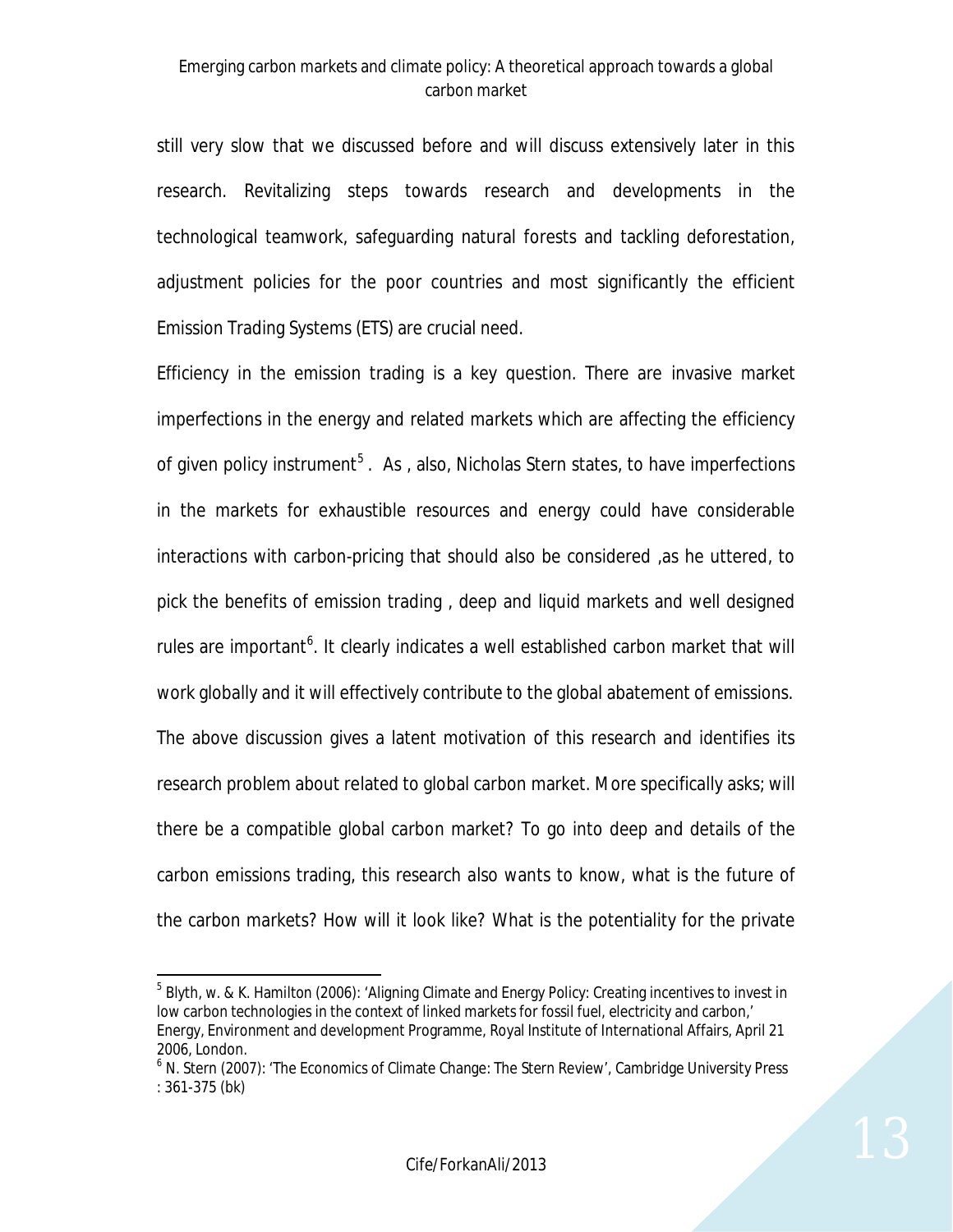sectors in this market mechanism? We try to answer these questions in a theoretical framework.

# *2.International agreements and*

### *emergence of carbon market*

#### **2.1 The background**

 $\overline{a}$ 

The history of known GHGs effect is not so old. People knew about it in the late nineteenth century from the chemist Savante Arrhenius but it did not become imperative. In 1896, he nominated the existence of the GHG in the atmosphere. Then it took hundred years to build an essential scientific inquiry about it<sup>7</sup>. Perhaps the urgency of identifying the GHG became visible because of other related issues like Ozone (O3) layer depletion, climate change, loss in the biodiversity. Especially, climate change moved into the notice of the people. Therefore, popularly we knew about the 'Global warming' that is human-made climate change caused by particular gases called carbon dioxide and methane in the atmosphere. These gases

 $^7$  Rodhe, R. charlson, and E. Crawford, ' savant Arrhenius and the green house effect', Ambio 26 ( 1997): 2-5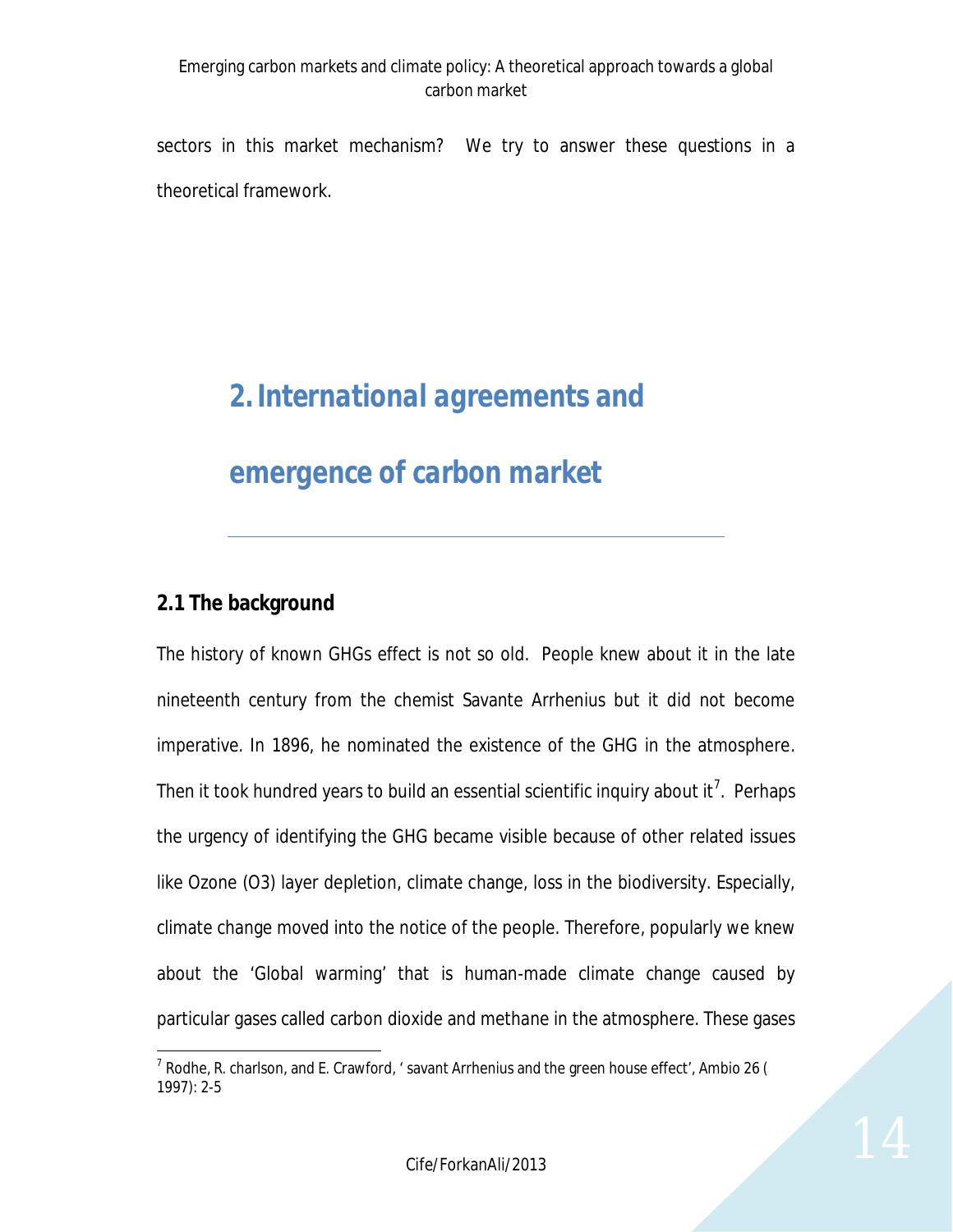stuck in for a long years and they allow the sunlight to come in but not out going. Thus the temperature of the earth's surface rises. The constant amplification of GHG affects global temperature and change rainfall (precipitation) and storm characteristics in less conventional ways. It is difficult to experience these changes of temperature in a daily basis but the changes temperature between last ice ages and present time is more than 8 degrees<sup>8</sup>. The Intergovernmental Panel on Climate Change (IPCC) approximated a global warming between 1.4-5.8 degrees Celsius by 21<sup>st</sup> century.<sup>9</sup>

Noticeable disagreements came to the international politics about climate change. There is an evident relationship between GHGs and global economy that will be clarified in our discussion in details. GHGs emission, still, caused mainly because of primary energy resource fossil fuels that is almost inescapable for the industries. On the contrary, these GHGs accumulated in the atmosphere will change the global climate fiercely. Moreover, because of these highly controversial political issues, the climate change science report also has been questioned $^{10}$ .

Slowly the issues regarding climate change become more vital. In 1992, UN Conference on Environment and Development in Rio de Janeiro (informally known

 $\overline{a}$  $^8$  N. E. Hultman (2004): 'Emerging carbon market and future of climate policy', George Town Journal of international affairs. (journals):124

<sup>&</sup>lt;sup>9</sup>See reports on the science of climate change at http://www.ipcc.ch. (reports)

 $10$  P. N. Edwards and S. H. Schneider (2001): Self-Governance and peer review in science-for-policy: the case of the IPCC second assessment report' in Changing the Atmosphere: Expert Knowledge and Environmental Governance. eds C. A. Miller and P.N. Edwards ( Cambridge: MIT press,2001), 219- 246 (reports)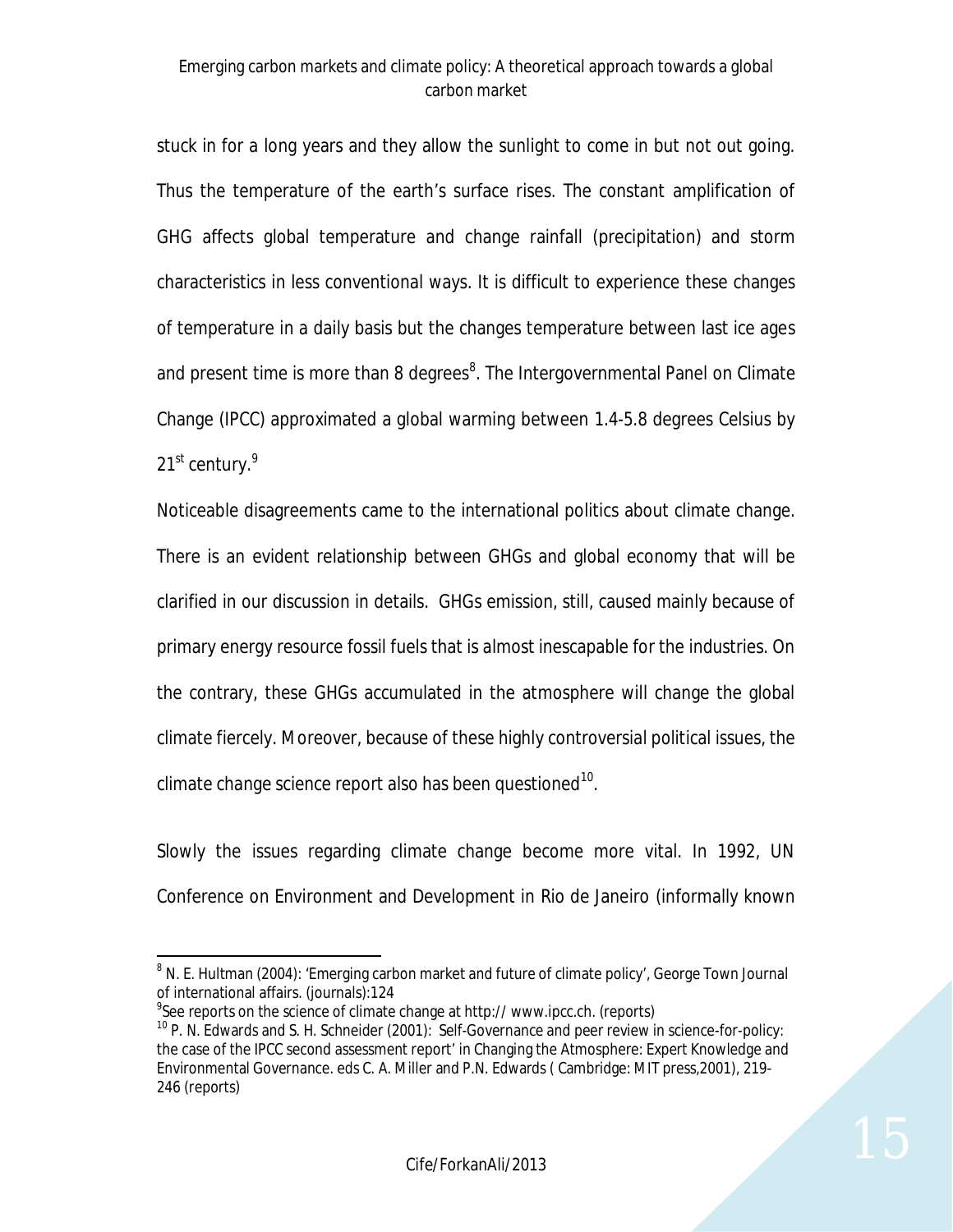as Earth Summit), climate change has been contextualized both legally and internationally. Most importantly, The UN Framework Convention on Climate Change (UNFCCC) that is an international environmental treaty bargained with *an* objective to "stabilize greenhouse gas concentrations in the atmosphere at a level that would prevent dangerous anthropogenic interference with the climate system."<sup>11</sup>

The matter to look at here that the treaty sets a non-binding targets on greenhouse gas emissions for the countries and incorporates no enforcement or socio-political control mechanisms. It makes the treaty legally non-binding that put an objective for the advanced industrial countries to lessen the emissions to '1990 levels by 2000'. UNFCCC also fashioned a system of national reporting and expected party meetings on a regular basis for shaping key commitments in future<sup>12</sup>. By signing (not ratified) this agreement, the USA agreed that countries have "common but differentiated responsibilities" to avert "dangerous interference with the climate."<sup>13</sup> Until the Kyoto Protocol in 1997, the countries contested this very idea of commitments for the five years.

Then, logically, International agreements became very practical. To come to that path, IPCC developed by UN Environment Program (UNEP) and World

 $\overline{a}$ 

<sup>&</sup>lt;sup>11</sup> 'Article 2', *The United Nations Framework Convention on Climate Change*. Retrieved 15 November 2005 (Article)

<sup>&</sup>lt;sup>12</sup> S. H. Schneider, ' Kyoto protocol: the unfinished agenda- an editorial essay', Climate change 39 (1998): 1-21

 $^{13}$  Text of UNFCCC http// unfcc.int.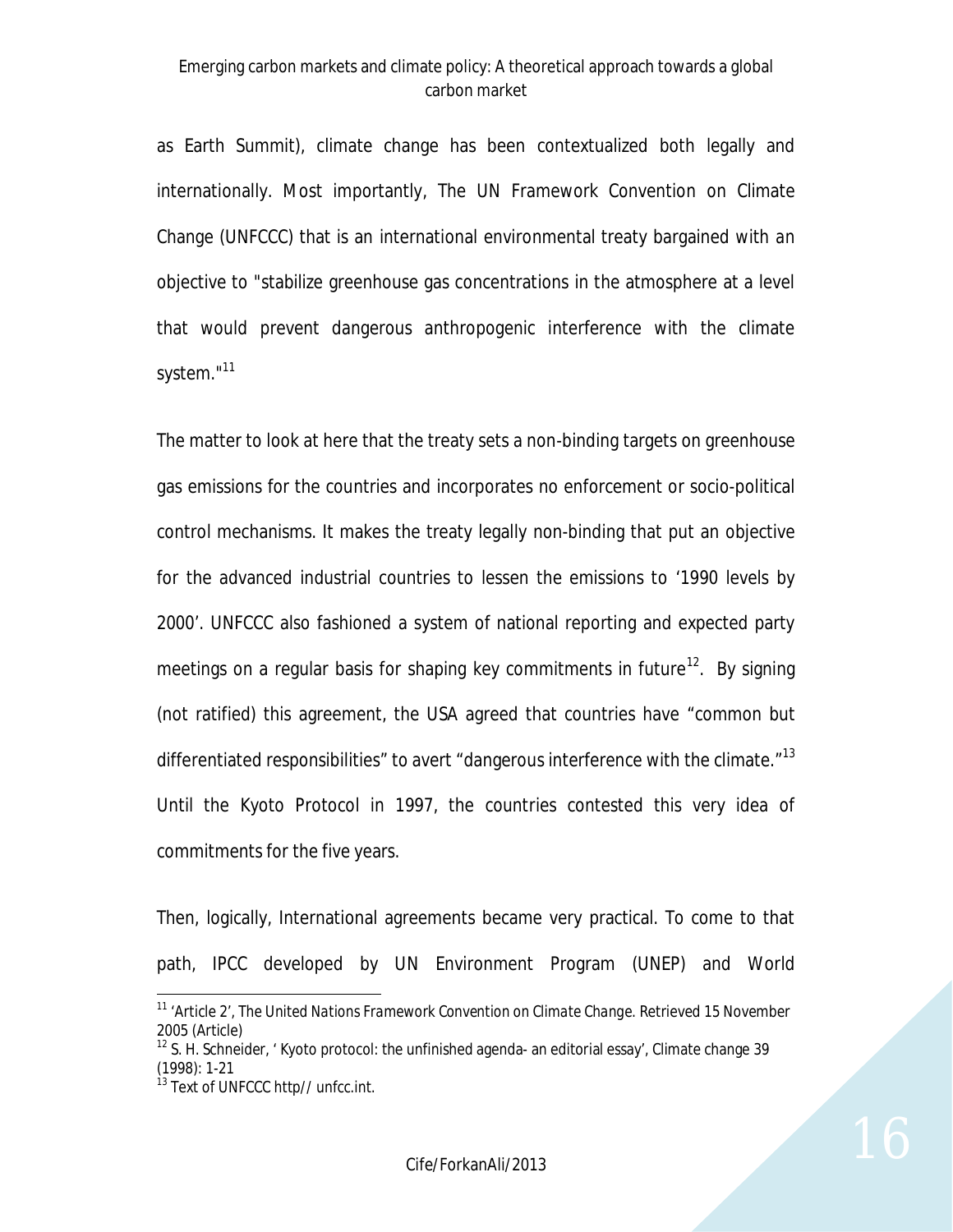Meteorological Organization (WMO) achieved countries trust and indicated for scientific inquiries and answer to them. Consequently, a planed and good policy on climate change will hearten innovation while initiating an unassuming constraint on emissions in the near term that increasingly constrict over the time-consuming period.

#### **2.2 The Kyoto Protocol and the characteristics of carbon markets**

The Kyoto Protocol, this time, fixed obligatory obligations on developed countries to decrease emissions of GHGs which 191 countries ratified but the USA and Canada withdrew from it in 2011. It also set the facility of states whose emission falls lower than their limit to sell this "allowances" to other states. The states who failed to fulfill their target can buy them. This kind of market-based initiatives called "capand- trade" was established in the USA. For the decrease of regional air pollutants like sulfur dioxide (SO2) is still used there. Another contribution to this development is considered that the involvement of GHGs to climate change can be approximated based on laboratory experiment and also knowledge of how gases act in the earth atmospheric system. Similarly, a certain amount of GHGs can be exchanged to the equivalent emission of carbon dioxide through basic conversion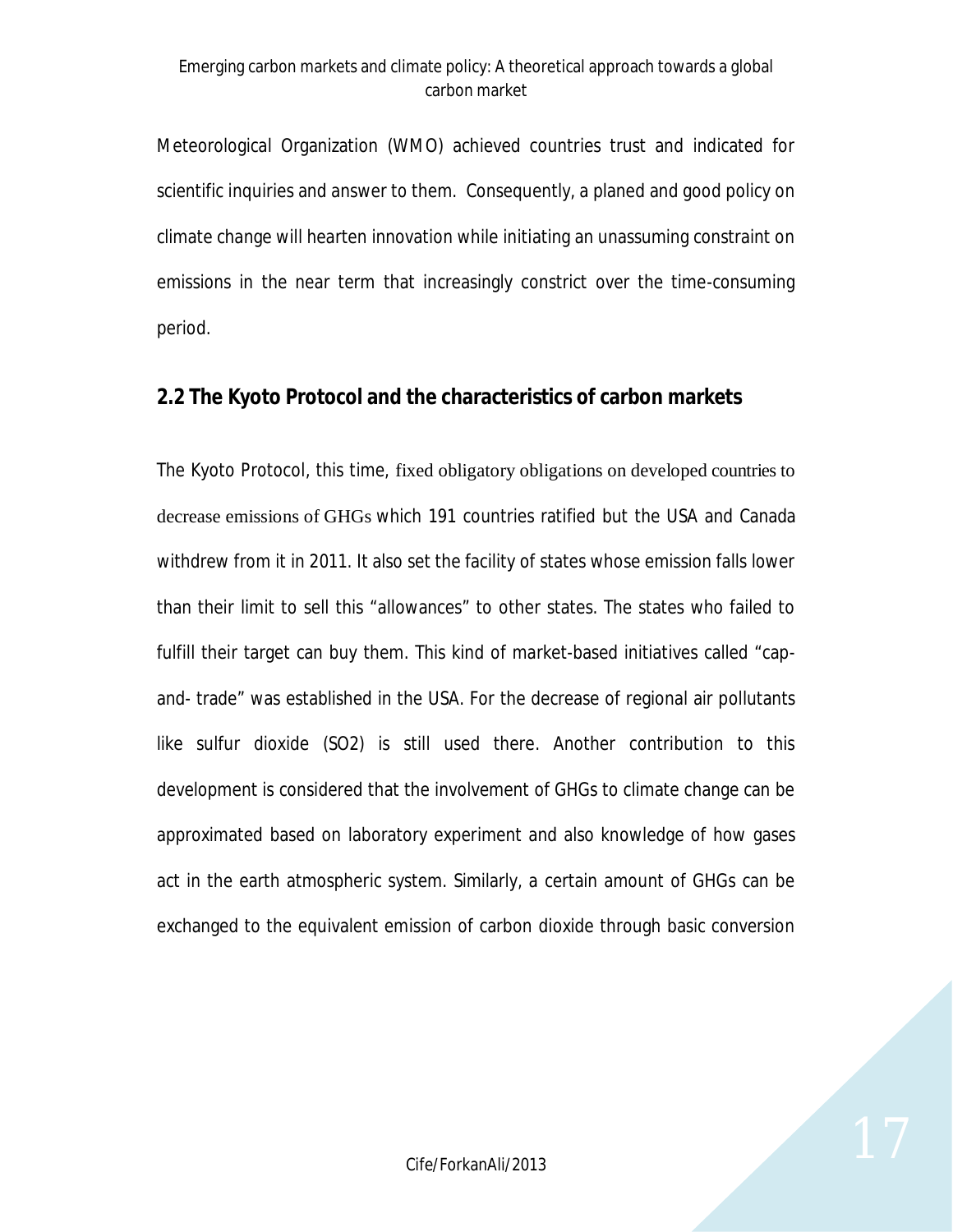factors namely "global warming potentials". Thus, this basic unit of decrease has been articulated as the "CO<sub>2</sub> equivalent" or CO<sub>2</sub> e.<sup>14</sup>

Binding targets for the developed countries were expected but at least the starting towards the greater step. Still problems were there. Exclusion of developing countries from the binding targets made the political situations controversial. There were many reasons behind this e.g. historical debt, equity etc. Though the USA, de facto, pulled out from the field, many other countries agreed to the international emissions trading criteria and regulations for applying Kyoto. As a result, preliminary trade barriers were removed from the market workings. Multi actors like "broker-traders, insurers and credit generators" started joining these fields; they sketched new products to pull into the market.<sup>15</sup>

The emission market emerged (though it tolerated many condemnations). It emerged with some future plans and agendas. Significantly, the European Commission endorsed a set of obligatory proposals for starting emission trading all over the EU Countries in 2005. Later it shaped the greatest emission trading system all over the world and placed a process of standardization in other countries that has been synchronized with the regulations of UN climate agreements.<sup>16</sup> However, Denmark also designed compulsory line up casing electricity generation sector.

 $\overline{a}$ <sup>14</sup> N. E. Hultman (2004): 'Emerging carbon market and future of climate policy', George Town Journal of international affairs. (journals): 125

 $15$  N. E. Hultman (2004): 'Emerging carbon market and future of climate policy', George Town Journal of international affairs. (journals): 126

<sup>&</sup>lt;sup>16</sup> EU emission trading system http:// europa.eu.int/comm./environment/climate/emission.htm.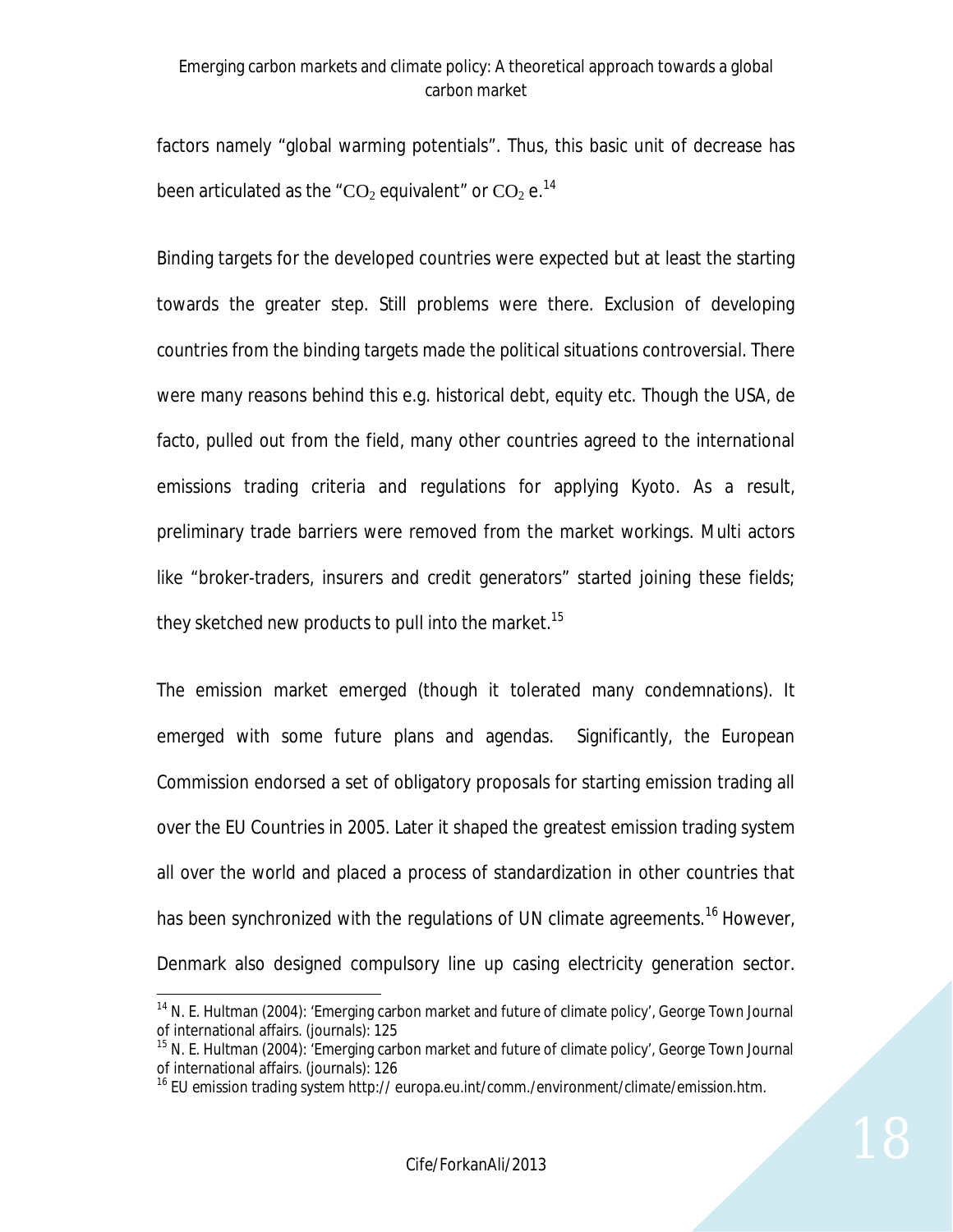Moreover, at the beginning of 2002 the United Kingdom implemented "multi-sector trading plan". British petroleum is one of the actors of who initiated a domestic trading system with a big advice-giving role in outlining mutually the Kyoto and UK emissions trading rules.<sup>17</sup> Despite the lack of unawareness of the United States, many corporations espoused domestic targets.<sup>18</sup> Most Importantly, Chicago Climate Exchange took care of companies in respect of organizing promises and dedication creating a platform for the trade in the purpose of a leading market position. World Bank's Prototype Carbon Fund and the Dutch Erupt Program are also in the field to work vigorously to lessen the risks in carbon investment by catalyzing markets.<sup>19</sup> Then, noticeably, US states especially, California, New York and Massachusetts started to standardize green house gas emissions. The more information also given later on this particular discussion as it is highly related to the core of our research.

Gradually, emission trading begun to be popular. It speeded up the carbon market. Being matured slowly and growing degree of trade in carbon assets, the market started to contribute to the "permit price ranges" maturely. The brokers were holding the transaction mechanism and the defrayal prices were protected strongly

 $\overline{a}$ <sup>17</sup> Mark Akhurst, Jeff Morgheim, and Rachel Lews (2003) : ' Greenhouse gas emission trading in BP,' Energy Policy 7: 657-663

<sup>&</sup>lt;sup>18</sup> Michael Margolick, and Doug Russel (2001): ' Corporate greenhouse gas reduction targets', Arlington, VA: Pew center on Global Climate Change:74

 $19$  Frank Lecocq (2003): 'Pioneering transactions, catalyzing markets, and building capacity: The prototype carbon fund contributions to climate policies', American Journal of agricultural Economics 85. no 3: 703-707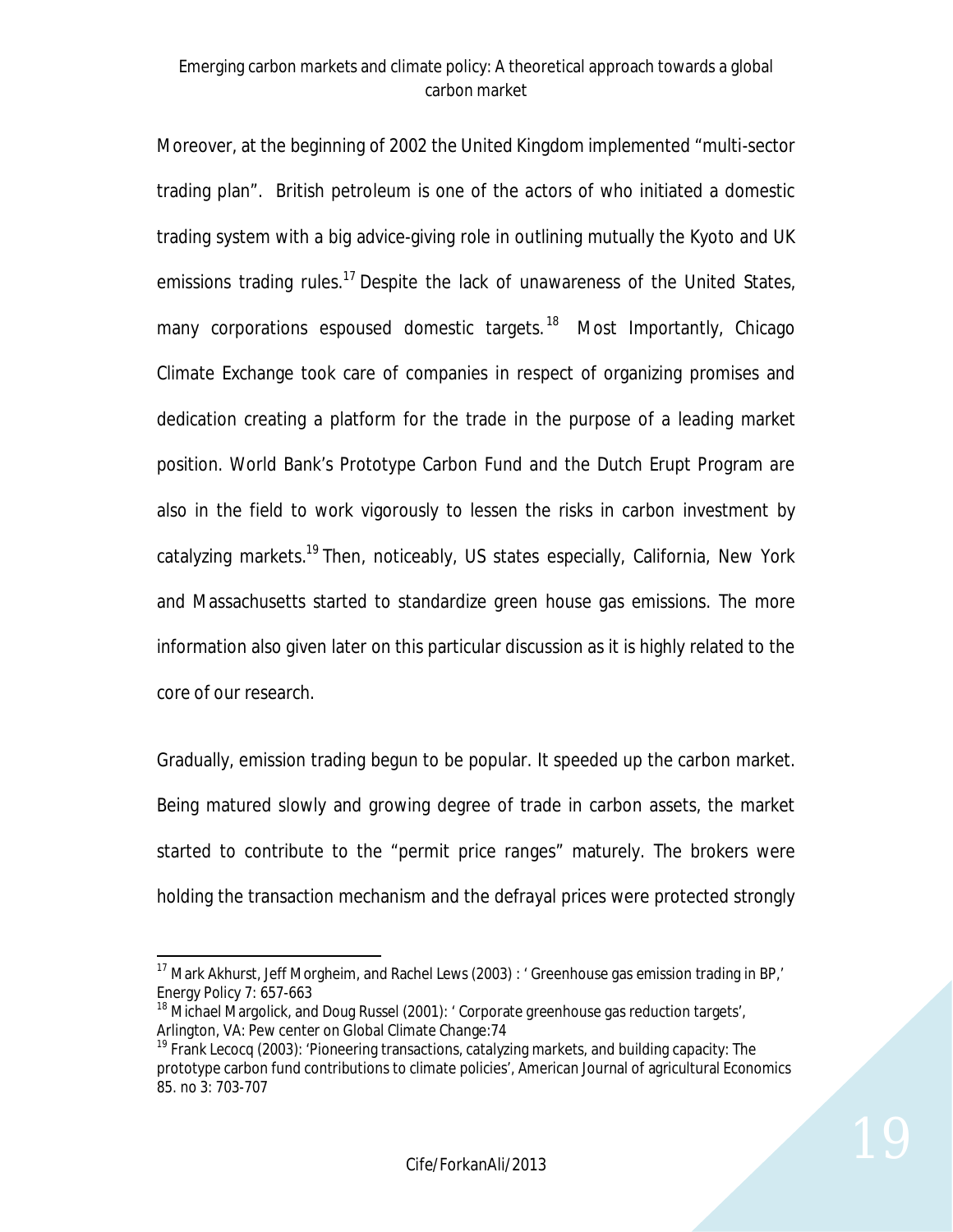and closely. Without a transparent and well-visible exchange as well as publications of a number of trades, it was complicated and tentative to evaluate the carbon prices. Even so, many research groups accumulated data on brokered trades during 2002.<sup>20</sup> In various carbon catalyst websites, prices and transactions were found. Profoundly, these available data started to project an image of developing market for carbon diminution. $21$ 

To discuss elaborately, there is another difference that can be characterized by that firms obtain permits voluntarily and permits are obligatory when those firms have to perform by law. Firms bought the voluntary reductions for some certain reasons. Sometimes they do it for creating or increasing image and reputation. Sometimes they may think they can use these credits when the 'legal regime' will be created. That is why this is popularly called 'pre-regulatory' or 'pre-compliance' reductions as was the case with the UK and Denmark before establishing compliance system and still form of trade of the greenhouse gas asset for the US firms, perhaps, due to the low cost of per ton carbon dioxide equivalent  $(CO_2e)^{22}$ 

On the other hand compliance allowances those firms obligatory are holding are guided by the law of the certain national body (UK) or a supranational one (EU). The

 $\overline{a}$ 

 $20$  Richard Rosenzweig, matthew varilek, and Josef Janssen (2002) : 'the emerging international greenhouse gas market' Arlington, VA, Pew center on global climate change: 64 ; Franck Lecocq, and karan Capoor ( 2002) ' states and trends of Carbon Market' : Washington D.C.: World Bank PCF Plus Research Group

 $^{21}$  Please for mo data on http://www.pointcarbon.com and www.co2e.com.

<sup>&</sup>lt;sup>22</sup> N. E. Hultman (2004): 'Emerging carbon market and future of climate policy', George Town Journal of international affairs. (journals): 127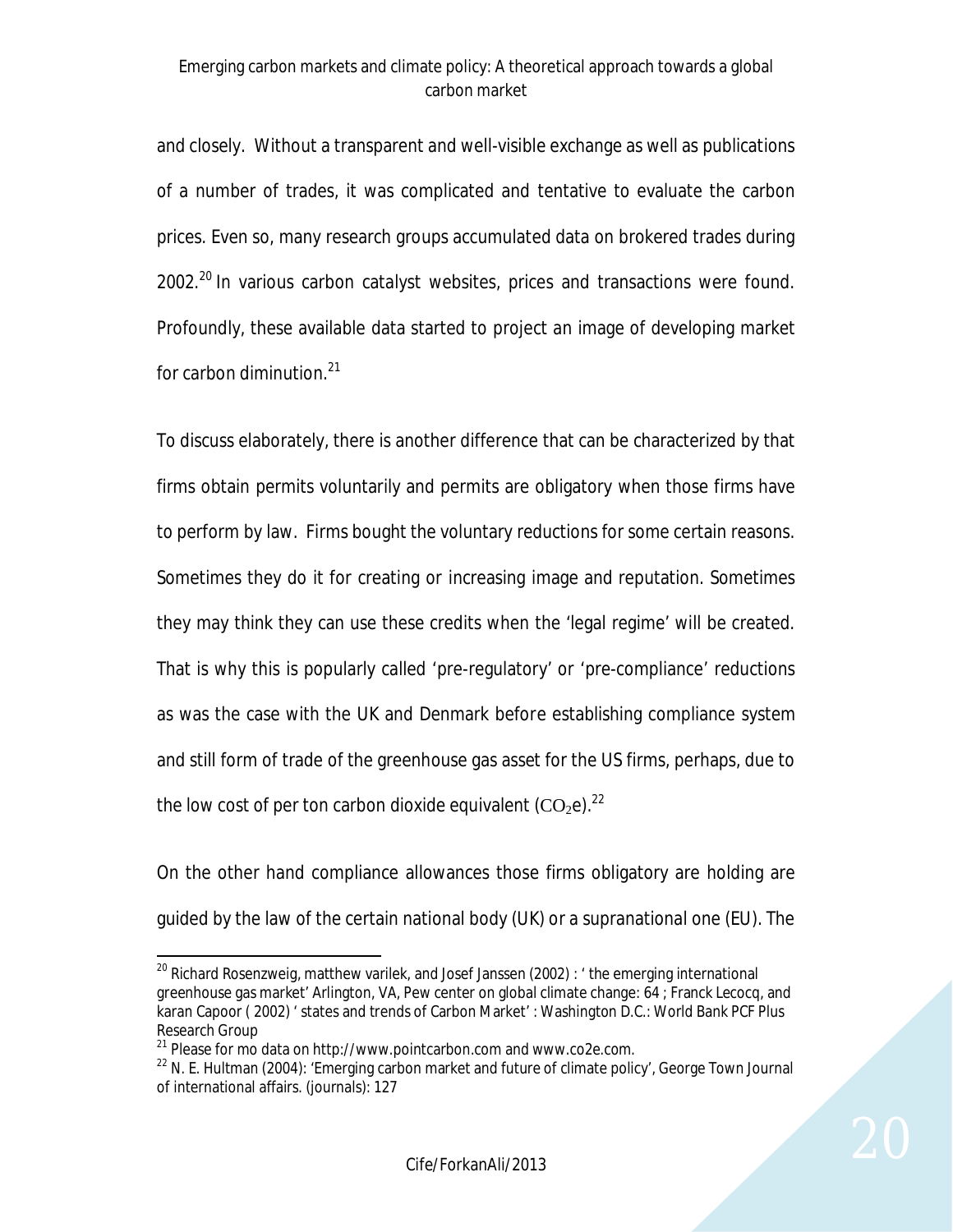Compliance allowances and non-compliance allowances are sharply divided by a notion of quality of the credit in the market price that is related to degree of certification, regulatory status and reliability of the reductions.<sup>23</sup> It is very significant to notice that the transformation of carbon market from illiquid and immature status to a liquid and mature status. However, Hultman points out, the prices of carbon in the market were a function of random emissions cap rather than any particular measurement of social value of carbon reduction when the industries were thinking how much carbon risk they are exposed to. $24$  Increase number of compliance units, the number of trades and "risk-mitigating contact provisions including options and alternate payment structures<sup> $125$ </sup> are the progress of carbon markets those are accelerating the speed.

<sup>1</sup>  $^{23}$  Michael Molitor, Laurent Segalen and Kristian Rajakaltio (2003) : 'The prices of carbon', Environmental Finance.

 $24$  N. E. Hultman (2004): 'Emerging carbon market and future of climate policy', George Town Journal of international affairs. (journals): 128

 $25$  N. E. Hultman (2004): 'Emerging carbon market and future of climate policy', George Town Journal of international affairs. (journals): 128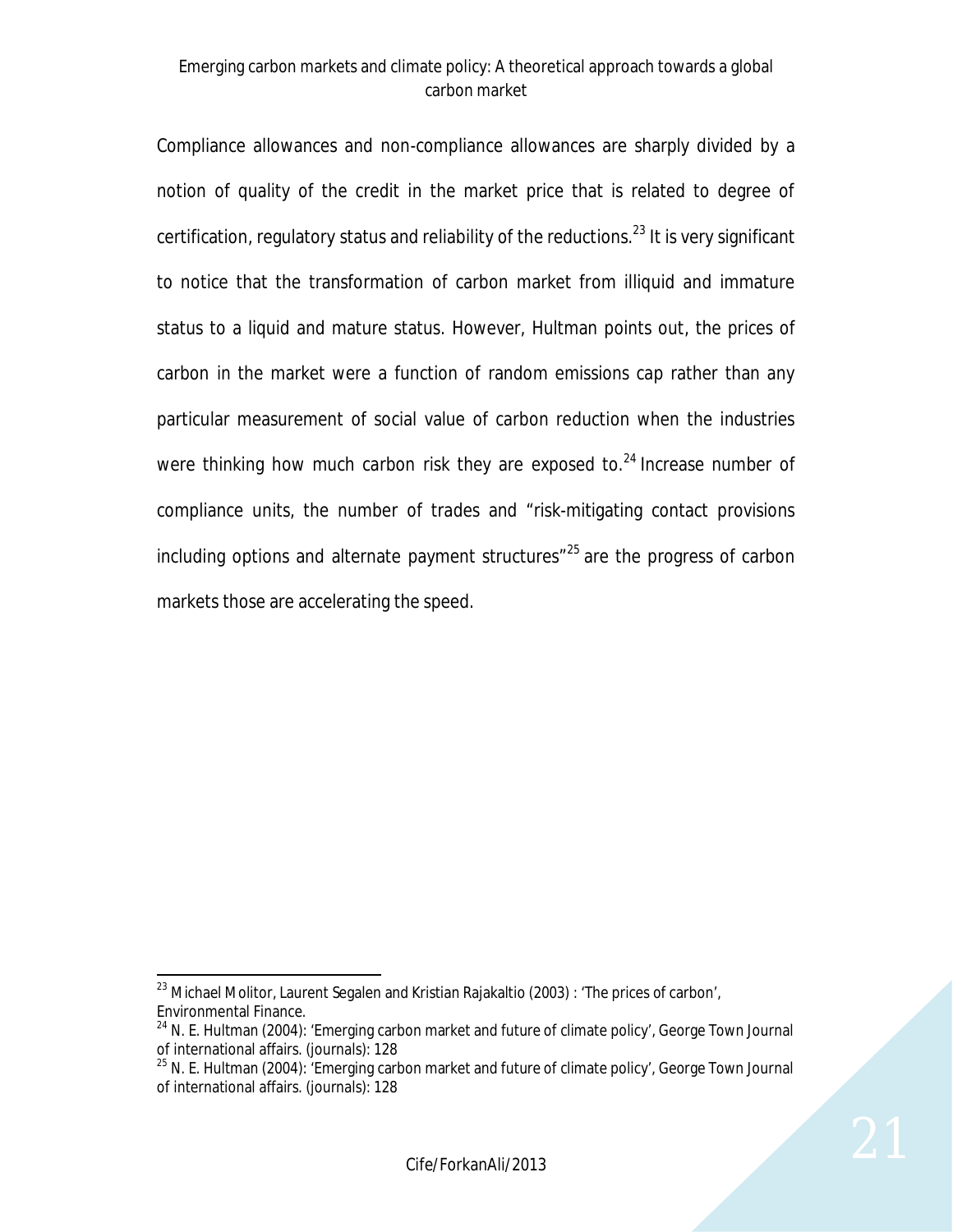## *3. The battles of political economy:*

## *approaches towards emission*

## *trading systems*

There is always been a discussion about different approaches to lessen CO<sub>2</sub> and GHGs at a certain level. Because of considerable distributional cost and consequences, these approaches or mechanisms end up creating two poles – 'winners' and 'losers'. To alleviate atmospheric levels of carbon dioxide at 550 ppm or less is equal to hundreds of billions of dollars for each year in the coming 50 years.<sup>26</sup> Though it is not latest, the political battle is about how these sources and resources are collected and allotted. In respect of gaining and losing debate due to the regulations cost, it is clear to identify the two poles. To safeguard the environmental policies and also to diminish the economic coverage regulatory politics seems to crater a group against another. $27$ 

Over the years many designs have been discussed and schemes are taken into consideration. Market based policy is a kind of new approach to deal with the carbon emission. Comparing the other approaches this one looks more effecting. The evolution of trading system and design of it also bears the costs but its impact

 $\overline{a}$ <sup>26</sup> A. Denny Ellerman and Paul L. Joskow (2008), 'The European Union's emission trading system in perspective ( Arlington, VA: Pew center of global climate change: 39

 $27$  T. J. Lowi (1964) : ' American business, public policy, case studies, and political theory, in world politics' 16(4): 677-715 (article)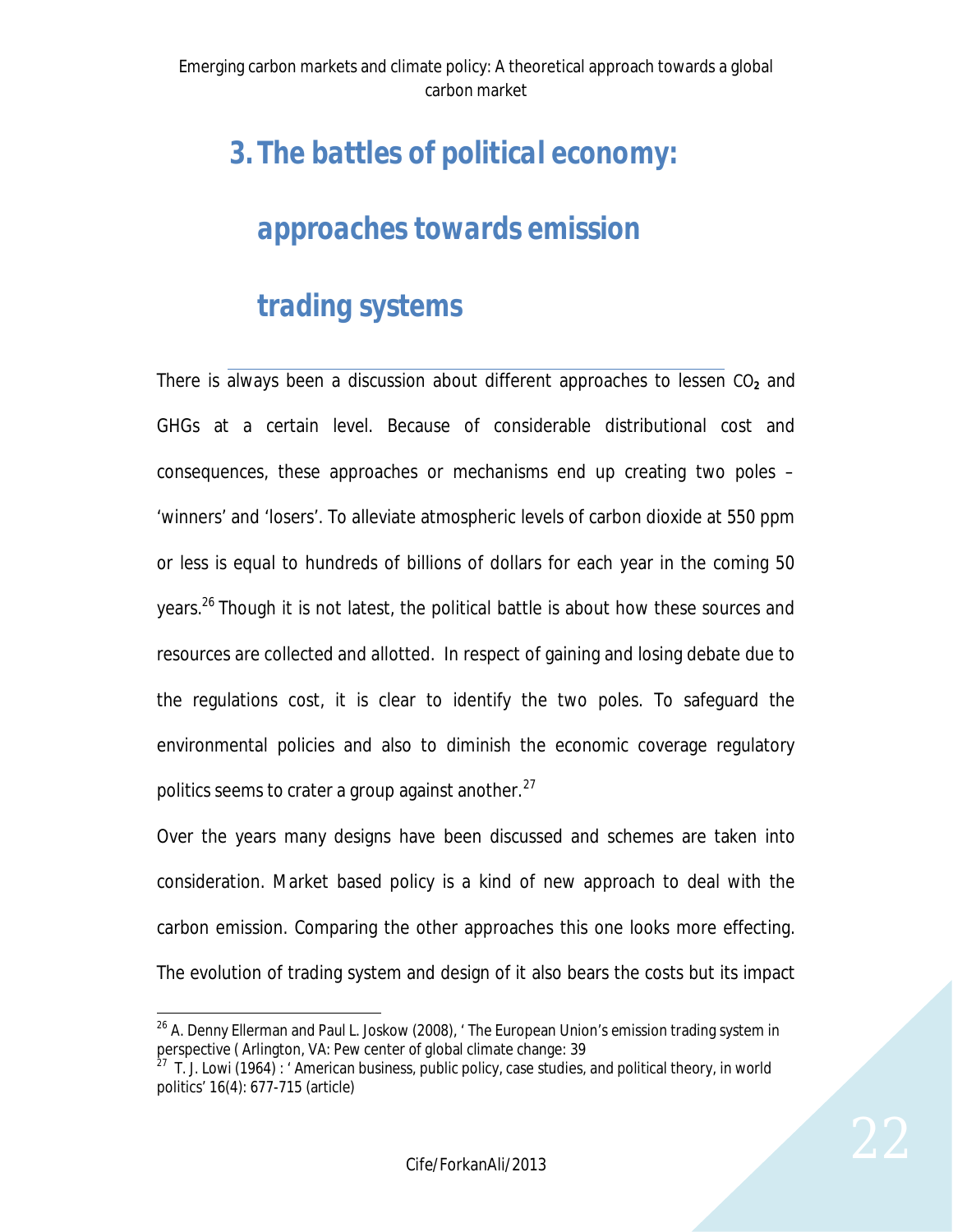is still bona fide. Looking at various prevailing and emerging 'emissions trading regimes', especially in the EU, Australia and the USA replicates political and economic "deals" striking in the respective countries and regions reproducing the results of political conciliations that disperse to different stake holders in economy both the cost and rents of an exacting carbon lessening policy.<sup>28</sup>

The scholars have discussed with a specific identification of market-based initiatives. The specificity shows these approaches have two forms. First one is based on changing comparative price levels of products, mainly, through taxation. Second one exclusively talks about the property rights. A taxation process increases the price level for dispiriting the products and services related to carbon intensity and to set up a mechanism that implies price pointers in the economy to decrease the level of carbon intensity of an economy. Otherwise of this mechanism is to provide property rights to the market partakers over carbon dioxide emissions.<sup>29</sup> Talking about the property rights, the notion behind this approach is to allow the entities that have been given property rights to a certain degree of emissions. They also have the emission units unused to sell this surplus facility to those entities who have surpassed their targets. What we see is a new mechanism created a new

commodity that itself is created in the form of diminution or exclusion. $30$  This is

<sup>30</sup> UNFCC : 'Emissions Trading': http://

<sup>1</sup>  $28$  T. Behr and J Martin with W. Hoxtell and J. Manzer : 'Towards a global market? Potentials and limitations of carbon market integration': GPPi Policy Paper No.5: 10

 $29$  T. Behr and J Martin with W. Hoxtell and J. Manzer : ' Towards a global market? Potentials and limitations of carbon market integration': GPPi Policy Paper No.5: 11

unfcc.int/Kyoto\_protocol/mechanisms/emissions\_trading/items/2731.php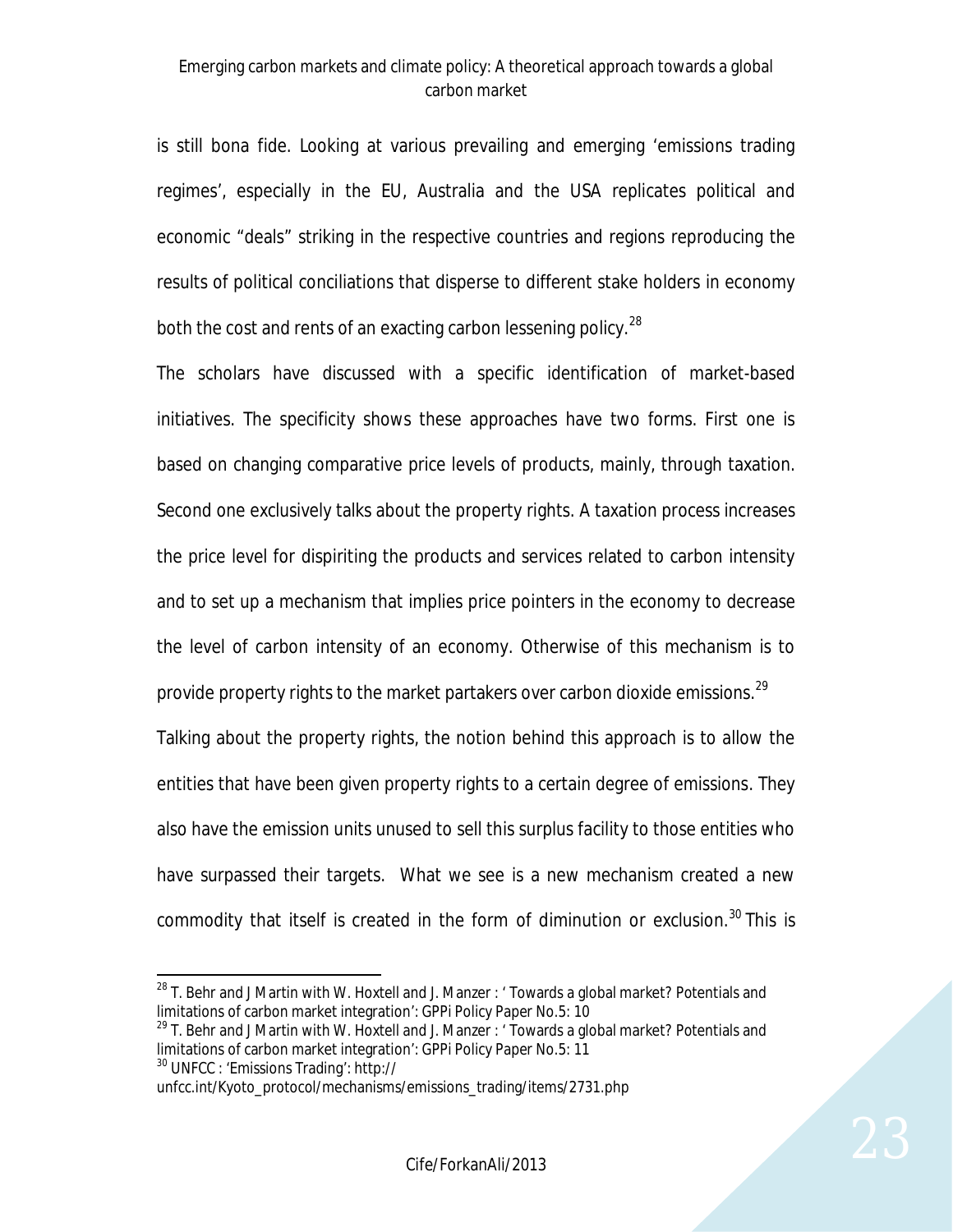competent and professional innovation to the approach of CO2 emissions diminution. Logically, this system works with cost and benefit process as credit transfer of emission trading takes place from one to another. It happens because entities find dissimilar costs for decreasing emissions. Industries possessing the "low-emitting technologies" have lower cost and easily save some credits and sell them to the industries having relatively high-emitting technologies. By the stipulation of financial enticement for managing emissions and the elasticity to determine how and when emissions will be diminished, the capped level of emissions is attained; theoretically, in a way that lessens by and large costs of program.<sup>31</sup> Primary works on emission trading (1980s) and the initial function of cap-and-trade systems, exclusively, a mechanism to shrink sulfur dioxide emissions (an element causes "acid rain phenomenon  $^{432}$  in the atmosphere) were mostly done in the US.

At the very primary stage the emission trading system might attribute four aspects<sup>33</sup>. First one is a cap where the capable power like government requires setting by and large limit on emissions for a specified time and this cap is the amount of all permitted emissions from all individual groups roofed by cap-andtrade format. Then, second one is the allotment of allowances as we discussed earlier. After setting on the whole cap, it requires to sparse into entity allowances

 $\ddot{\phantom{a}}$  $31$  Ibid

 $32$  R. K. Raufer and Stephen L. Feldman (1987): 'Acid rain and emissions trading : Implementing market approach to pollution control: London : Rowman and Littlefield

 $33$  T. Behr and J Martin with W. Hoxtell and J. Manzer : 'Towards a global market? Potentials and limitations of carbon market integration': GPPi Policy Paper No.5: 11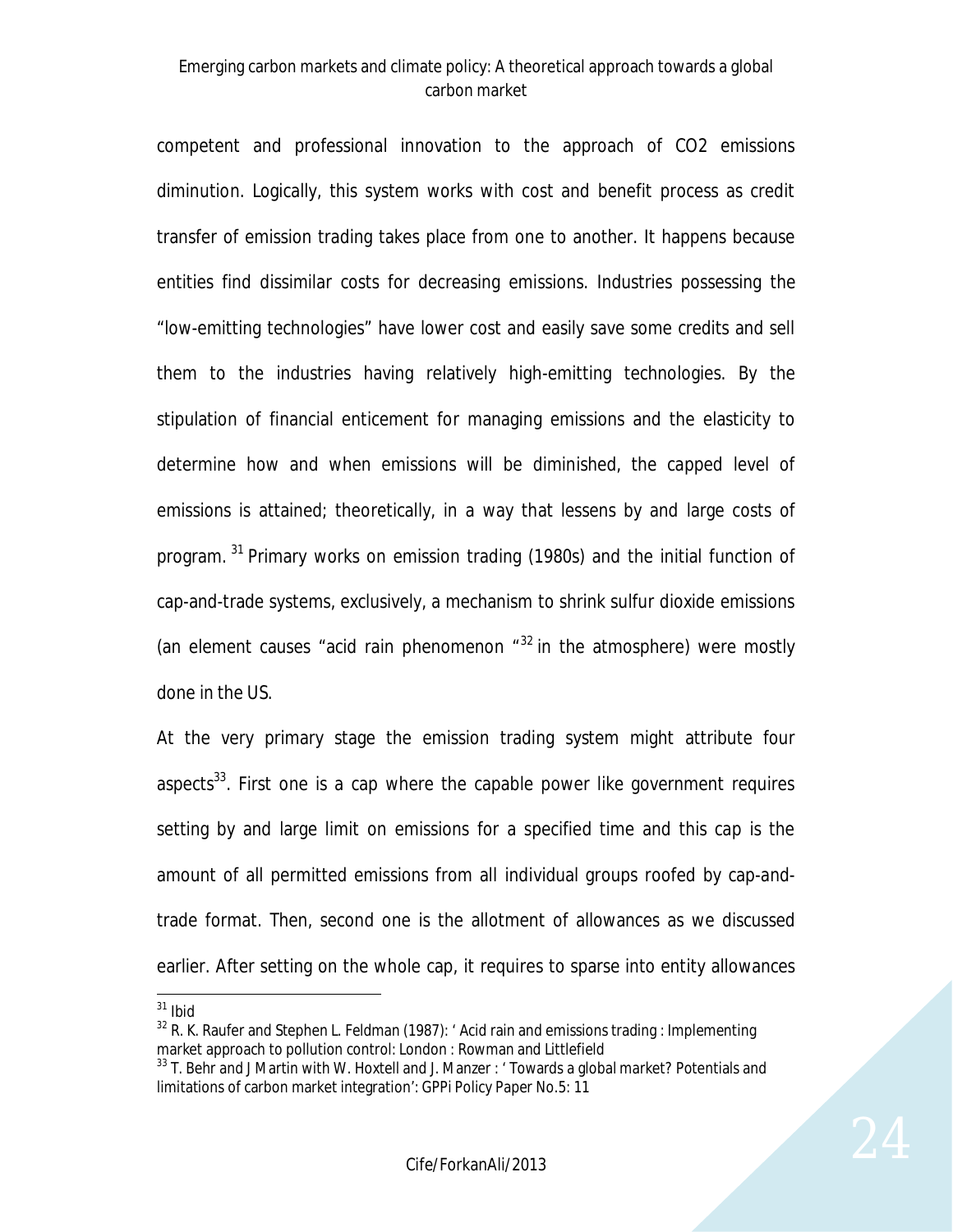that is issued by a proficient authority. Every allowance permits the discharge of a particular quantity of GHG emissions, as we also pointed out; specified amount of GHGs is identified by the average unit of measurement which is single ton of carbon dioxide equivalent (CO2e). However, third aspect is the capacity to trade where proficient authority requires creating the fundamental market infrastructure to smooth the progress of trade among the issued allowances. Lastly, there should be punishments for non-compliance.

After the deep look and discussion of details of emission trading system, it may seem that is in a straight line but its execution brings some technical barriers. These barriers are considerable enough to take into account. The scholars call these barriers and needs "Challenges" of carbon market. The challenges are, firstly, the credibility of data to verify emissions cap. Secondly, inevitability of keeping balances between efficiency in expenses and environmental goals. Thirdly, there is a need for accessibility and easiness of use of properly functioning "trading infrastructure with monitoring and verification protocols and procedures.<sup>"34</sup> Fourthly, necessity of connecting other systems like flexibility mechanism as characterized under Kyoto protocol. To boost the carbon market, it is prioritized to build an efficient regulatory mechanism by the expert agent. Moreover effectual, transparent and skilled market environment is mandatory, especially when large financial matters are concerned.

 $\ddot{\phantom{a}}$ 

 $34$  T. Behr and J Martin with W. Hoxtell and J. Manzer : ' Towards a global market? Potentials and limitations of carbon market integration': GPPi Policy Paper No.5: 11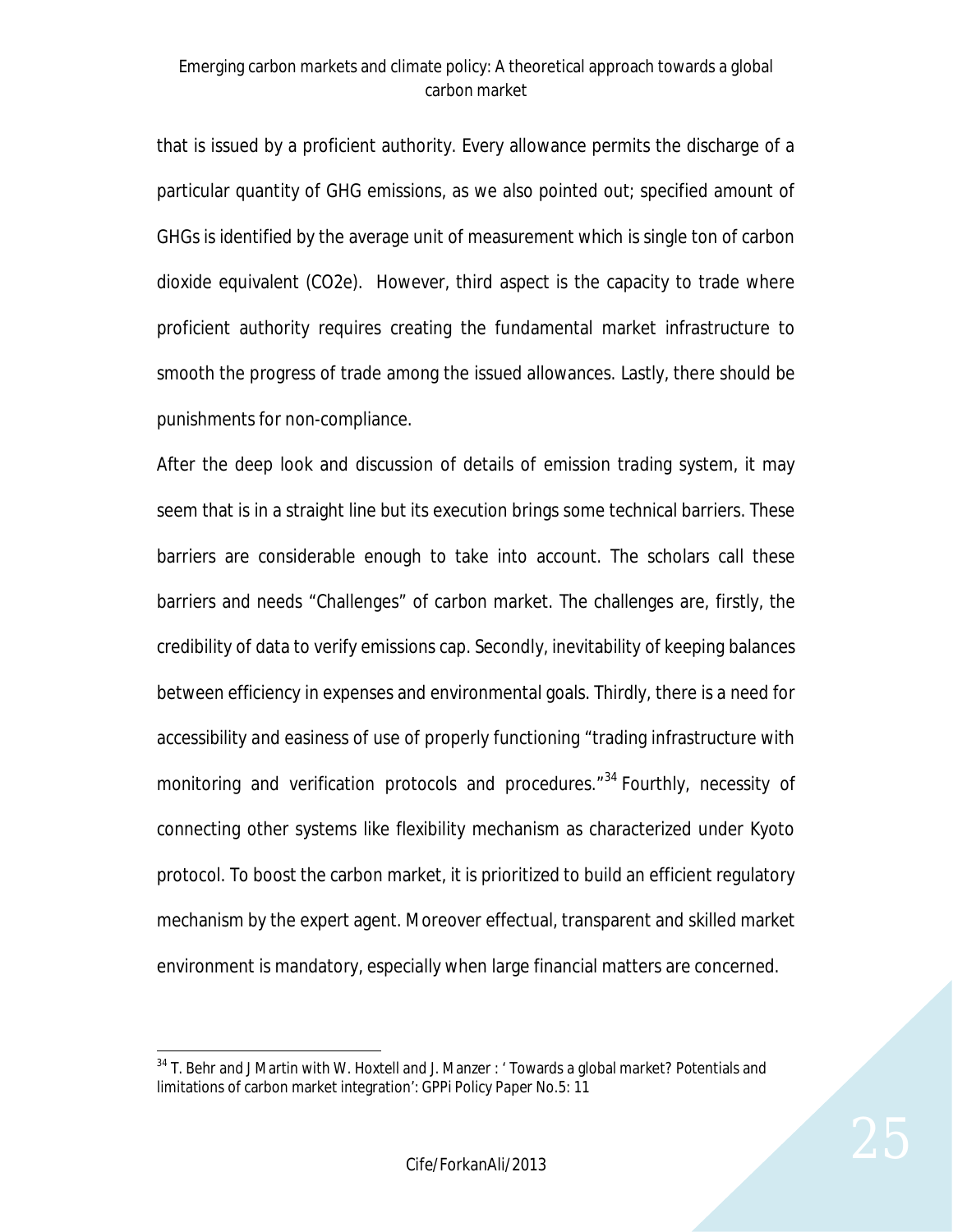Now, we have reached in a point that reveals the mechanism of carbon market along with its technical challenges. However, the complexities are on the way to reshape an effectual market based system. The vital challenges of this market are the political challenges and complexities. Considering the regular market mechanism and understanding the basic demand and supply rules carbon market is not similar and standardized where demand is "natural". We catch it very clearly that the demand we talk about in the carbon market is unnaturally formed. It is done so by transferring property rights to the emission allowances. As we know, in the market, prices fluctuate on the basis of scarcity.

To discuss broadly, in our existing system of carbon market, the price relies on the amount of emissions rights distributed from the authority. As a result, counting the total shape and size of total cape assigned on emissions and also the whole apparatus considering the formation, construction and fruition of carbon market depend on the political choice, result and decisions where authority or decision makers technically controls the price in the field. So, Policy makers ascertain the pace and extent of "decarburization" of the certain defined economy. Moreover, in an industrial sector of emission trading by providing the regulation and putting cap, these same policy makers control and define the distribution of the "costs and benefits" of carbon extenuation over the economy. Now, we can easily perceive the emissions trading that is shaped and designed by the noteworthy conflict and argument around the allocation outcomes of the market plan. These aftermaths of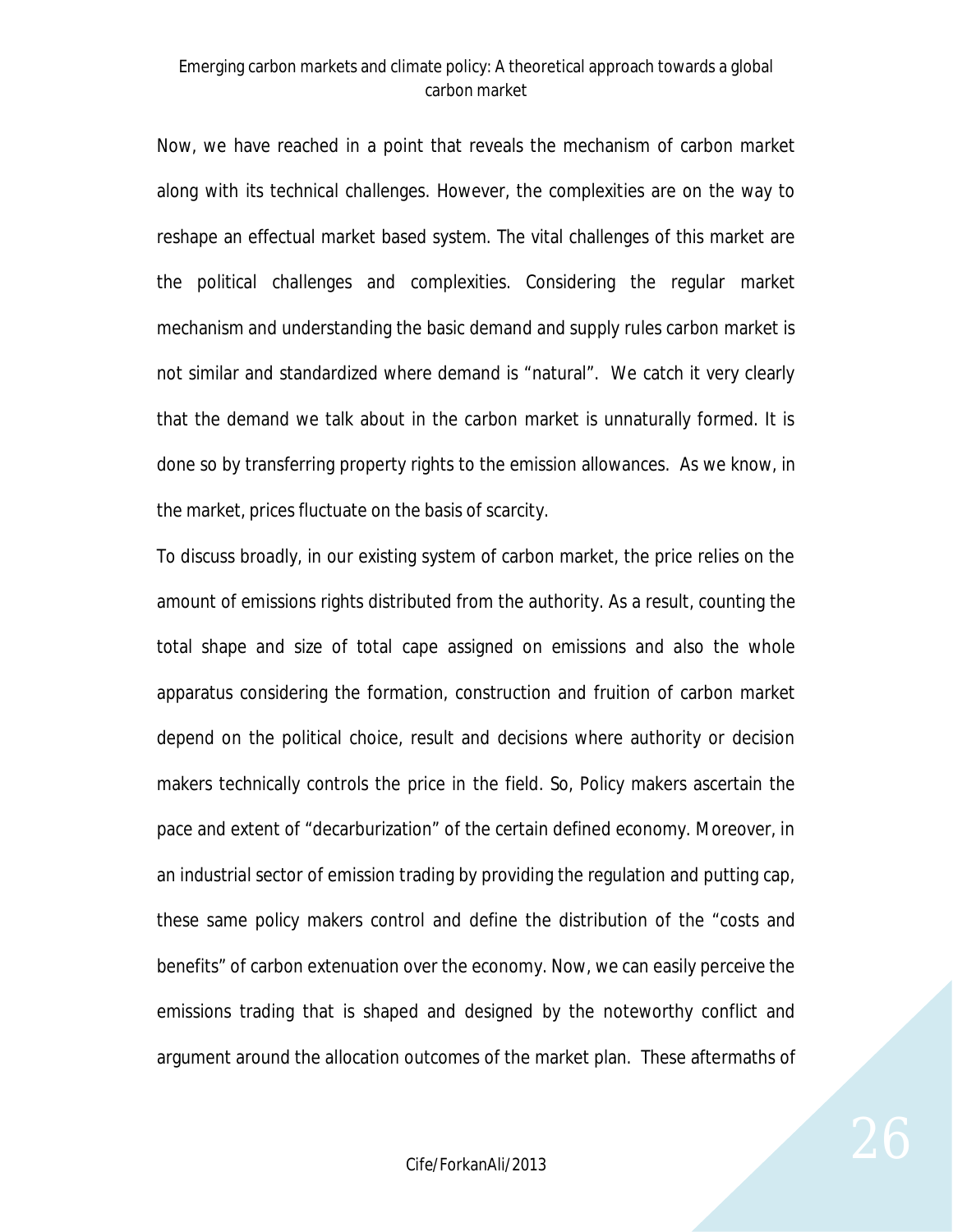the allocation disputes supposed to influence the overall formation of emission trading.

On the basis of our previous discussion, to reap the benefit out of the prevailing system and to bring out the result on the ground level, the huge amount of allotment of emission in an economy is essential. The emissions trading is connected with a political and policy frame that lumbers the quantity of installations addressed by the system should got the most out of it. For that particular reason the more concentration is necessary on the sectors like "energyintensive" area. Most significantly, the evenhandedness and usefulness should be cared of more by implementing the equal actions and procedures on the areas those are roofed and those are not enclosed.

The business areas and industry sectors those are under the scheme they may come to vestibule solidly to pressure hard to be excused. They will also request and raise for reparation, especially, those companies who are experiencing stiff competition from industries in command without the analogous carbon restriction and that locate it hard to forward the excess expense of carbon as a reason for price heights in their markets are synchronized. Then another important side to discuss along with the above discussion on the resolution making on the certain system exposure and reparation format is means of allowance circulation.

There is a clear hint on the issues discussed that the apparatus for allowance distribution greatly involves the allotment of expenses of assembling environmental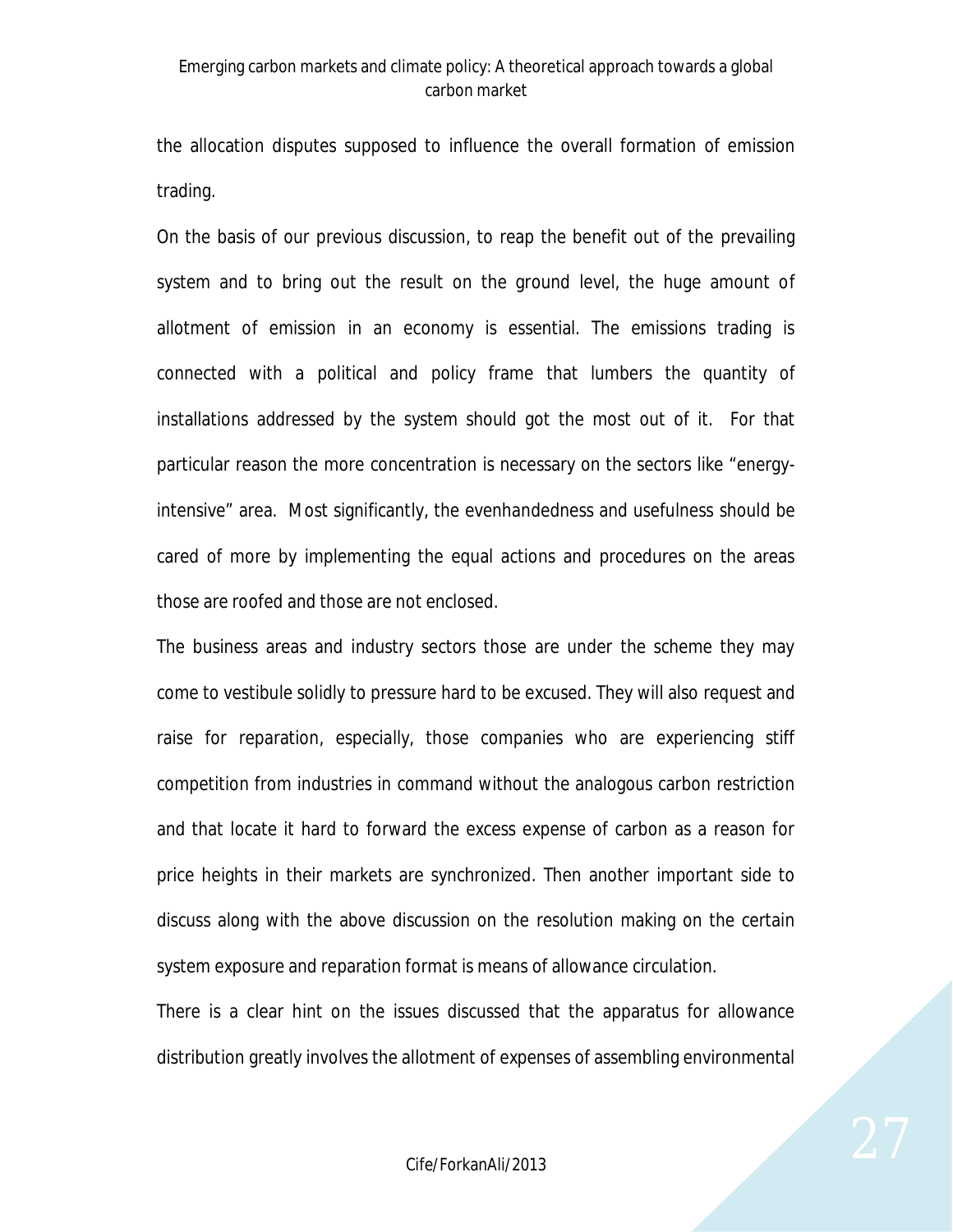aims over various industries.<sup>35</sup> Considering the competence and environmental usefulness, knowledge of different trading establishments as well as economic theory clearly implies that auctioning is the best enviable device when the proposed liberated allocation of allowances disagree their case depending on previous use and also the position to the jeopardy or creating "politically standard" investments especially in the energy driven sectors. The existing dispute is that the "right to emit" is a previous use demand which merely cannot release by a new-fangled policy when the previous right to emit also incorporated enduring investment in highly emitted technology like coal-fired power plants.<sup>36</sup> Yet the allotment of allowances created a great political debate revealing the classic "rent-seeking game" where, as we know, particular interest groups struggle to transfer the load of emission trading scheme to other sectors in the certain economy. Therefore the venture and hazards are considerable. Extra profit ensues to the groups who successfully gained the free or liberated allowances and successfully exceed on the additional cost of carbon to the existing market.

As we know, in a deregulated market overall mechanism will not exceed on the basis of particular cost of allowances to targeted consumers which under free and liberated allocation will be zero. Moreover, particular cost of allowances will price in the opportunity cost of those allowances for instance the particular value of the

 $\overline{a}$ 

 $35$  See OECD (2002), "Towards international Emission trading : Design implications for linkages" (Paris:OECD)

 $36$  A. Denny Ellerman and Paul Joskow (2008): The Europen Union's Emission trading system in Perspective: p.39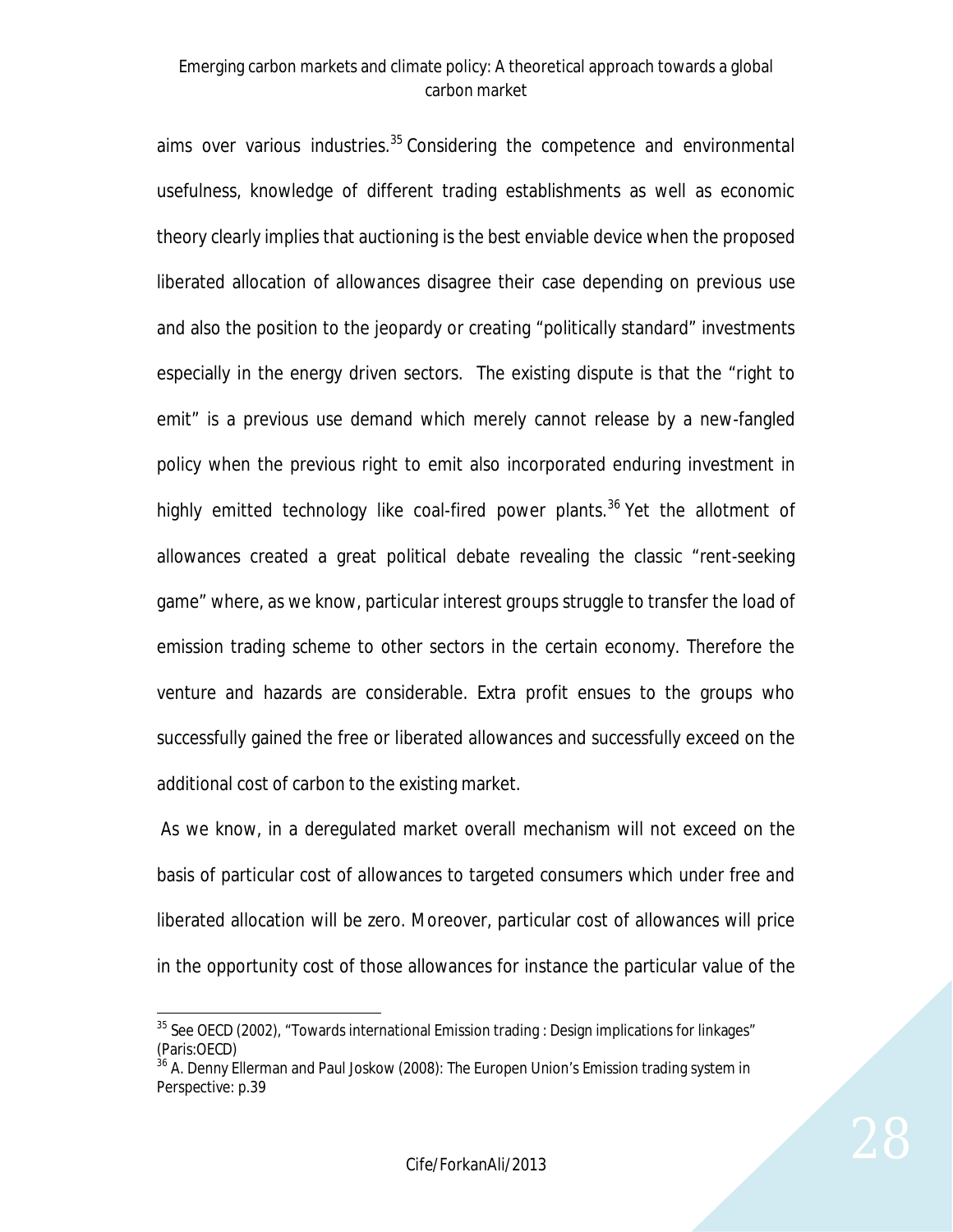allowances could easily be put up for sale on the emission market and on the other hand for the groups not capable to pass on that very opportunity cost for instance enclosed installation or mechanisms operating with synchronized price in the market or outside competition that does not contact same emissions decrease mechanism when carbon trading , at any rate, is "cost-neutral". In difference to that auctioning put straight and instant costs on enclosed installations when not total of which can be deducted by passing on expenses to consumers.<sup>37</sup> It does not make differences the distributions have been provided for free or auctioned off until the excess cost of carbon is properly reflected in prices and in that way puts the expected incentives for investments in low-carbon technology that will make the emissions trading scheme skillful.<sup>38</sup>

Then we observe in the venture credits rendered by Clean Development Mechanism (CDM) when it permits the participants to buy emission diminutions in other countries at a level of low price, offsets became very popular to the members and contributors in the market as they have assured to minimize their reduction cost. Telling it the most useful mitigation option, offset advocates implied that such systems start a price control mechanism that eventually helps to soft out "boom and bust" periods of carbon markets. However, critics like Michael W. Wara and Victor (2008) have opposite views when they emphasize on the issue of the

 $\overline{a}$ <sup>37</sup> See T. Behr and J Martin with W. Hoxtell and J. Manzer : 'Towards a global market? Potentials and limitations of carbon market integration': GPPi Policy Paper No.5: 13

 $38$  S. Tilford (2008): How to make the EUemissions trading system a success : Centre of European Reform, Brussels:p21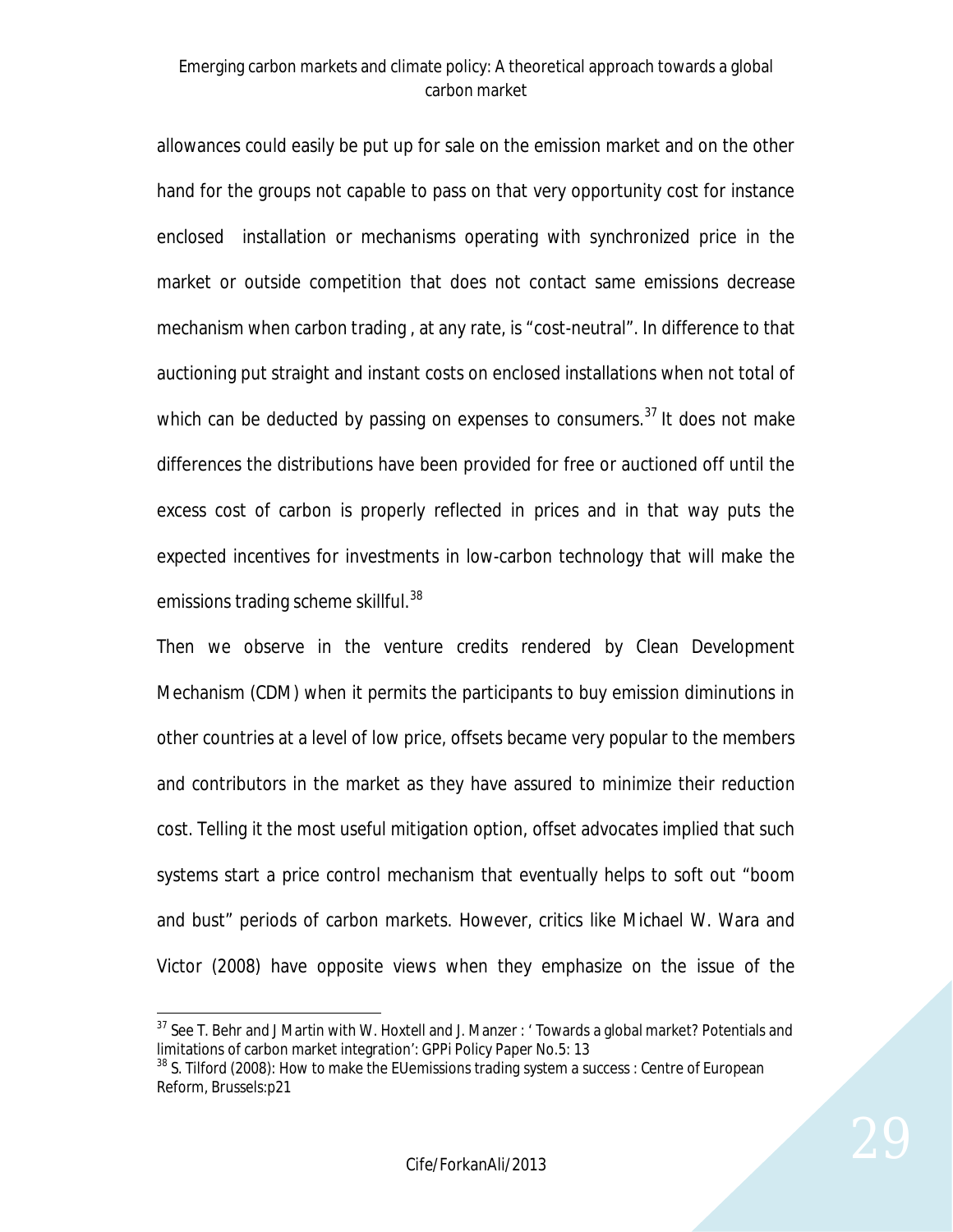engagement of developing countries and critics also state that offsets are a weak response to price shocks.<sup>39</sup> There are other political economic conflicts also dealing with the issue (e.g. "price safety valve" planning).

#### **3.1 Comparative viewpoints of the carbon markets**

In recent years many countries have developed and designed the institution of compulsory carbon markets on the basis of similar ground but in different approaches. They vary in a manner where they outlined distinct political economic mechanism. The prevailing markets in the various regions particularly in EU, the USA and Australia experienced different cap obligatory on carbon emission those fluctuate clearly by the allocation of costs and benefits in their respective economy. These countries are significantly distinguished for getting the broader understanding of the emerging carbon market and climate policy.

According to the table 1 and 2, we observe the various regimes those differ on the targets, market mechanism and also basic ground of differences of politicaleconomic disputes that contribute to the design characteristics of the overall emission trading system.

 $\ddot{\phantom{a}}$ 39 On a Working paper called 'A Realistic policy on international Carbon Offsets. : Working Paper: 74, April. 2008, p.8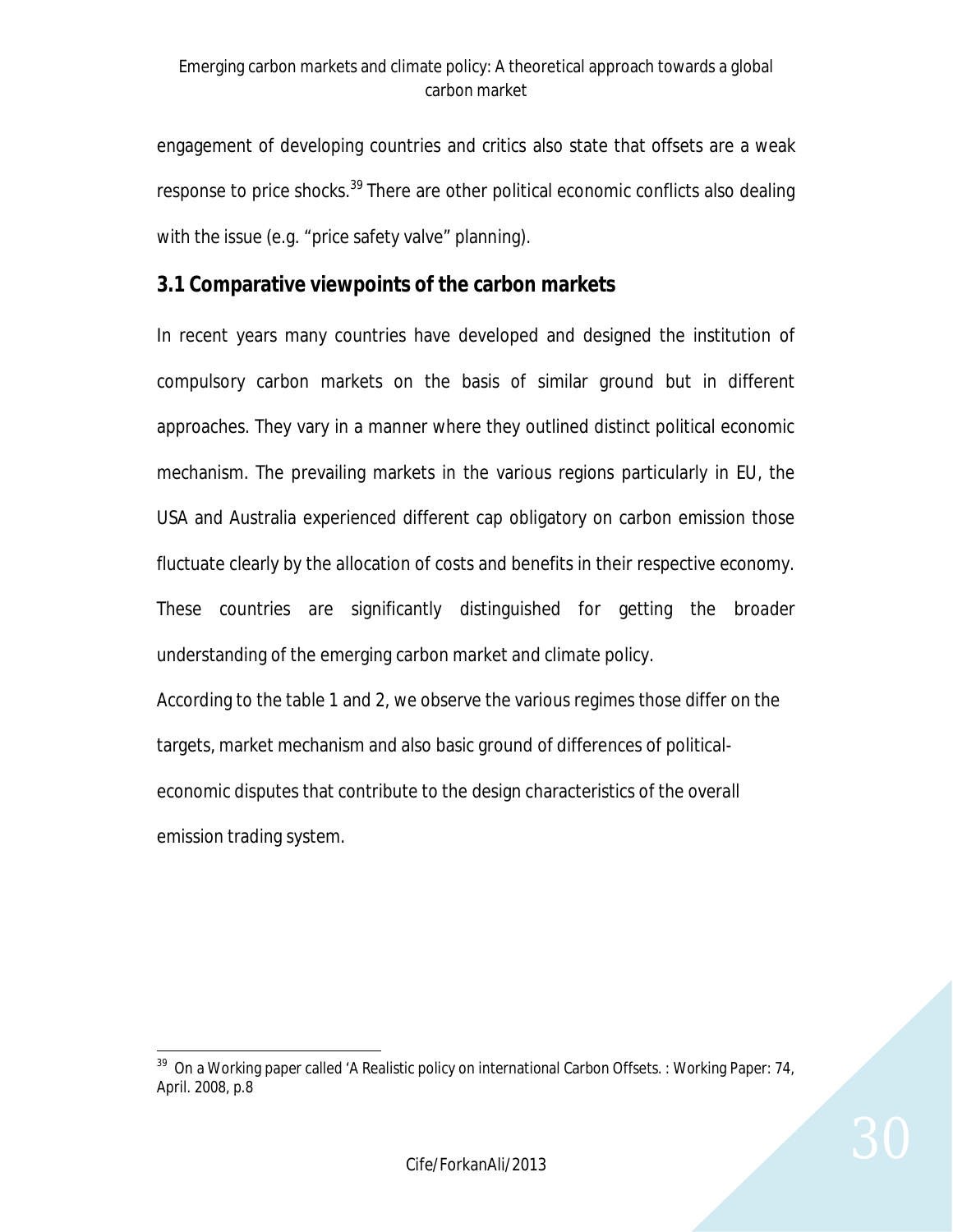|                                       | <b>European Union 27</b>                                                                                                            | <b>United States</b>                                                                                                           | <b>Australia</b>                                                                                                                       | <b>New Zealand</b>                                                                                 |
|---------------------------------------|-------------------------------------------------------------------------------------------------------------------------------------|--------------------------------------------------------------------------------------------------------------------------------|----------------------------------------------------------------------------------------------------------------------------------------|----------------------------------------------------------------------------------------------------|
| 1 Measure                             | EU ETS <sup>1</sup> Phase III.<br>2013-20                                                                                           | Waxman-Markey<br>draft bill                                                                                                    | Carbon Pollution<br>Reduction Scheme <sup>2</sup>                                                                                      | ETS <sup>3</sup>                                                                                   |
| 2 Scope.<br>industry<br>sectors       | • 1.97 GtCO <sub>2</sub> e <sup>t</sup> in 2013 <sup>5</sup><br>· Power, industry, aviation,<br>covering ~50% of total<br>emissions | -4.80 GtCO <sub>re</sub> in 2012<br>· 85% of all emissions<br>(68% in 2012, with<br>further sectors added in<br>2014 and 2016) | --0.45 GtCO <sub>2</sub> e in 2011<br>- 75% of total emissions<br>(1,000 largest emitters<br>across sectors)<br>· Agriculture excluded | $-0.08$ GtCO <sub>2</sub> e<br>· All sectors (100% of<br>emissions) by 2013                        |
| 3 Baseline<br>and target<br>setting   | · 21% below 2005 levels<br>by 2020                                                                                                  | • On a 2005 base: 3%<br>reduction by 2012.<br>17% by 2020, 42% by<br>2030, 83% by 2050                                         | -5-15% below 2000<br>levels by 2020<br>· 60% below 2000 levels<br>by 2050                                                              | - 1990 level in 2012<br>(0.06 <sub>60</sub> )<br>· Beyond 2012 as<br>agreed in COP 11 <sup>6</sup> |
| 4 Method for<br>allocating<br>permits | . 100% auctioning in power<br>from 2013, rest will<br>move to 100% by 2020<br>in calibrated way                                     | . 15% auctioning in first<br>year, more thereafter                                                                             | · Proposal favors<br>auctioning                                                                                                        | · Grandfathering under<br>a national plan                                                          |
| 5 Offsets                             | . CDM <sup>7</sup> and JI <sup>8</sup> offsets allowed . 1 Gt of domestic and<br>. Supply capped at 1.6 Gt CERs<br>from 2008-20     | 1 Gt of international<br>offsets allowed per year,<br>with some minor<br>variances                                             | . No limits on use of<br>CDM and JI<br>· Domestic offsets<br>allowed from<br>non-covered sectors                                       | . No limits on use of<br>CDM and JI                                                                |

#### Table 3.1a comparative view of carbon market

<sup>1</sup>European Union Emissions Trading Scheme.

<sup>a</sup>A cap-and-trade scheme.

<sup>3</sup>Emissions Trading Scheme. The proposal is under review by the newly elected government.

<sup>4</sup>Metric gigatons of carbon dioxide equivalent.

<sup>5</sup>From existing installations.

<sup>6</sup>Conference of the Parties to the United Nations Framework on Climate Change (more usually called the Kyoto Protocol).

<sup>7</sup>Clean development mechanism, one of three flexibility mechanisms specificed by the Kyoto Protocol.

<sup>8</sup>Joint implementation, another flexibility mechanism allowed under Kyoto Protocol.

#### Source: carbon point/mckinsey

Tables 3.1a and 3.2a show more concretely the differences prevail in the existing targets, mechanism, methods for allocation permits and offsets including New Zealand. Looking at the scope industry sectors the variations become more vivid and clearly give a notion the different but intensifying approaches are the need for the better outcomes of the reduction process.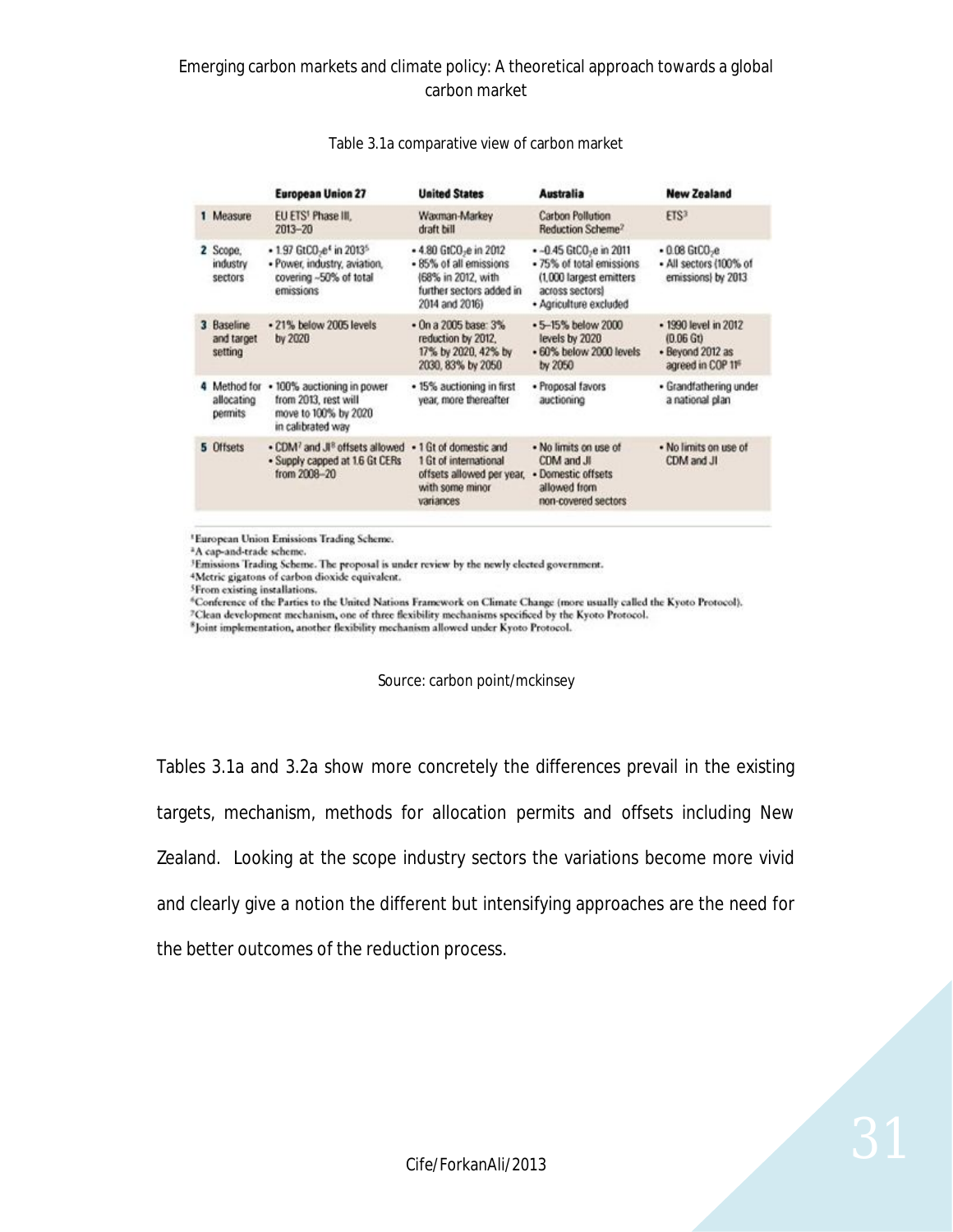#### **3.2 European emission trading system**

Considerably recent but highly growing emission trading system developed among the European countries are more spreading and surprising in compare to the USA and Australian emission trading regimes. The evolution of European emission trading system has substantial economic and allowance insinuation though there we see some arguments and debates when it initiated business in 2005 with its crucial political skirmishes over the allocation of costs. Basically the disputes started regarding the certain issues (e.g. "Burden –sharing") between European Commission and member countries around the NAPs (National Allocation Plans). Looking at the first phase of the emission trading, they have achieved a lot. Without just procrastination and speaking bombastic speeches they just started and with some flexibility on the issues they were successful in creating a market and able to find the primary mistakes very early.

|             | EU ETS | Australia<br>Status: June 2009 | US-ACESA<br>Status: June 2009 | Us-Lieberman-Warner<br>Status: June 2009 |
|-------------|--------|--------------------------------|-------------------------------|------------------------------------------|
| Launch Date | 2005   | 2011                           | 2012                          | 2012                                     |

Table 3.2a designed Compulsory emissions trading systems<sup>40</sup>

 $\overline{a}$ <sup>40</sup> See GPPi Policy paper no.5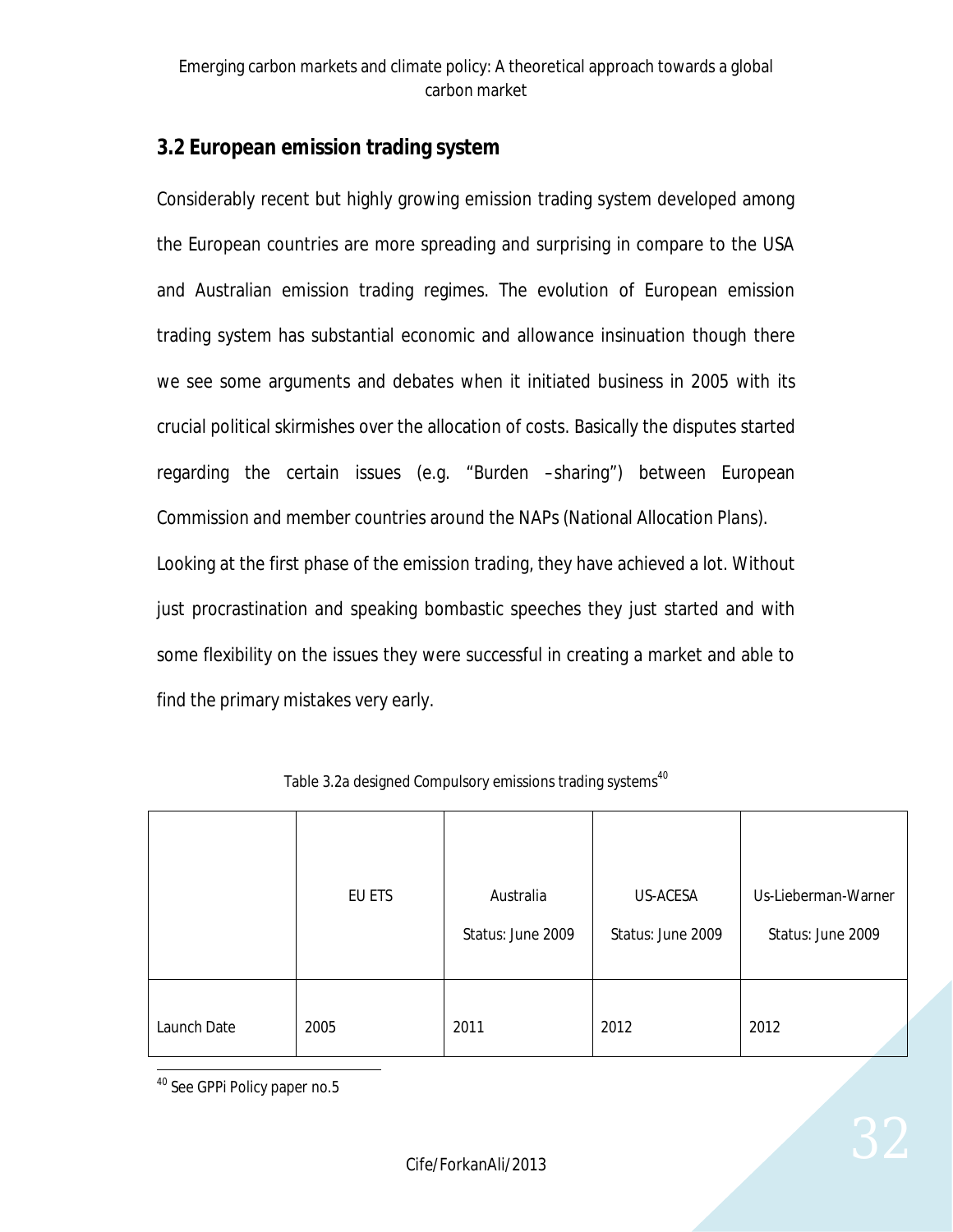|                 | Power generation,     | Power generation,     | Electric power       | Electric power,         |
|-----------------|-----------------------|-----------------------|----------------------|-------------------------|
|                 | oil refineries, coke  | transport, industrial | industrial and       | industrial, and         |
| Sector Coverage | ovens, metal          | processes, waste      | transportation       | transportation sectors- |
|                 | production and        | and forestry sectors  | sectors 85% of total | 82% of total us         |
|                 | processing, cement    | 75% of total          | Us emissions         | emissions               |
|                 | glass, ceramic        | emissions             |                      |                         |
|                 | producers, timber     |                       |                      |                         |
|                 | and paper             |                       |                      |                         |
|                 | products.~46% of      |                       |                      |                         |
|                 | emissions             |                       |                      |                         |
|                 | 20% reduction         | 5-15% reduction       | 17% reduction        | 15 reduction based on   |
|                 | based on 1990         | based on 2000         | based on 2005        | 2005 levels             |
|                 | levels(or 30% by      | levels(or 25% if an   | levels               |                         |
| Cap target 2020 | 2020 if an            | international deal is |                      |                         |
|                 | international deal is | reached               |                      |                         |
|                 | reached               |                       |                      |                         |
|                 | 30% reduction         | 30% reduction         | 42% reduction        | 39% reduction based     |
|                 | based on 1990         | based on 2000         | based on 2005        | on 2005 levels          |
| Cap target 2030 | levels, if an         | levels                | levels               |                         |
|                 | international deal is |                       |                      |                         |
|                 | reached               |                       |                      |                         |
|                 | 60%-80% reduction     | 60%-80% reduction     | 83% reduction        | 70% reduction based     |
| Cap target 2050 | based on 1990         | based on 2000         | based on 2005        | on 2005 levels          |
|                 | levels                | levels                | levels               |                         |
|                 | Free allocation:      | Free allocation:      | Free allocation      | Free allocation         |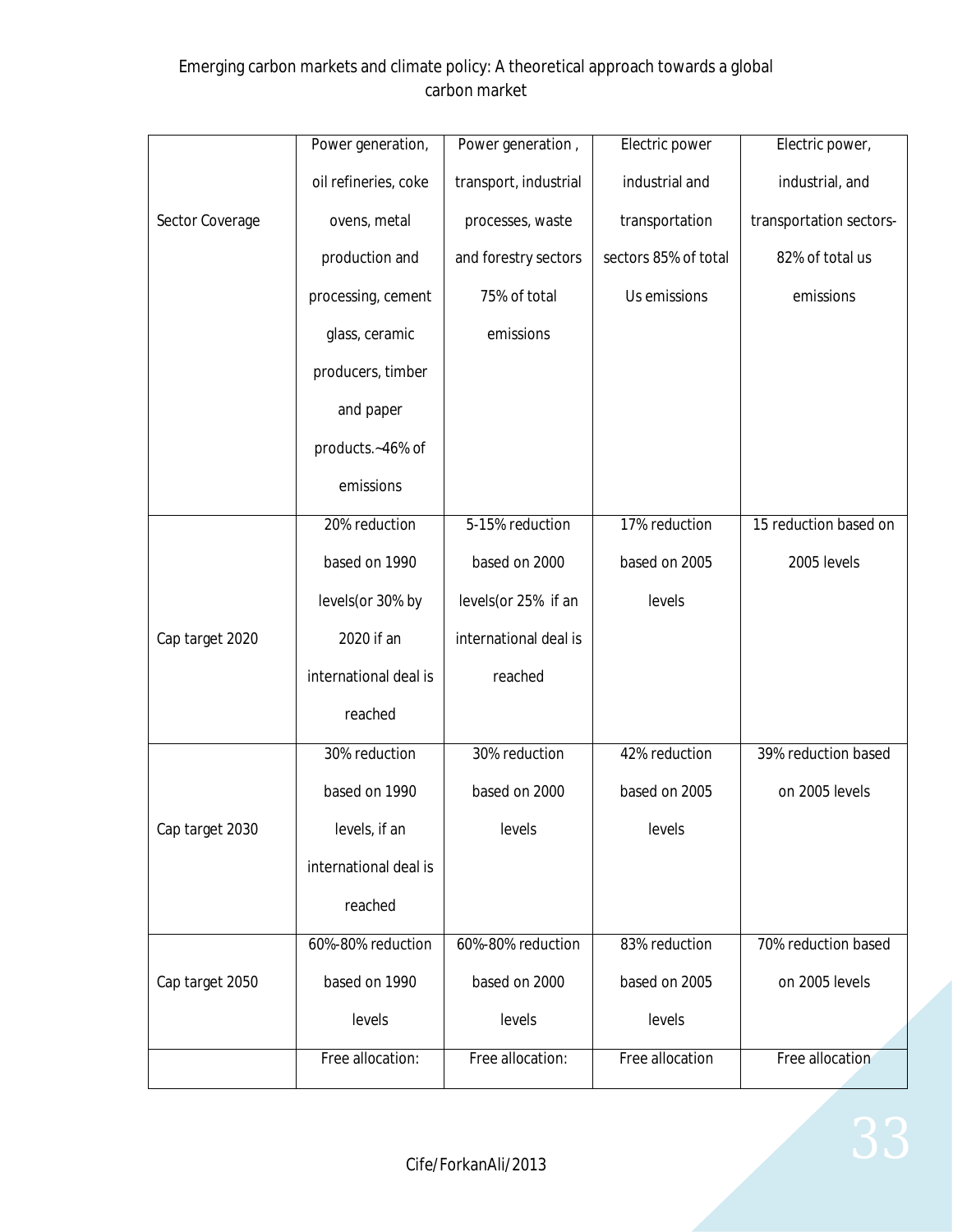|                        | 955 in trading        | ~25% at launch       | 85% at launch,       | 73.5% Steadily          |
|------------------------|-----------------------|----------------------|----------------------|-------------------------|
|                        | period 1              | Auctioning:          | slowly reducing      | declining to 30.05% by  |
|                        | 90% in trading        | ~75% at launch       | towards full         | 2031                    |
|                        | period <sub>2</sub>   |                      | auctioning           | Auctioning:             |
|                        | Auctioning:           |                      | Auctioning:          | 26.5% and steadily      |
| <b>Allocation Mode</b> | <5% in trading        |                      | 15% at launch,       | rising to 69.5% by 2031 |
|                        | periond1              |                      | slowly increasing to |                         |
|                        | <10% in trading       |                      | 100%                 |                         |
|                        | periond1              |                      |                      |                         |
|                        | <b>Total offsets</b>  | Unlimited access to  | Total                | Total offsets (domestic |
|                        | (domestic and         | international carbon | offsets(domestic     | and international)      |
| Offset provision       | International) set to | credits through      | and International)   | limited to 30% of the   |
|                        | $3 - 4%$              | CDM and JI           | limited to roughly   | cap at launch           |
|                        |                       |                      | 33% of the cap at    |                         |
|                        |                       |                      | launch               |                         |

Source: GPPi

Most importantly, the whole environmental and climate change issues became a great matter of attention to the policy makers and because of environmental advocacy groups who kept the matters always in facade. $41$  In the year of 1990, the overall climate change tensions influenced the legislative initiative by European Commission and the member states, especially in 1992 European Commission initiated a remarkable decision on the ground of "Single European Act" that paved

 $\overline{a}$  $^{41}$  See Spencer Weart (2008): 'The discovery of global climate' (Cambridge: Harvard University press).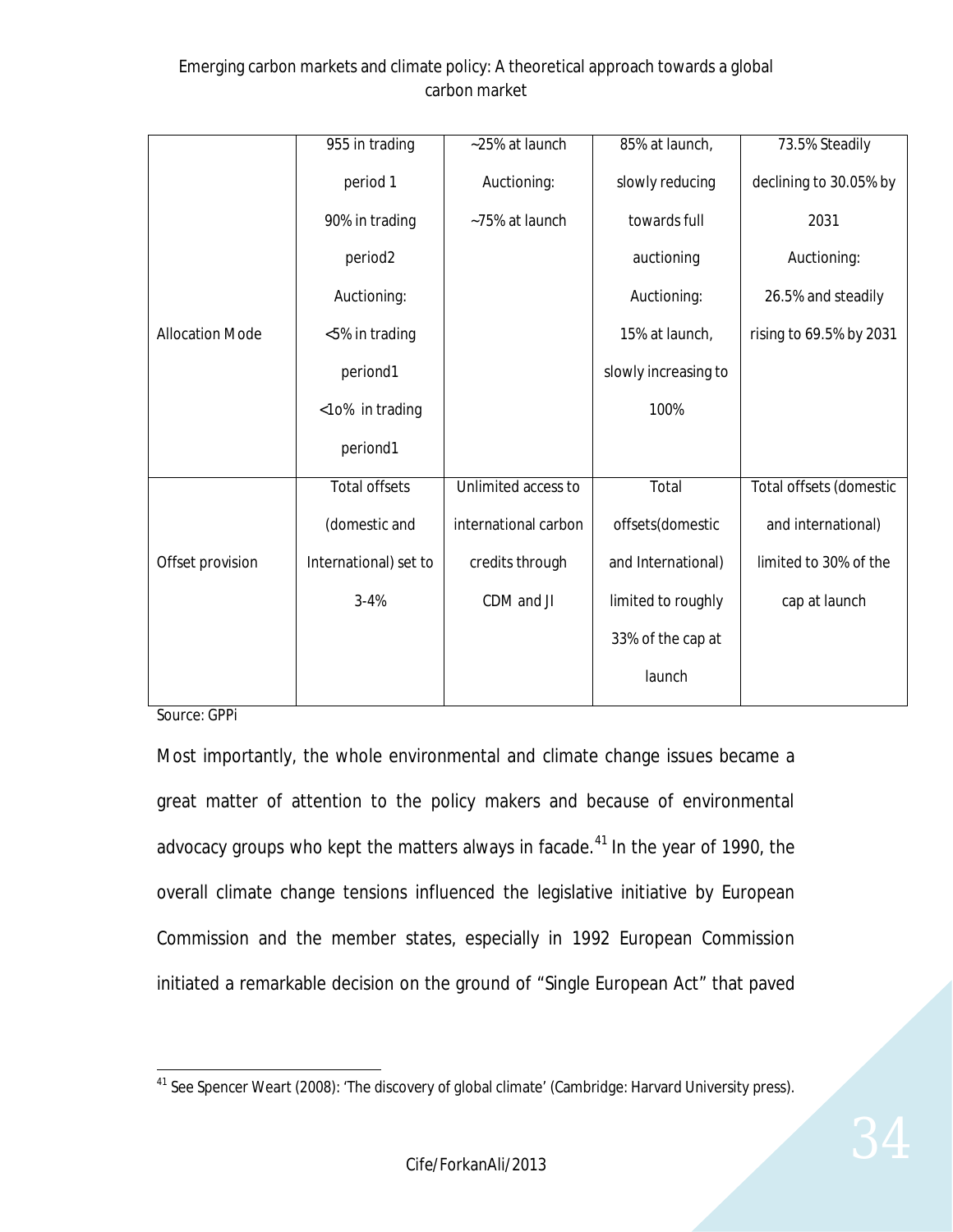the way of carbon tax in the region.  $42$  However, the decision was not welcomed by the companies and many member states as because of the intervention in the national tax collection freedom and also companies were to put the points the notion of competitiveness would create contenders in the global market $43$  and then the EU heads of states gave up carbon tax proposal $44$  and in a hope it came back again but failed again. The businessmen, companies and industries constantly were talking about the "carbon trading system" despite of carbon tax putting example from the Acid Rain system of the USA when this proposal got into force after the agreement of Kyoto Protocol by EU where they agreed to minimize the GHGs up to 8% more than to 1990 levels during 2 years period (2008-2010).

Eventually, EU had to come to force and they were on the track to decide how to distribute the responsibilities among the countries what popularly known "Burden-Sharing" and they agreed how to maintain this made the way to create a strategy to bring the practical outcomes of Kyoto Agreement that finally took a shape of European Emission trading System (ETS).<sup>45</sup> There were certain reasons why this step was taken into consideration without taking other options in to account. This very notion is clearly stated and given a straight answer for the decision was made by the EU in the certain issue to implement the Kyoto Protocol Agreement was to

1

 $42$  See http:// aei.pitt.edu/4830/01

<sup>&</sup>lt;sup>43</sup> J. B. Skajeerseth and J. Wettested (2008): 'The European Emission trading system: initiation, decision making and implementation : London; Ashgate.p.4ff

<sup>&</sup>lt;sup>44</sup> See http:// www.independent.co.uk/news/uk/eu-carbon-tax-plandroped

<sup>&</sup>lt;sup>45</sup> See Commission Communication to the Council and the Parliament(2009)/implementation of Kyoto Protocol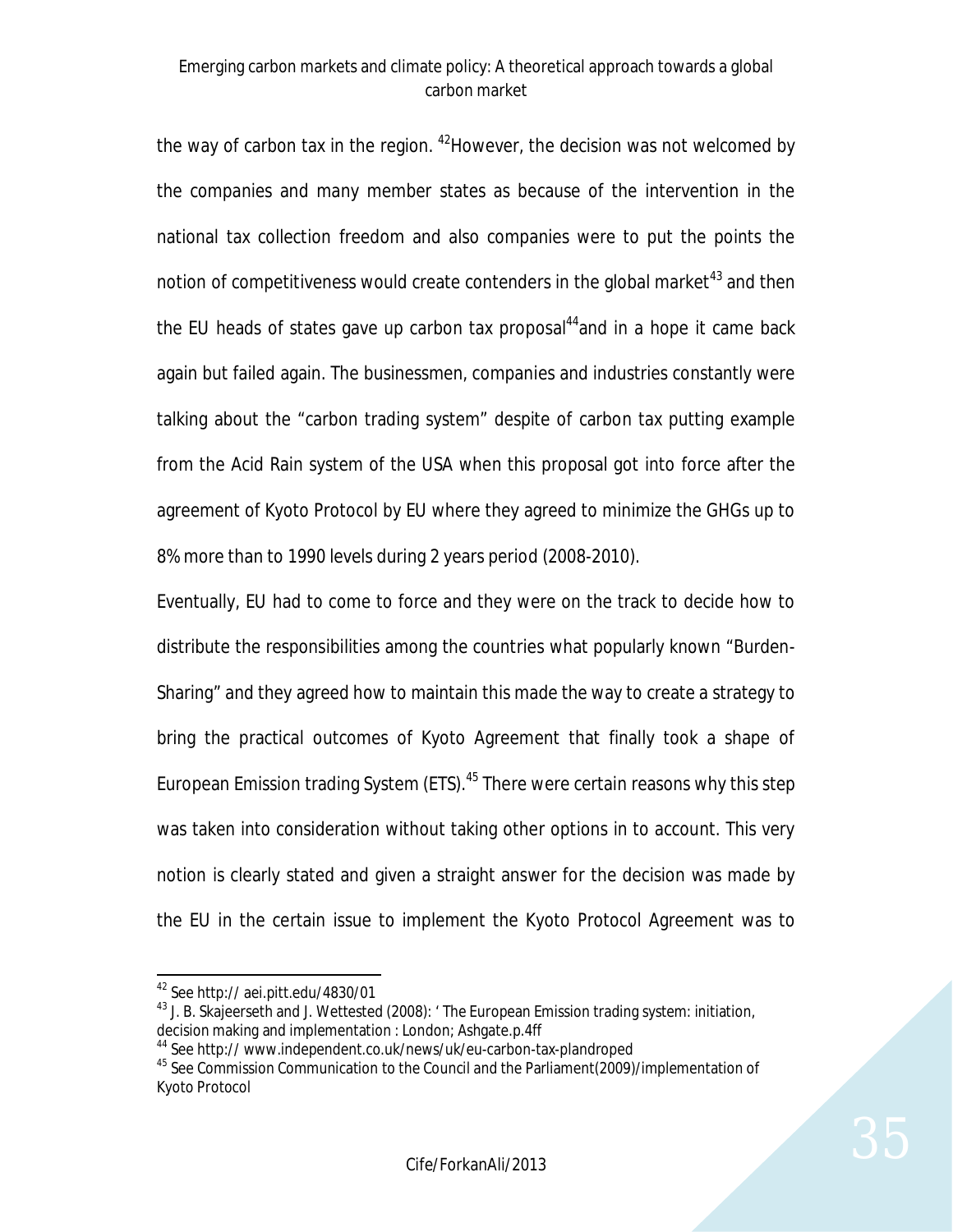consider it successful outcome by all means what Denny Ellerman and Paul Joskow (2008) talked about:

"A cap-and-trade approach was chosen because it guaranteed a limit on a significant part of the EU's emissions, it was compatible with emissions trading provisions of Kyoto protocol and it was the only other instrument available."<sup>46</sup>

Of course there were different contradictions and disputes regarding the decision and this burden-sharing among the industries and companies. Some did not have any option but to yield. Some got to take it into account as they proposed before about the cap-and-trade system to implement instead of carbon tax. There were some who became the supporters for diverse reasons. They might find it a logical step due the growing tensions of climate change. Some may find it new and innovative opportunities for business and investment. Some were also talking about the ethical issues regarding climate change and policy. Most importantly, the support from the individual member states was very high as they find the ETS as a purely decentralized system and got the authority to exercise and for the industries this same disbursement on the decision making only through the channel of the respective national level made certain.

To give away the large portion of allowances for free for the first phase instead of auctioning was made to see the adaptability of the companies and also the idea to permit the use of offset coming from the Clean Development mechanism putting

 $\ddot{\phantom{a}}$ <sup>46</sup> A. D. Ellerman and P.L. Joskow (2008): 'The European Union's emissions trading system in perspective': op.Cit. p.8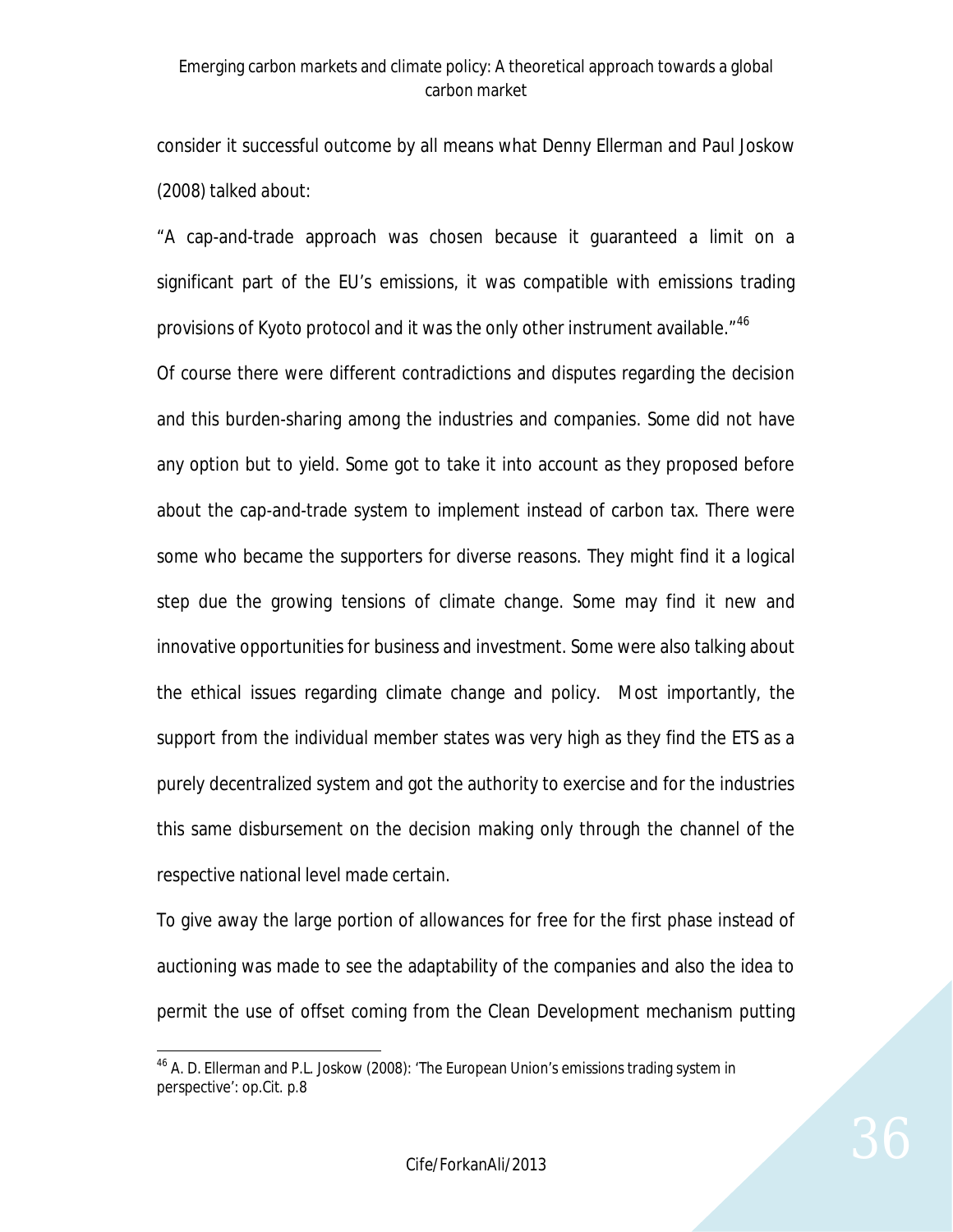the notion of cost minimization for agreement. However, this EU emission trading system turned to be in the disputes and came out with major errors, political upset regarding the old combat of costs and benefits among the interest groups: among the member states as well as among the industries. The matter of conflicts is between European Commission and the member states was about the bargaining from the countries and also about the NAPs for the two periods that is charged with excess allotment of emissions allowance from member countries that brought also the issue of "non-binding" cap in the initial period.

There was the consent among the member states about the total minimization of emissions. They also accepted the idea of burden-sharing and the caps under the ETS where the allocation of permits over the nations was, as we discussed, not centralized who were responsible to take care of National Allocation Plans where still EC was keeping the authoritative role to cancel the National Allocation Plan if it was violated.<sup>47</sup> As per as NAPs are concerned, during the initial phase we see EC claimed only some from the Member states for that reason , scholars observed, states came up with over allowances keeping the interest in mind to placate their respective industries and also it happened because of "non-binding" in the initial trading phase.<sup>48</sup> Considering the notion of banking of permits and the cap between

 $\overline{a}$ <sup>47</sup> See Article. 9 and the rules of Directives: Annex.iii

<sup>&</sup>lt;sup>48</sup> See S. Tilford (2008): 'How to make the Emissions trading system success': op.Cit:p.20 and A. D. Ellerman and P.L. Joskow (2008): 'The European Union's emissions trading system in perspective': op.Cit.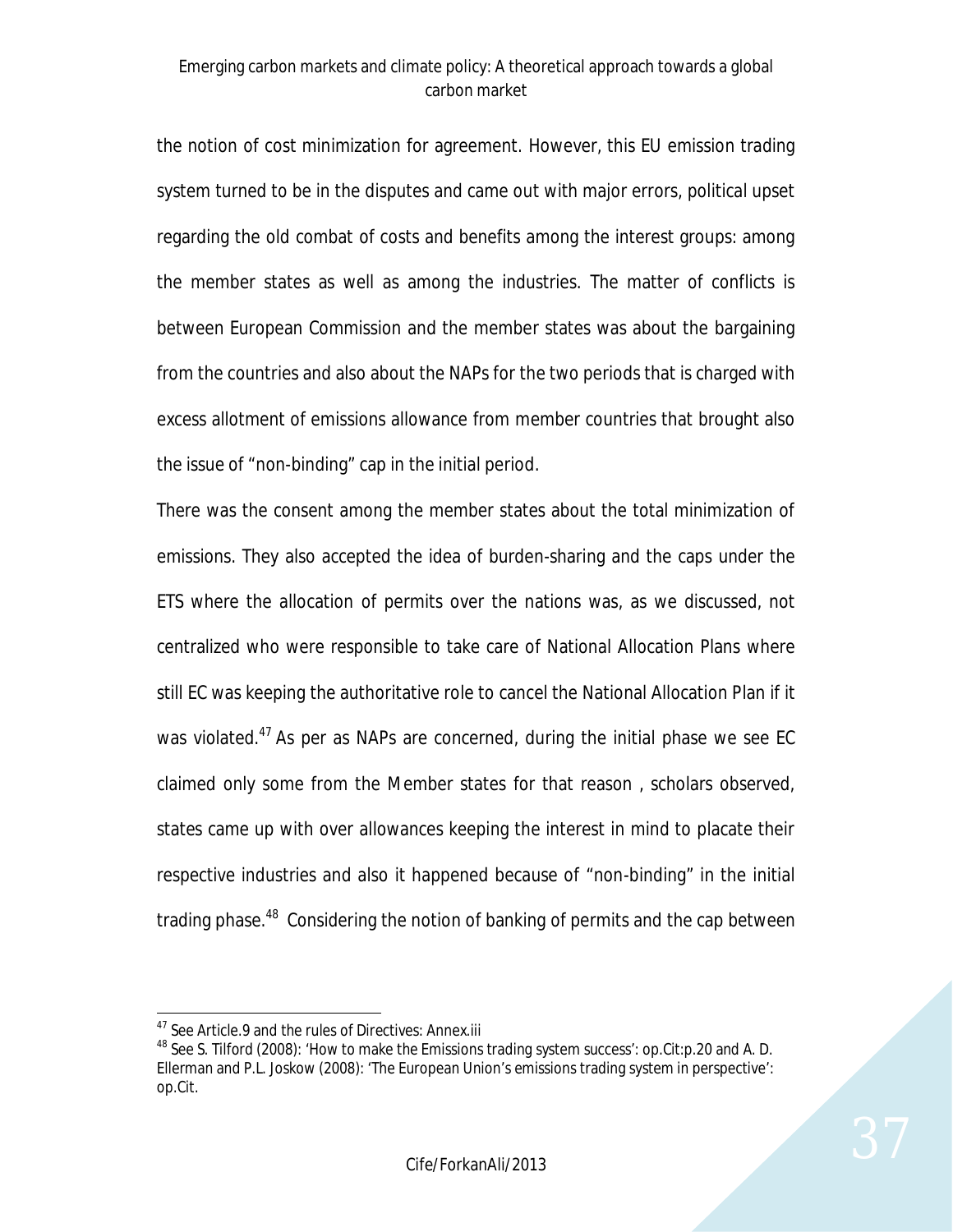two periods was not permitted that played a key function in the carbon price fail.<sup>49</sup> Because of the excess distribution of permits in the initial phase, the EC tried to be hard in the second phase that also gave birth of disputes and there were allegation by the member states and they challenged EC in the jurisdiction process. Later these disputes were not the centre of discussion because the overall target fulfillment came to play a vital role in the EU to implement the Kyoto Agreement rather competitiveness and efficiency regarding the implementation came into discussion.

The total picture became more viable and all the actors started to be active as well as the arguments on the implementation for the mentioned competitiveness to the emissions trading system for the companies was silent but after the beginning it became significant. There had been a vital question whether ETS made a rough path for the industries that complete in an international field and the answer of this question is put in a various way by the researchers that ETS somehow made competitive insinuation for the industries but in a partial way.<sup>50</sup> Then the two parallel sides were to take into account by the decision makers: one that the responsibility to decrease the emissions level and other to think about the compensation for the industries that are facing competitiveness. There were many suggestions regarding the situation aroused. For carbon reduction in the high

 $\overline{a}$ <sup>49</sup> See F. Convery, D. Ellerman and C. Perthuis (2008): 'The European carbon market in action: Lessions from the first trading period' : Interim Report.CEER

<sup>&</sup>lt;sup>50</sup> M.Grubb and K. Neuhoff(2006): 'Allocation and competitiveness in the EU emission trading scheme: policy overview: in climate policy 6: pp.77/30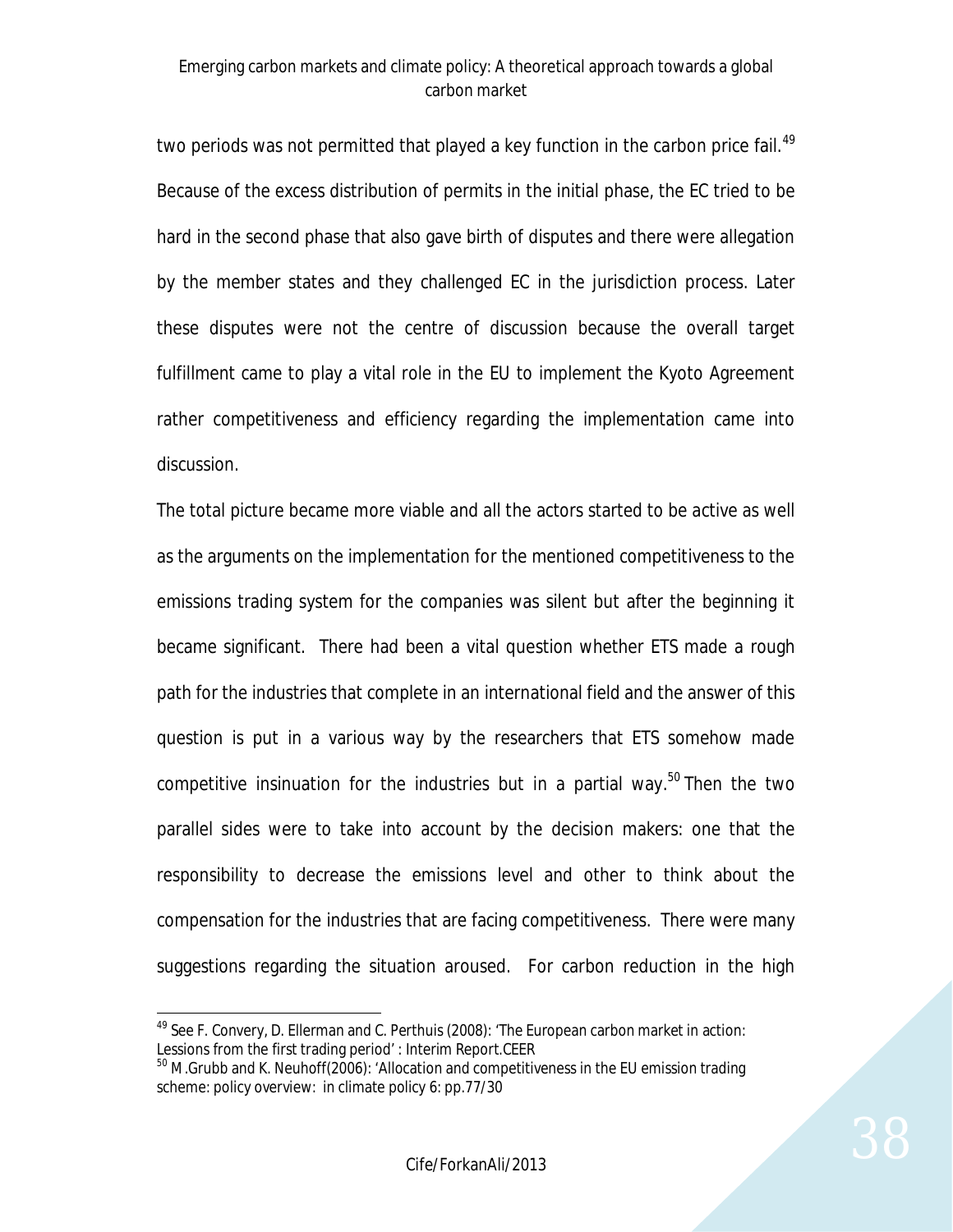energy industries there were proposals to provide subsidies as compensation, cost alteration on imports and EU quotas for high energy products.<sup>51</sup> Then, in the Copenhagen Conference in 2009, we observed no vital progress was made and so it influenced in the EU steps. The strategy for the ETS was indicating towards a reform after 2012 considering the target of the emission level with the broader company inclusion.

Now to talk more about the European emission trading system, we can have a look on the issue like means of permit distribution that was also debated as soon as the ETS business started for instance "windfall profits" became an important subject due to free allotment of permits when the power sectors were reaping the benefits out of the system even without reducing emissions that made a great debate also. However, considering the rules, the countries of the EU region were given permission to maintain and hold a preserve of new permits to allocate for free to the fresh market participant that also state that these prevailing the market made to give up their permits. So, the regulations gave the market applicants some incentives for making more production ability that is opposite of requirement that implied a negative implications for the desired emissions level.<sup>52</sup> Now to deal with the structured based discussion here, though auctioning was implemented, concerns of "rent-seeking" were not going out of the system but would come back

 $51$  H, Asselt and Frank Biermann (2007): ' European emission trading and international competitiveness of energy-intensive industries: a legal and political Evaluation of possible supporting measures': Energy policy25: pp.497

 $52$  D. Ellerman (2006): 'New entrant and closure provisions: how do they distort?': working paper 06 Wp.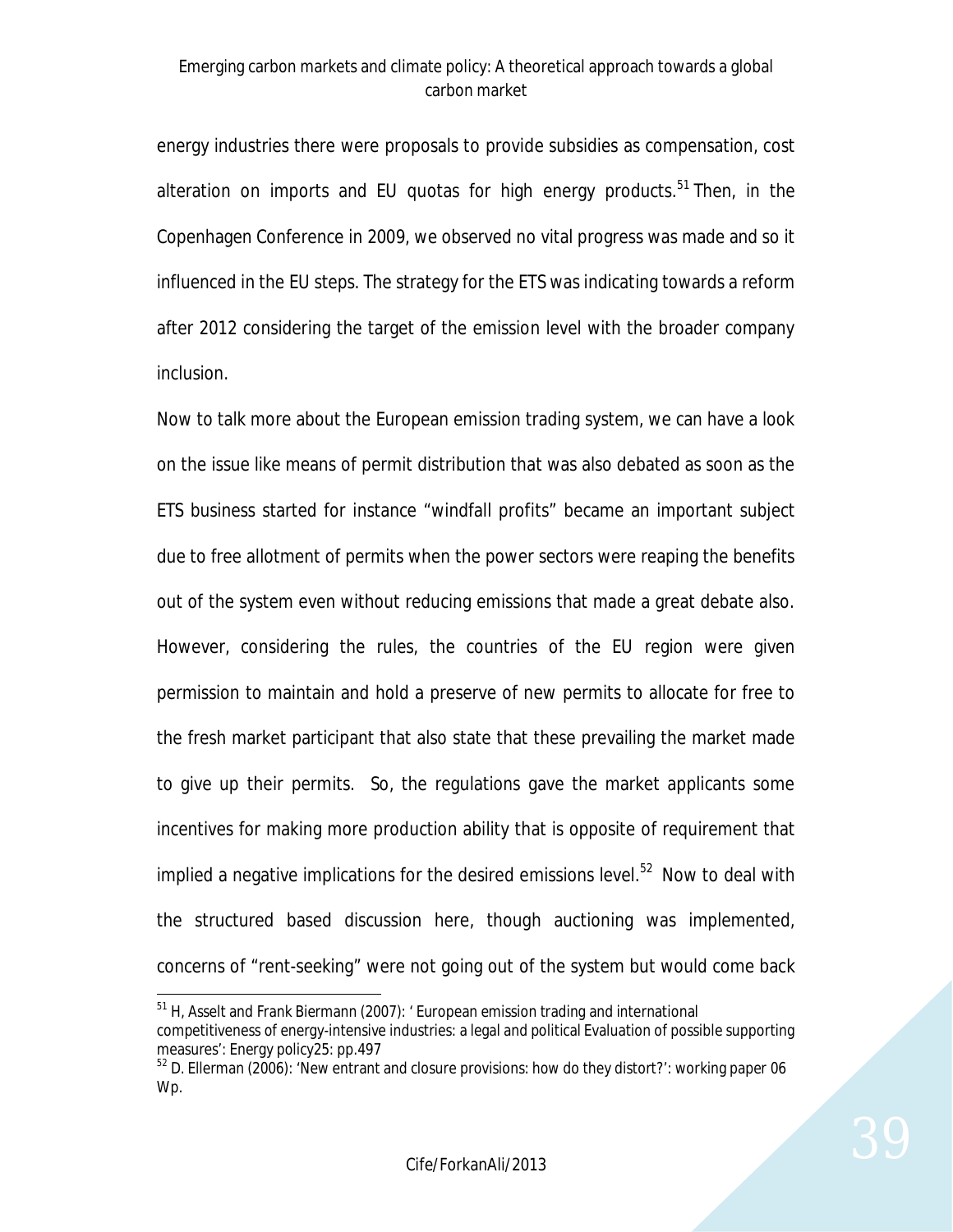in a different shape. Then the policy taken for the free distribution could also be explained as it is a political trade off that is necessary for succeeding the support of the countries and the major companies for going ahead on a violent period for ETS execution.<sup>53</sup>

The major change in the European emission trading system came with the reformation and ambition when in 2007 the leaders set up a fresh climate targets with the promise of minimizing of GHGs up to 20% by 2020. To take into consideration the initial trading periods and the experiences, lessons and depictions are learned and acquired made a redevelopment and inspection of the ETS as a renovation project. Moreover The European Commission delivered a branch of proposals and reformations in 2006 that describes transformation from decentralization to centralized approach with the cancellation of National Allocation Policies and to implement an overall EU cap, durable promise to lessen carbon emission, elimination of free allocation of permits and ongoing increase of permits to be auctioned, new way of sharing burden where energy and GDP per capita will be taken into account when allocating emissions promises, assimilation of CCS and the extension for covering industries of the ETS.<sup>54</sup> So the authoritative role was given to the EC as not only a watchdog but a controller.

The overall picture looked very ambitious and the EC had to loosen the knot for instance the way to the complete auctioning of permits from the free allocation was

<sup>&</sup>lt;sup>53</sup> P.L. Joskow (2008): 'The European Union's emissions trading system in perspective': op.Cit. p.46

<sup>54</sup> Commission directives (article 30):2006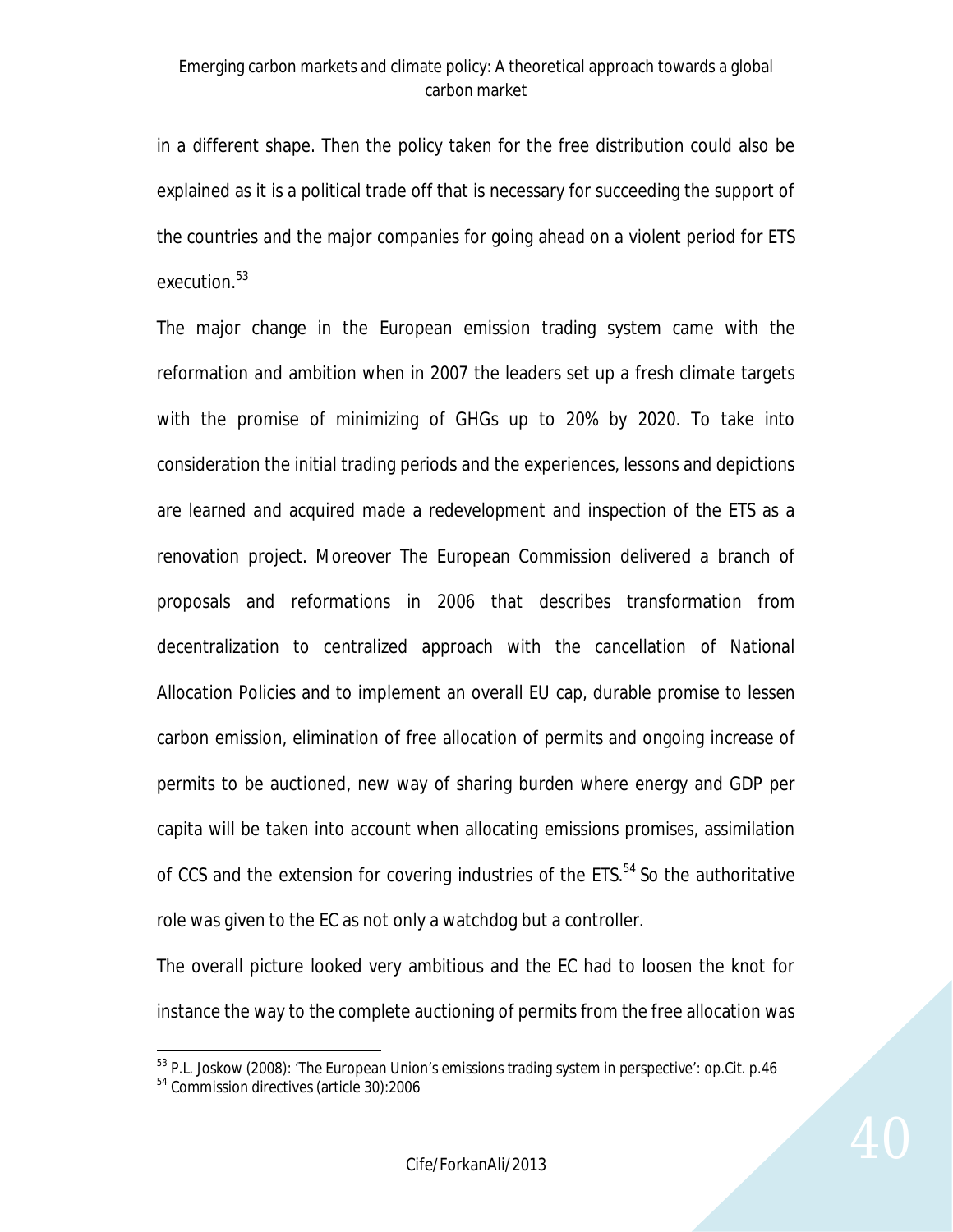perforated with as a minimum provisional depreciation options for several countries. However to get the idea from the facts that the reforms were taken by the EC would not make a change in the political economic system that strengthen the EU ETS and the whole mechanism relied on the EC where regulation is centralized and it is necessary to build up the emerging carbon market synchronized.

### **3.3 Emission scheme by Australia**

 $\overline{a}$ 

Shifting our eyes towards the Australian carbon pollution diminution system will make our view more diverse to understand the global carbon emission market. In recent years Australia has made a quite distinguished picture in the politics of climate easing. Taking into account the global economic crisis, the government in 2009 took a verdict to adjourn the initiation of emission trading system that was supposed to start in 2010<sup>55</sup> that was then belated till 2011 that aroused a debate in the country regarding the initiation of an emission trading system could set off new elections.<sup>56</sup> Putting into the national and global context, though Australia's carbon emission is about 1.1 % of Global consideration, for its high domestic dependency on coal has one of the top per capita emissions in the world but the debate and political conflict that encircled the country's reply to climate change opens a broad

 $55$  See The Economist on the 4<sup>th</sup> May, 2009 : 'Australia's carbon emissions trading scheme falls victim to recession'

 $56$  See Telegraph on the 4<sup>th</sup> June, 2009 : Plans for a carbon emission trading scheme may bring an early election.'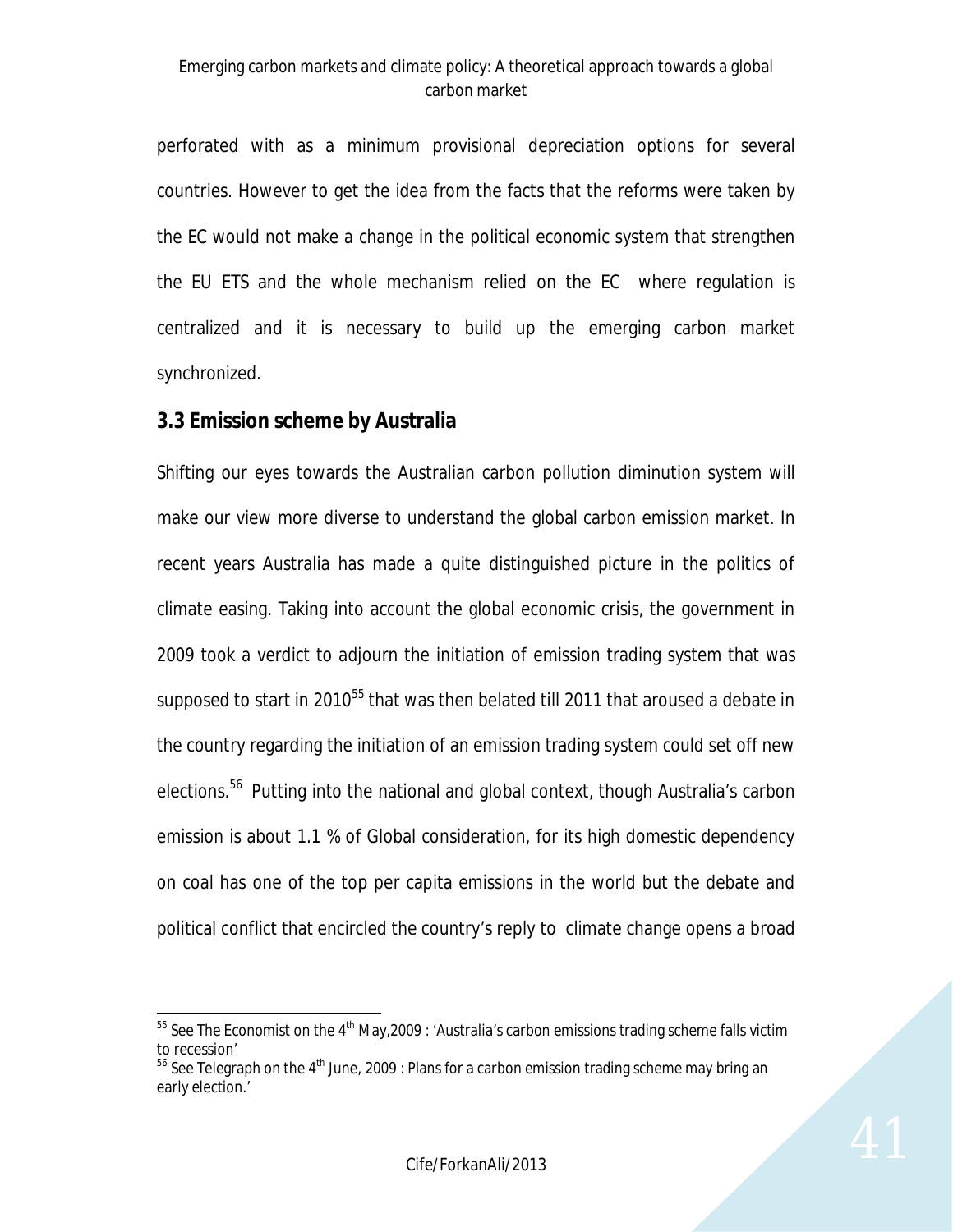insight on the designed political economy.<sup>57</sup> Before starting the market based approach, the main disputes came into context is about the allocation consequences when reduction counts in all vital sectors like transportation and then the "compensation scheme" attracted the key focus and also the political conflicts started in this particular case.

Australian climate mitigation policy is politically intensified sectors from the beginning of its time. The government (Howard government from 1996 and 2007) in the beginning decided not to sign the Kyoto Protocol agreement but there was an option to consider on the basis of compensation benefits coming from the negotiation that it could count the emissions from "land clearing". The government's effort to mitigate the climate change comprised of technology driven approach, Mandatory Renewable Energy Target (MRET in 2001) and the preliminary target was that 2% of the Electricity produced in Australia would come from renewable energy sectors by 2010. There were noteworthy political conflicts between environment group and the opposition when government's environmental policy was designed by the group of lobbyists coming from power industries and high energy sectors that called by "greenhouse mafia"<sup>58</sup>

Climate change mitigation played a great role in Australian politics. At the end of 2007 a new government came into power. The Kyoto Protocol came into force by

 $\overline{a}$ <sup>57</sup> T. Behr and J Martin with W. Hoxtell and J. Manzer : ' Towards a global market? Potentials and limitations of carbon market integration': GPPi Policy Paper No.5: p18

<sup>58</sup> See Tv program : http://www.abc.net.au/4corners/content/2006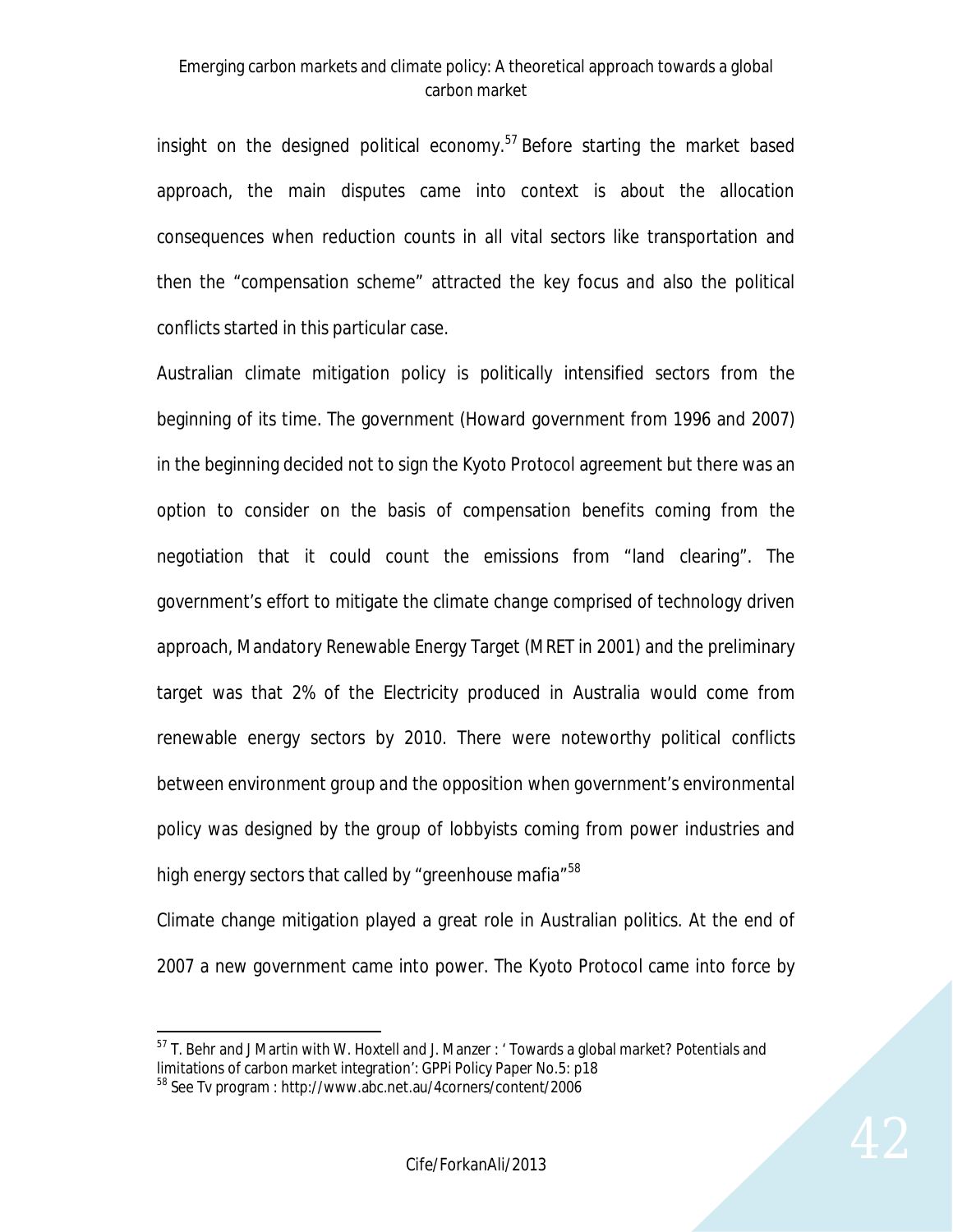the new government. By ratifying the Kyoto Protocol Australia did not lose anything as it did not cost anything when we knew by the "Australia Clause" that country did not need to take measures to fulfill the target of emissions reduction. However, the new government first took an initiative to enhance the Mandatory Renewable Energy Target (MRET) and declared that 20% of share of total allocation of renewable energy in the power generation sector by 2020. The government also took a new climate policy with Carbon Pollution Reduction Scheme (CPRS) to start an emission trading system. The Government published a green paper where the design of national emission trading system was outlined in 2008 covering a range of industries, addition of all GHGs, exclusion of Offsets and allowances of Auctioning. 59 The aim was durable and plan was to diminish emissions up to 60% by 2050 compared to 2000 levels. The Prime Minister Rhudd declared CPRS an outline of global carbon reduction regime including emerging economies like China and India for sharing the burden in a just and reasonable sense.

There were many criticisms and disputes and public debate around the CPRS. There were different poles with different interests seeking for concessions, especially, business and environmental lobby groups. Many of businessmen were talking about the need for compensation for the "losers" in the proposed carbon emission trading system.<sup>60</sup> We also find many groups in support of the proposed system like several environmental groups. Though the mainstream environment groups supported the

<sup>&</sup>lt;sup>59</sup> See ' Carbon pollution reduction scheme: Green paper' Australian government, July, 2008

 $^{60}$  See G. Gailey(2008): ' Devil in detail of getting the ETS right' : The Age /July 17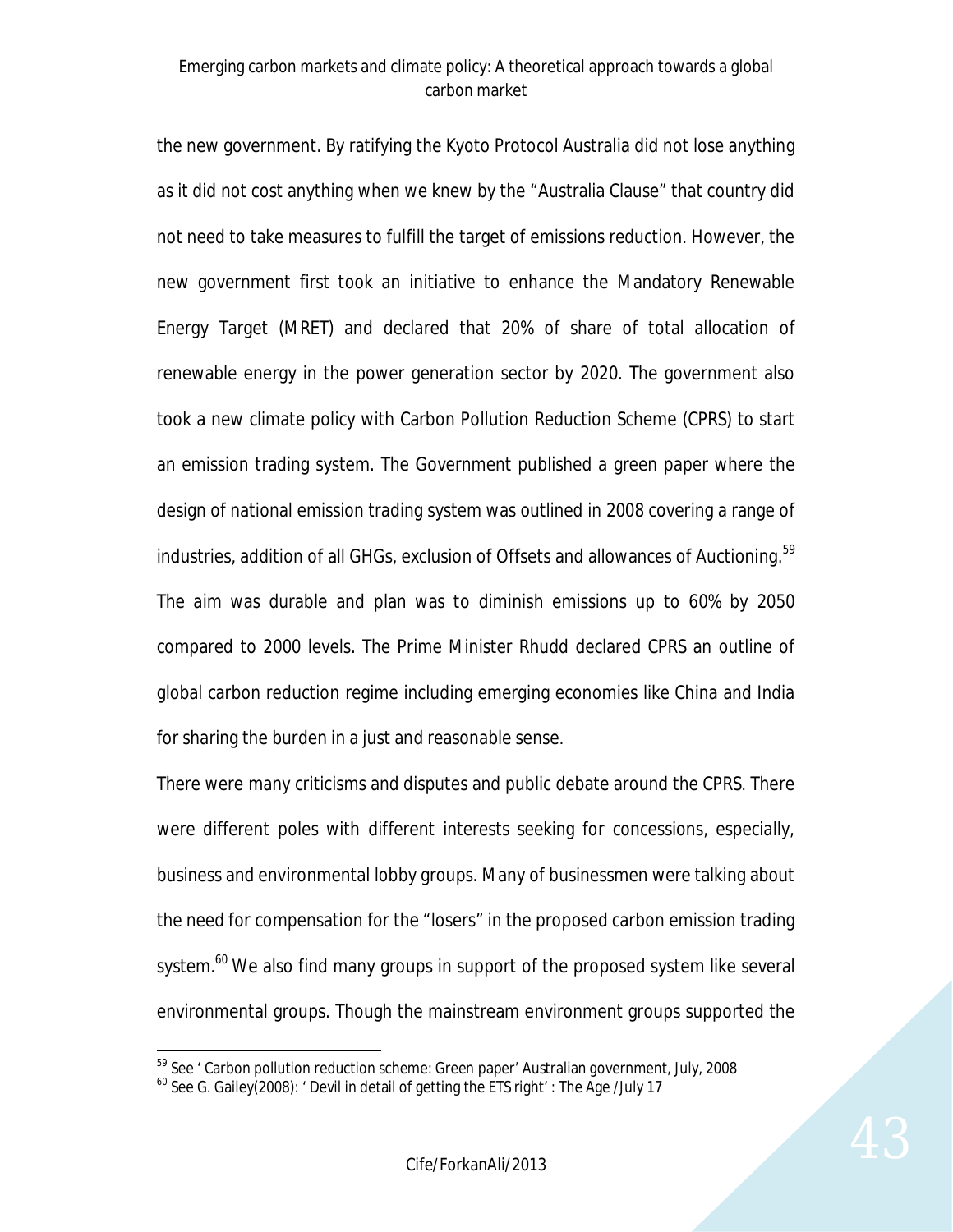newly sketched system, they were talking about the efficiency and efficacy of the market-based approach.<sup>61</sup>

Before launching the Green paper the government speculated the disputes and controversies regarding it. Therefore the government was prepared enough to meet the criteria claimed by the different groups on the logical consequences of the emission trading scheme. For that purpose the government published a detailed plan and explained it considering many aspects together in the immediate paper called "White Paper".<sup>62</sup> In this paper the government portrayed different payment outlines and compensation scheme for the groups or industries those who will be affected by the initiation of the ETS including timeline (starting from 2010), caplevel (5-15% of carbon emissions by 2020 compared to the emission level of 2000 and target of 60% compared to below 2000 by 2050), coverage details (high emission energy sectors and industries including transport along with waste and forestry sector and all GHGs), means distribution ( auction off), linkages (no export of allowances in the initial level but entrance to international carbon credit through the flexible mechanisms of Kyoto Protocol) and cap price( transnational price cap of \$32 for initial five years and 5% increase in each year).

Some may ask, what was the reaction by the different industries and target groups? Yes, there were many reactions and opposition from the various groups and

<sup>&</sup>lt;sup>61</sup> See S. Beder(2008) : 'Emission trading scheme a scam: renewable now!': Green Left Weekly: July 26

<sup>&</sup>lt;sup>62</sup> ' Carbon pollution reduction scheme: Australia's low pollution future' : Green paper' Australian government, December, 2008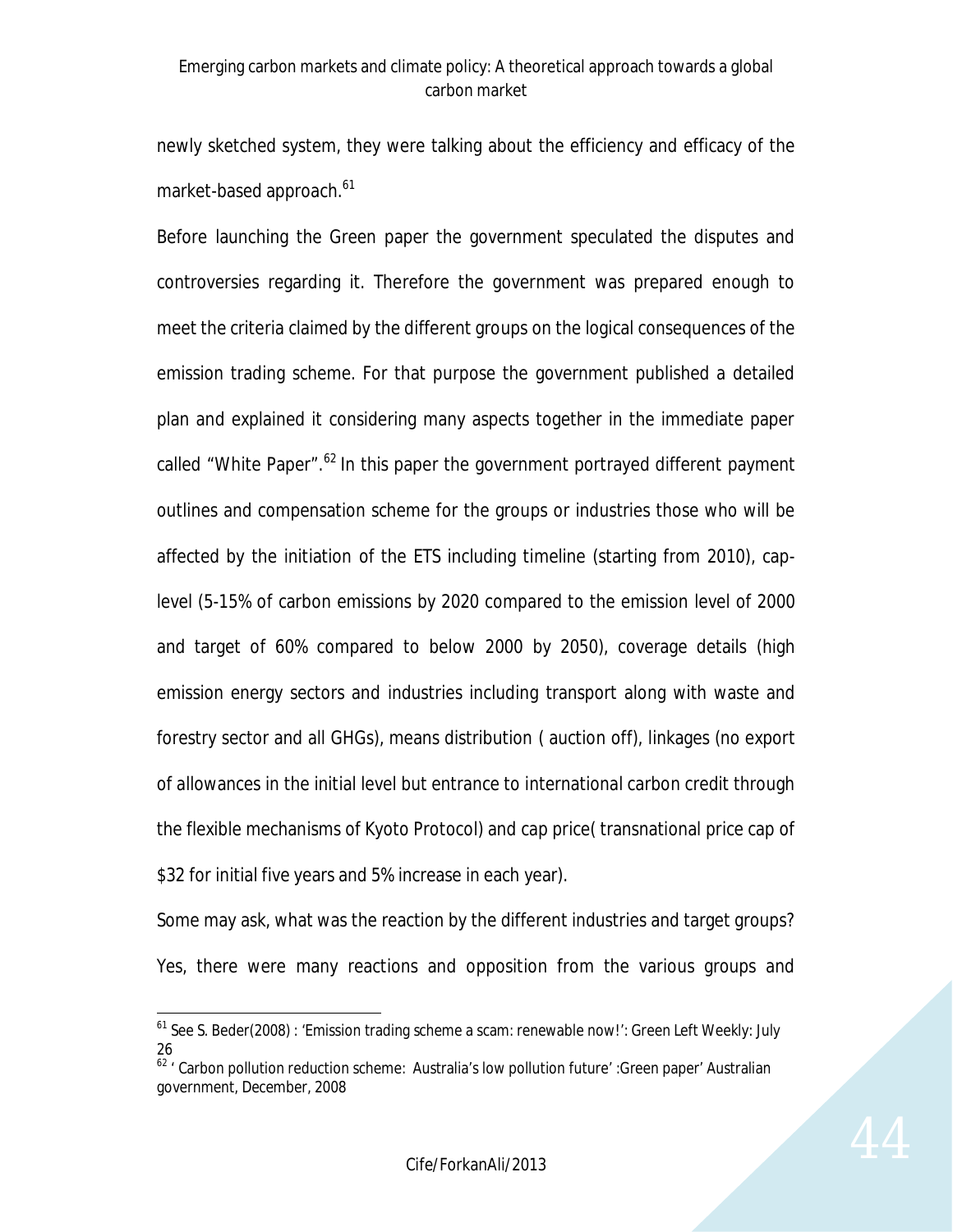industries because of some hard choices are made in the White Paper. As a result there were a considerable number of allegations coming from different sectors. To compensate these sectors, the scheme designed to consider providing assistances to the sectors like industries and households those are affected and also the there was a proposal to distribute 25% of allowances for free to the injured industries e.g. "coal-fired" industries. Now, it is very clear for a person to anticipate the sustainability of this CPRS. It looks like a "compensation" mechanism rather than ETS. Question arises, what is the probability of sustaining such an ambitious program taken by the Rudd government?

The answer is that the further decision of Rudd government in 2009 was to adjourn the launch of the proposed CPRS. One may talk about the Copenhagen Climate Change talks as a reason as it was near. So, the final decision can be made after that talk. There can be many other reasons behind the postponement of the program as well. However Garnaut report explains it in the way:

 "*There would be considerable benefit in avoiding the unproductive interaction between the early period of a new trading system and Australia's participation in crucial global negotiations. Otherwise, this period will be one in which every new development in the international negotiations, encouraging or adverse, could have a disproportionate and unhelpful effect on the domestic permit price in an unconstrained market."<sup>63</sup>*

 $63$  R. Garnaut (2008): 'Climate Change Review – final report': Chap.13/14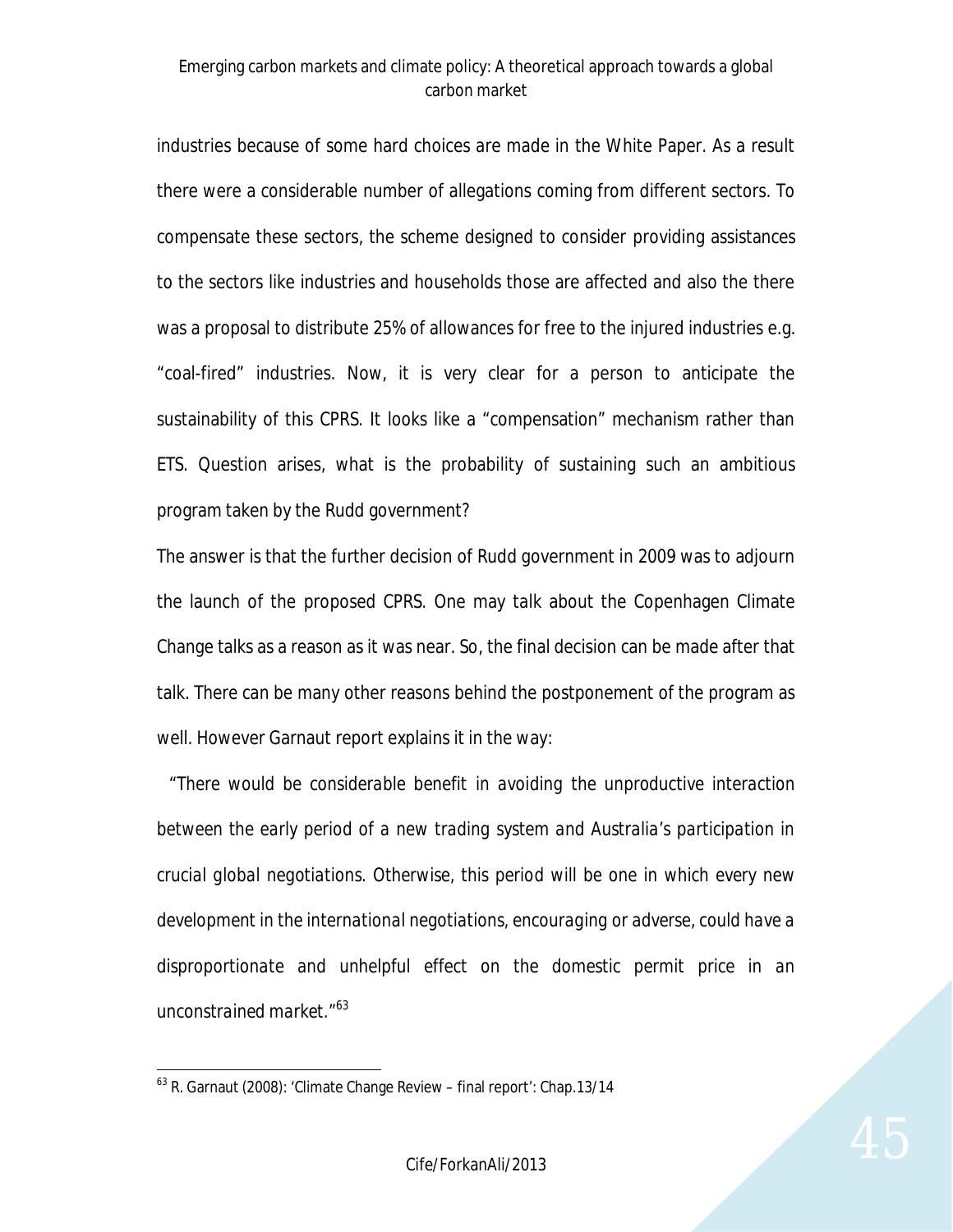However, the reasons are also could be related with the global financial crisis that started in 2008 and affected Australia also, political reasons related with vote and the reasons related with the threats are coming from the industries about investment and employees.<sup>64</sup> Any way we have seen the differences in the recent outcomes and resolutions.

## **3.4 Carbon markets in the USA**

The climate change and its consequences pauses a great threat to all the country. The USA also, now, along with other advanced industrial countries are taking the issue very seriously and they understood the significance of the emission trading system as what we have seen in the political campaign of Barak Obama.

He said:

 *"As president, I will set a hard cap on all carbon emissions at a level that scientists say is necessary to curb global warming- an 80% reduction by 2050. In addition to this cap, all polluters have to pay based on the amount of pollution the release into the sky. Market will set the price but unlike the other cap-and-trade proposals that have been offered in this race. No business will be allowed to emit any greenhouse gases for free. Businesses don't own the sky, the public does, and if we want them to stop polluting it, we have to a price on all pollution."<sup>65</sup>*

 $\overline{a}$ <sup>64</sup> T. Behr and J Martin with W. Hoxtell and J. Manzer : ' Towards a global market? Potentials and limitations of carbon market integration': GPPi Policy Paper No.5: p21

<sup>&</sup>lt;sup>65</sup> Visit http://www.barackobama.com/2007/10/08/remarks\_of\_senator\_barak\_obam\_28.php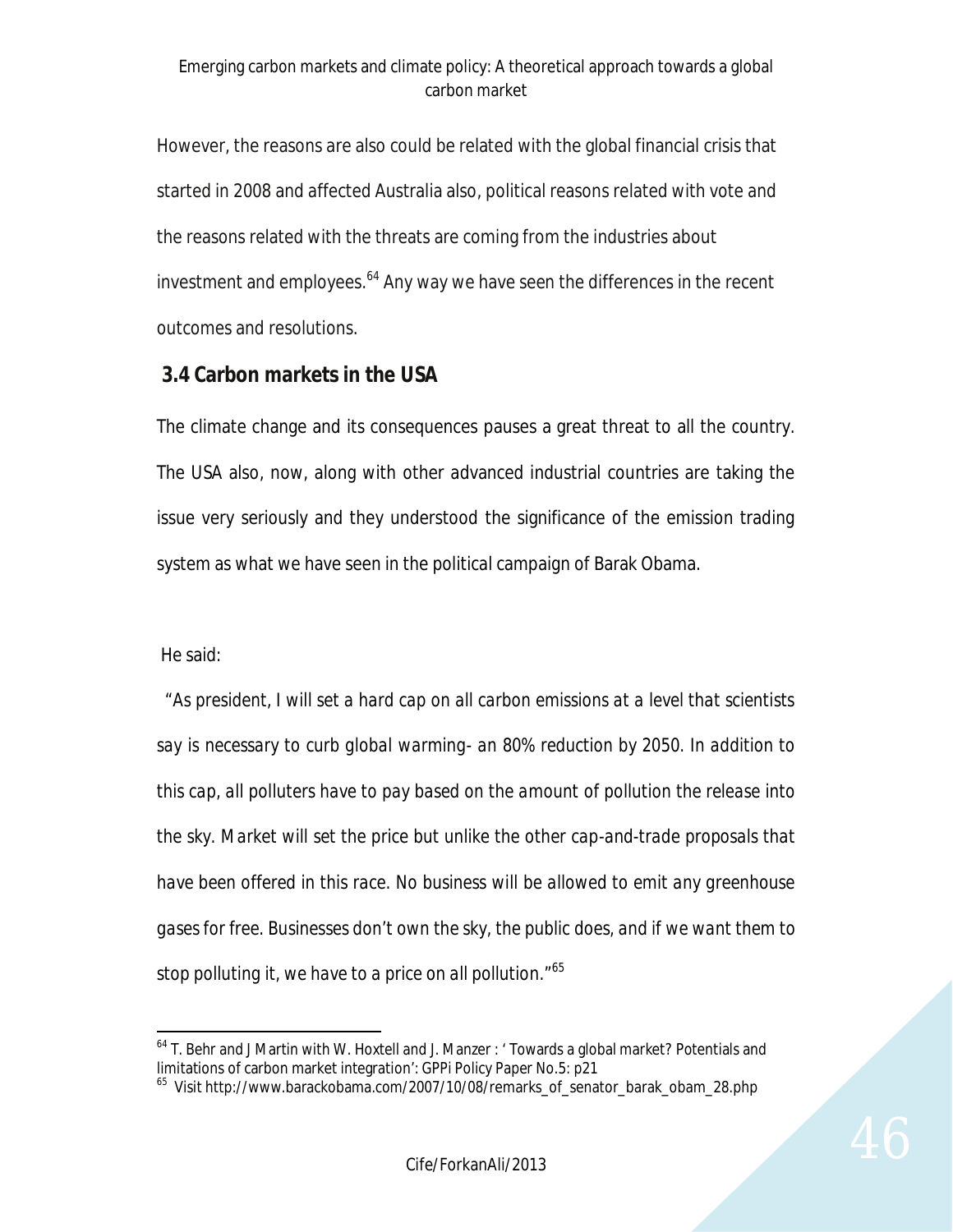Recently, there are many bills proposed in the Congress regarding the emission trading. There have been many debates, negotiations, agreements and disagreements on the same issue. Like EU and Australia the allocation mechanism is the key subject matter and at the centre of the political debate about the creation of emissions trading system and also issues like the rigidity of cap, use of offsets, the means of allowance distribution are also the matters of conflicts. In 2009, after a long argument House of Representative passed American Clean Energy and Security Act (ACESA) that is the lawmaking "frontrunner" in the US.

The Climate change mitigation and response to the responsibilities are the successful stories for European countries. On one hand, they have proved to be the global leader of reduction of carbon emission. On the other hand they responded to motivate the other nations by the influential EU ETS while the USA has been fluctuating on their position for almost five years. During the office time of Jimmy carter was informed essentially by the Global 2000 Report in 1980 with an explanation of the consequences of rising global warming. <sup>66</sup> Later the Regan Government did not response on that particular issue because of some reasons as there were the question of validity of the report itself was raised by the several scholars. After that long time, Clean Air ACT was passed in 1990 by the George W.

<sup>66</sup> Visit to see 'global 2000 report' at http://www.ourtask.org/pub/readings/pdfs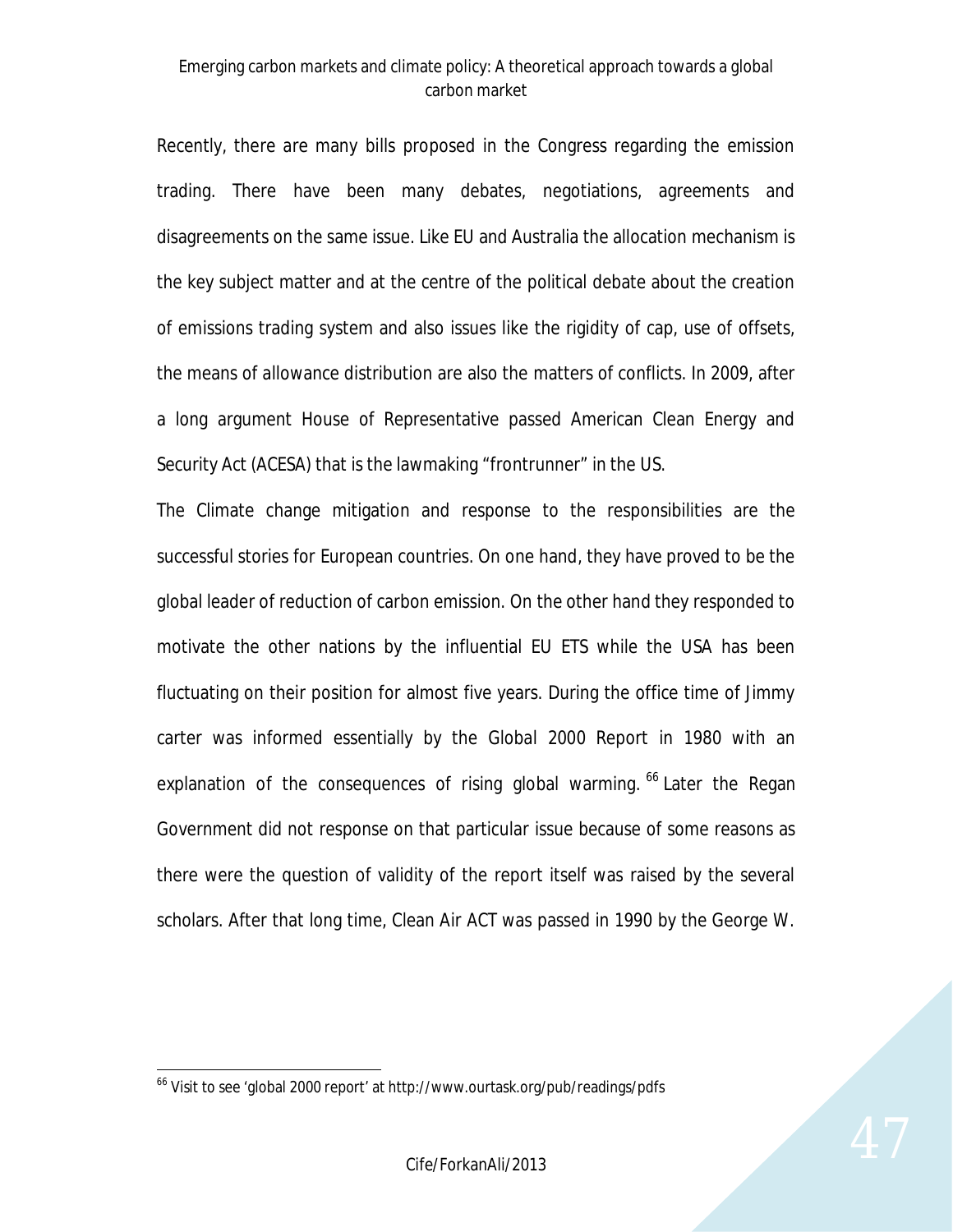Bush government to eradicate smog and air pollution. This paved the path to evolve the first cap-and-trade system (the Acid Rain Program) for reduction of emission.<sup>67</sup> However, the whole world was looking at the Kyoto Protocol in 1997 that the USA would take a bold initiative to reduce the carbon emission and would inspire other countries by taking active part in the ratification. Clinton Government was very active in the market based approach and put the Kyoto Protocol forward by complete sign but it was never passed by the senate.<sup>68</sup> Moreover the senate passed a resolution called Byrd-Hagel Resolution that says the US would not ratify the Kyoto Protocol until there is no ratification for developing as well as developed countries and also if it causes harm to the US Economy.<sup>69</sup>

By this time the science of climate change made a great progress and published several information telling the growing threats of climate change and increase amount green house gases in the atmosphere and also indicating the anthropogenic contribution to it. However the Post Clinton administration did not response that high rather they put a question mark on the scientific evidence of climate change. President Bush's Administration declared that emission trading program could be voluntary and there was a measure to create the Asia Pacific Partnership for Climate that was shown as substitute to the Kyoto Protocol.<sup>70</sup> After that the

1

 $67$  See F. Daniel J(2006): 'The new environmental regulation': Cambridge: MIT press

<sup>&</sup>lt;sup>68</sup> Visit for the historical understanding, http://www.dbresearch.com/PROD/DBR\_INTERNET\_EN-PROD

<sup>&</sup>lt;sup>69</sup> To get details about the Resolution, Visit http://nationalcenter.org/KyotoSenate.html <sup>70</sup> Details about Asia pacific Partnership at

http://www.asiapacificpartnership.org/english/default.aspx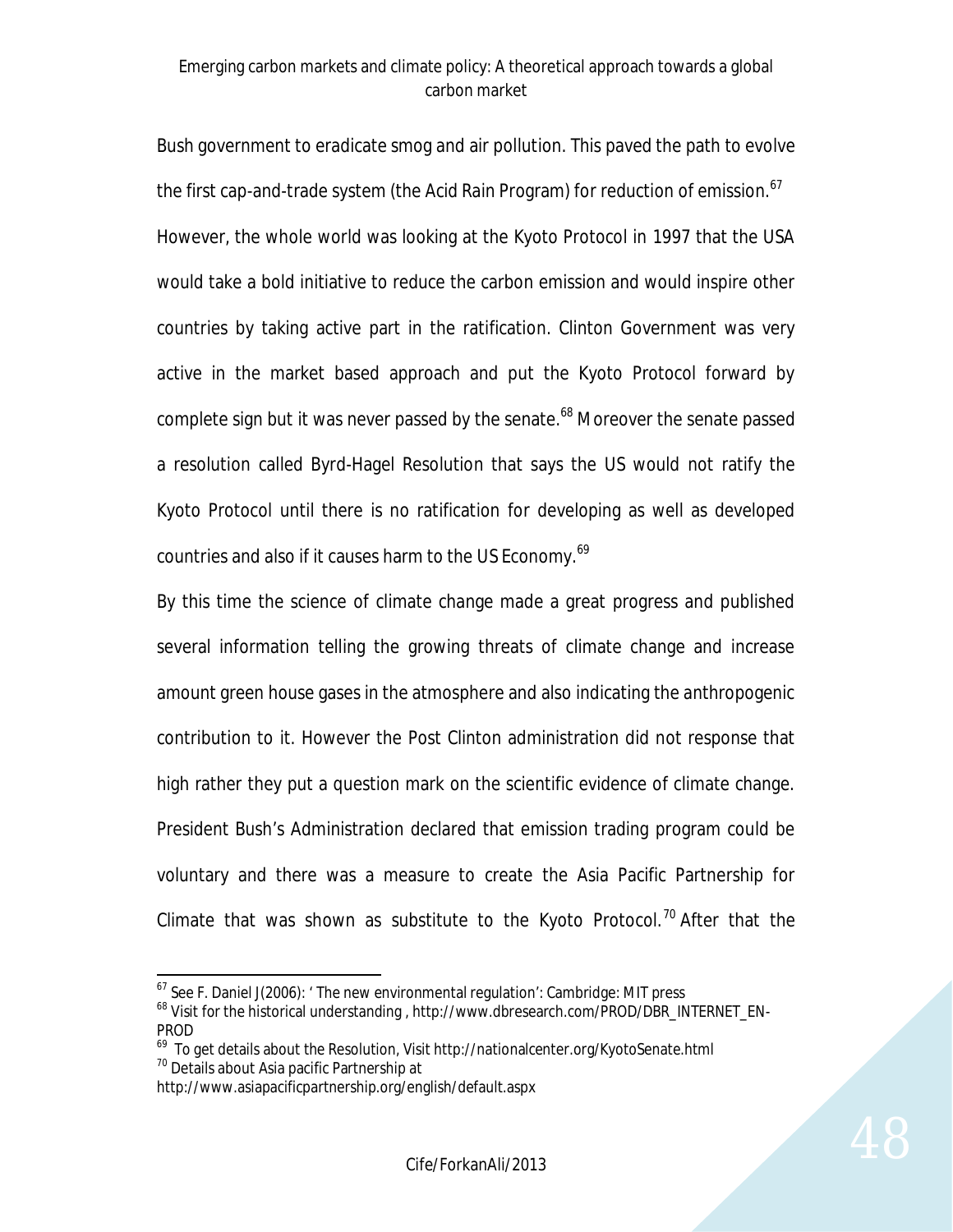initiative to pass the bills was taken by some senators but never passed the federal system $<sup>71</sup>$  but in a very optimistic and collective way various states took initiative to</sup> response on the climate change issue and developed the regional cap-and-trade system that is called Regional Greenhouse Gas Initiative (RGGI) and the Western Climate Initiative (WCI).

However, the US picture started to improve with the Obama administration. In 2009, Obama's one of the crucial initiatives was to build a "green economy" putting the proposal for the improvement of cap-and-trade system for GHGs.<sup>72</sup> After a long time the Us seemed very active in the field of emissions trading as Obama put his consent on the issue. Though he has shown his support and interest for the emission trading and talked more about that but he did not emphasize on the issue to pass in the Congress as a bill rather he left the whole issue to be dealt by the legislators only.<sup>73</sup> The outcome of the proposals is still not viable. The so called federal climate change legislation is a matter of contentious, still now.

Now, to look into the major elements of the emission trading system in the US, the rigidity of the certain cap has to keep equilibrium between both environmental efficacy and political viability. For doing so compromise is necessary for creating the

 $\ddot{\phantom{a}}$  $71$  See the summary of 'Lieberman-MacCain climate Stewardship Act' at

http://www.pewclimate.org/policy\_center/analyses/s\_139\_summary.cfm

 $72$  Details in J. Martin Witte (2009): 'State and trends and public energy and electricity R&D support: a trans Atlantic perspective':op.cit and also see Global public policy institute's conference report : ' governing global oil in the  $21<sup>st</sup>$  century: at

http://www.globalenergygovernence.net/fileadmin/gppi/TESDS\_Conference\_Report\_final.ppdf  $13$  T. Behr and J Martin with W. Hoxtell and J. Manzer : ' Towards a global market? Potentials and limitations of carbon market integration': GPPi Policy Paper No.5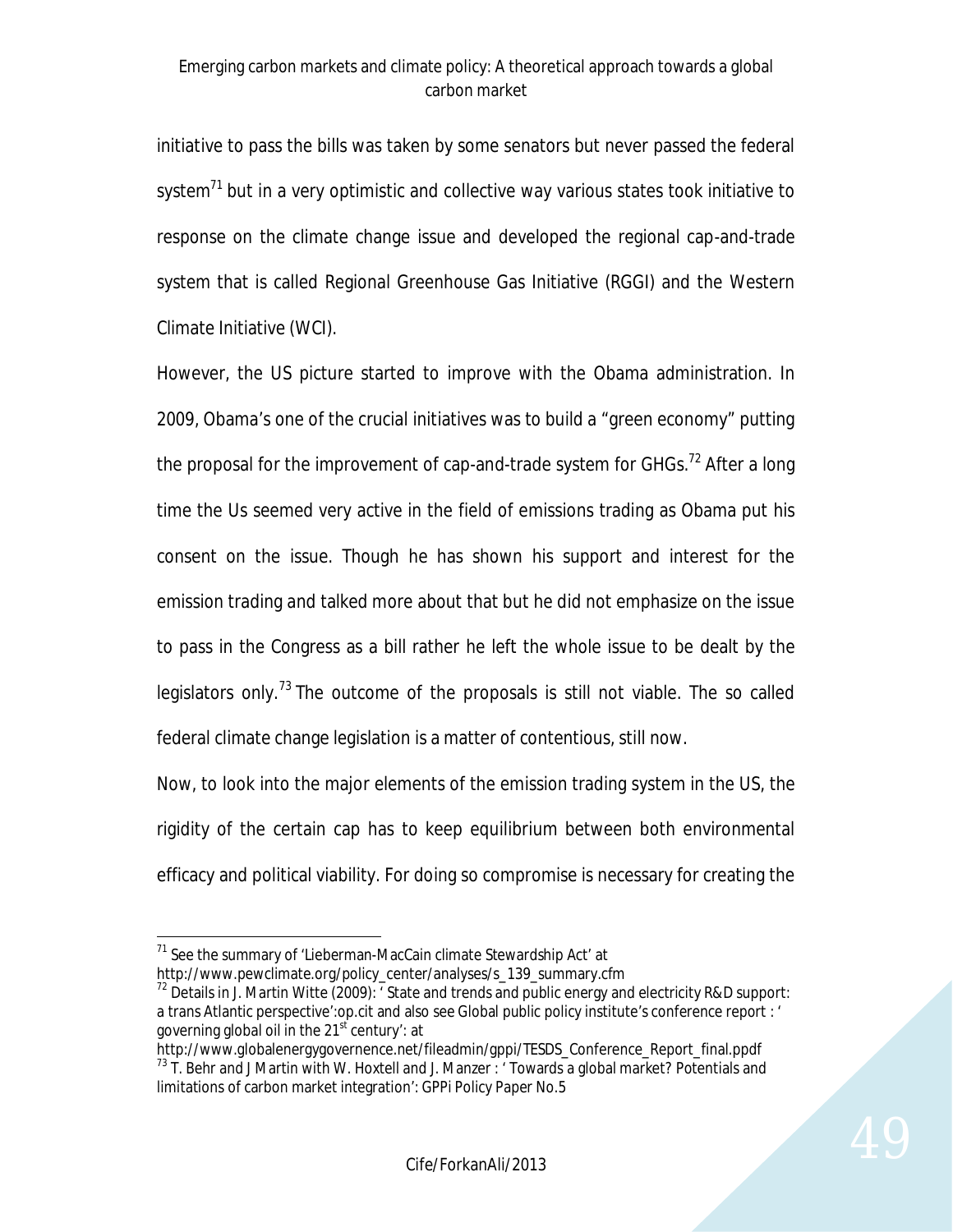proposal edible to the policymakers, industries and to the citizens. The most significant bill regarding emission trading is the Lieberman-Warner bill that proposed to put the cap for the time starting from 2012 with 5.775 billion permits with the per year diminution of 1.8 % when the actual size of the cap of 2050 would be 1.732 billion permits that is 70% diminution on the basis of 2005 levels and participants would get a permit from the Environmental protection Agency (EPA) for a single ton of carbon dioxide equivalent of GHGs which they demolish or use as a response in a system that avoid its discharge to the atmosphere.<sup>74</sup> Thus the bill proposed to cut emissions up to 15% by 2020 which is less than the European ETS. If we compare this Lieberman-Warner bill with Waxman-Markey bill which was

passed through the House only, we see Waxman-Markey bill talked about to diminish emissions to 97% by 2012 compared to 2005 levels, by 2050 it is 80% , 58% by 2030 and by 2050 it is 17% which somehow ambitious and durable goal than the previous one discussed.<sup>75</sup> Then the reviews of the bill in may 2009 deliberated by the US House energy and Commerce decreased the 2020 aim to 83% on the basis of 2005 levels and with the rest (2012, 2030 and 2050) left over same. However, this created a range of debates and disputes among the policymaker, businessmen and huge lobbying; and also the rise of the bill up to 1300 pages following its ways

 $74$  For details see http://www.lieberman.senate.gov/documents/detaildacsa.pdf

 $75$  T. Behr and J Martin with W. Hoxtell and J. Manzer : ' Towards a global market? Potentials and limitations of carbon market integration': GPPi Policy Paper No.5: p24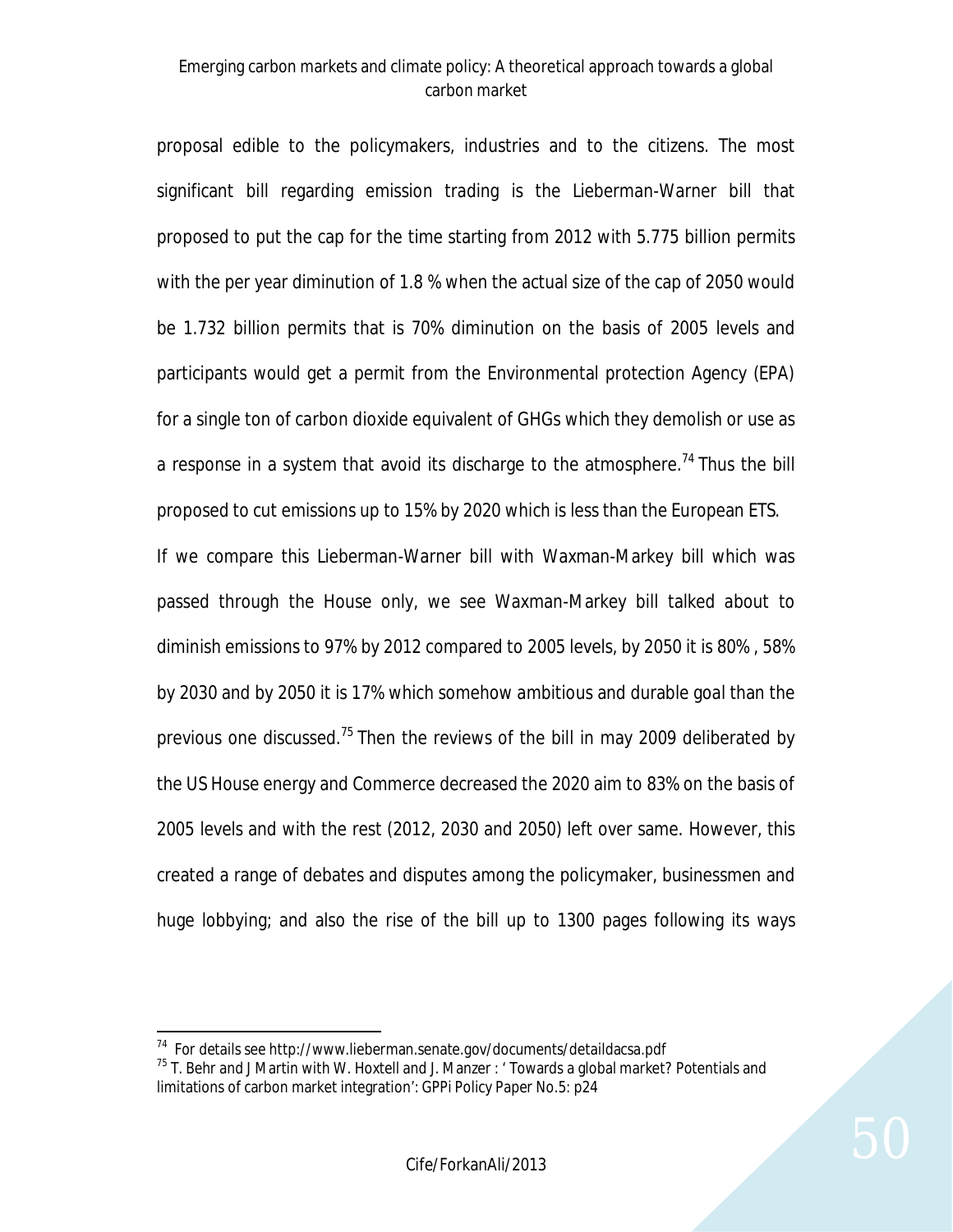through the House express the pressure of amendments by the state governments to get the benefits from the system for their respective states.<sup>76</sup>

Of course there were reactions and different views from different states. Representative R. Boucher from Virginia put enough effort to save "coal-fired utilities and mining firms" and tried to make out Waxman-Makey to admit a little bit more decrease in emission and also to put 30% of permits to assist housing and industrial clients of coal-fired power.<sup>77</sup> However before having an expected committee conversation on the Waxman\_Markey draft, the American Coalition for Clean Coal Electricity (ACCCE) declared that it:

 "Supports the timely adoption of a mandatory federal carbon management program and believes that we can fashion a national greenhouse gas emissions reduction policy that 1) achieves emissions reductions, 2) creates job, 3) preserves fuel diversity as means of promoting greater energy independence and 4) focuses on driving down compliance costs as a means of protecting consumers against unnecessary higher energy costs."<sup>78</sup>

By the statement the ACCCE fully put its notion out of energy and Commerce Committee put support towards the bill and forwarded its consent towards the

1

<sup>&</sup>lt;sup>76</sup> See details

http://www.energycoomerce.house.gov/index.php?option=com\_content&view=artcle&id=1625&ca  $tid = 141&l$ temid=85

 $77$  For more on the issue visit: http://www.publicintegrity.org/articles/entry

<sup>78</sup> see http://www.americaspower.org/News/Press-Room/Press-Release/ACCCE-Statement-Regarding-the-Waxman-Markey-Discussion-Draft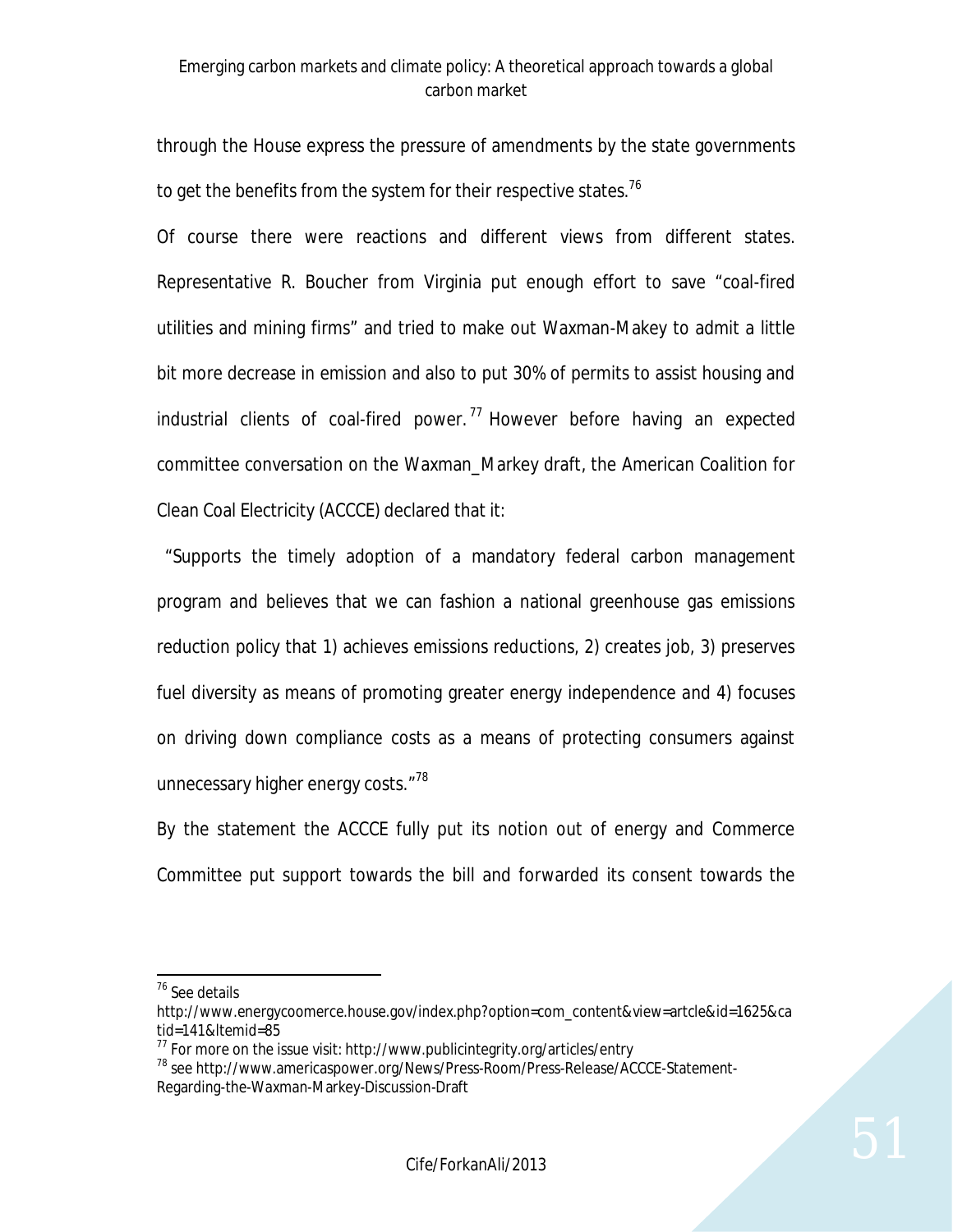people.<sup>79</sup> Then ACCCE withdrew its support of the bill<sup>80</sup> and continued seeking and lobbying Congress for a cap on the expense of permits and make delay the program to start after 2012 as to get according to their choice or of the benefits. $81$ 

There were extensive oppositions to this bill. There were many poles against off, especially, the political representatives, businessmen, and environmentalists. The key issue claimed from the American Chamber Of Commerce that actions without international compliance and including the emerging economies would harm the US economy. Thus they cannot accept the bill. They might expect to revisit the bill when the unified initiatives will be taken and there will be no burden on Us economy and also to talk about the international economic condition they would not only go for the compensation excluding the countries who are now economically booming and emitting carbon in the atmosphere. Considering the current lacking and destabilized conditions we cannot accept the bill, said the American arm of Greenpeace. They also stated:

 "*This bill has been seriously undermined by the lobbying of industries more concerned with profits than the plight of our planet*."<sup>82</sup>

So the proposals in the legislation procedure in the House and the Senate vary in some points when the consequences of allocation of the cap on the industries and

<sup>1</sup> <sup>79</sup> See http://www.americaspower.org/News/Press-Room/Press-Release/ACCCE-Statement-by-ACCCE-Regarding-the-Passage-of-American-clean-Energy-and-Security-Act-of-2009 <sup>80</sup> Visit also http://www.americaspower.org/News/Press-Room/Press-Release/ACCCE-Statement-by-

ACCCE-Regarding-the-Passage-of-American-clean-Energy-and-Security-Act

<sup>81</sup> http://www.eenews.net/public/Greenwire/2009/06/26/4

<sup>&</sup>lt;sup>82</sup> See http://www.greenpeace.org/usa/news/greenpeace-waxman-marky-clim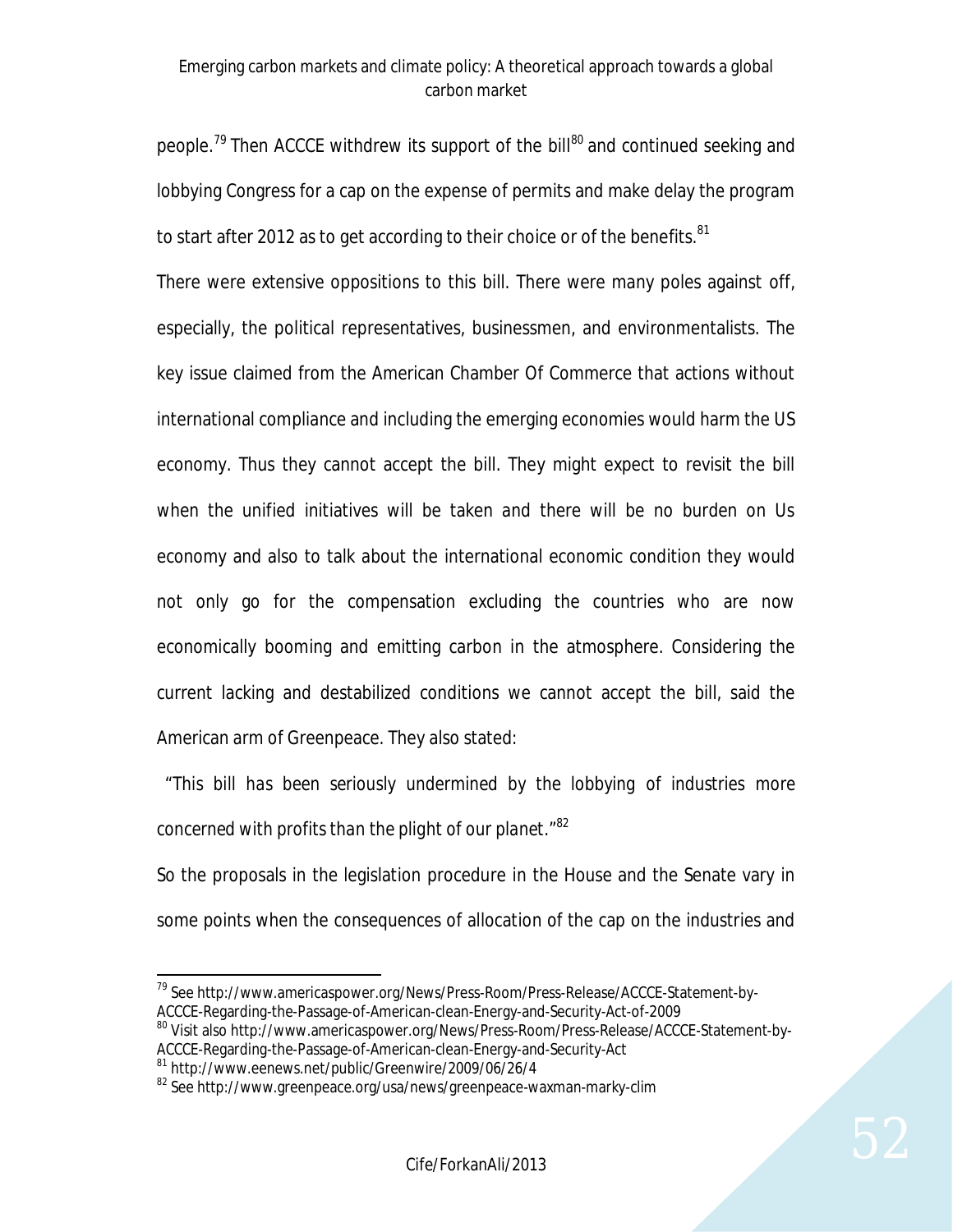consumers are same in the both schemes and more especially the Senate bill and the ACESA suggest actions to tackle leakage concerns when the Liebarman-Warner bill puts a suggestion to tax imports from the countries who are not creating same greenhouse gas diminution by themselves. Moreover, it is necessary that importers of high energy products to buy the permits and also ACESA would need importers of high energy products to purchase allowances if other actions in the bill fail to avoid leakage. Taking an inclusive climate change policy and also considering the costs related with the cap might have vital consequence of allocation on consumers that also similarly proven by the previous discussion. $83$ 

Now, as a consequence, cap-and-trade policy would amplify the price of high energy products that would affect the consumers in the end; especially the less income consumers would be affected much. Keeping this fact in mind, a forecaster from Congressional Budget Office explained that 15% cut in carbon dioxide emissions could cost the average household on average\$1,600 per year though this forecasting missed to take in the proviso of repayments to households that would originate from the intended auctioning of the permits that was planned under ACESA.<sup>84</sup> Moreover, this crucial testimony explained that the costs have been discussed about could be offset when the revenues from the permits were coming

 $\overline{a}$ <sup>83</sup> T. Behr and J Martin with W. Hoxtell and J. Manzer : ' Towards a global market? Potentials and limitations of carbon market integration': GPPi Policy Paper No.5: p25

<sup>&</sup>lt;sup>84</sup> See 'The distributional consequences of a cap-and-trade program for carbon carbon dioxide emission' at http://www.cbo.gov/ftpdocs/21xx/doc2104/carbon.pdf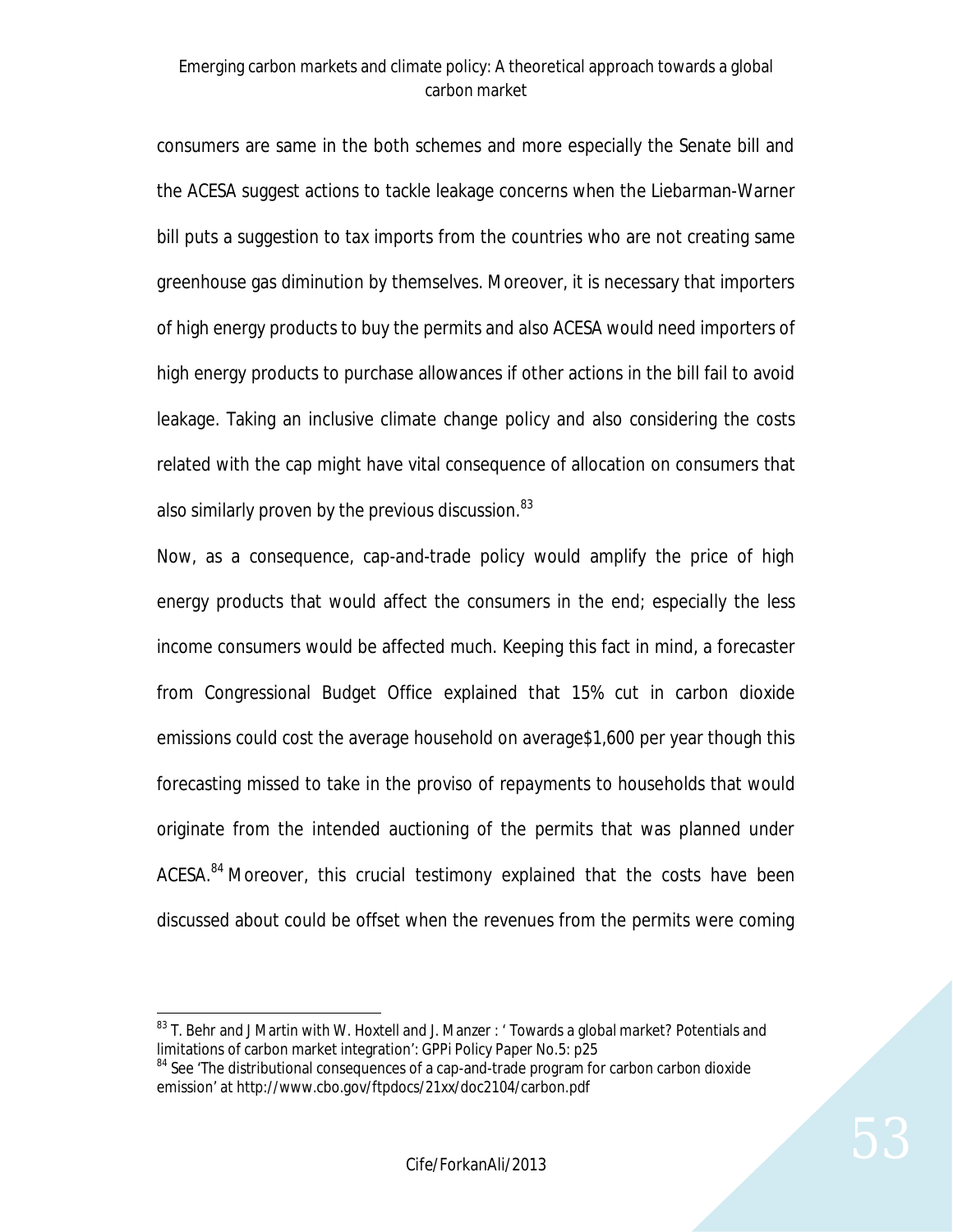back to the consumers and the lower income households would ended up well by the policy that was designed.<sup>85</sup>

Looking back at the policies and distributional mechanism of EU, especially our discussion regarding free allowance allocation and excess profit, the US also followed these.<sup>86</sup> However, the discussion went more deep and significant when Senators H. Clinton and B. Sander suggested an amendment which would have led to 100% auctioning of emissions allowances but this idea was debated as well and the proposal made by them was not highly praised by the others and the amendment was finally defeated in the committee. Senator Lieberman denoted the amendment as:

 "*A poison pill, substantively wrong and that will not only kill the bill, but kill a lot of companies as well."<sup>87</sup>*

Eventually, the proposed bill was not successful in the Senate for reasons like the bill would increase energy costs and the provisions in the bill were tighter that Democrats did not accept.<sup>88</sup>

The Waxman-Markey bill, on the House of Representative, provided some

 $87$  See the  $\cdot$  The status of Senate bill 2191, the Lieberman-Warner climate security act' at http://www.lieberman.senate.gov/documents/detailedacsa.pdf

 85 See 'Who gains and who loses under carbon-allowance trading? The distributional effects of alternative policy design' at http://www.cbo.gov/ftpdocs/21xx/doc2104/carbon.pdf <sup>86</sup> See ' International climate change programs : Lesson learned from the European Union's emissions trading scheme and the Kyoto protocol's clean development mechanism' at http://www.gao.gov/new.items/do9151.pdf

<sup>&</sup>lt;sup>88</sup> See Time Magazine, 10 June, 2008 : 'Why the climate bill failed'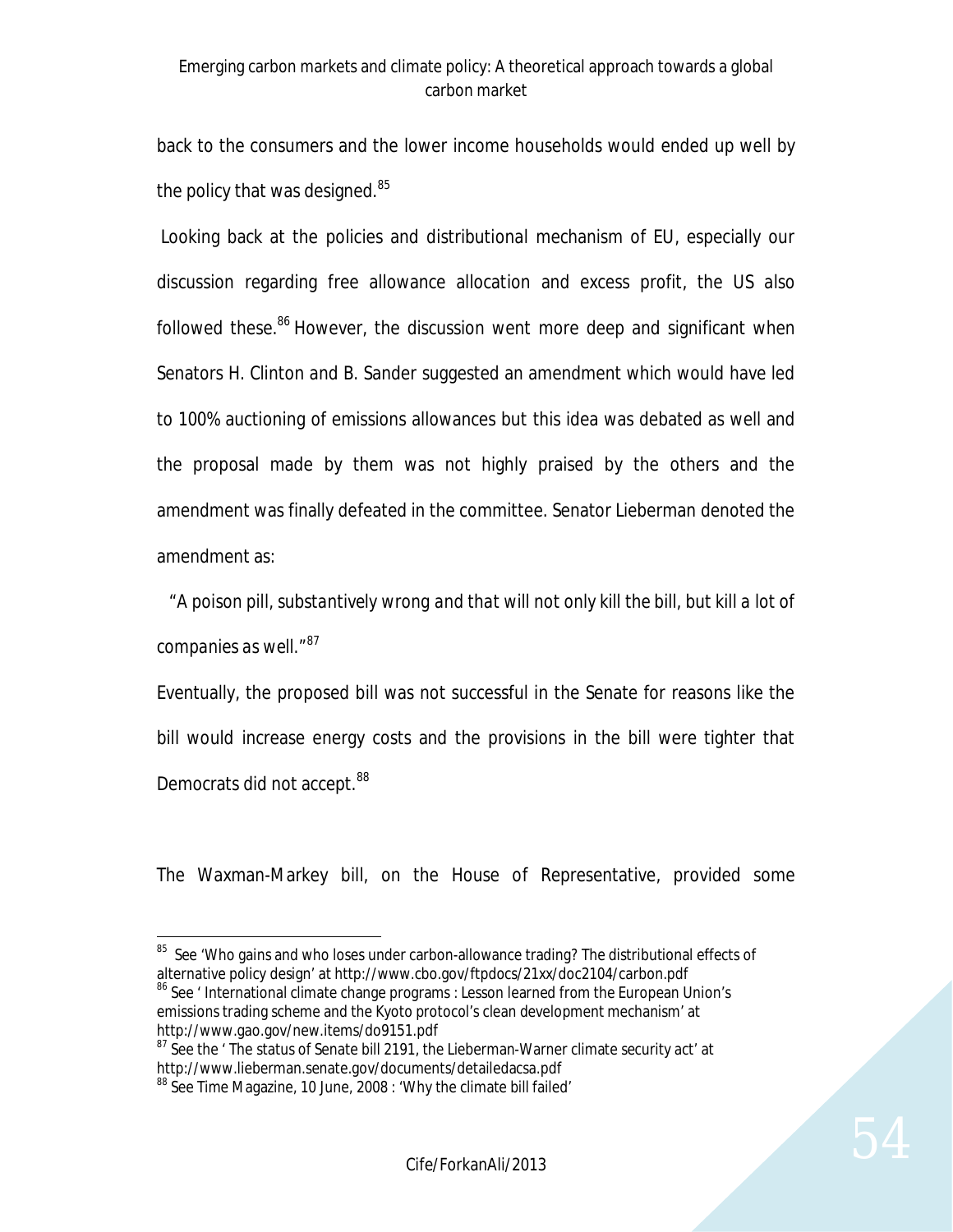compromises in the latter and renovated form that was passed by the US House Energy and Commerce Committee and House of Representatives in 2009, the legislators made a contract to distribute up to 80% of the credits for free and the remaining 15% being auctioned when the free credits would phase out supportive of a full auctioning of permits.<sup>89</sup> The power industries would get free permits and the oil and gas industries would "lose out" on the allocation of free permits. The updated bill that's why would distribute 2% of permits to the oil and gas industry, the sector that is accused of emitting 30% of total national emissions when electricity utility industry would receive about 35% permits which emits about 40% GHGs of total US emissions. Eventually but not unexpectedly the complaints were high.<sup>90</sup>

Turning our discussion to the offsets is necessary here in the context of the US emissions trading mechanism. It was viable that industries want a larger share offsets to diminish the total cost of the of emissions decrease when several points have been made by the scholarly reports those are skeptical about efficacy of the offsets like Clean Development Mechanism (CDM).<sup>91</sup> We see that in the Waxman-Makey bill in the House held great chances for purchasing offsets as in its original version the bill permitted foe 2 billion tons of emissions attenuation generated

1

<sup>&</sup>lt;sup>89</sup> Details of Waxman-Markey bill at http://www.graphics.thomsonreuters.com/ceinsight/EMISSIONS-BILL-HR2454.PDF

 $90$  See 'Complaints from left and right as House climate mark up nears": New York Times. 18 My, 2009

 $91$  V. David and M.D. Wara (2008): 'A realistic policy of International carbon market': Stanford University: Stanford, CA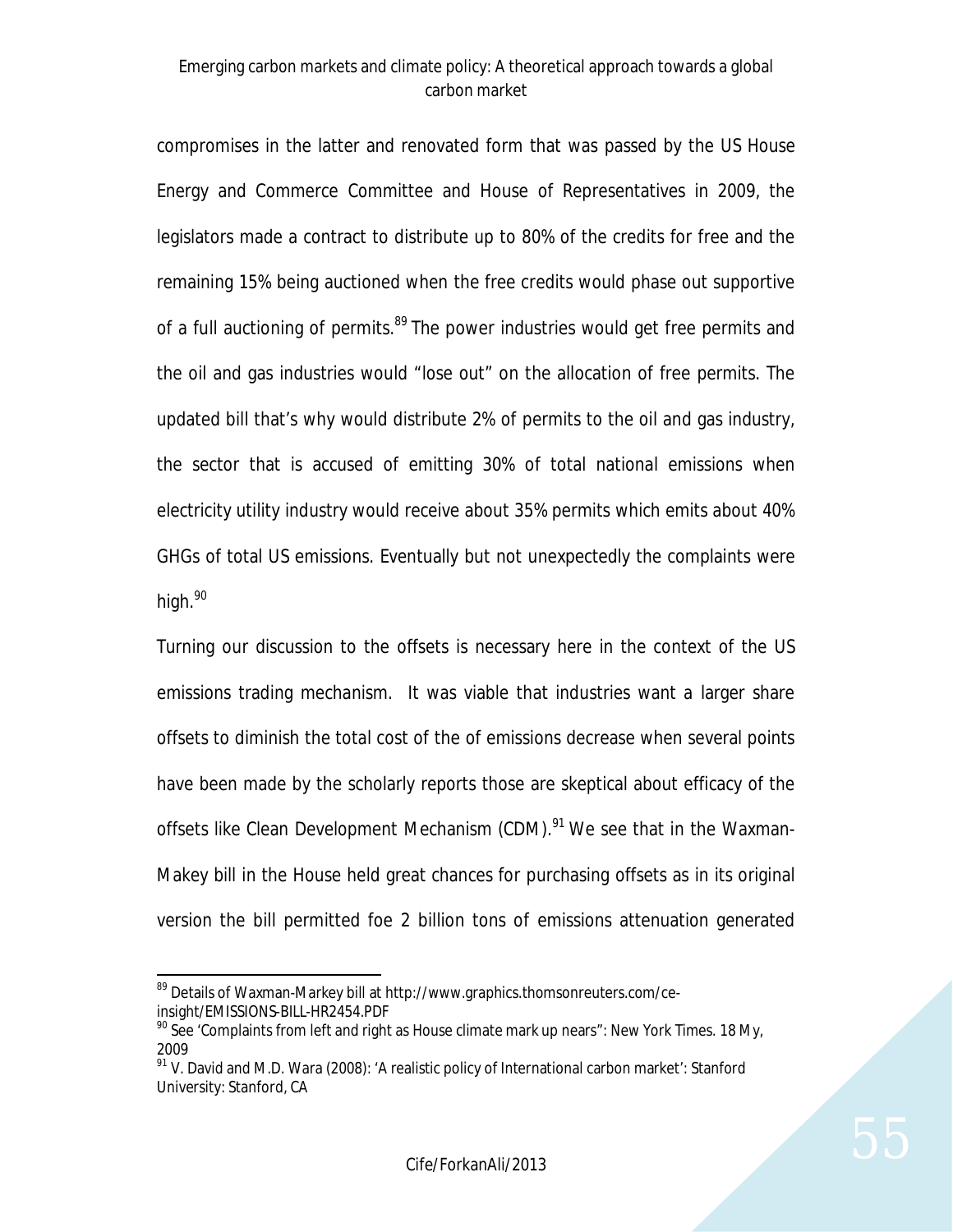through the buying of offsets. Considering the appropriate contribute of domestic emissions offsets is not available, the edge of international offsets could be lifted up to 1.5 billion tons annually at the judgment of the Administrator of EPA. When the measure of the total carbon savings coming from offsets program is very hard, the huge amount of use of international and national offsets could extensively impact the efficiency of the cap.<sup>92</sup>However in the renovated form of the bill, the offsets options were altered greatly. Talking about the Lieberman-Warner bill that permits the offsets 15% of yearly emissions cap from the national programs when for international programs 5% of the cap and there would be 10% for international forest carbon offsets, it was clear enough that if these limits are not fulfilled permits from other international trading systems could be used. $93$ 

Therefore the conversation of the US climate change policy where companies are seeking to obtain offsets credit for any type of activity that would lead to a diminution in emissions down the product chain. However when the Waxman-Markey bill moved to the Senate, a number of scholar predicted the offsets options would once again be failed.

To indicate briefly towards the coverage of the cap that includes all the preliminary GHGs discharged by major sectors are power generation, manufacturing and transportation. Starting from 2012, the ACESA includes electricity generators, fuel

 $\overline{a}$  $92$  T. Behr and J Martin with W. Hoxtell and J. Manzer : 'Towards a global market? Potentials and limitations of carbon market integration': GPPi Policy Paper No.5: p26

<sup>&</sup>lt;sup>93</sup> See for more perspective, 'EPA analysis of the Lieberman-Warner climate securityact of 2008' visit http://www.epa.gov/climatechange/economic/pdfs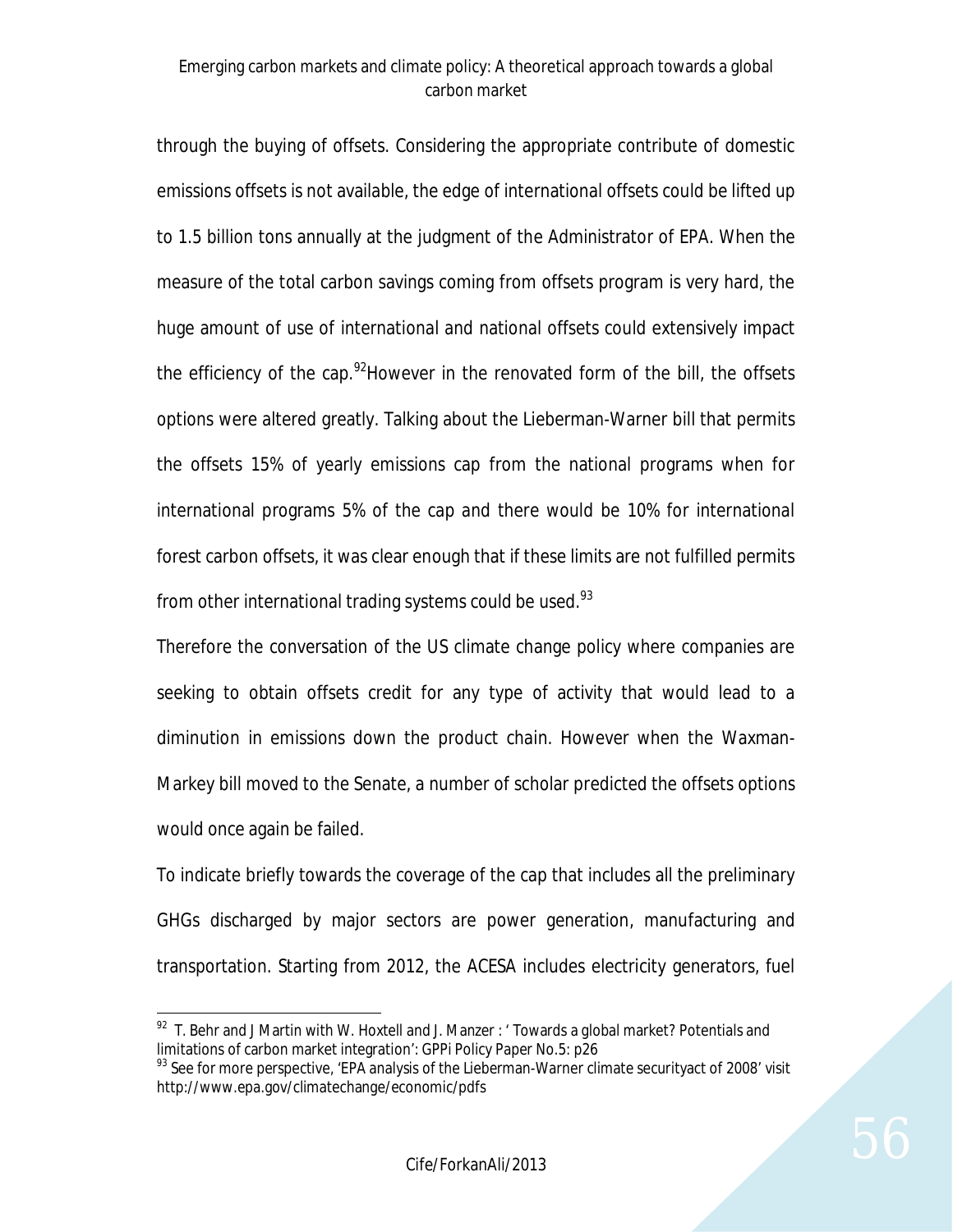refiners as well as blenders and fluorine gas manufacturers those will be under the program. However the total mechanism depends on the senate to pass the capand-trade legislation that is still incomplete.

The overall comparative conversation clearly provides some messages to understand the carbon market deeply. The prevailing and the proposed emissions trading system in these three broad areas give us a ground level understanding of the global scenario of in the global level. The conversation provides us the politicaleconomic disputes and differences and also the different dynamics that guide these systems. Though the basic design characteristics of this market based systems are same but they differ mostly on the several grounds where the political battles are noteworthy along with the allocation of costs and benefits of emissions trading across the economies. The EU ETS provides us the advancement of the emissions trading schemes for creating a further rigorous emissions trading system along with further mitigation possibilities. The American and Australian scenario is destabilized and insecure where political support and strategies play a great role and set up a new stage of conversation where rising countries such as china is a matter of fact. We will look at China in a separate conversation because of its distinguished features of the ongoing climate change policies. The policies those are interrelated but in a very complex way. However, the EU ETS indicates that perfection does not come at the starting point but it can be acquired with the execution of practical initiatives.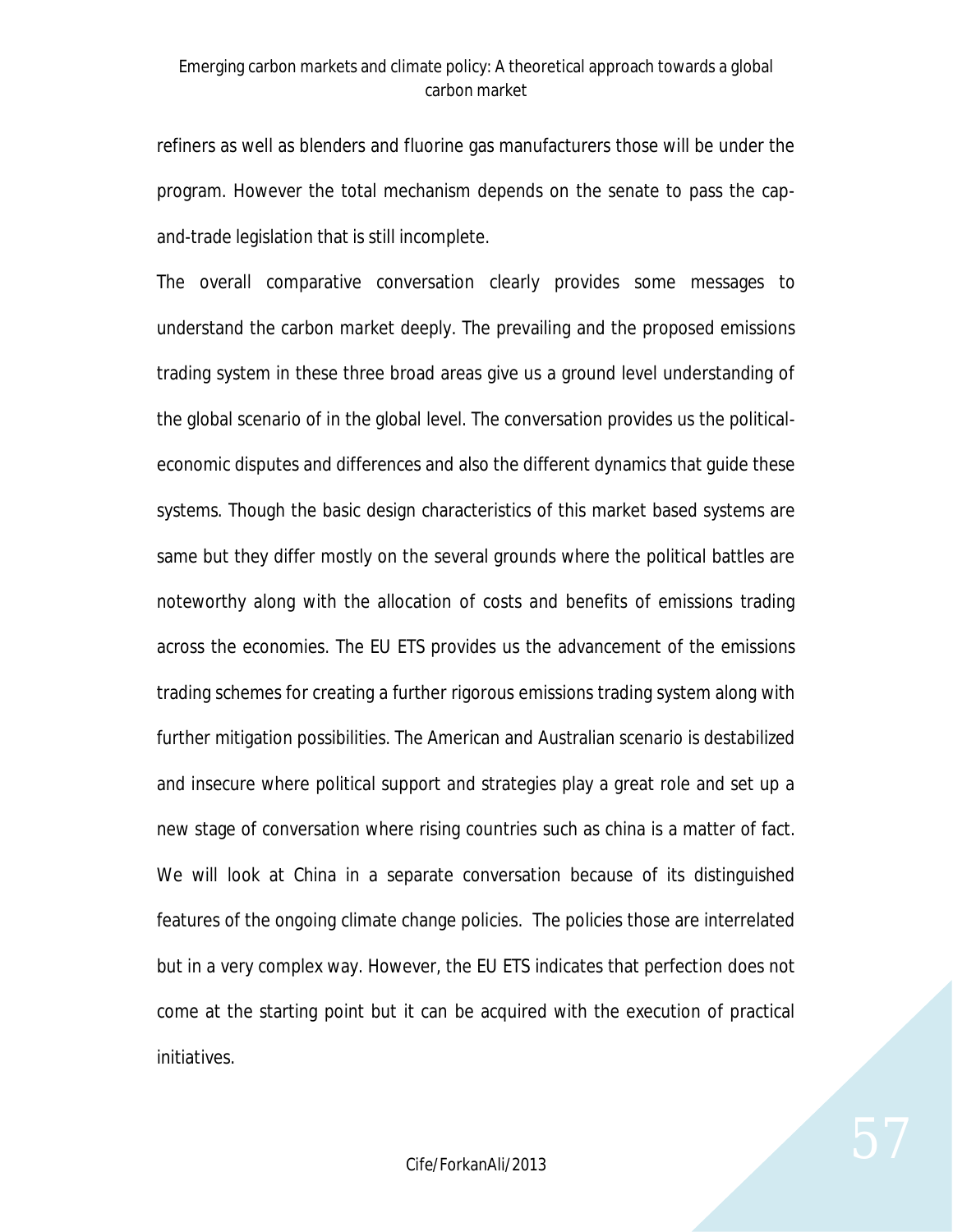# *4. Carbon emission trading in global*

*level*

## **4.1 Emissions trading in China**

In the current emissions trading world china is in the centre of discussion and attention. The structure and development of carbon emission in China is the greatest interest of the international emissions trading markets. Currently, China is responsible for a quarter of total GHGs of global level and almost a half of yearly emissions augmentation.<sup>94</sup> This picture will rigorously will continue with increasing trends that is a crucial point for the world to keep the global warming less than 2 degree Celsius. In the recent report in 2011, the Joint Research Centre for European Commission and the Netherlands Environmental Assessment Agency declared that per capita CO2 emissions have already touched 6.8 tones.<sup>95</sup> They also anticipated that by telling that if this continues China's per capita emissions may exceed the US by 2017. This is obviously a great threat to the mitigation of carbon emission.

 $\overline{a}$  $94$  See Steckel, Jakob, Marscinski and Luderer (2011): 'From carbonization to Decarbonization? – Past trends and Future Scenarios for China's  $CO<sub>2</sub>$  emissions': Energy policy

<sup>&</sup>lt;sup>95</sup> See Olover, Janseens, Peters and Wilson (2011): 'Long term trend in global CO<sub>2</sub> emissions':2011 report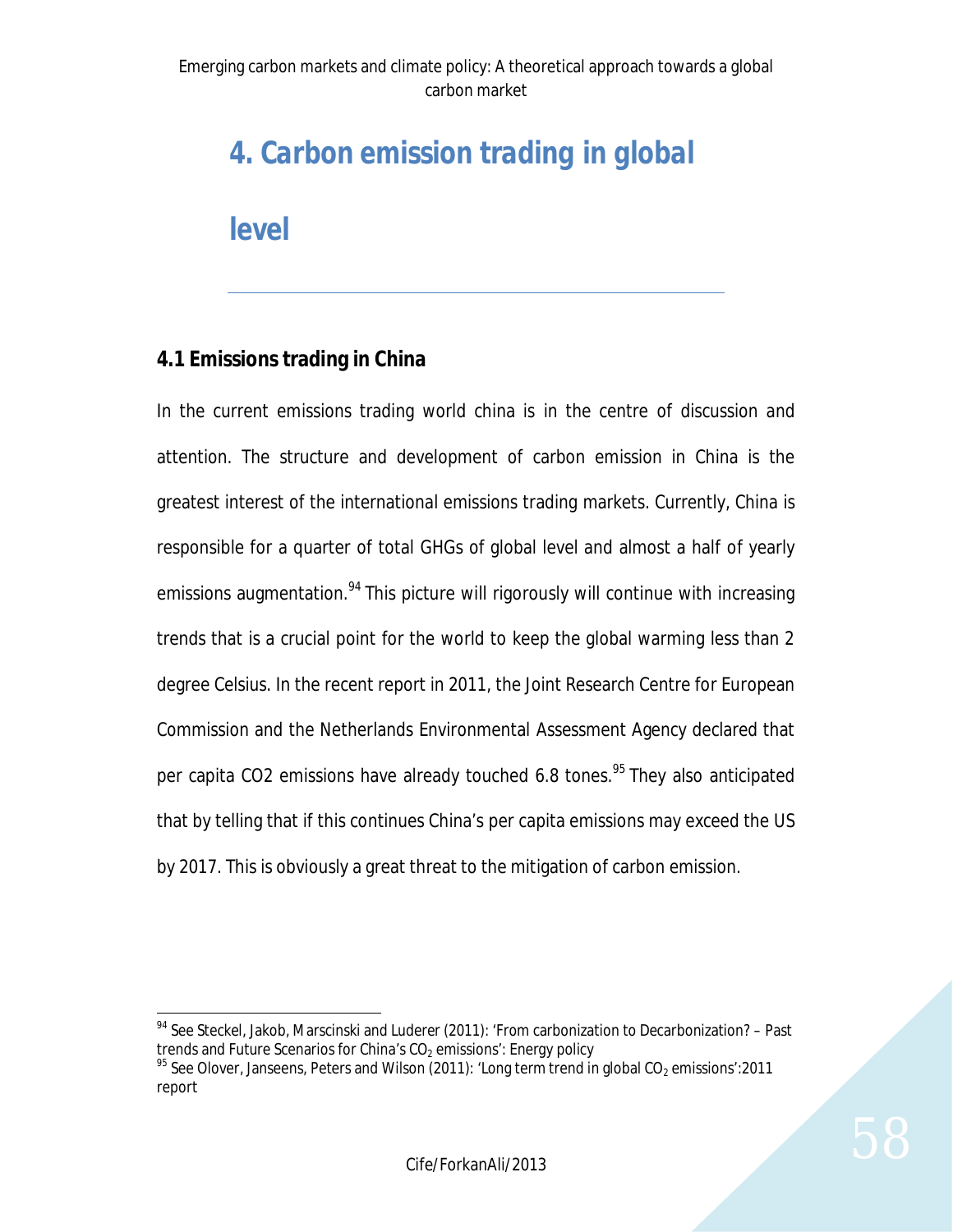As, of course, China took economic growth as its top national priority, now it faces a serious energy and climate security dilemma.<sup>96</sup>There is no doubt that China has uplifted the hundreds of millions of people out of poverty and contributed in their life but it also has put a great environmental pressures, contributed in the ecosystem damage and the paucity of resources counting energy sector. Therefore to start a low carbon and resource efficient development initiatives are now a key national interest of the country.<sup>97</sup> So the central initiative to cost effective emission diminution to the green development strategy in china has been shaped in the present twelfth Five Year Plan (FYP). Before that plan, carbon emission reduction measure was not incorporated in the clear environmental and resource use targets. However, there were some diminution achievements as a "co-benefit" of developing energy efficiency. Moreover, China also fashioned an inspiring and credible package of climate associated policies in the framework of sustainable development in general in 2006. China also was a first developing country to execute a National Climate Change Program in 2007.<sup>98</sup> China also published a White Paper on its measures and policy on climate change.<sup>99</sup> China also promised to voluntary reduction of the carbon intensity of its GDP by 40% to 45% by 2020

1

 $\rm{^{96}}$  See Halding, Han and Olsson (2009):'China's climate and energy security dilemma:Shaping a new path of economic growth': Journal of current Chinese affairs :38(3):119-134

 $97$  See more Jiang, Sun and Liu (2010):  $\prime$  China's energy development strategy under the low carbon economy': Energy35(11): 4257-4264

<sup>98</sup> See National Development and Reform Commission (NDRC) -2007: 'China's national climate change program'

Visit http://en.ndrc.gov.cn/newsrelease/Po20070604561191006823.pdf.

<sup>&</sup>lt;sup>99</sup> See State Council Information Office (2008): 'China's policies and actions for addressing climate change'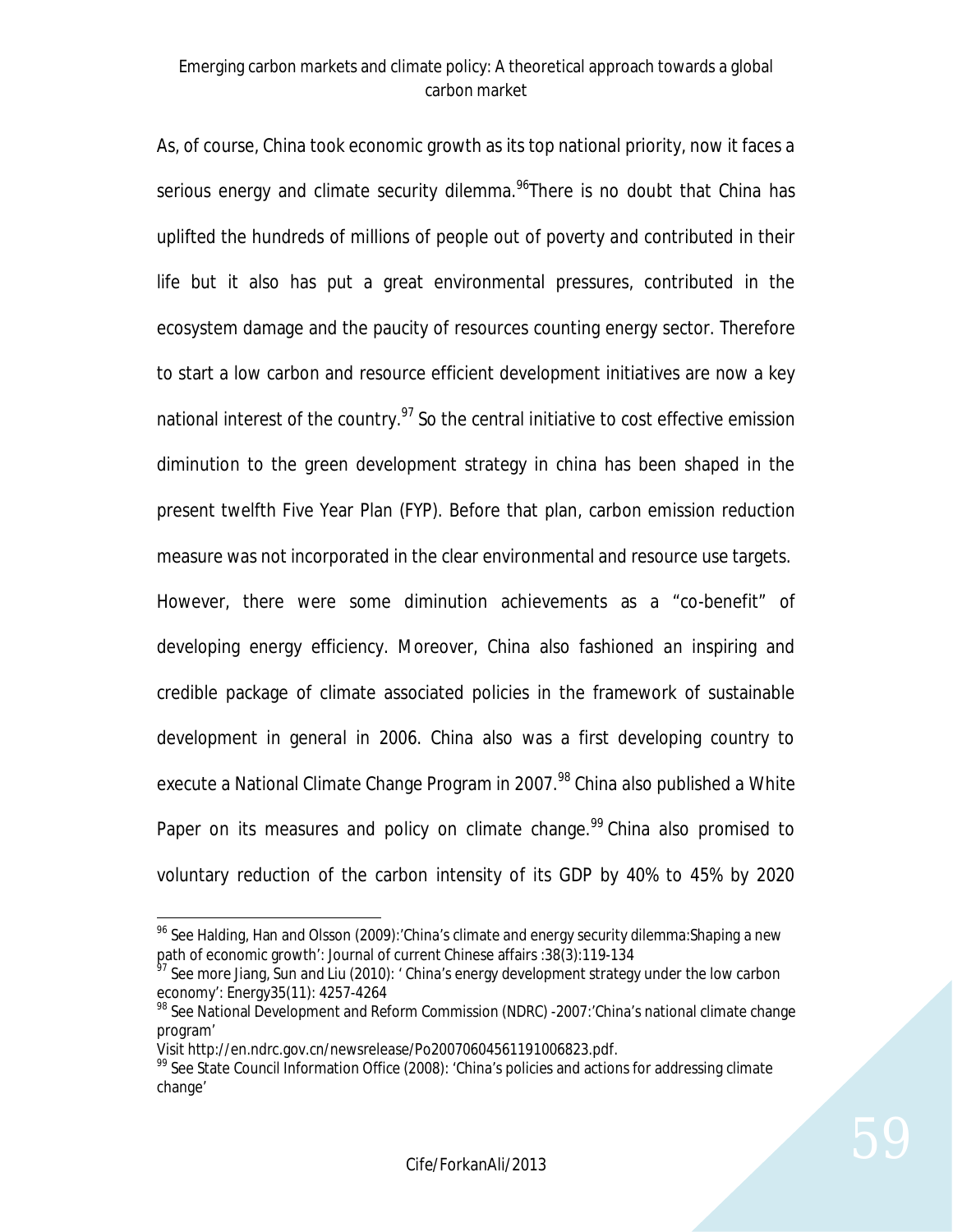compared to 2005 level and they took this decision before the United Nations climate change conference (COP15) called Copenhagen conference.

Most importantly, in the  $12<sup>th</sup>$  FYP a compulsory target on carbon intensity was included to for decreasing the carbon intensity up to 17% by 2015 compared to2010 levels.<sup>100</sup> By fulfilling this target china will cover international promise when china has decreased its carbon intensity by nearly 20% throughout the 11<sup>th</sup> FYP. Considering the international promise and national targets, the scholars have stated that the initiatives are taken by China are ambitious and logically wellmatched that is required for a global curve for a 450 ppm stabilization picture.<sup>101</sup>

To tackle with the greenhouse gas emissions, China has taken a command and control initiative on the basis of administrative and political measures. Targets are set at various levels such as national, provincial as well as industrial level considering the energy intensity as the diminution has been achieved through imposed shutting of deficient plants and factories. Resource taxes, tax breaks and consideration of subsidies and investment these are the tools are not taken as the medium of mechanism.<sup>102</sup> Without any hassle, Chinese government came very near to acquire the 20% target of energy intensity of GDP diminution through the 11<sup>th</sup> FYP from 2006 to 2010 though "back outs" of industries and some cities were not

 $\overline{a}$ <sup>100</sup> See Han, Olsson, Hallding and Lunsford (2012): 'China's carbon emission trading, an overview of current development': Stockholm Environment Institute:: FORES study 2012

<sup>&</sup>lt;sup>101</sup> See more X. Zhang (2010): ' China in the transition to a low carbon economy': Energy policy 38(11): 6638-6653

<sup>&</sup>lt;sup>102</sup> See Q. Wu (2011): 'Regional Allocation of carbon dioxide abatement in china': Greenhouse gas market report 2011: 'Asia and Beyond: the roadmap to global carbon and energy markets': Geneva, Switzerland: International Emissions Trading Association:22-25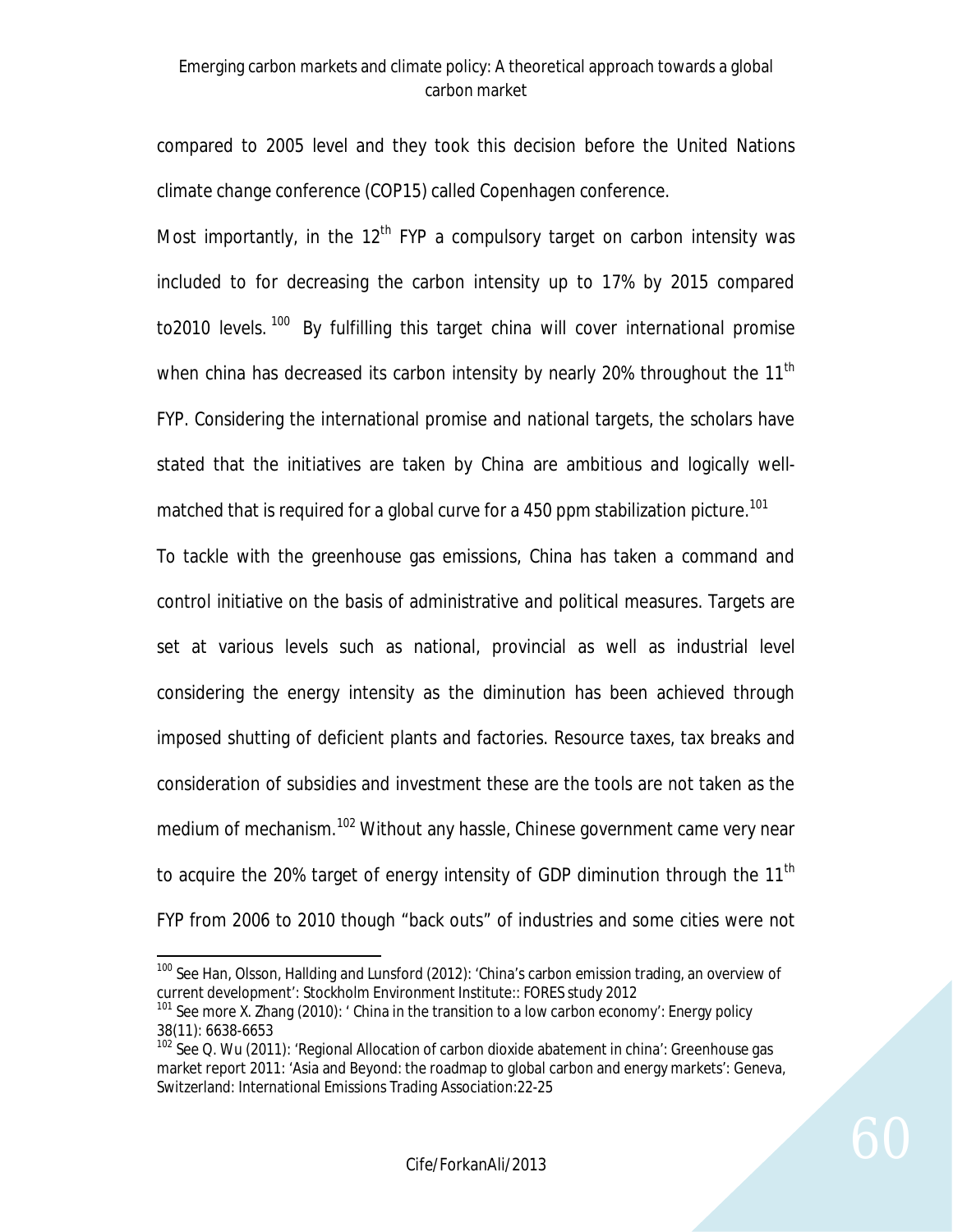unusual at the edge of 2010 and also several number of provinces were obliged to close down full-size wraps of industrial capacity as part of last channel efforts to the targets. The insufficiency and cost competence of heavy dependence on political actions are revealed by the 11<sup>th</sup> FYP.

Thus, this shows the tough motivation from the Chinese government to create and believe more on market-based mechanism for instance taxation and emissions trading schemes for the promised reduction as the EU ETS has already been proved to be a successful model in this regard. Chinese experts also have been engaged in finding the facts as they are visiting and exchanging the ideas with EU experts. From the COP15 in 2009, the Chinese government is enthusiastically expressing high interest in the emission trading system by encouraging and supporting research and experiments in the sectors and finally in the  $12<sup>th</sup>$  FYP (released in 2010) the government declared to set up a national carbon trading system by 2015. Moreover, in 2011, the national Development and Reform commission of China formally permitted the initiation of carbon trading pilots in seven provinces and cities that shows the successful experimentation willingness of the Chinese government.<sup>103</sup> Nonetheless, carbon trading also has been considered a key market-based tool for the development of energy efficiency that is the preliminary importance of the Chinese Government in tackling the climate change mitigation challenges and setting a price on carbon will force businesses for using energy more

 $\ddot{\phantom{a}}$ 

<sup>&</sup>lt;sup>103</sup> See Han, Olsson, Hallding and Lunsford (2012): 'China's carbon emission trading, an overview of current development': Stockholm Environment Institute:: FORES study 2012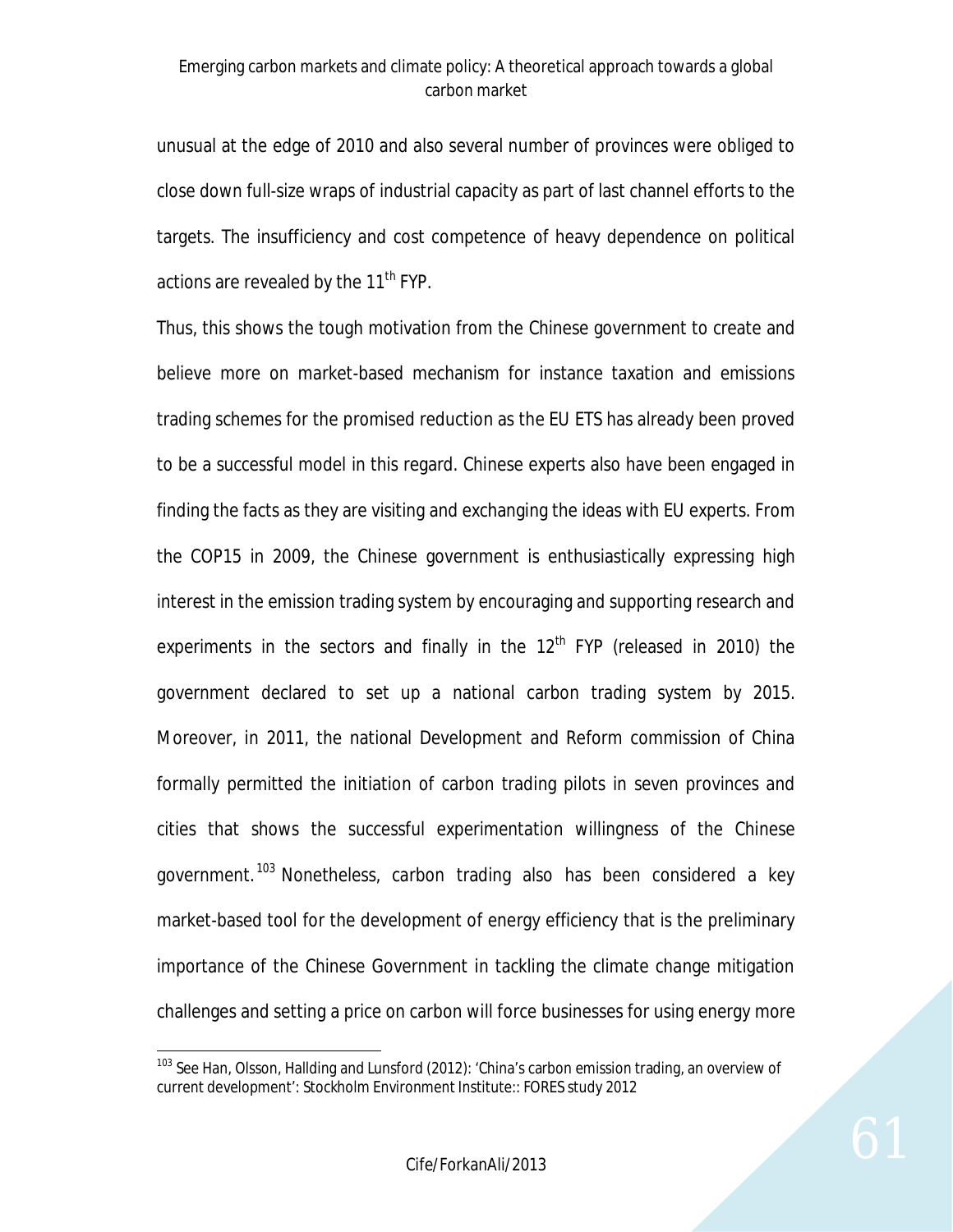intelligently by rising their energy competence and receiving more of their energy from renewable sectors. Eventually, both of them would reduce carbon intensity.

# **4.2More about emissions trading systems**

The tables below show the carbon markets around the world with recent developments both in the established and emerging schemes where emerging markets are the subjects of attention in present political economy. <sup>104</sup>

|                     | Kyoto Protocol Established in 2005 with  |
|---------------------|------------------------------------------|
|                     | the target to diminish emissions by 5%   |
|                     | below 1990 levels from 2008 to 2012;     |
|                     | for the 37 countries with obligatory     |
| Kyoto Protocol (KP) | targets where countries may diminish     |
|                     | emissions at national level, purchase    |
|                     | allowances from other countries and      |
|                     | also they can purchase offsets from the  |
|                     | projects in developing countries under   |
|                     | the CDM.                                 |
|                     | The more or less successful story of the |
|                     | field that was established in 2005       |

Table 4.2a Established schemes of the emissions trading

 $\ddot{\phantom{a}}$ <sup>104</sup> See more See Han, Olsson, Hallding and Lunsford (2012): 'China's carbon emission trading, an overview of current development': Stockholm Environment Institute:: FORES study 2012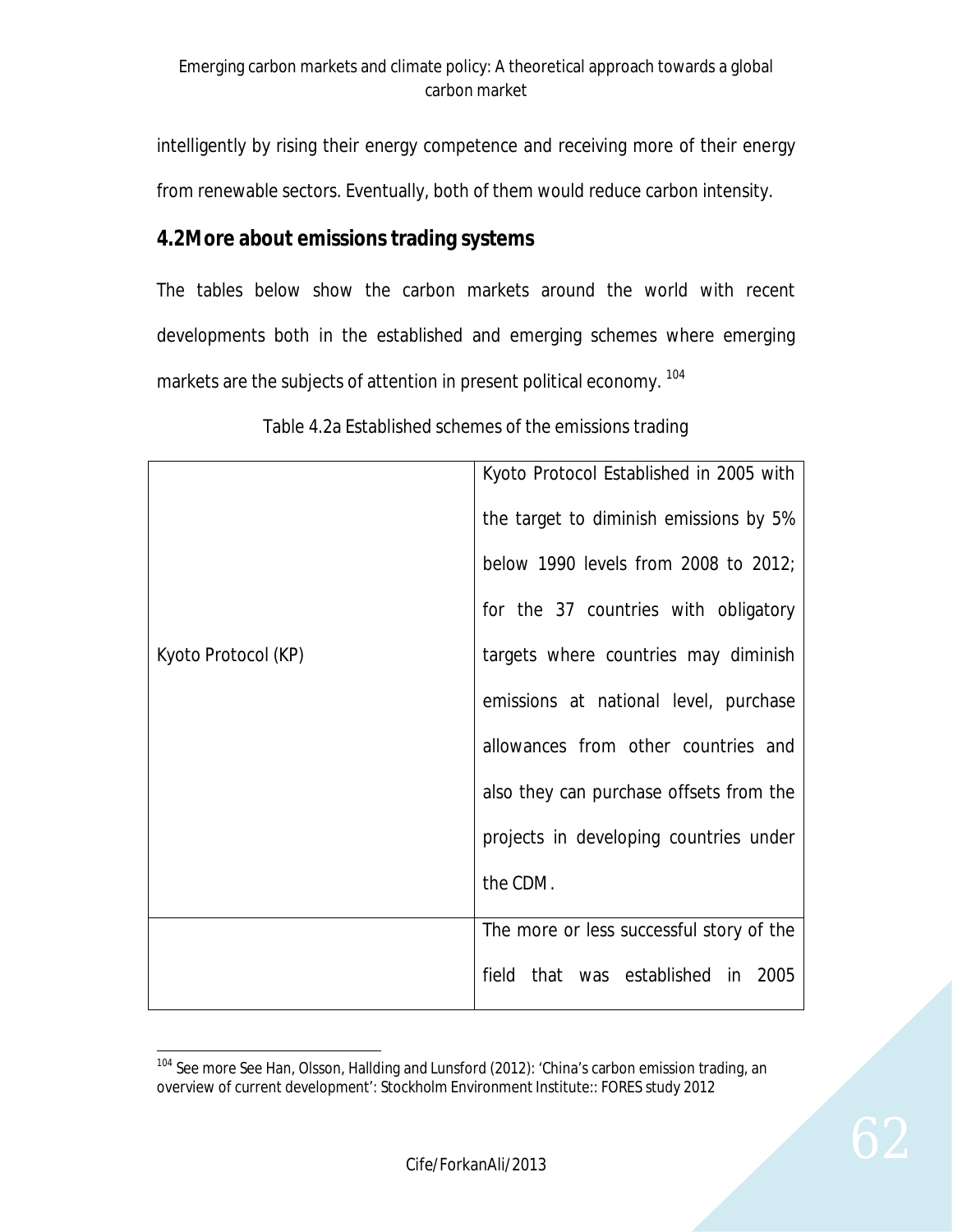|               | obligatory for all 27 EU members and        |
|---------------|---------------------------------------------|
|               | also Iceland, Liechtenstein and Norway      |
|               | with a target to diminish emissions by      |
|               | 21% below 2005 levels by 2020 where         |
| <b>EU ETS</b> | member states distribute quota of           |
|               | emission permits to 11,000 industrial       |
|               | installations and industries get more       |
|               | allowances free during the second phase     |
|               | on the basis of historical emissions.       |
|               | Moreover, several electricity generators    |
|               | will be paying for all these from 2013      |
|               | that is third phase and more than 3000      |
|               | airline operators supposed to join in the   |
|               | scheme in 2012 including China.             |
|               | was established in<br>2010<br>with<br>It    |
|               | obligatory target to cut GHG emissions      |
|               | between 10 to 20% by 2020 compared          |
|               | to 1990 levels where emissions units are    |
|               | distributed on the basis of an average of   |
|               | production across every industry and the    |
|               | sectors included are forestry, electricity, |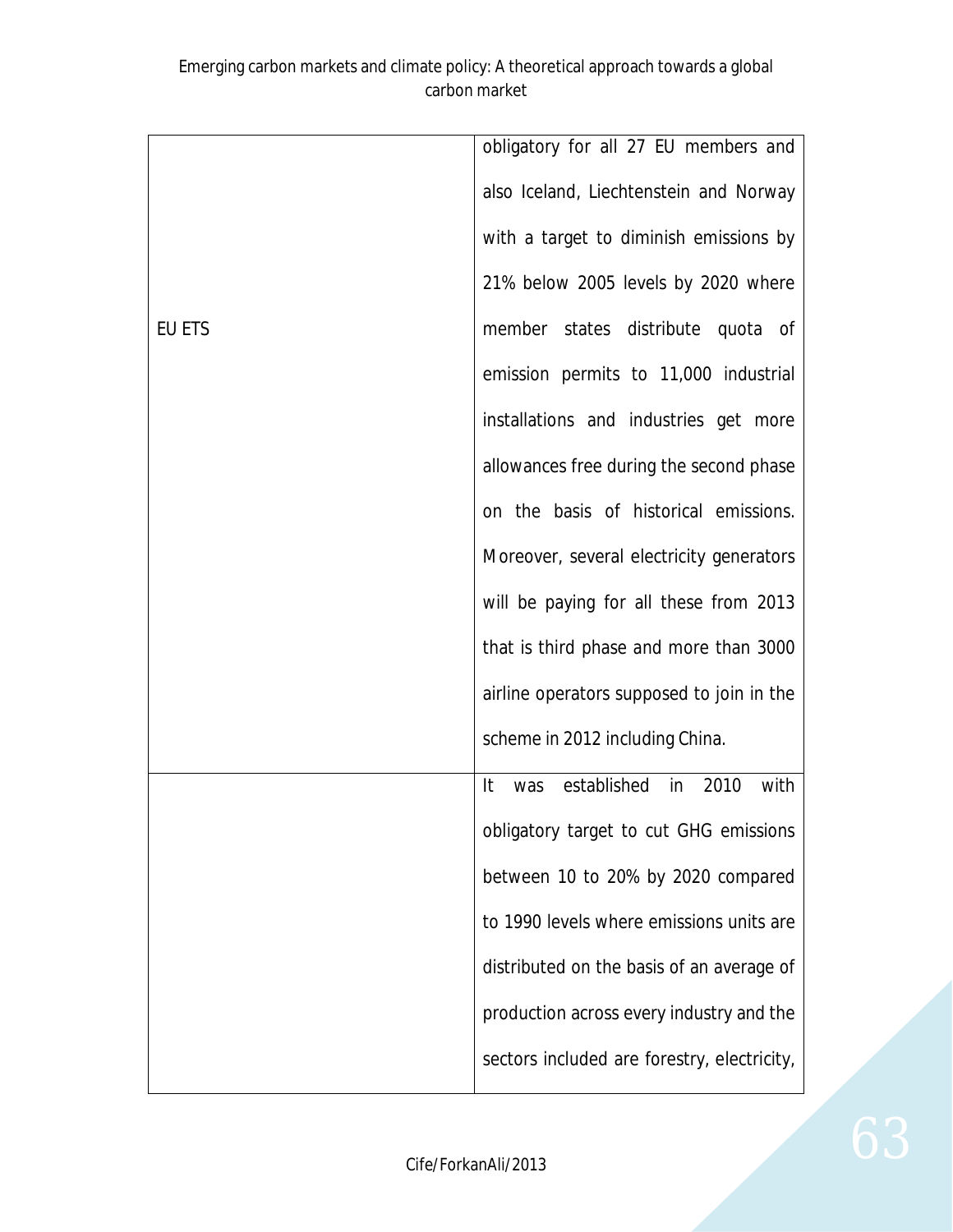| <b>Emissions</b>        | trading scheme |     | in | New        | industrial<br>emissions<br>process<br>and     |
|-------------------------|----------------|-----|----|------------|-----------------------------------------------|
| Zealand                 |                |     |    |            | transport, waste that will be starting        |
|                         |                |     |    |            | from 2013 and agriculture from 2015.          |
|                         |                |     |    |            | Taking about the price from 2010 to           |
|                         |                |     |    |            | 2013, emitters have the option of paying      |
|                         |                |     |    |            | a fixed price of NZ\$25 for                   |
|                         |                |     |    |            | each tone of carbon and only have to          |
|                         |                |     |    |            | surrender 1 unit for each 2 units of          |
|                         |                |     |    |            | emissions.                                    |
|                         |                |     |    |            | The establishment was in 2009 including       |
|                         |                |     |    |            | carbon from power plants in ten states        |
|                         |                |     |    |            | in the Northeast of the US with a target      |
|                         |                |     |    |            | to lessen emissions by 10% below 2009         |
| Regional                | Green-house    | gas |    | initiative | levels by 2018. It also permits offsets       |
| (RGGI): USA (Northeast) |                |     |    |            | from five different types of clean energy     |
|                         |                |     |    |            | projects covering methane from landfills      |
|                         |                |     |    |            | and livestock manure but mentioned            |
|                         |                |     |    |            | that only if a US\$7 per ton price trigger is |
|                         |                |     |    |            | hit.                                          |
|                         |                |     |    |            | It was established in 2010 including          |
|                         |                |     |    |            | around 1,400 highest emitters in the          |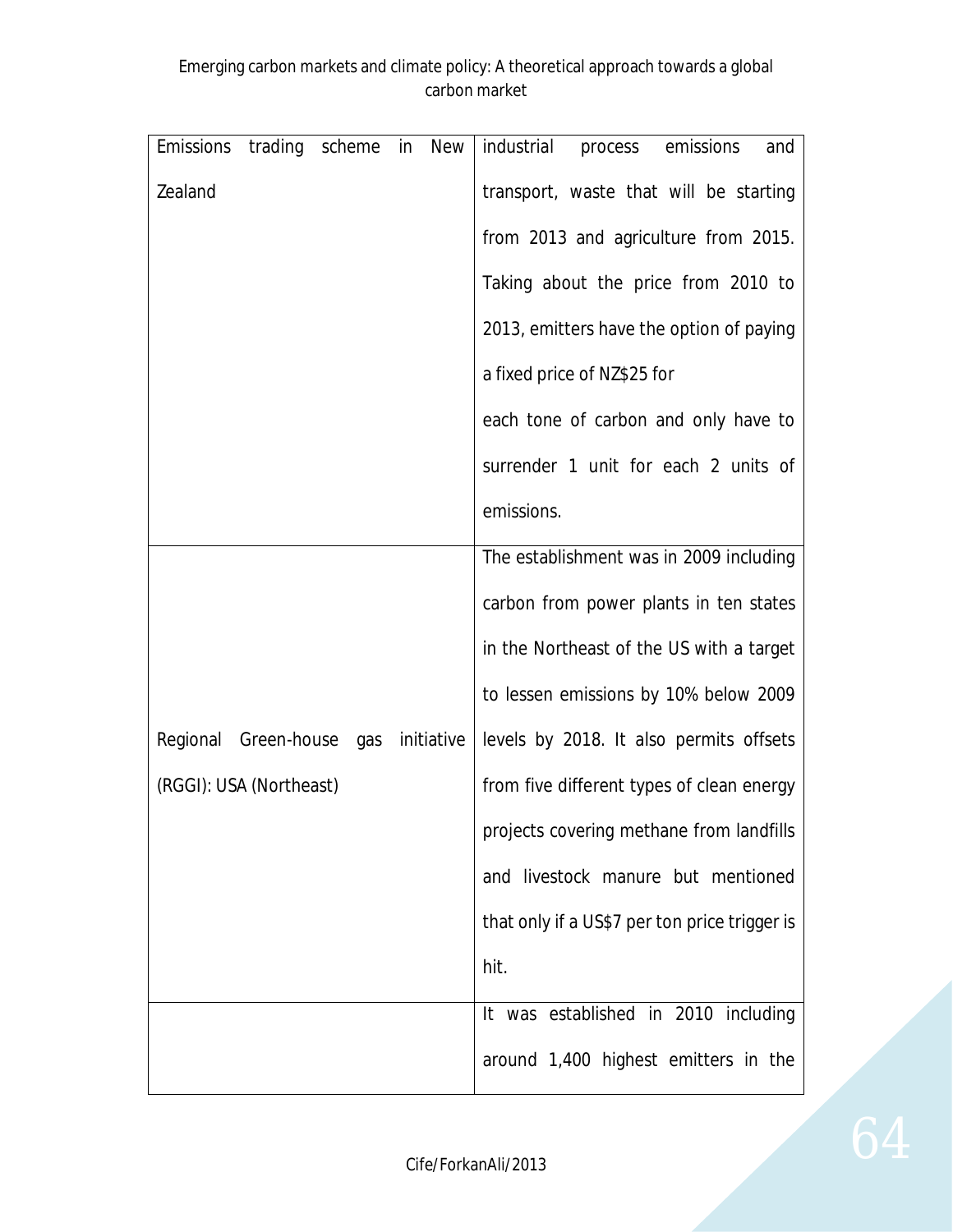|                                         | metropolitan area. Japan aims to cut     |
|-----------------------------------------|------------------------------------------|
| Emission trading scheme in Tokyo, Japan | emissions by 25% by 2020 from 1990       |
|                                         | levels and Tokyo puts emissions limits   |
|                                         | for large companies and offsets can be   |
|                                         | met using technology for instance solar  |
|                                         | panels and advanced fuel saving devices. |
|                                         |                                          |

## Table 4.2b Emerging Schemes of the carbon markets

|           | The scheme was taken into account by     |
|-----------|------------------------------------------|
|           | the Australian Parliament including      |
|           | emissions from all sources except        |
|           | agriculture and land use, or<br>the      |
| Australia | combustion of biomass, "biofuels" and    |
|           | "biogass" and the national target covers |
|           | to cut emissions by 5% below the 2000    |
|           | levels by 2020 where 500% companies      |
|           | should pay a tax of A\$23 per ton of     |
|           | carbon from 2012 growing around 5% a     |
|           | year and move to a market based          |
|           | scheme in 2015.                          |
|           | It will be established in 2013 with the  |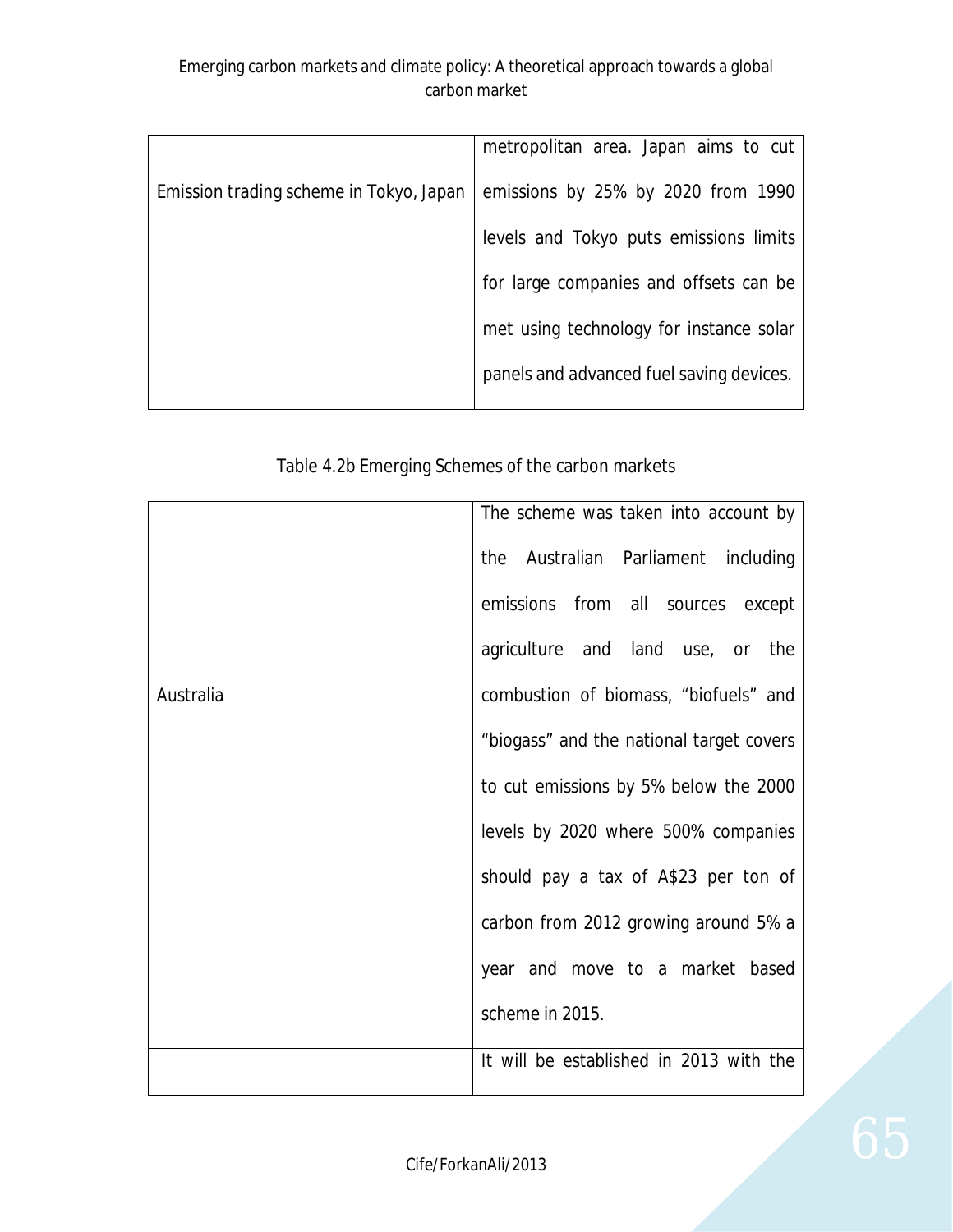|                                      | first allowance auction in 2011 including   |
|--------------------------------------|---------------------------------------------|
|                                      | emissions<br>from<br>plants,<br>power       |
|                                      | manufacturing and transportation fuels      |
| California Climate Change Law (AB32) | (that will be starting form 2015) and the   |
|                                      | target covers to cut the state's emissions  |
|                                      | to 1990 levels by 2020 where most of        |
|                                      | credits will be distributed free in the     |
|                                      | initial years and emitters will be allowed  |
|                                      | to use offsets to fulfill up to 8% of their |
|                                      | mandatory compliance.                       |
|                                      |                                             |
|                                      | It will also be starting from 2013          |
| Western climate Initiative (WCI)     | including California, Canada's British      |
|                                      | Columbia and Quebec may also Ontario        |
|                                      | with a target to cut emissions by 15%       |
|                                      | below 2005 levels by 2020; where under      |
|                                      | the scheme emitters for instance power      |
|                                      | plants will have to buy offsets to cover    |
|                                      | their emissions.                            |
|                                      | It is expected to start from<br>2015        |
|                                      | including around 470 industries from        |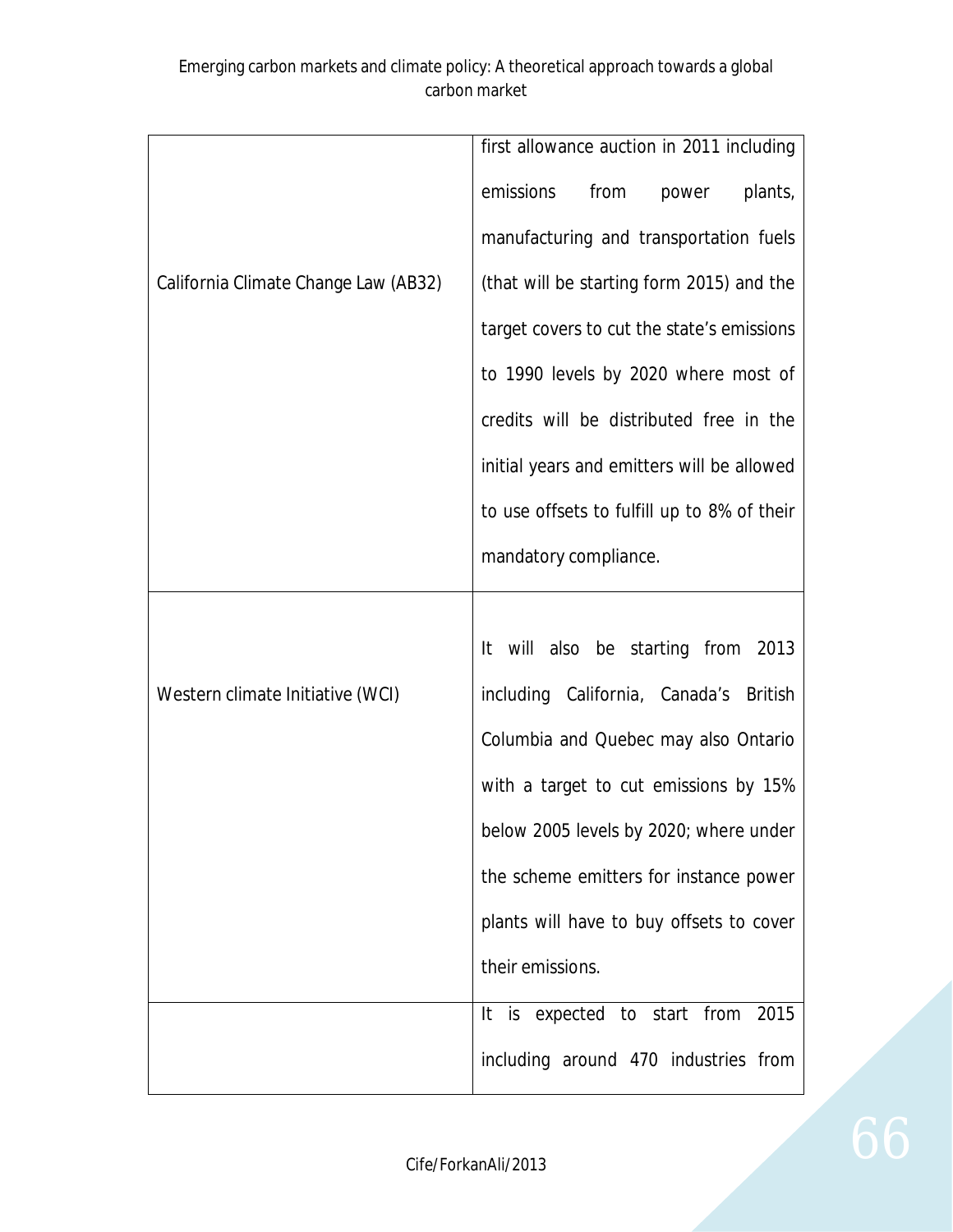|                                   |  |  | every sectors that all together produce     |
|-----------------------------------|--|--|---------------------------------------------|
| Emissions trading scheme in South |  |  | about 60 % of the country's emissions       |
| Korea                             |  |  | and the government has set a 2020           |
|                                   |  |  | emissions diminution target of 30%          |
|                                   |  |  | below the estimated "business as usual"     |
|                                   |  |  | levels.                                     |
|                                   |  |  | It will be starting from 2014 after a three |
|                                   |  |  | year squash period that is obligatory       |
|                                   |  |  | energy efficiency trading scheme            |
|                                   |  |  | including 8 sectors those are responsible   |
|                                   |  |  | for 54 percent of India's industrial energy |
| India                             |  |  | consumption with a 20 to<br>25%             |
|                                   |  |  | diminution in emissions intensity from      |
|                                   |  |  | 2005 levels by 2020 where under the         |
|                                   |  |  | scheme yearly efficiency targets will be    |
|                                   |  |  | distributed to firms and also tradable      |
|                                   |  |  | energy saving allowances will be issued     |
|                                   |  |  | on the basis of energy saved during a       |
|                                   |  |  | target year.                                |
|                                   |  |  | somehow launched in 2011<br>and<br>It.      |
|                                   |  |  | permitted pilot tests of carbon trading in  |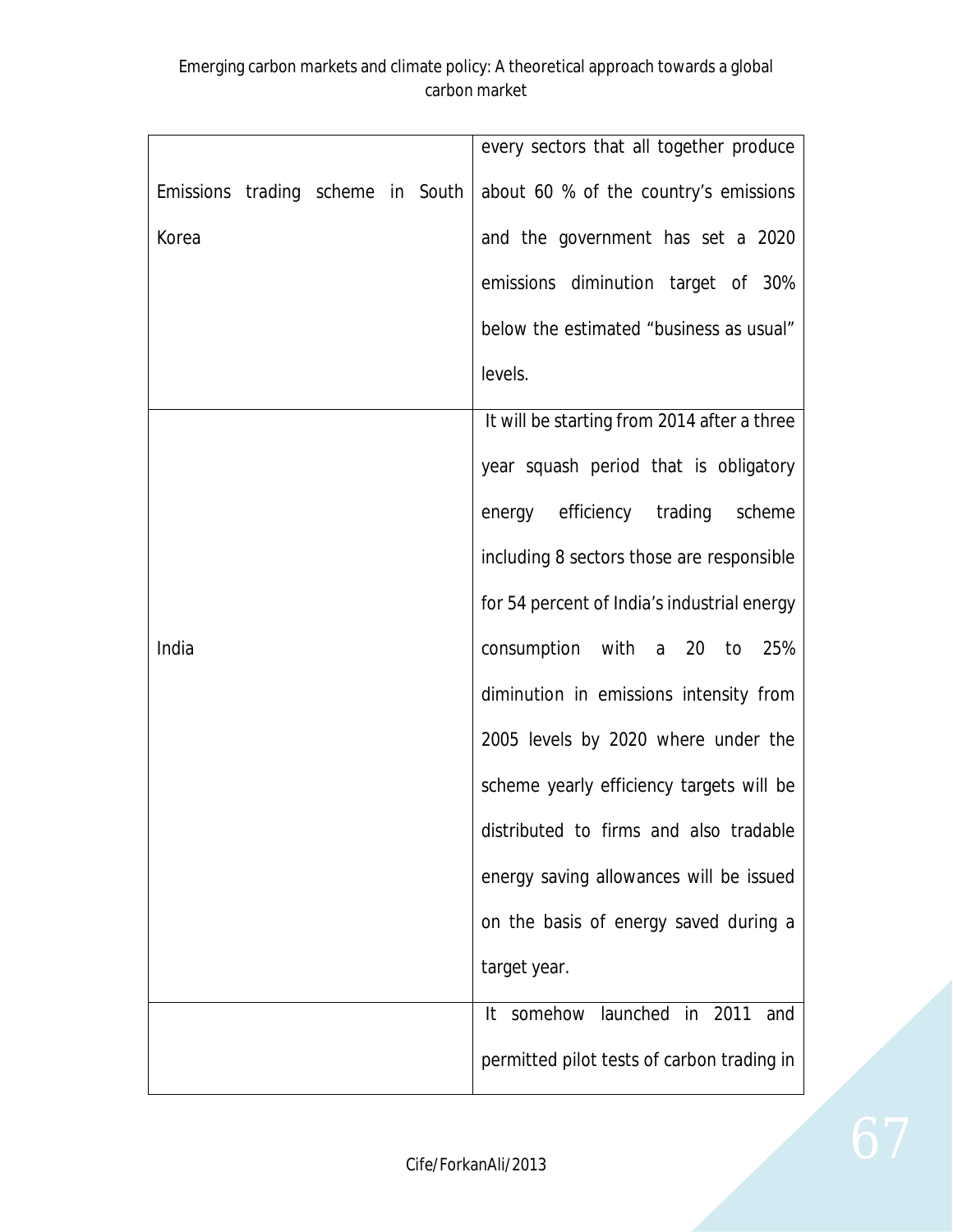| China | seven provinces and cities and some of   |
|-------|------------------------------------------|
|       | the pilot regions can start trading from |
|       | 2013/2014 when a domestic trading        |
|       | scheme is expected by 2016               |
|       |                                          |

By our previous conversation on emissions trading about the political economy of carbon market, we have seen that industries, factories and companies are impacted by both voluntary and obligatory emissions trading system regarding as far as the costs and benefit issues are concerned. Currently, EU ETS captures almost 845 to 98% of the value of the carbon markets that includes energy related emissions and process emissions from the certain industries those cover power stations, offshore operations, refineries, iron, steel, cement, lime, paper, food, drink, glass, ceramics, engineering as well as vehicle manufacture when the EU ETS captures EU's overall  $\text{CO}_{2\text{e}}$ .  $^{105}$ 

As we sketched in the table.3 and 4, a regional cap-and-trade scheme called the Regional Greenhouse Gas Initiative (RGGI) including the power sectors in nine states and provinces in the US is active from 2009. Recently, Australia has made the laws to start actively from 2015. New Zealand already has an ETS. Coming years many countries are launching cap-and-trade systems following the EU ETS. The world's eighth largest economy California starting from 2013 that system

 $\ddot{\phantom{a}}$ <sup>105</sup> See World Bank 2012(2): 'States and trends of carbon markets 2011' and also see IESE Business School for Ernst and Young (2012) : The future of global carbon markets'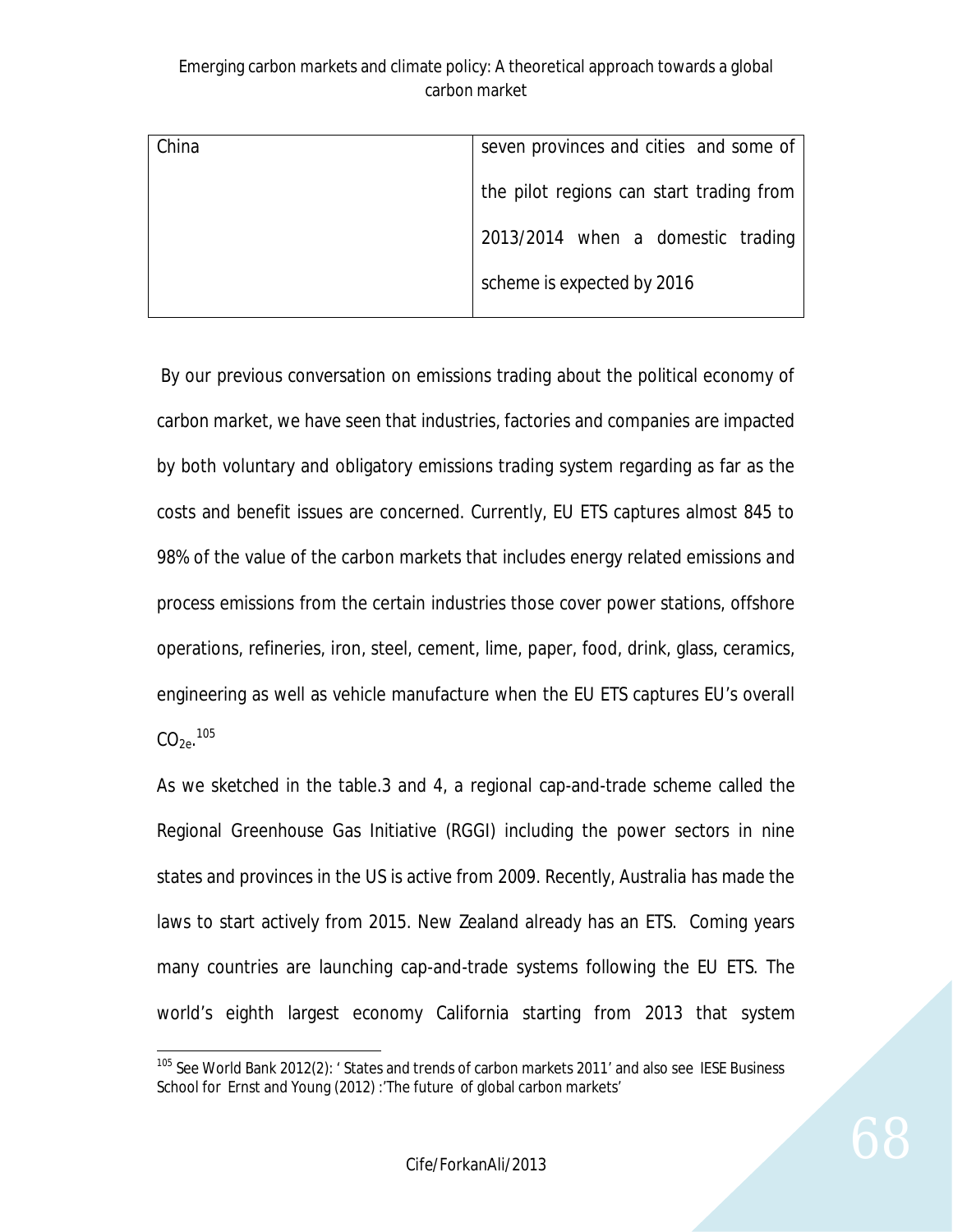preliminary will include the power sector and large industries that is responsible for 855 of total California's GHGs emissions; and in 2015 the emissions trading system will increase covering allocators of commercial, residential and transport fuels. For increasing environmental effectiveness and efficiency the emissions trading is designed to connect with other programs as well.

However, the largest emitters of the earth are the US and China who are also considering domestic emissions trading system. As we already discussed broadly, the US delayed because of financial crisis and political consent but we stated that China is starting regional pilot schemes by 2015. Most striking is that the inclusion of aviation sector is on the way to develop. In 2015, South Korea will join in the emissions trading system. Many of other developing countries such as Brazil, Chile, Mexico, Colombia, Thailand, Vietnam, South Africa Ukraine and Turkey are reviewing national trading system and the Mexican government has already passed a climate bill that includes a domestic ETS.<sup>106</sup>However, most of the schemes we are taking about are at the private level; only UN International Trading Mechanism, one of the flexible mechanisms under Kyoto Protocol is happening at the government level.<sup>107</sup>

So, we noticed a number of progresses in the field of emission trading. One of the striking progresses in the carbon markets is the link between the domestic systems

http://www.wbcarbonfinance.org/Router.cfm?page=PMR&ItemID=61218&FID=61218

 $\overline{a}$ <sup>106</sup> See for the Partnership for market readiness (PMR) at

<sup>&</sup>lt;sup>107</sup> see IESE Business School for Ernst and Young (2012) : The future of global carbon markets'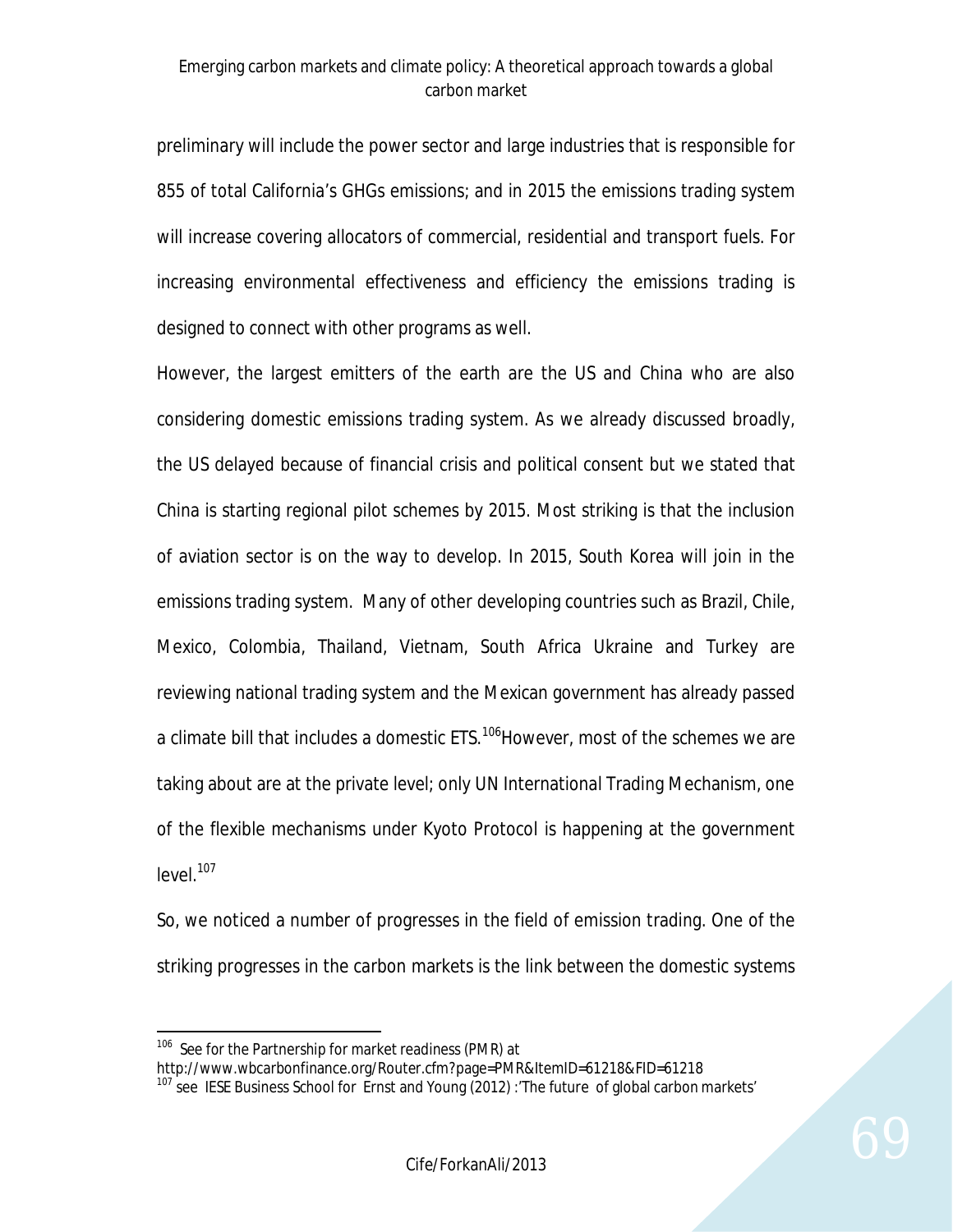such as Australia and EC as they agreed in 2012 for creating full-link their ETS by 2018 what will permit the companies and industries of the countries to purchase and sell carbon allowances among themselves.<sup>108</sup> We have also seen EU ETS has been connected with Norway, Liechtenstein and Iceland. Moreover the discussion is going on to connect the EU ETS with California and Swiss ETS with a view to creating OECD-wide carbon market by 2015 and extending to developing countries by 2020. This progress is very crucial for increasing environmental and economic efficiency. This trend also opens a path towards a global carbon market creating a global carbon price and "level playing field" for businesses which is the main purpose of this research.

We know, yet, there is no global carbon market. There are many regional markets those are governed by different jurisdictional levels. The existing carbon markets are formed of four systems.<sup>109</sup> The systems are noted below:

- 1. Cap-and-trade system (ETS) for high energy business sectors and governments
- 2. Kyoto Flexible Mechanisms ( such as CDM, see Box.4.2a ) on public and private level respectively
- 3. Offset schemes (Domestic)
- 4. The Voluntary carbon market

 $\ddot{\phantom{a}}$ 

<sup>&</sup>lt;sup>108</sup> For more visit http://www.climatechange.gov.au/en/media/whats-new/linking-ets.aspx

<sup>&</sup>lt;sup>109</sup> See IESE Business School for Ernst and Young (2012) : The future of global carbon markets'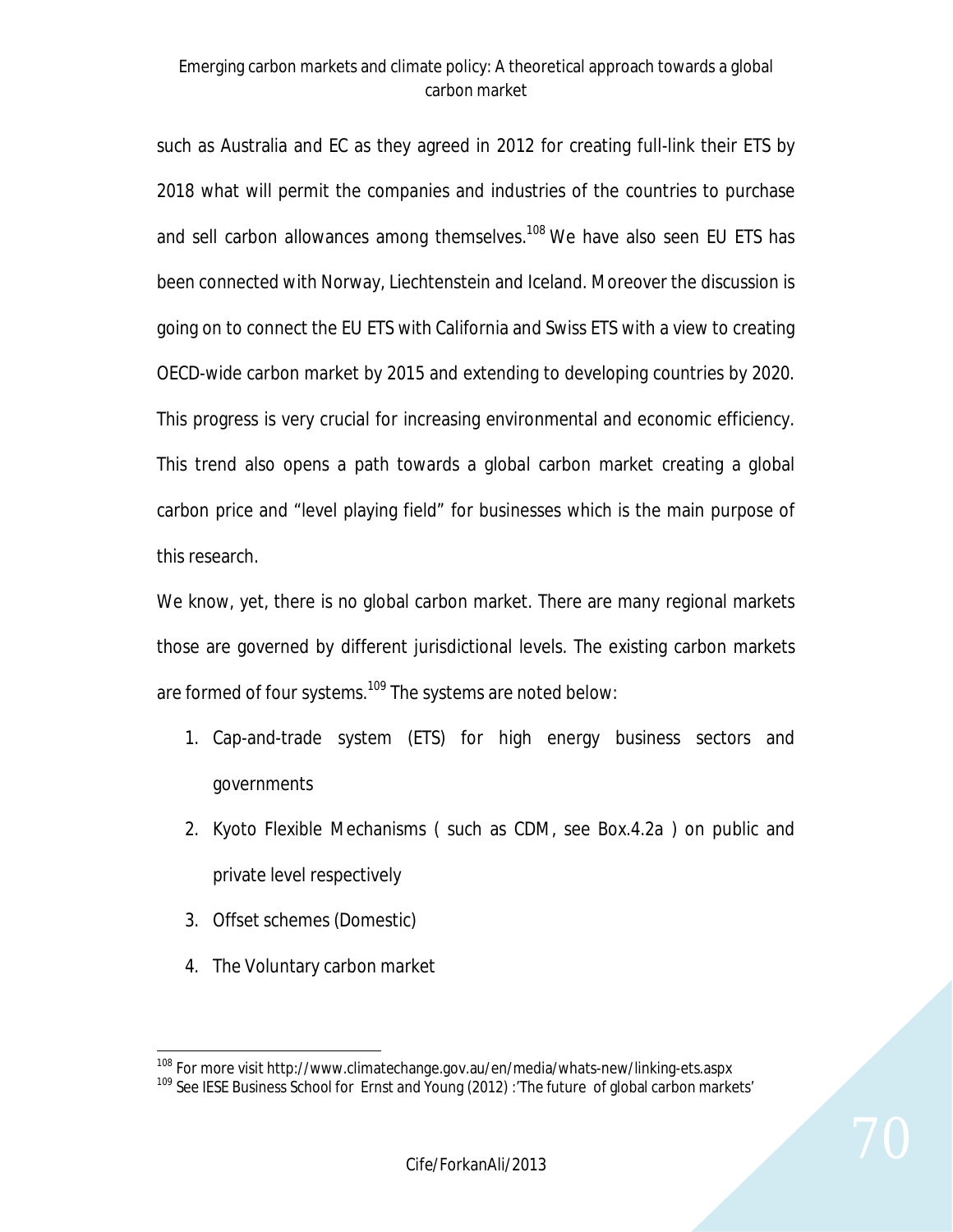## *Box 4.2a*

## *Kyoto Flexible Mechanism*

*Under the Kyoto Protocol the flexible mechanisms were recognized. These mechanisms were established for giving the industrialized country who signed with provisions or alternatives to lessen the GHGs nationally. There are three mechanisms:*

- *a) International Emissions Trading*
- *b) Joint implementation (JI))*
- *c) The Clean Development Mechanism (CDM)*

*The mechanisms were extended in the second commitment period to the Protocol at the 17th Conference of the Parties (COP 17) in Durban. The negotiation result was that the flexible mechanisms will continue till 2020.* 

## *Domestic Offset Schemes*

*It is a mechanism to kindle more emissions diminutions and abatement in non traded sectors. The program activities are executed in the investor country where other countries are not involved.*

## *The Voluntary carbon Market (VCM)*

*The Voluntary carbon market is a kind of voluntary cap-and-trade systems which is*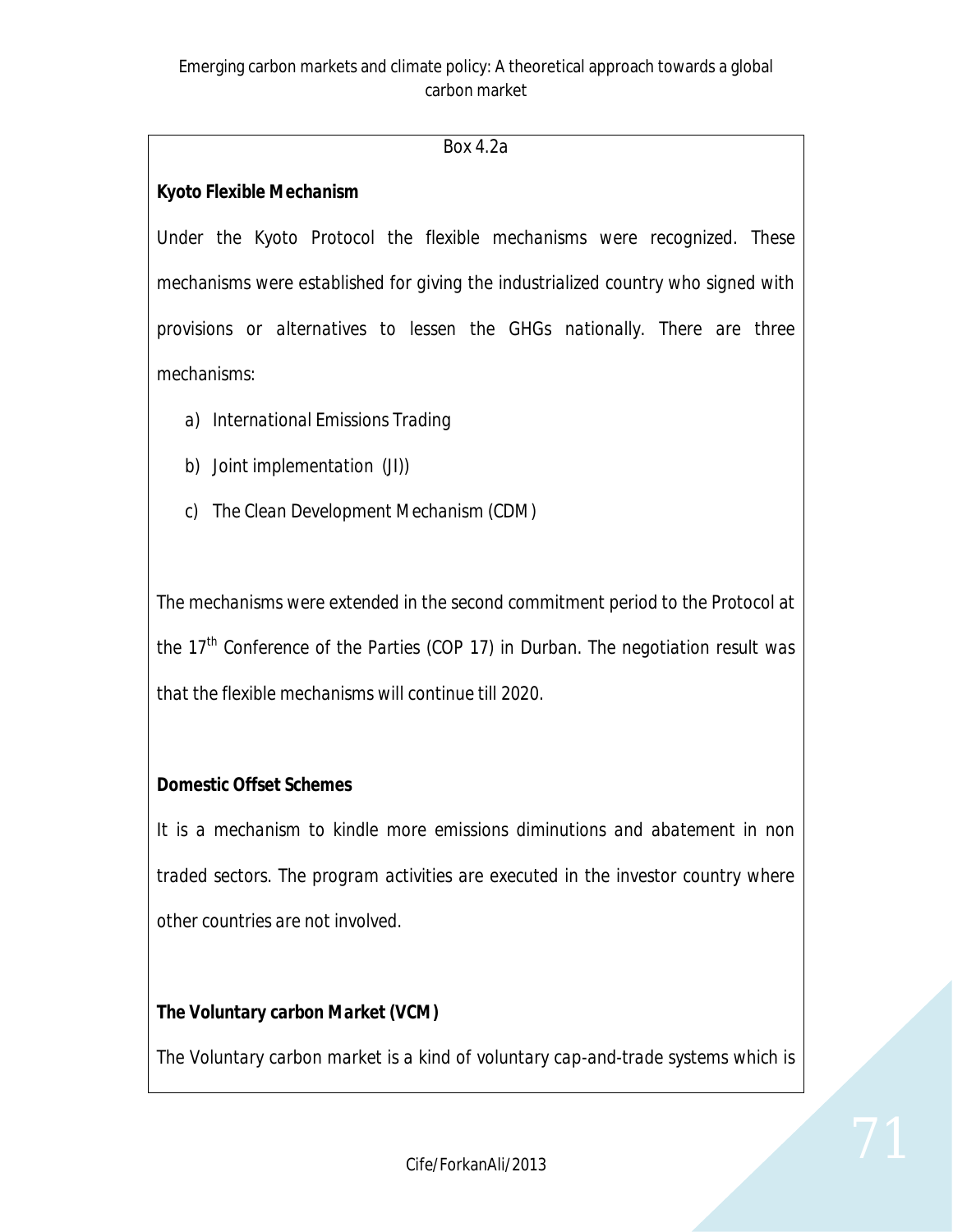*not regulated. On the other hand, mandatory or compliance carbon market is regulated. However, VCM is very significant though it represents only around 0.3% of the global carbon market. The VCM is growing rapidly and provides carbon offsets to compensate for greenhouse gas emissions those are not included in the compliance schemes*.

In addition, up to the Durban Platform implementation, sectoral mechanism and credited NAMAs are also considered as alternatives. These systems include trading of carbon credits or permits and become the components of carbon market. However, Scholars predict that these market elements will affect businesses.<sup>110</sup> By the World Bank report, the overall value of the global carbon market in 2011 was US\$176b and from 2005 till 2011 grew from an initial value of US\$11b.<sup>111</sup>

 $\overline{a}$  $110$  See more on the issue  $'$  How do companies do business in a carbon constrained world: investment decision and bottom line': Ernst and Young (2012)

 $111$  See ' state and trends of the carbon market 2012': World Bank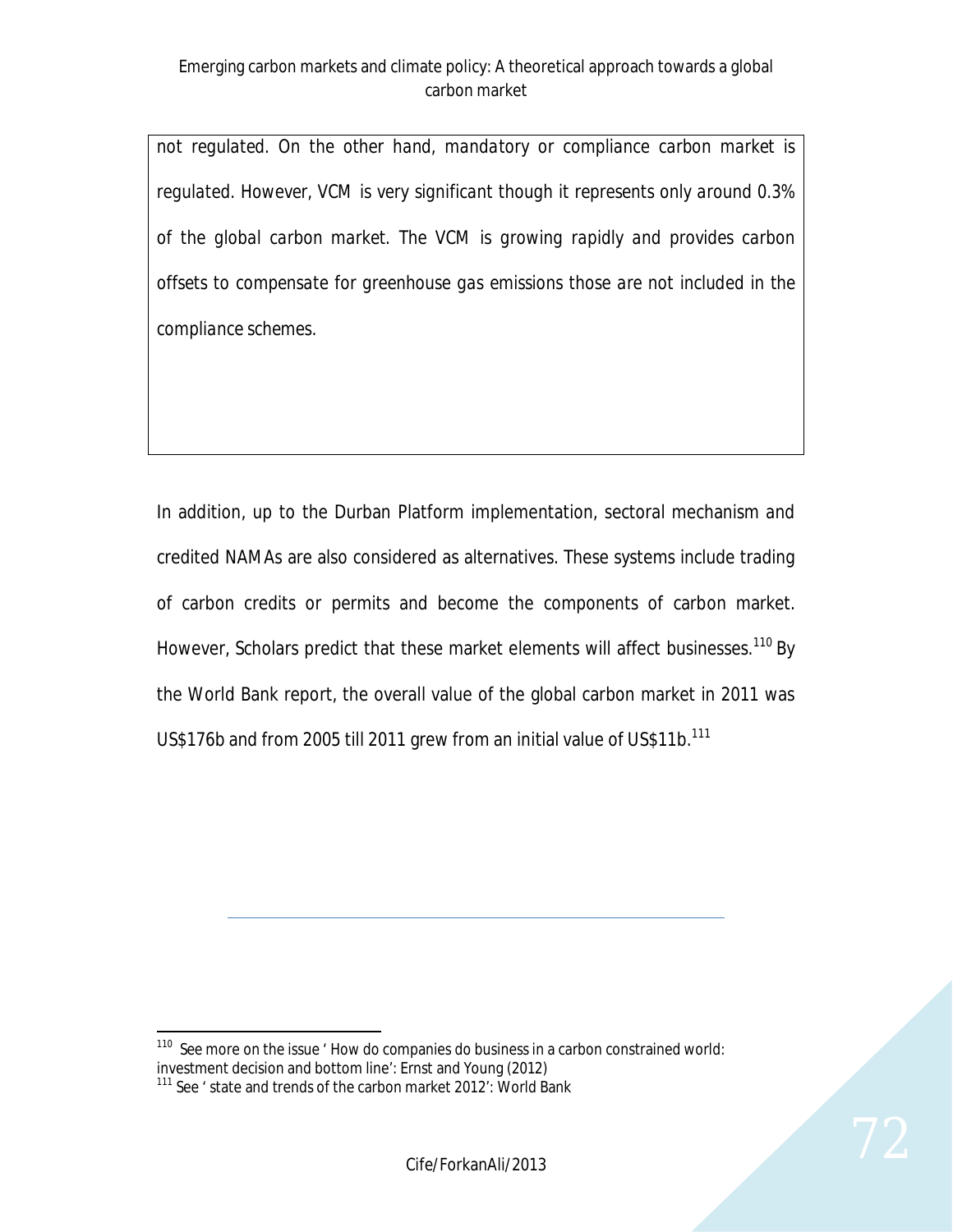# *5. The theoretical projections of*

# *global carbon markets*

## **5.1 Contemporary picture**

In the Conference of Parties 15 (COP 15) in Copenhagen in 2009 under the United Nations framework Convention on Climate Change (UNFCC) a tension and disappointment grew among the countries and the future of the carbon markets transferred from "top-down" approach to "bottom-up" approach. In the nonexistence of strapping international policy drivers, each nations and local authorities were enforced to build up low carbon strategies by themselves. Then the trust was regained in the COP 16 talks in Cancun in 2010 on the basis of the multilateral processes. After that, all countries including developed and developing countries reached an international climate agreement in the COP 17 in Durban that was the greatest achievement since the signing of UNFCCC in 1992. However, this agreement agrees in the future that says till 2020 climate policy will be guided by the domestic efforts of each country.<sup>112</sup>

The key decisions were taken in the Durban conference was an amalgamation of provisional promises and tools $113$ . The provisional promises are shown below:

 $\overline{a}$ <sup>112</sup> See IESE Business School for Ernst and Young (2012) : The future of global carbon markets'

<sup>&</sup>lt;sup>113</sup> See ' Into the unknown : climate change post Durban" : Ernst and Young (2012)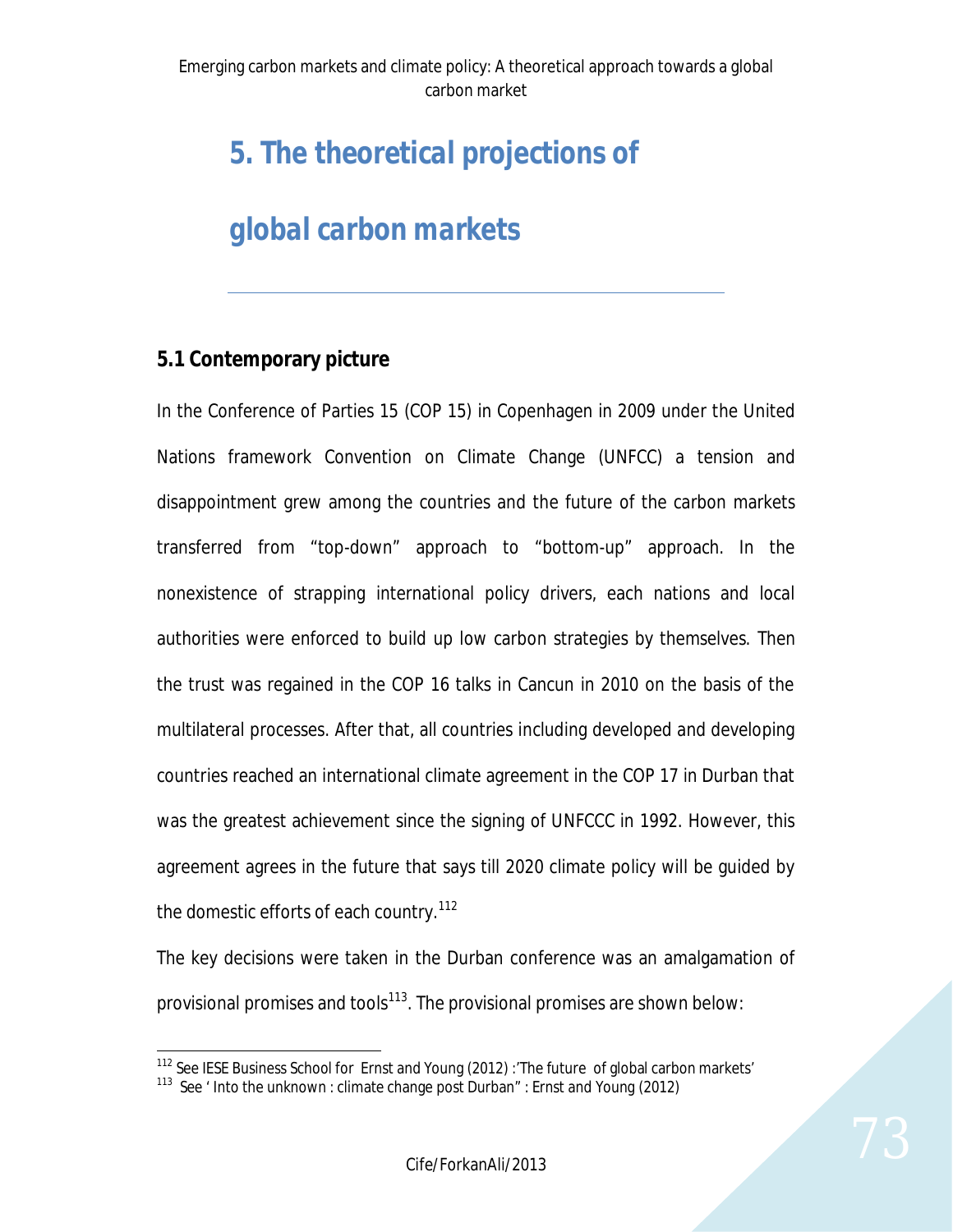- 1. There will be an execution of voluntary "pledge and review" agreements up to 2020 that was initiated at both COP 15 and 16.<sup>114</sup>
- 2. There was the consent regarding the extension of the Kyoto Protocol for a second commitment period till 2017/2020 excluding the US, Russia, Japan and Canada.
- 3. There was the Durban Platform for Enhanced Action which is a negotiation pathway that aspires to concur on the targets and scope of a new future climate system by 2015 that is applicable to all parties from 2020.

There were other decisions as well which include mitigation, adaptation, technology and financing tools that necessitate for further development over the next four years. In the COP 15 and 16 the urgency of limiting global temperature increase 2 degree Celsius was also prioritized as scientists warned again and again. The commitments are made set a path to a temperature increase of 3.5 degree Celsius or more that indicates there is an "ambition or emission gap".<sup>115</sup> Eventually this pressurize on the level of commitments which are necessary to be concurred by 2015 under the Durban Platform in terms of targets and financing respectively. To notice, in addition, that the nature and scope of the post 2020 agreements is not determined any way. As we knew, Durban created an Ad Hoc Working Group on the Durban Platform for Enhanced Action (AWG-DPEA) that has the authorization to

 114 See the Cancun agreements of COP 16

<sup>115</sup> See Climate action tracker (2011) at http://www.climateactiontracker.org/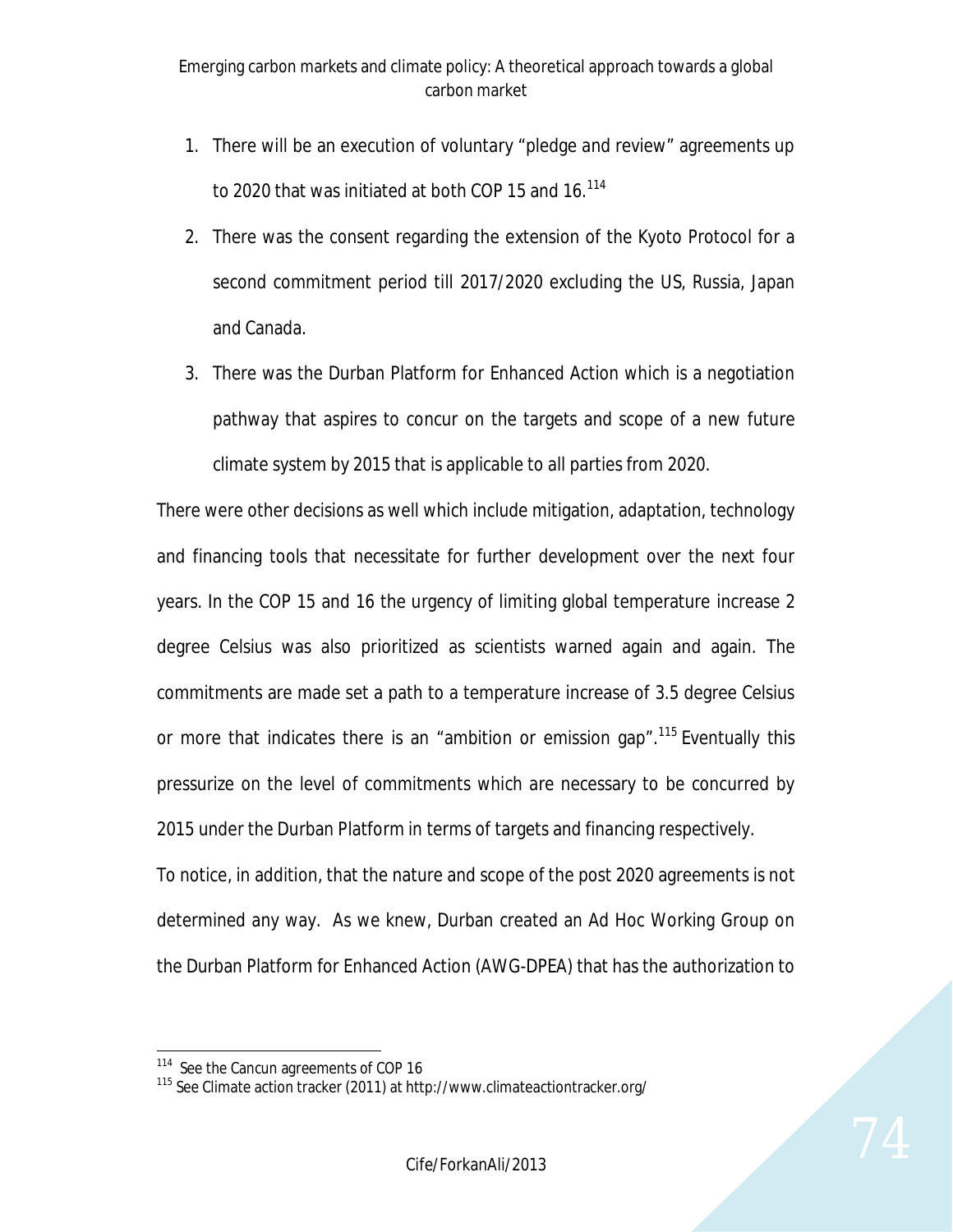build up "a protocol, another legal instrument or an agreed outcome with legal force under the Convention applicable to all parties".<sup>116</sup>

Therefore a number of challenges come to front those need to overcome.<sup>117</sup> The challengers are as such:

### Challenges-

- $\triangleright$  It is necessary to define the targets. Otherwise the might end up as weak and unable to run domestic abatement.
- $\triangleright$  Though it looks ambitious, we are not obvious that the agreement will be sufficient or not to stabilize temperatures without increasing the range of individual voluntary Cancun promises made till 2020.
- $\triangleright$  There is an ambiguity or may be not legally binding, if chosen, with the option of an "agreed outcome with legal force".<sup>118</sup>
- $\triangleright$  The significant debate is that the Kyoto protocol was signed by the US but not ratified and left out the world's largest emitter free for obligations that came to force in 2005; and also there might be a chance of opt-outs for countries under the Durban Platform in the same way.
- $\triangleright$  Canada withdrew formally from the Kyoto Protocol and going out of Kyoto before the end of the first commitment period given Canada to avoid paying

 $\overline{a}$ <sup>116</sup> See more UNFCCC COP decision 1/CP.17 at http://unfccc.int/documents/decisions/items/3597

<sup>&</sup>lt;sup>117</sup> Look IESE Business School for Ernst and Young (2012) : The future of global carbon markets'

<sup>118</sup> Visit, World Resources Institute (2011) at http://www.insights.wri.org/news/2011/12/qa-legalaspects-durban-platform-text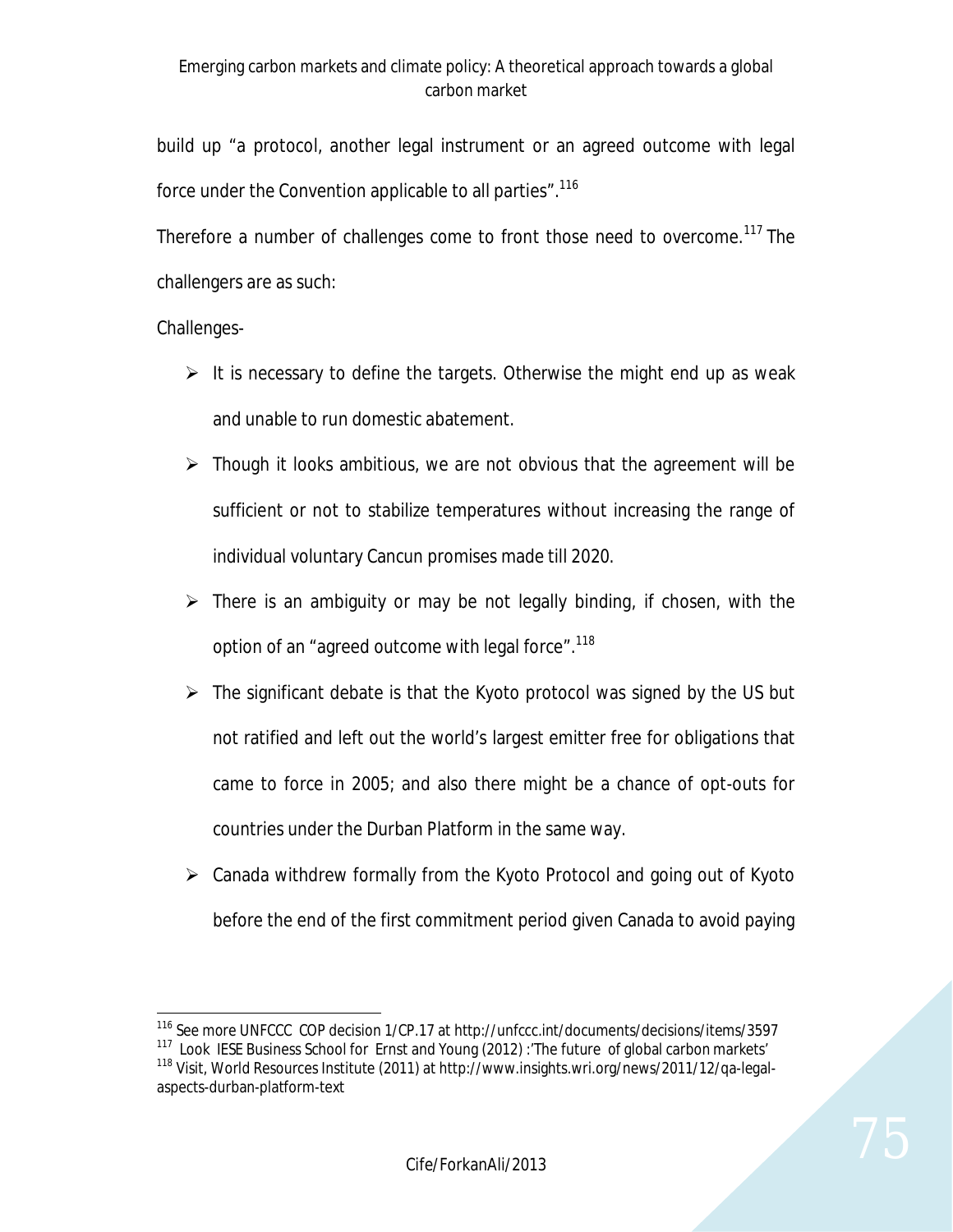the penalties of around US\$13.6b for not fulfilling its targets.  $119$  A participant or party possesses the right or "legal right" to withdraw from the Protocol though in terms of target commitment Kyoto was legally binding.<sup>120</sup>

This poses a great threat and it would decrease faith in a new deal.

There are the positive sides of the agreement those are motivational and inspirational. These positive sides are discussed briefly here:

Positive sides-

- $\triangleright$  The key point is that the agreement politically unites all countries. It also offers some kind of surety that there will be a legally binding outcome with promises from all main emitters.
- $\triangleright$  As we discussed the Durban Platform creates for more ambitious commitments than recognized in the Cancun promises. Kyoto Protocol's targets for the second commitment period required for the negotiation and in return for this ratification the EU may claim higher ambition from the Cancun promises.
- $\triangleright$  Considering the Durban platform timeline, the parties will get enough time to prepare themselves with a road map for the negotiation and also the global financial crisis period to pass.
- $\triangleright$  For the post 2020 agreement, consensus among the parties will be necessary on the three legal options (as to mention here, a protocol, a new

 $\overline{a}$ 119 See, Vancouver Sun (12/12/11)

<sup>120</sup> See Article 27 at http://unfcc.int/essential\_background/kyoto\_protocol/items/1678.php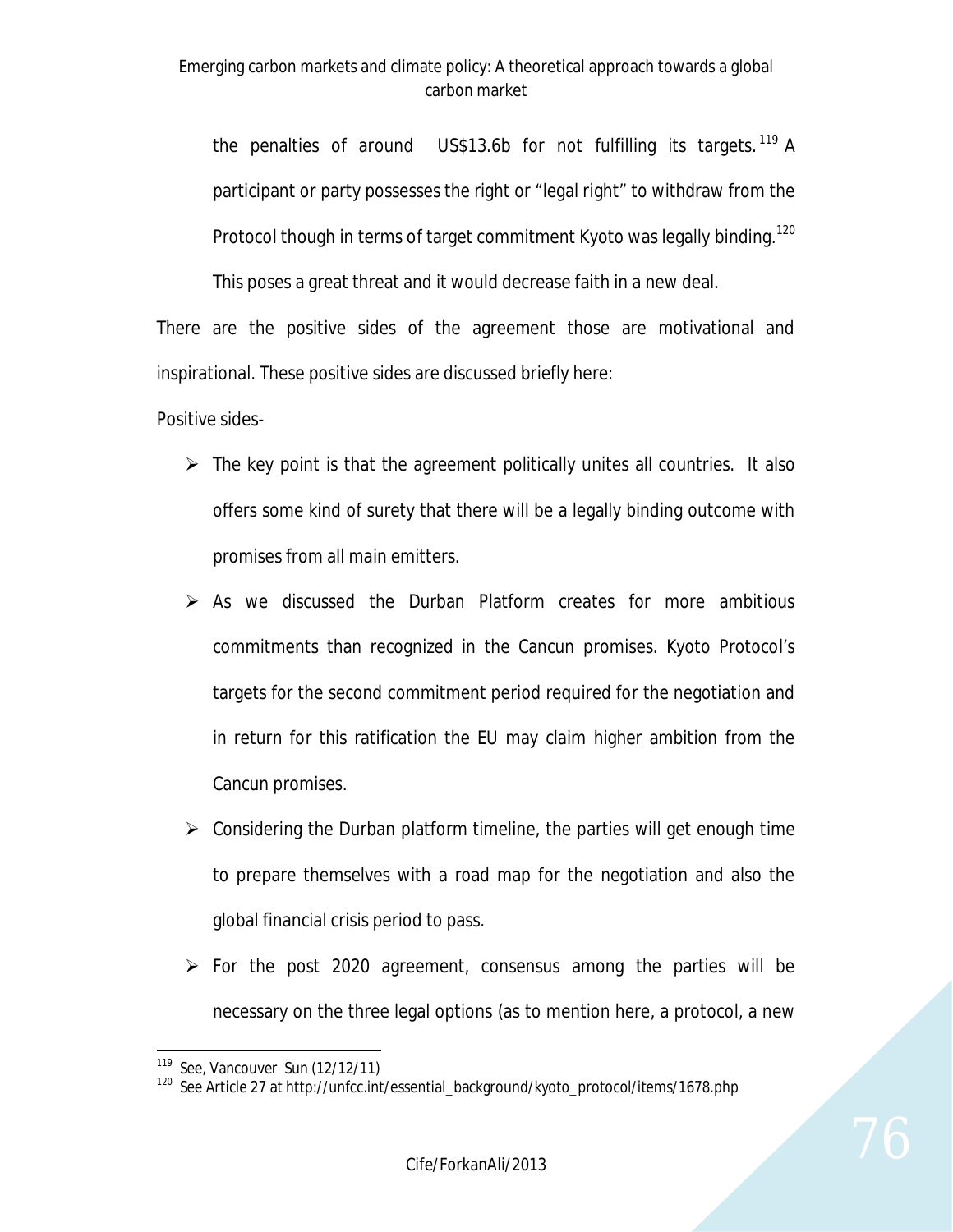legal instrument or a decided outcome with legal force under the convention which is applicable to all parties). Most of the parties, as it looks, will favor a legally binding agreement comparing with Kyoto Protocol, as it is oppose to the weaker third option.<sup>121</sup>

However, by this time, around the world the bottom-up approach as independent of international policy developments will be continuing with all kinds of national measures. Moreover, the recent development in the climate change and Conference of Parties in Doha (COP 18) has been shown in the box.2 below.

*Box.5.1a*

### *COP 18*

*The Conference of parties 18 (COP 18) took place in Doha of Qatar. The Kyoto Protocol was extended till 2020 and the Durban Platform was Ratified that means a successor to the protocol should be developed by 2015 and it should be implemented 2020. The concept of "loss and damage" was included for the first time as a language adoption which is a principle in agreement that broadly says; developed countries would be financially accountable to other nations if they fail to decrease carbon emissions.<sup>122</sup>*

 $\overline{a}$ <sup>121</sup> See IESE Business School for Ernst and Young (2012) : The future of global carbon markets' <sup>122</sup> See BBC, News on 8<sup>th</sup> December, 2012 : 'Climate talks : UN Forum extends Kyoto Protocol to 2020'

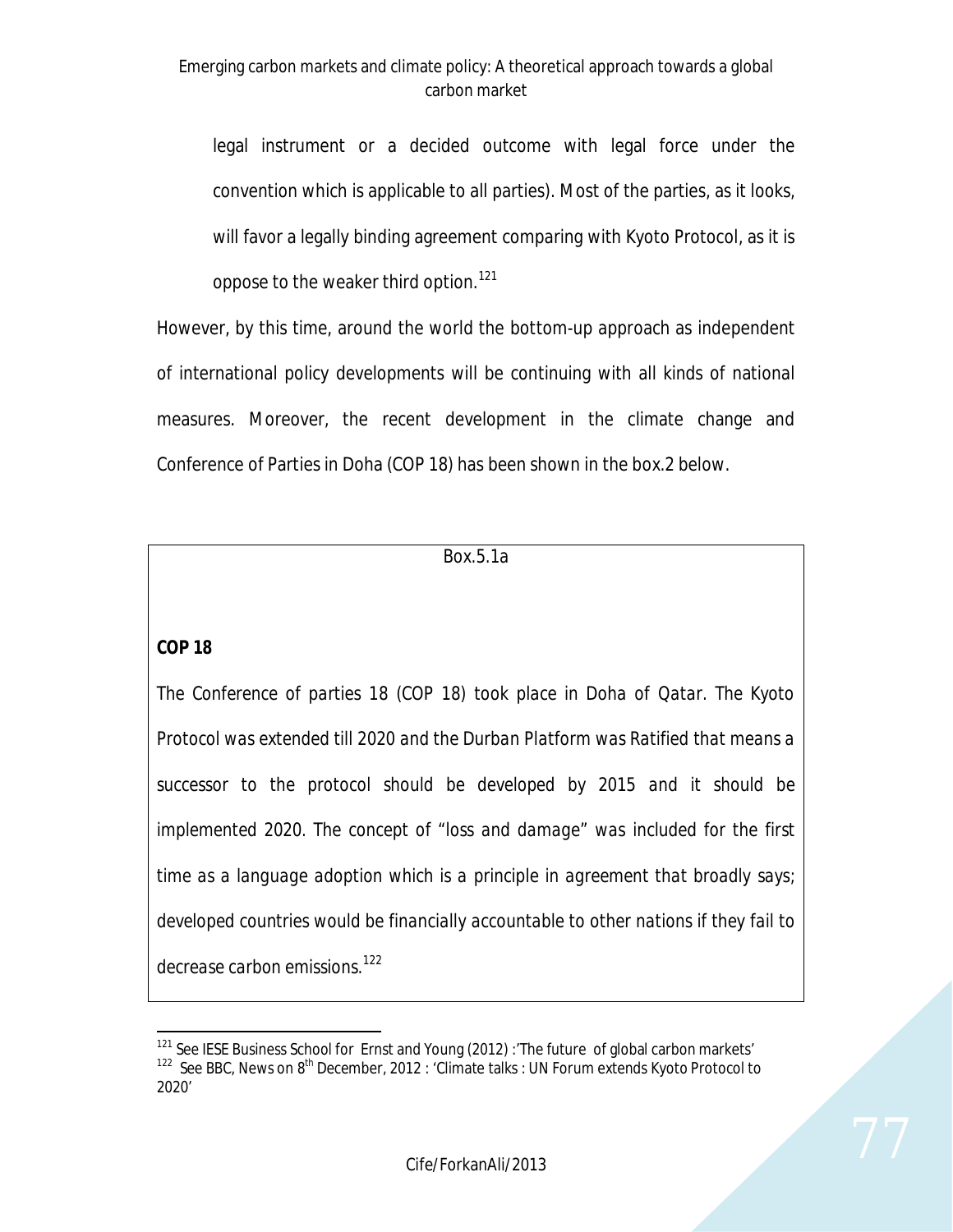*The Outcomes of COP 18*

- *Extension of the Kyoto Protocol: 8 years.*
- *Scope: limited, only 15% of global carbon emissions for the lack of participation of Canada, Japan, Russia, Belarus, New Zealand and the US because developing countries China, India are Brazil are not the part of emissions reduction under Kyoto Protocol.*
- *Language on "loss and damage"*
- *Little progress regarding the funding of the Global Climate Fund (GCM)*

# **5.2 A gap in the climate finance**

For playing a key role in climate finance, private sector is an enormous chance to deal with as 86 percent of global investment comes from private sector.<sup>123</sup> For the large range of investment and emissions diminutions required to address climate change, business involvement is crucial. For exploiting the private sector funding, a strong promise is mandatory from the public policy makers with a transparent

 $\overline{a}$ <sup>123</sup> See ' Fact sheet- Financing climate change action' at http://unfccc.int/fact\_sheets/items/4982.php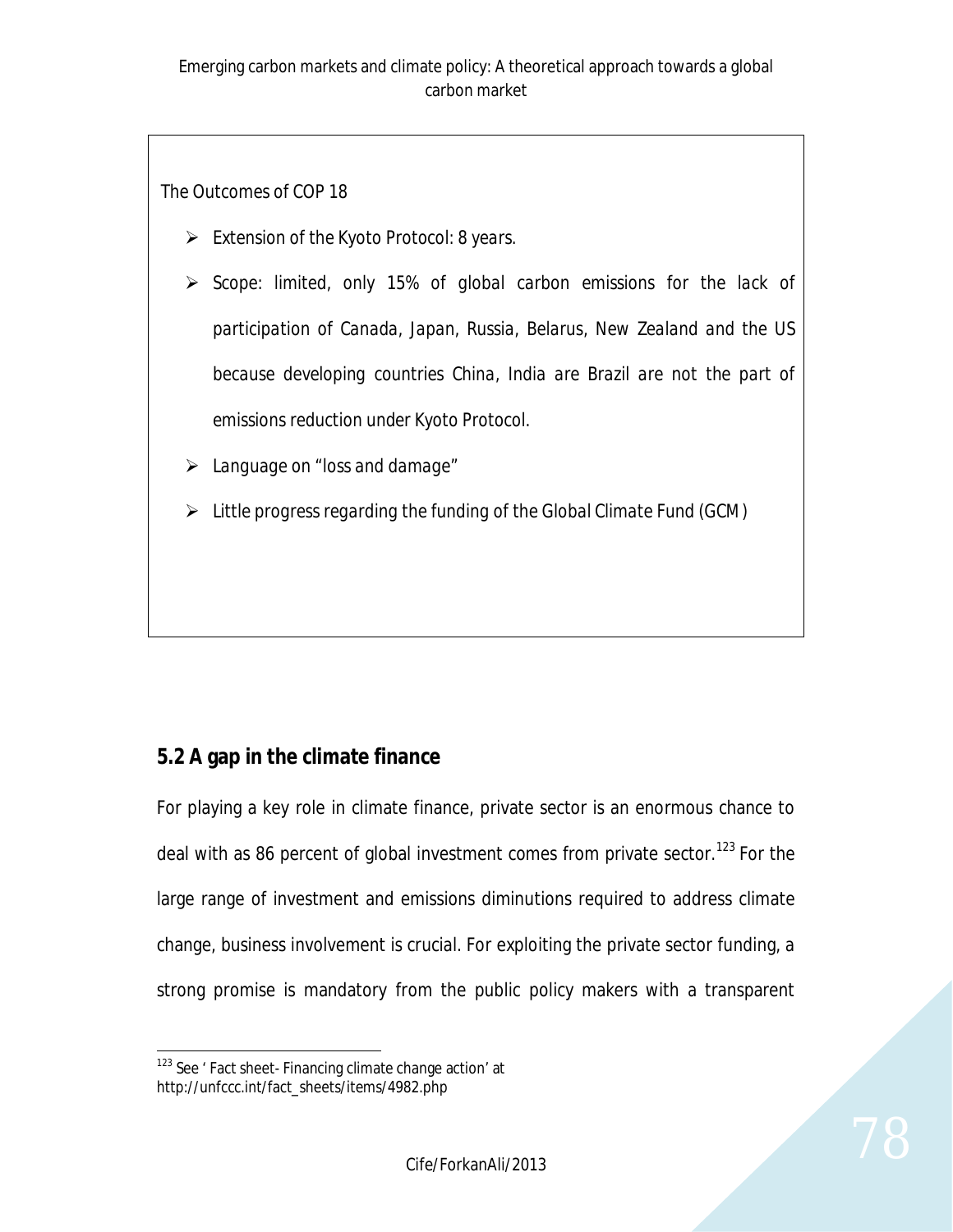initiatives. To shape a result based climate aim, two major issues like finance and ambition need to be determined when carbon market is a significant device to attain the pragmatic emissions diminution aims, for instance, reckon on putting an ending to the financing interruption.

We have seen in COP 15 in Copenhagen that the international society put their consent on the "first-start financing" of US\$10b on yearly basis during 2010 and 2012 and also later assemble US\$100b on a yearly basis starting from 2020 for our concerned climate change mitigation and adaptation. So far, we are not clear that how this money will be prearranged and also what will be happening during the time period between 2013 and 2020. We know that a part of this money planned to channel through the Green Climate Fund (GCF) under UN and, in addition, the World Economic Forum's projection was that yearly low carbon funding necessity is around US\$500b by 2020 to seal the emissions gap while real clean investment particularly valued US\$243b in 2010.<sup>124</sup>

It looks clear that the US\$100b for closing the gap is not adequate enough. Now it is high time that the private finance should fill the gap by a modest share to the shortage. The problem is that the design of the funding is not worked out till now. On the other hand, a new market apparatus can carry returns through carbon credits and other scheme correlated upsides for instance electricity revenues.<sup>125</sup>

 $\overline{a}$ <sup>124</sup> See for details 'World Economic Forum and Bloomberg New Energy Finance'/Green Investing: Reducing the Cost of Financing : 2011

<sup>&</sup>lt;sup>125</sup> See more IESE Business School for Ernst and Young (2012) : The future of global carbon markets'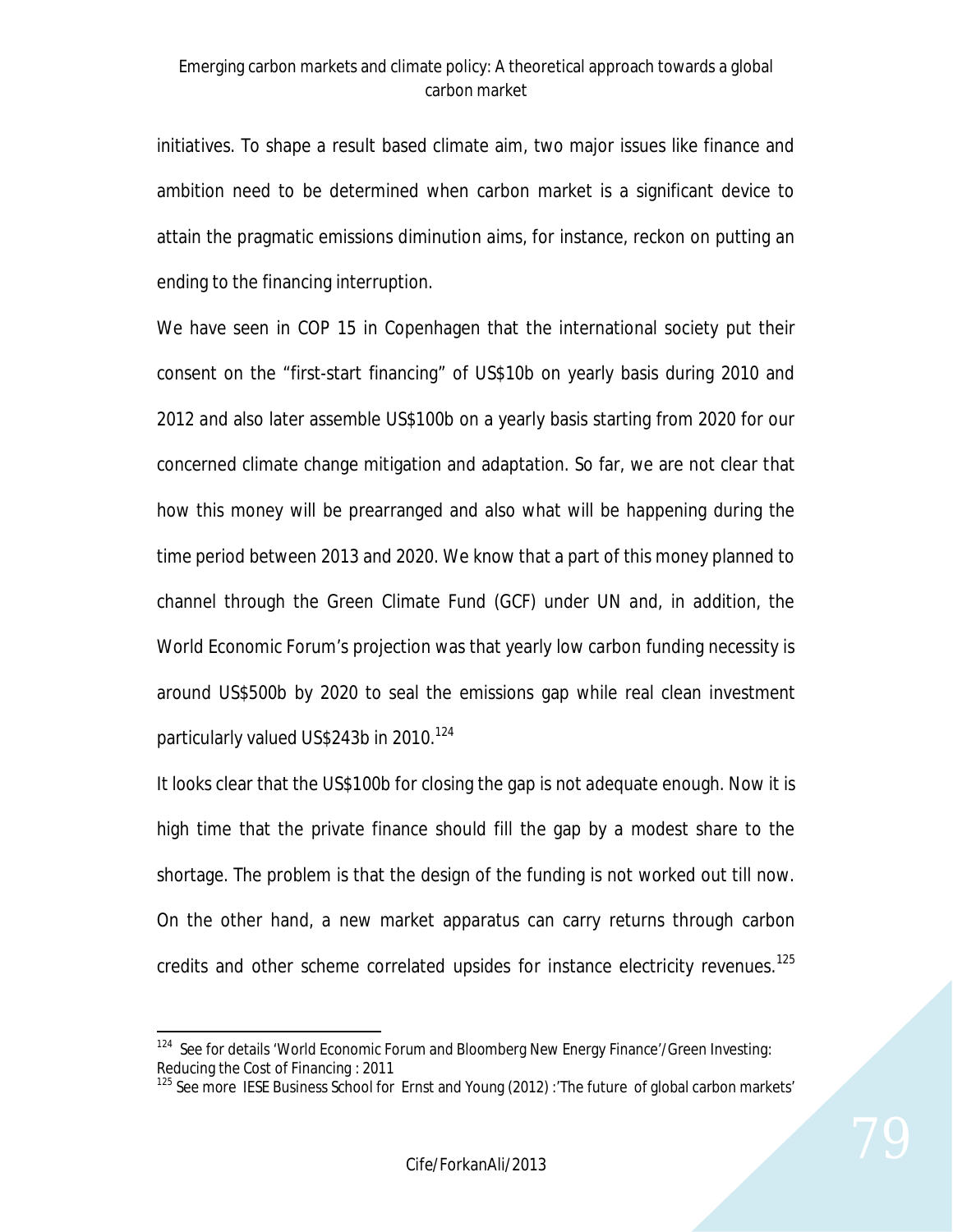Moreover, possibility for opening up new markets and products, amplify brand, investor value and risk and also supply chain management are the additional motivations for private financiers.<sup>126</sup> However, by any case, public policy promise and cooperation is very necessary to boost the private sector finance.

## **5.3 Details of CDM and the new market mechanisms**

The Clean development mechanism is the talk of the day. It is considered to be the key international mechanism for mitigating climate change in the developing countries. There several criticisms regarding this mechanism as well such as sluggish bureaucratic process, complex design; and costs and sensitivity to fraud and also it is repeatedly said that for having a large size of climate change mitigation this approach has a very limited approach. Considering these very draw backs, the UNFCCC is counting certain reforms when some alternative mechanisms also are also proposed for sizing up the offsetting volumes.<sup>127</sup> Sectoral and bilateral mechanisms, Reducing Emissions from Deforestation and Forest Degradation (REDD+) and Nationally Appropriate Mitigation Actions (NAMAS) are the new mechanisms have been considered to size up offsetting in the developing countries. The goal of these is to increase the overall level of CDM.

A number of these new mechanisms is still under design and expected to launch by 2020. The table.5 below clearly expresses that these mechanism can represent a

 $\overline{a}$  $126$  See more on the issue  $\prime$  How do companies do business in a carbon constrained world: investment decision and bottom line': Ernst and Young (2012)

<sup>&</sup>lt;sup>127</sup> See IESE Business School for Ernst and Young (2012) : The future of global carbon markets'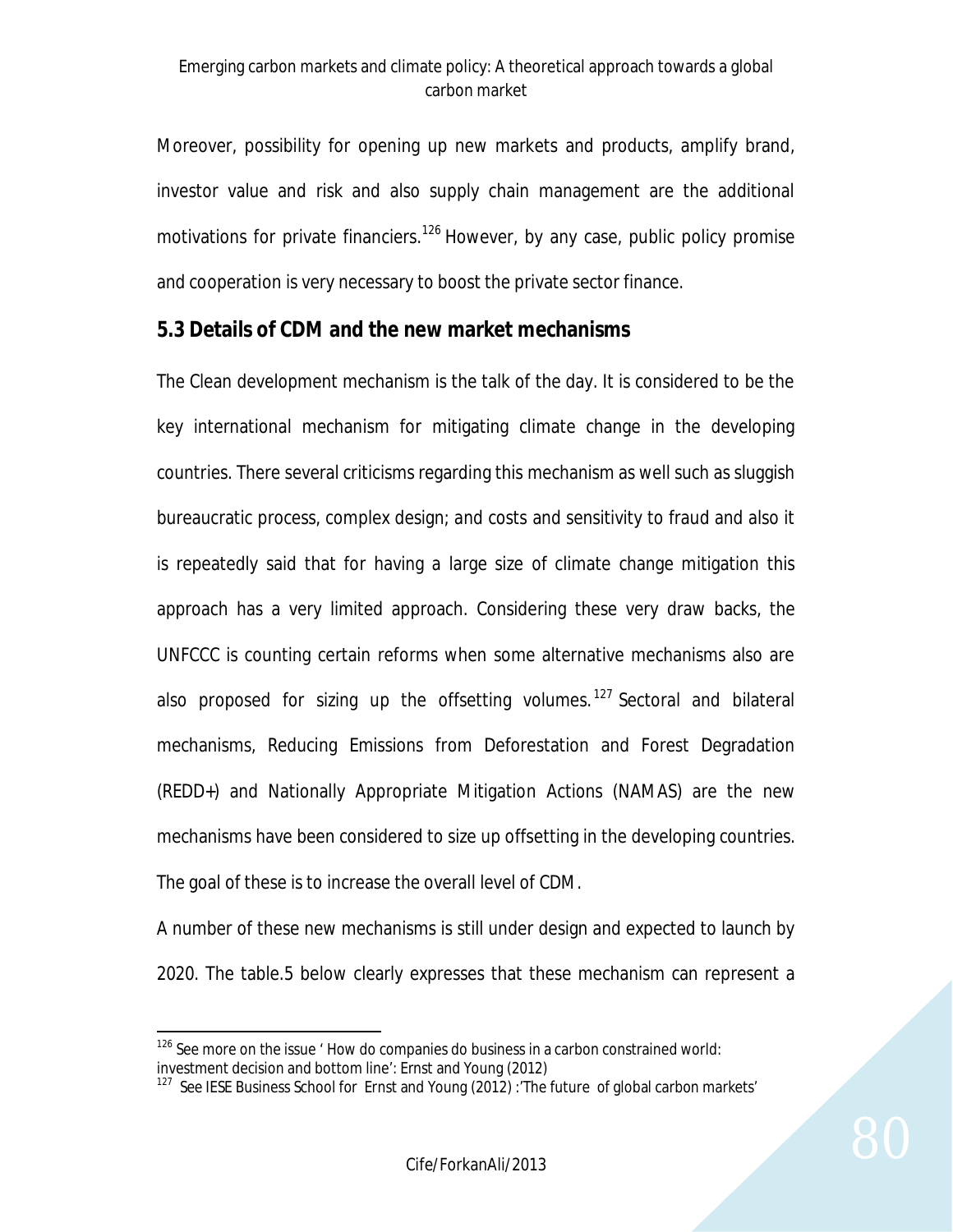great opportunities for the private sector. The NAMAs has already become a significant topic for consideration to the business community. There is a tendency from the industries who already have experience in the carbon market mechanism are expected to profit most as new mechanisms flourish in the project. It looks like that the NAMAs can lessen the emissions in the developing countries in a significant way when they are likely to be executed. Here comes the important role of private sector as far as funding is concerned. So developing countries should not fully rely on GCF (private sector may invest here as well), rather they can build a partnership with business in the range of NAMAs. This kind of twofold approaches will accelerate the low carbon development and eventually increase the competence and usefulness.

The new market mechanisms are the vital dimensions of the carbon markets. There is a potential and theoretical need to understand these mechanisms that is related to our research. The table below shows the details of the new market mechanisms.<sup>128</sup>

Table 5.3a new market mechanism

| List of new market   Depiction | Categories / Status   Private sector |             |
|--------------------------------|--------------------------------------|-------------|
| mechanisms                     |                                      | Involvement |

<sup>&</sup>lt;sup>128</sup> See the structure and description of the new market mechanism in IESE Business School for Ernst and Young (2012) :'The future of global carbon

 $\overline{a}$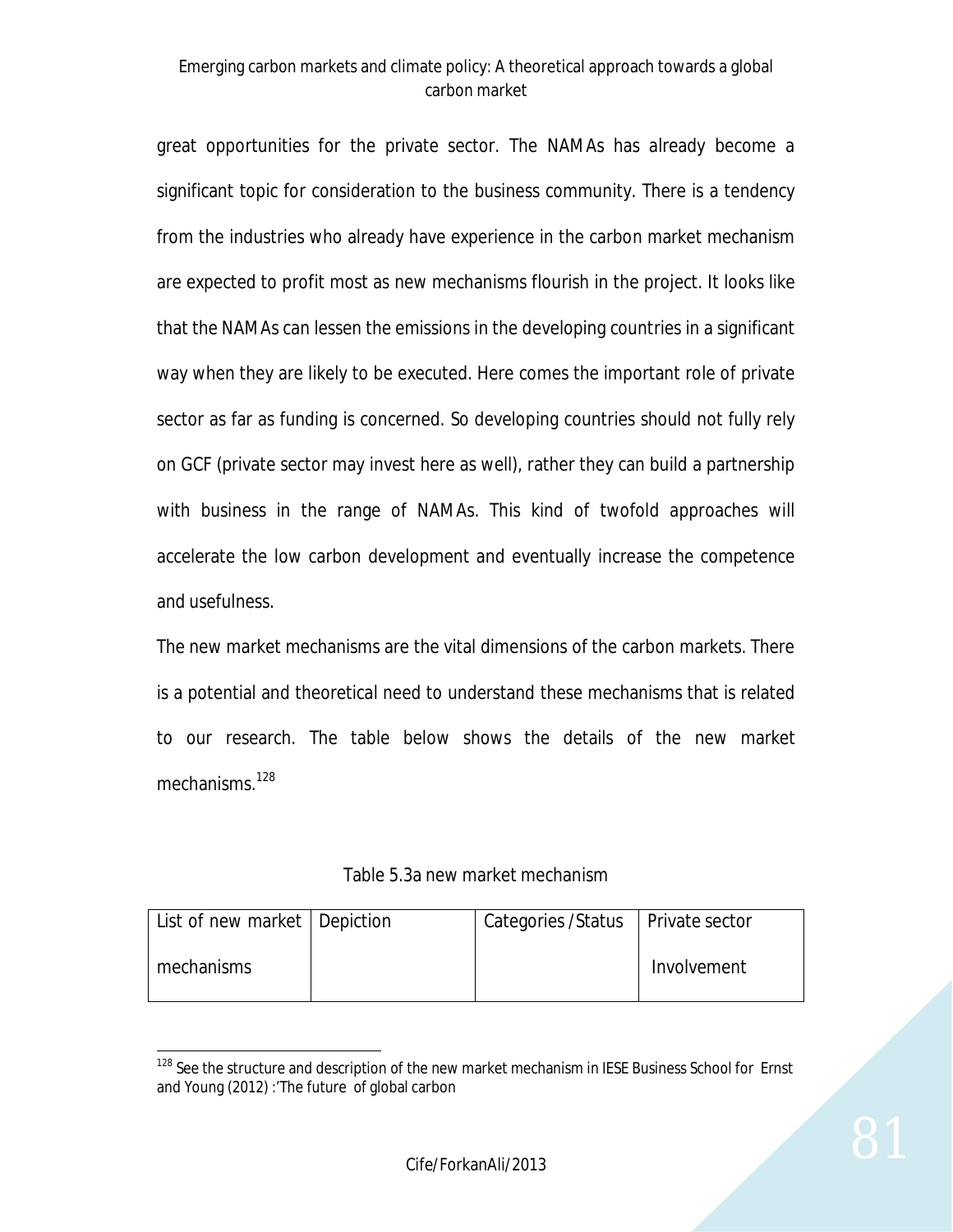| This is an<br>agreement | At present, Japan<br>is funding for pilot | Like CDM, here      |
|-------------------------|-------------------------------------------|---------------------|
|                         |                                           |                     |
|                         |                                           | also the private    |
| between a country       | projects                                  | sectors play a      |
| with an                 |                                           | parallel role for   |
| international           |                                           | playing through     |
| emissions cutback       |                                           | investments in      |
| targets and             |                                           | returning for       |
| developing              |                                           | offsets.            |
| countries with no       |                                           |                     |
| targets like that.      |                                           |                     |
| This a set up           | International                             | Finance is the key  |
| mechanism for           | agreement on the                          | issue where it is   |
| stopping global         | <b>REED</b> mechanism                     | stated that public  |
| level deforestation     | was formed in at                          | finance will not be |
| giving the              | COP 16 in Cancun                          | enough for this     |
| developing              | though the design                         | kind of funding and |
| countries financial     | is not established                        | private funding is  |
| incentive to            | yet. It is only                           | essential.          |
| protect forests in      | operational in the                        | Currently, we see   |
| returning to            | voluntary level of                        | finances are        |
| carbon credits.         | carbon market                             | involved in the     |
|                         |                                           |                     |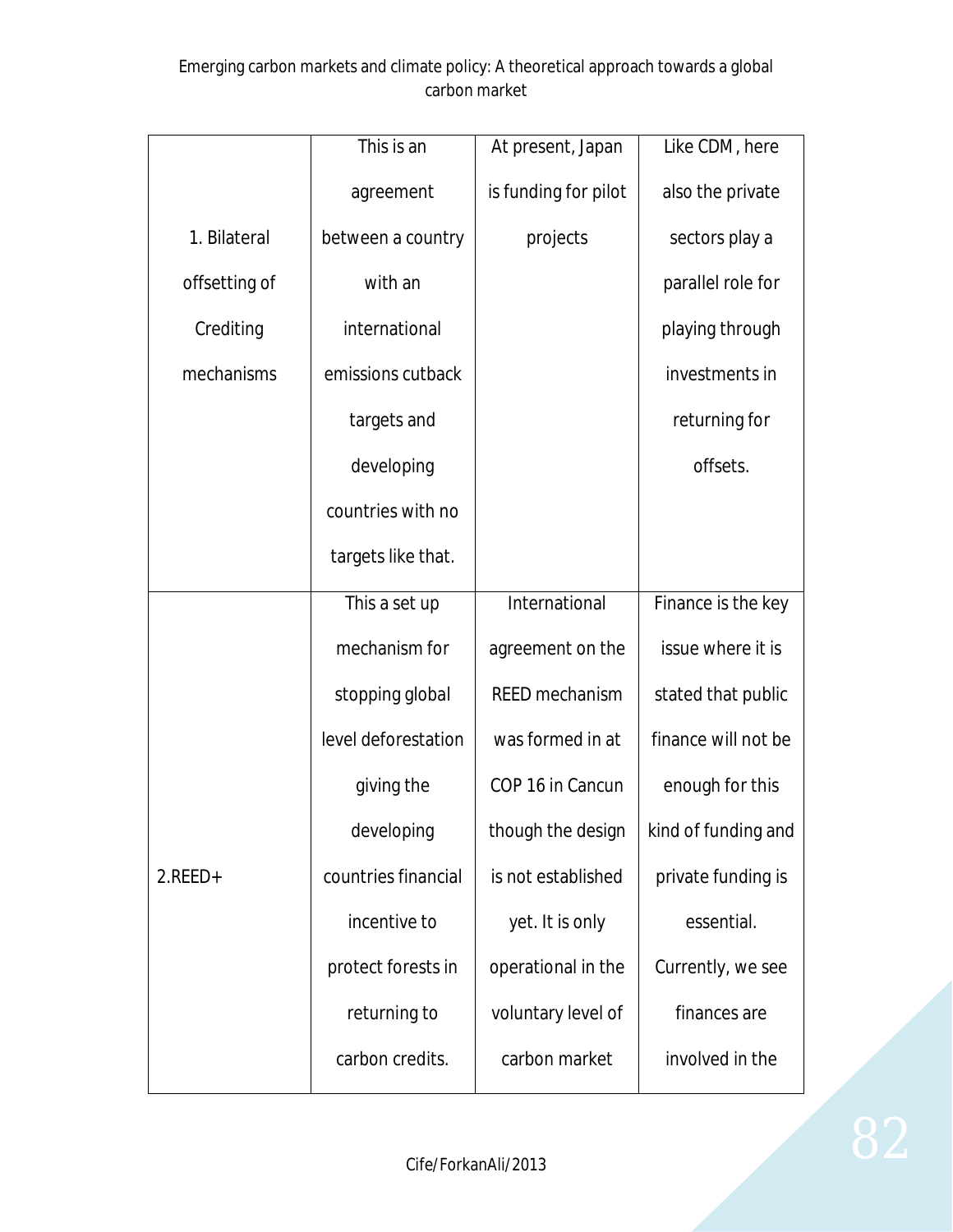|              |                    |                       | forestry sector of    |
|--------------|--------------------|-----------------------|-----------------------|
|              |                    |                       | carbon market         |
|              |                    |                       | only, there is a      |
|              |                    |                       | financing projects    |
|              |                    |                       | returning for         |
|              |                    |                       | carbon credits for    |
|              |                    |                       | tentative or CSR.     |
|              | The design is not  | It is still a subject | Private sectors, like |
|              | established yet    | to design and         | CDM, will play a      |
|              | where the general  | negotiation           | role through          |
|              | plan is to credit  |                       | investment            |
|              | emissions declines |                       | returning foe         |
|              | that will be       |                       | offsets.              |
| 3. Sectoral- | achieved on the    |                       |                       |
| crediting    | combined in a      |                       |                       |
| mechanisms   | specific sector    |                       |                       |
|              | below a convinced  |                       |                       |
|              | predefined base    |                       |                       |
|              | line. The scope    |                       |                       |
|              | comprises sectors  |                       |                       |
|              | in one country or  |                       |                       |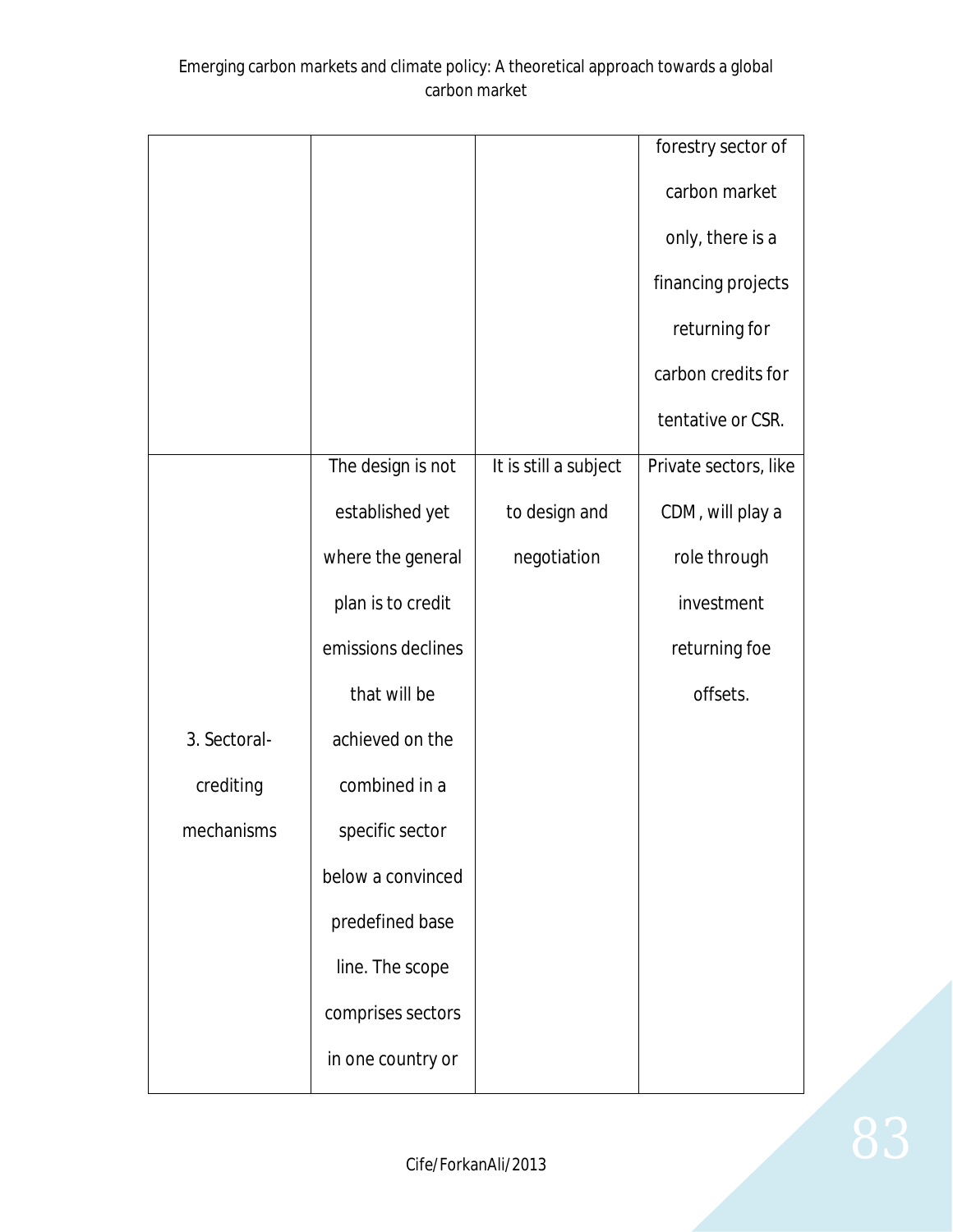|                     | globally.           |                       |                    |
|---------------------|---------------------|-----------------------|--------------------|
|                     | It expresses the    | It is also subject to | Here it is to      |
|                     | that developing     | design and            | mention that       |
|                     | countries are       | negotiations          | Industries will be |
| 4. Sectoral-trading | committing to       |                       | subject to the     |
| mechanism           | emissions           |                       | compliance system  |
|                     | reduction, by       |                       | through a the ETS  |
|                     | legally, for the    |                       |                    |
|                     | certain sectors     |                       |                    |
|                     | under UNFCCC        |                       |                    |
|                     | where regulations   |                       |                    |
|                     | can be compared     |                       |                    |
|                     | with ETS            |                       |                    |
|                     | It implies an       |                       |                    |
|                     | extend definition   |                       |                    |
|                     | for voluntary       |                       |                    |
|                     | emissions decrease  |                       |                    |
|                     | initiatives that is |                       |                    |
|                     | subject to          |                       |                    |
|                     | undertake by the    |                       |                    |
|                     | developing          |                       |                    |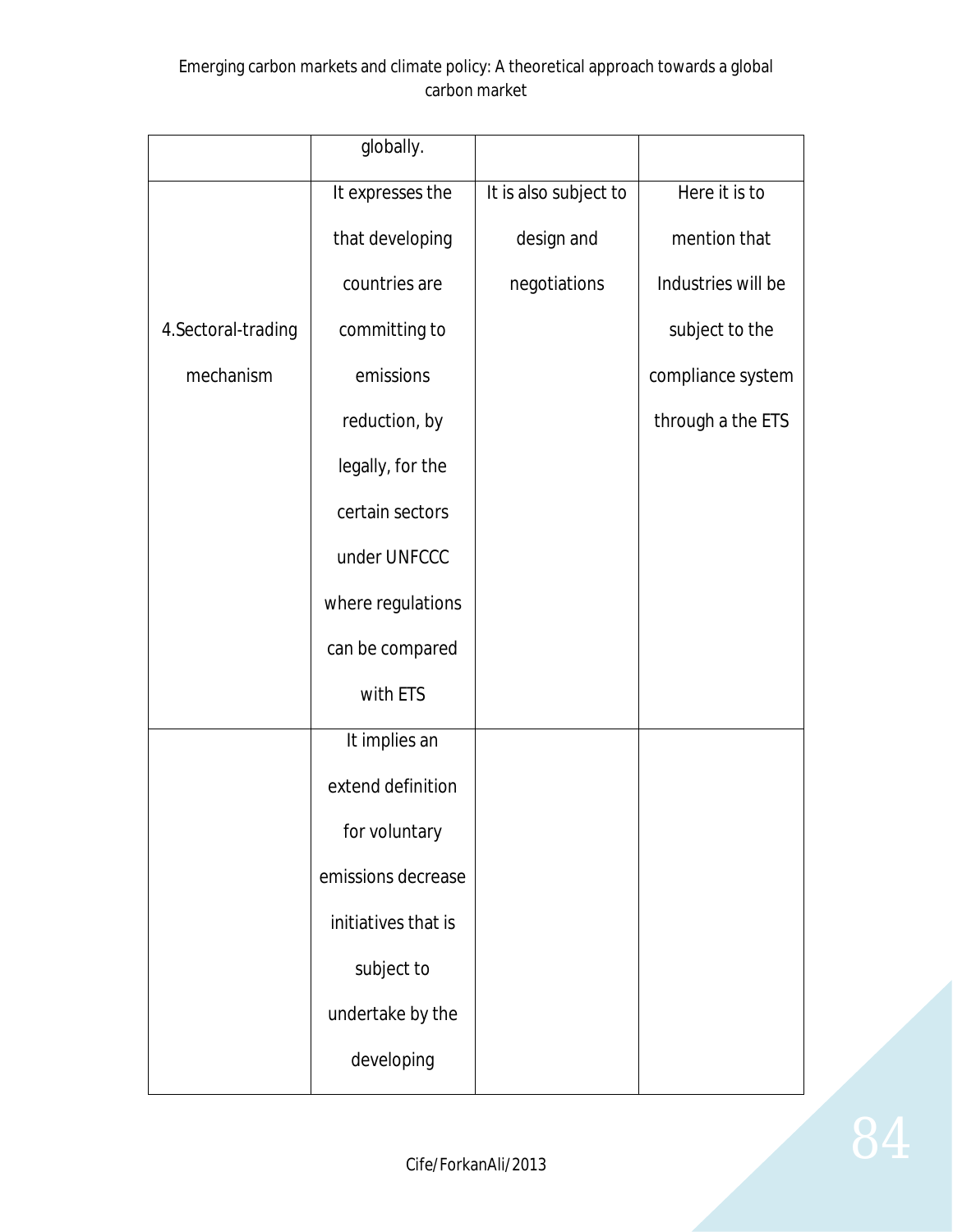|                           | countries that       |                  | Here again private  |
|---------------------------|----------------------|------------------|---------------------|
|                           | would meet the       | It's scope and   | sector will play a  |
| 5. National               | needs of their       | design still not | significant role as |
| Appropriate               | situations where     | clear            | far as funding is   |
| <b>Mitigation Actions</b> | they are supposed    |                  | concerned and       |
| (NAMAs)                   | to be one of the     |                  | there will be a lot |
|                           | major ways for the   |                  | of opportunities    |
|                           | mitigation action in |                  | for the countries.  |
|                           | the countries        |                  |                     |
|                           | under a upcoming     |                  |                     |
|                           | climate agreement    |                  |                     |
|                           | and they can take    |                  |                     |
|                           | the form of policies |                  |                     |
|                           | executed at          |                  |                     |
|                           | domestic or local    |                  |                     |
|                           | levels. It can be    |                  |                     |
|                           | program based, as    |                  |                     |
|                           | with CDM,            |                  |                     |
|                           | domestic wide or     |                  |                     |
|                           | sectoral (e.g. ETS)  |                  |                     |
|                           | and there is a       |                  |                     |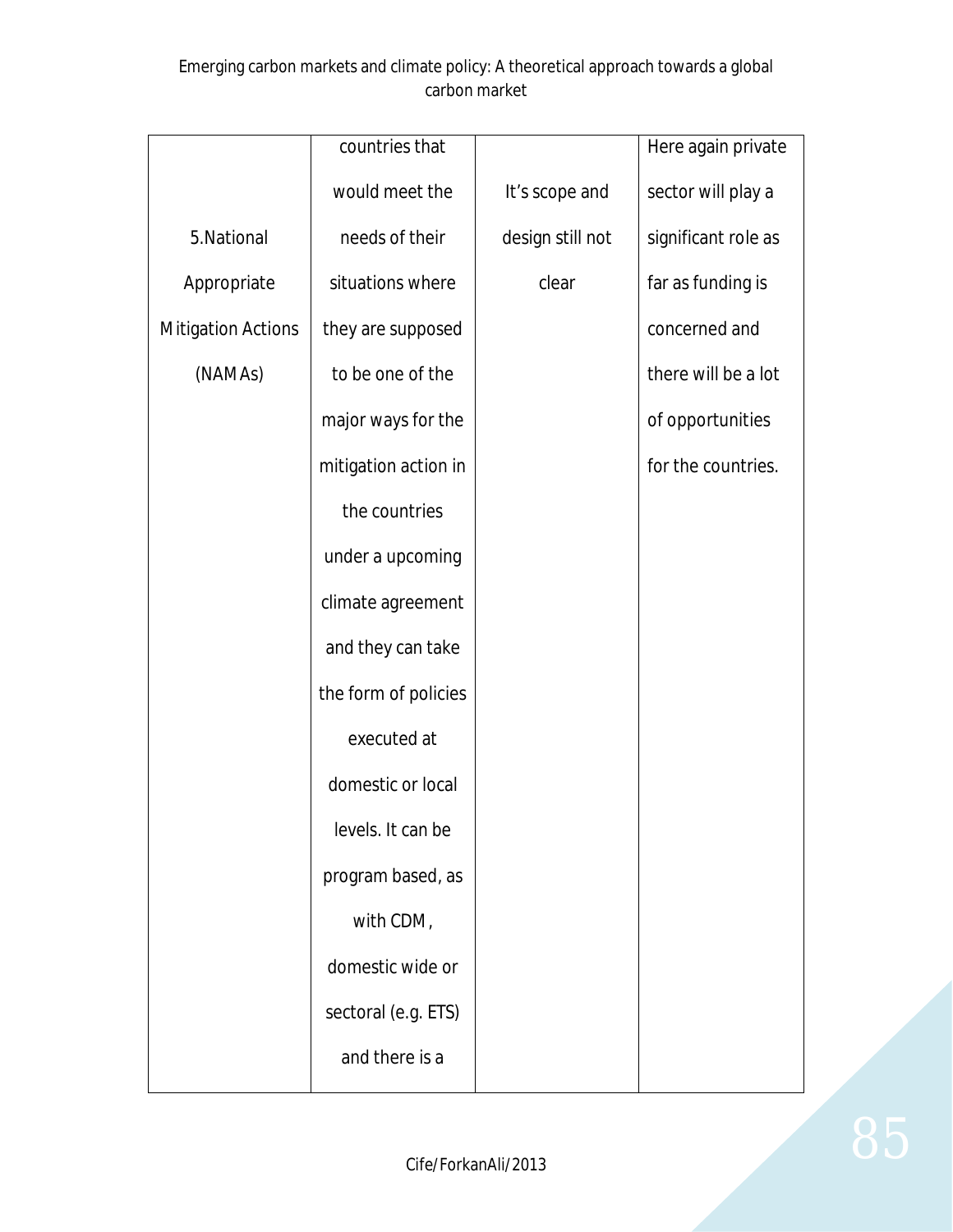| possible inclusion  |  |
|---------------------|--|
| of carbon crediting |  |
| mechanism.          |  |

## **5.4 The role of private sector**

The cap-and-trade systems are increasing in many countries. We can try to know how the corporate sectors are impacted of these countries by the carbon markets. It has been argued well by the scholars that cap-and-trade schemes have small and positive financial impact on the corporate sectors and this is changing.<sup>129</sup> Considering free distribution, auctioning, sectoral approach and installation, the effect of carbon markets on companies depends significantly on the maturity of the specific market, the rules and the distribution methods and costs as well. The EU ETS has different phases that permit for market developments as we see during the initial two phases there were a more or less positive impact on the corporate sectors but all distributions became more rigid the gap is increasing between the high performers and low performers.<sup>130</sup> It may be similar phased improvements in all other schemes.

The financial implications for the private sectors under the new carbon compliance markets that are extending to developing nations throw a question that, will China

 $\overline{a}$  $129$  See more on the issue  $\prime$  How do companies do business in a carbon constrained world: investment decision and bottom line': Ernst and Young (2012

<sup>&</sup>lt;sup>130</sup> See IESE Business School for Ernst and Young (2012) : The future of global carbon markets'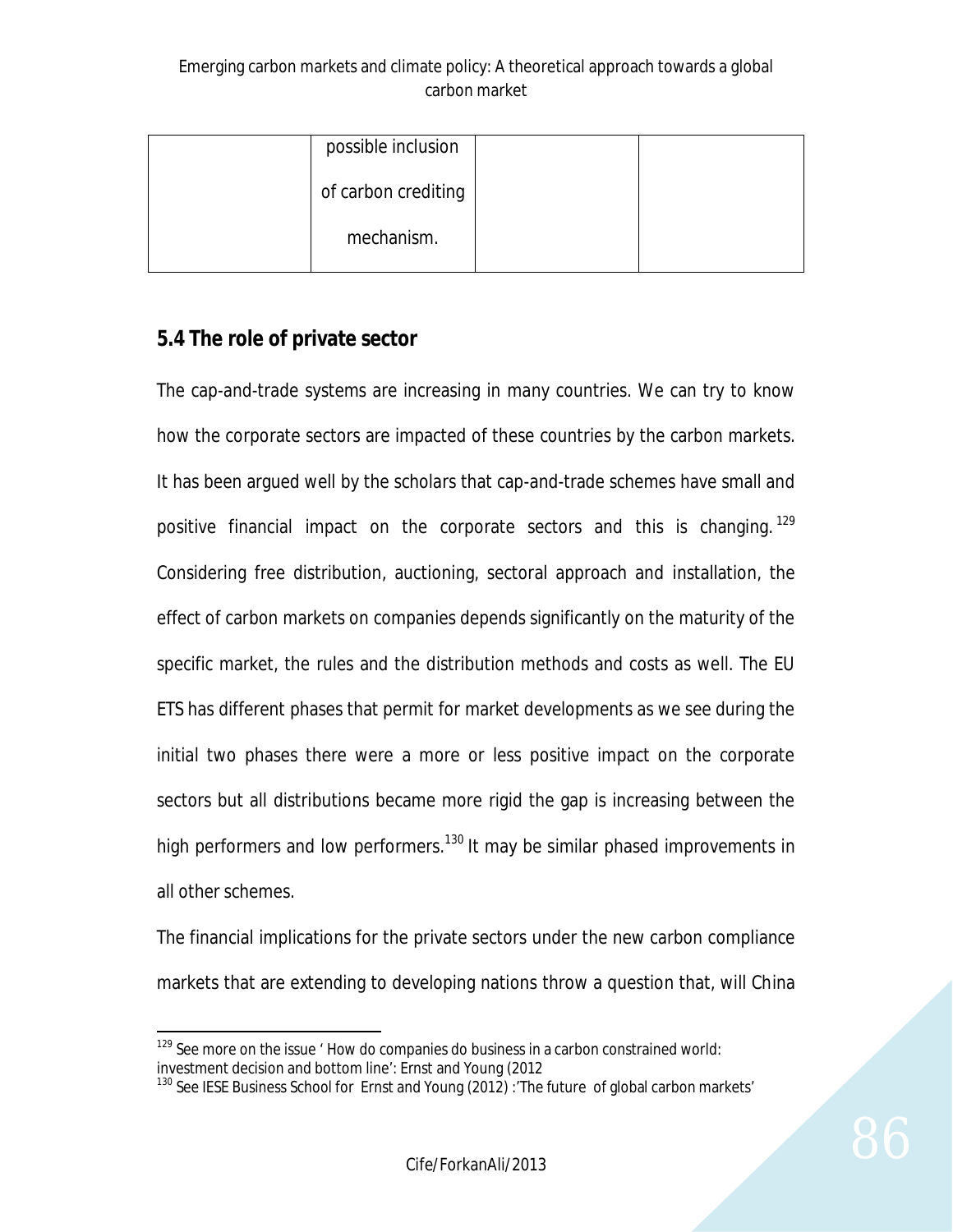and Korea turn to be costlier after the introduction of the carbon regulation? Is there any advantage to invest in these rising market and how speedy the economic gap slender? The type and scope of global agreement can be taken into account and also the matter to be considered that markets will be connected or not. The economic escalation rate becomes more influential than the execution of carbon legislation considering in small to medium term.

## **5.5 Impact during the period 2013 to 2020**

It is defined that most of the businesses will not be affected by the carbon markets till 2020. China, South Korea, Australia and the US will be looking at putting up a carbon management policy, observing emissions, learning trades and lobbying.<sup>131</sup> As it demands to put limited options for abatement, the aviation sector seems to be affected but expenses can be transferred to customers. The aviation sector will be negotiating for a global approach through the International Aviation Organization. National interests come first rather looking at the greater picture regarding the inclusion of the aviation sector in the EU ETS that creates international disputes. Countries like China, the Us, South Korea and Australia who are in the way of carbon markets plan-processing, companies in the growing markets will also require to initiate the preparation as economic power shifts from developed to developing such as China and India and this put both pressure and responsibility on them. China seems responding as it is ready to accept targets after 2020 and planning a

 $\overline{a}$  $131$  See more on the issue as discussed in  $\prime$  How do companies do business in a carbon constrained world: investment decision and bottom line': Ernst and Young (2012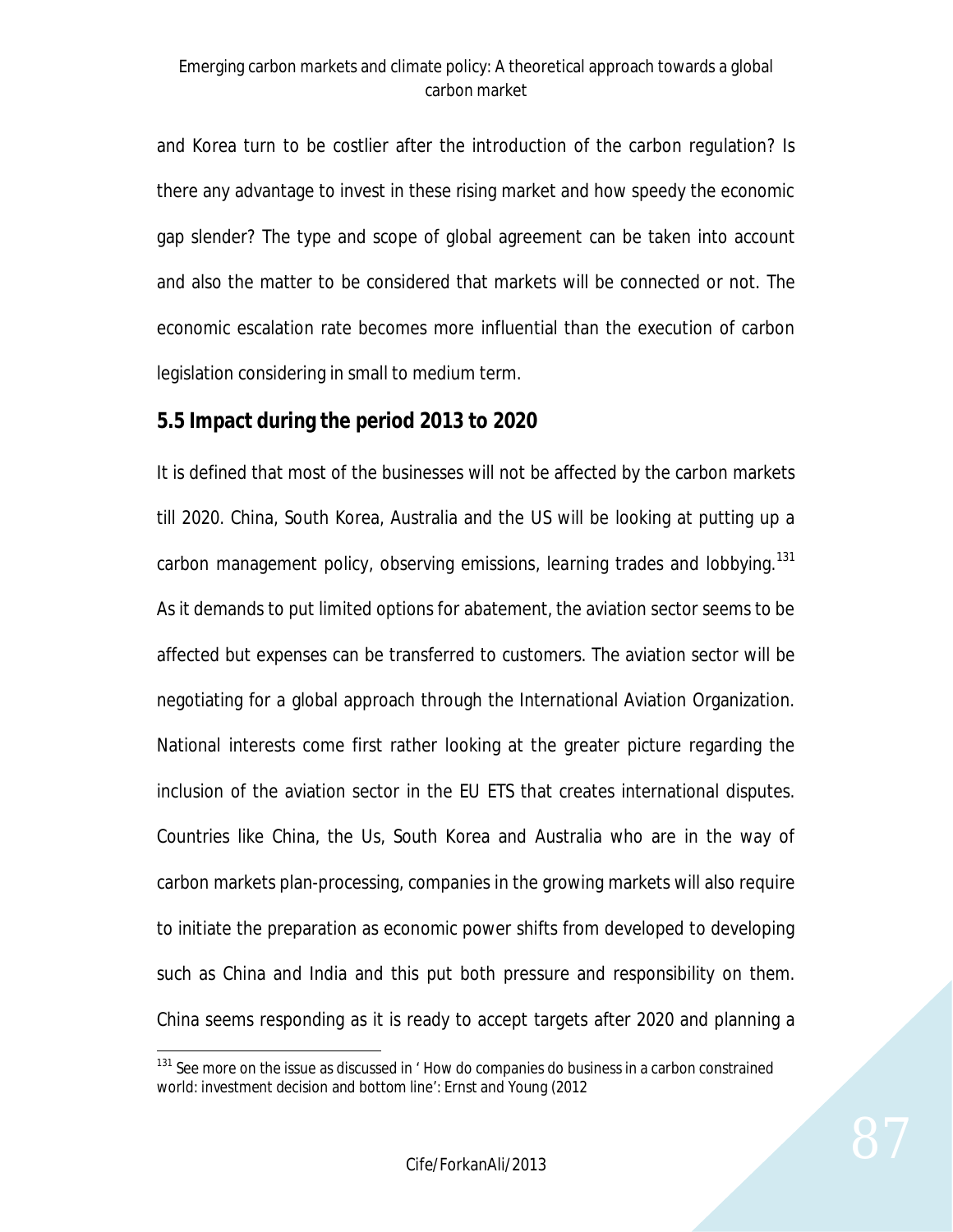domestic cap-and-trade system by 2015. India also has initiated domestic climate strategy and executed market mechanisms though this is run by susceptibility to climate change but it impacts the economics.<sup>132</sup> It looks that, China and India will be catching up first but countries from Africa and Latin America are also very near.<sup>133</sup> It is significant to look at whether companies are going to be affected in the same way under carbon regulation in the EU, California and China. Considering the maturity, experience, targets will be more rigid in the EU but it is not likely reason that they will take costly low carbon measures as that is to be defined by the carbon market. However, as we discussed about the link of carbon markets before, without linking the EU ETS with the California and China ETS, carbon price is going to be dissimilar in every system and the prices is going to be subject to the market fundamentals (e.g. fossil fuel price, rigidity of targets, weather vacillations and economic situation). Therefore, Chinese companies would be subject to higher carbon prices and they will be more disposed to implement reduction measures and considering the maturity market price will also be higher in the EU in the coming period.

We noticed that carbon price changes noticeably and reached over €30 per ton  $CO<sub>2e</sub>$  in 2008 when during the past couple of years the so called European Union Allowance price (EUA) did not exceeded  $£15-£20$  (US\$19-US\$26) per ton CO<sub>2e.</sub><sup>134</sup>

 $\overline{a}$ <sup>132</sup> National Action Plan on climate Change(NAPCC): 2008

<sup>133</sup> Look The Economist: September 2011: 'The World Economy- a game of catch up'

<sup>&</sup>lt;sup>134</sup> See IESE Business School for Ernst and Young (2012) : The future of global carbon markets'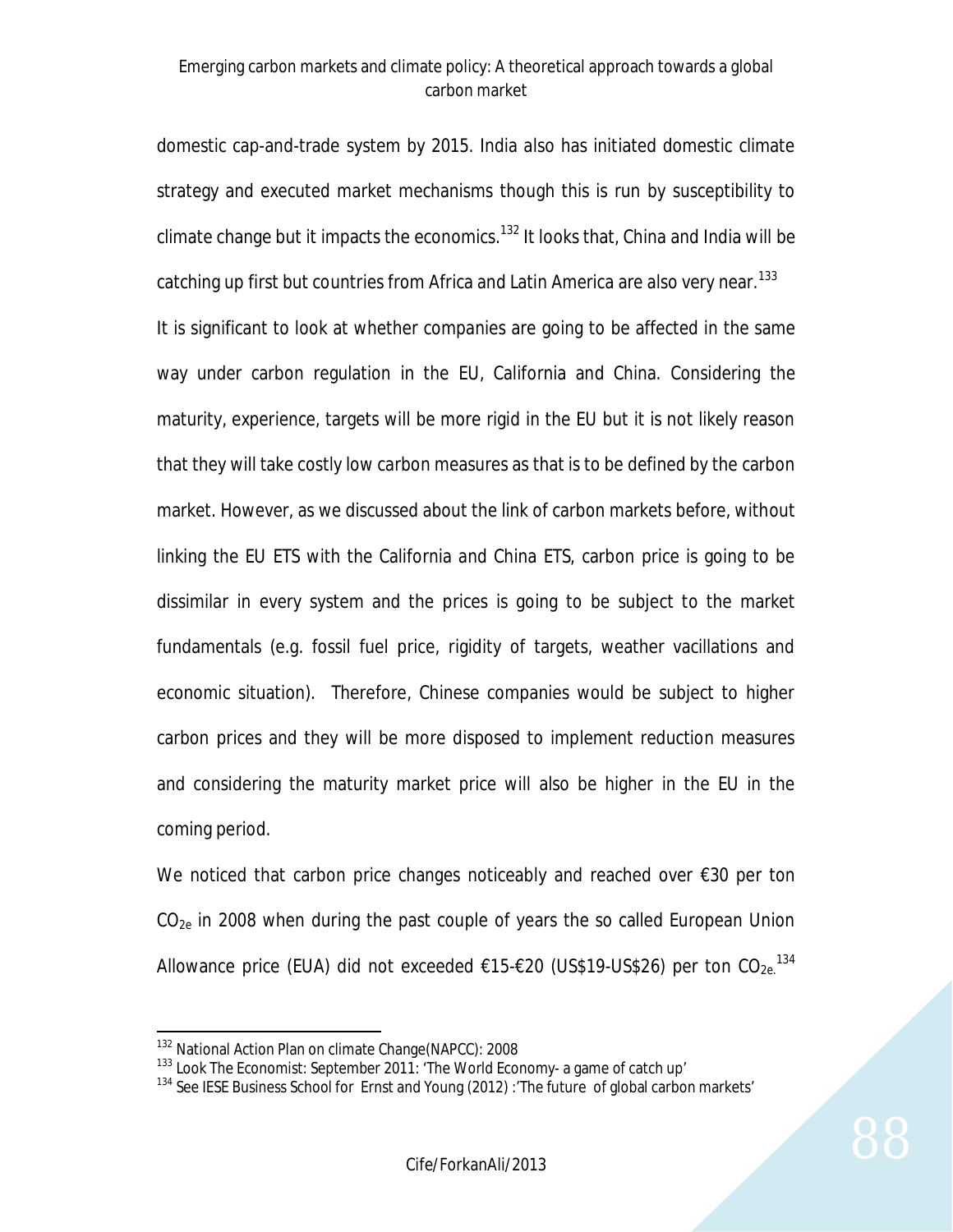Looking at the urgency, next reduction opportunities need prices importantly higher to motivate industries to put the required investment decisions. Because of the policy improbability after 2012 and the debt crisis in the Eurozone, contemporary EUA price levels are below 10 Euros per ton  $CO_{2e}$  and secondary Certified Emissions Reduction (CER) below  $\epsilon$ 2 per ton CO<sub>2e</sub>.<sup>135</sup> Eventually, this influences to limit low carbon actions to the cheapest options on the reduction curve. As a result industries are motivated to buy carbon credits from the market and damaging investment in another option.

Scholars and analysts project that the market price is going to be recover during the 3<sup>rd</sup> phase of the EU ETS. To take into account the market fundamentals, the mentioned price range  $\epsilon$ 10- $\epsilon$ 25 per ton CO<sub>2e</sub> in the period 2013 to 2020.<sup>136</sup> Projections before the economic crisis showed even higher. The UK governments put it around €40 per ton CO<sub>2e</sub> in 2030 and over €100 in 2050.<sup>137</sup>

The politic and distribution rules around the sectors will also be included by the business (e.g. power sector). The EU ETS focusing the aviation sector while California is considering residential, commercial and transport fuels. So we see industries affect differently in the international level than domestic level. Moreover the EC took decision to safeguard some particular sectors from competitive distortion outside the EU as the EC is providing them 100% of free permits till 2020.

 $\overline{a}$ 

<sup>&</sup>lt;sup>135</sup> On the basis of September 2012 price level see www. Pointcarbon.com

<sup>136</sup> See Societe Generele carbon price and Deutsche Bank Carbon price

<sup>&</sup>lt;sup>137</sup> See http://www.decc.gov.uk/en/content/cms/emissions/valuation/valuation.aspx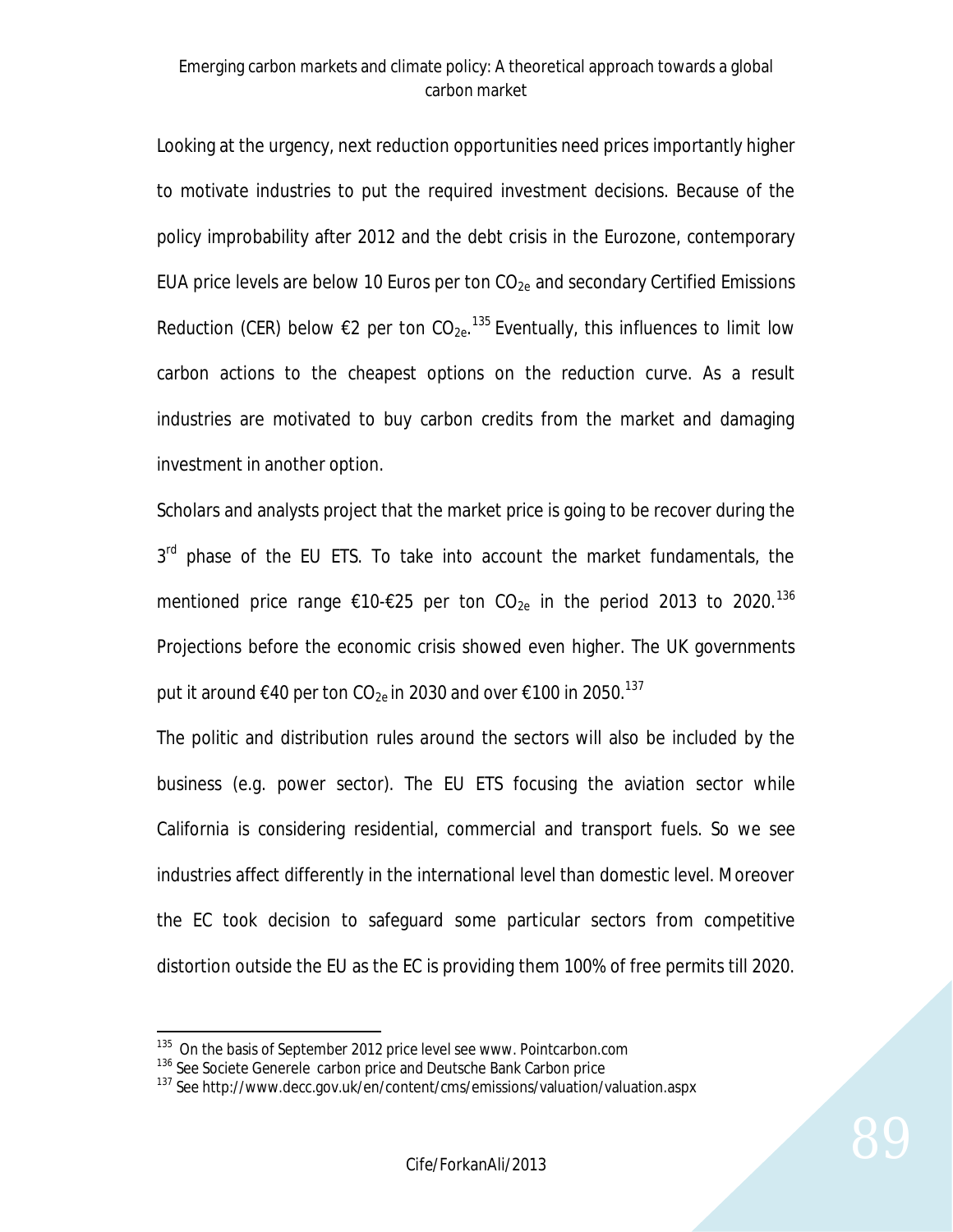So, we see that till 2020 the impacts on the private finances more often than not are related to the administrative and technical burden of entering an ETS rather than are related to the negative effects on the balance sheet of a company. When the Durban Platform will be executed, in the same time, businesses will get the chance to be engaged in the design and trials of the sized up market mechanisms with a view to capitalizing it later.<sup>138</sup>

## **5.6 What happens after 2020?**

What happens after 2020 is not certain and also not so urgent with our research but we just can discuss connecting our approaches to see the global perspectives in coming times. The burning topic of discussion about the Durban platform is that there are some uncertainties about what will be happening in the global carbon market mechanism that is also the aim of our research. The world gets 3 to 4 years to get to know about it. There are questions from different levels regarding that as well including, regarding the nature of commitments, market mechanisms to size up the emissions reductions, effects on the shape and scope of carbon markets as well as the carbon constrained in the US, China and the EU is similar or dissimilar.

 $\overline{a}$ <sup>138</sup> See more on the issue IESE Business School for Ernst and Young (2012) : The future of global carbon markets'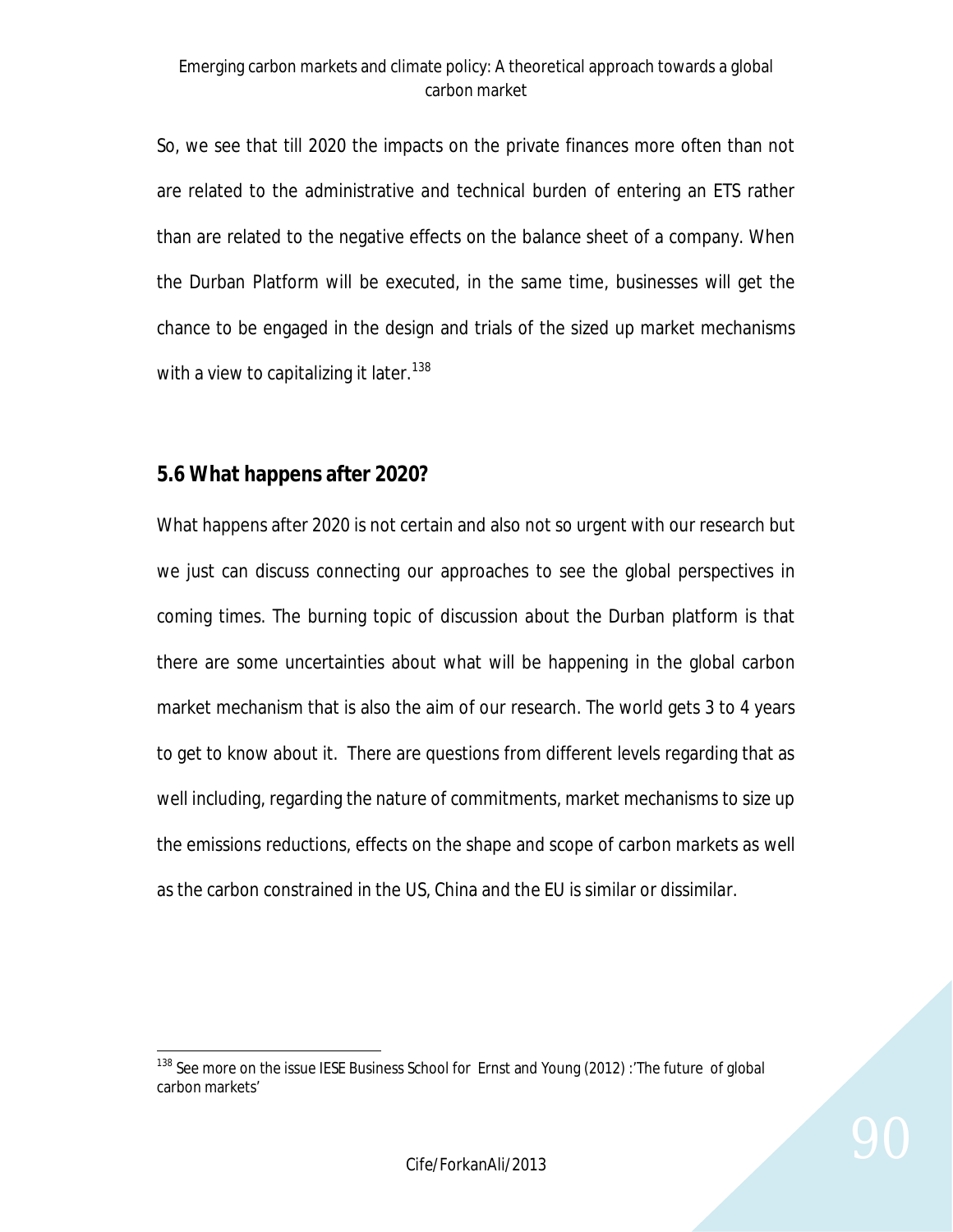The answers can be framed by many ways. The significant way is the three distinctive hypothetical scenarios.<sup>139</sup>

1. *Theoretical approach1: Ambition*

We can see theoretically an inclusive, apparent and go-getting multilateral agreement that will take place in 2020 where all the nations proceed towards the targets on an equity basis and there will be chief emitters and industrialized countries accept to decrease emissions when developing nations agree to minimize the amount of the system that results carbon emission. Our discussed new market mechanisms (e.g. NAMAs, bilateral and sectoral processes and REED+) are executed.

2. *Theoretical approac2: Weak agreement*

We can estimate a weak agreement in the global level that targets in such a way that will not bring any solemn national mitigation. Some new mechanisms may be executed.

3. *Theoretical approach3: No agreement at all*

We can also project there will be no agreement, unfortunately. The existing financial crisis goes up and the nations are quite busy with saving their own interests and other prioritized issues those would arise and they will put very little interest in the climate change mitigation. Basically, this will push

 $\overline{a}$ <sup>139</sup> See the discussion and frames of the scenarios IESE Business School for Ernst and Young (2012) :'The future of global carbon markets'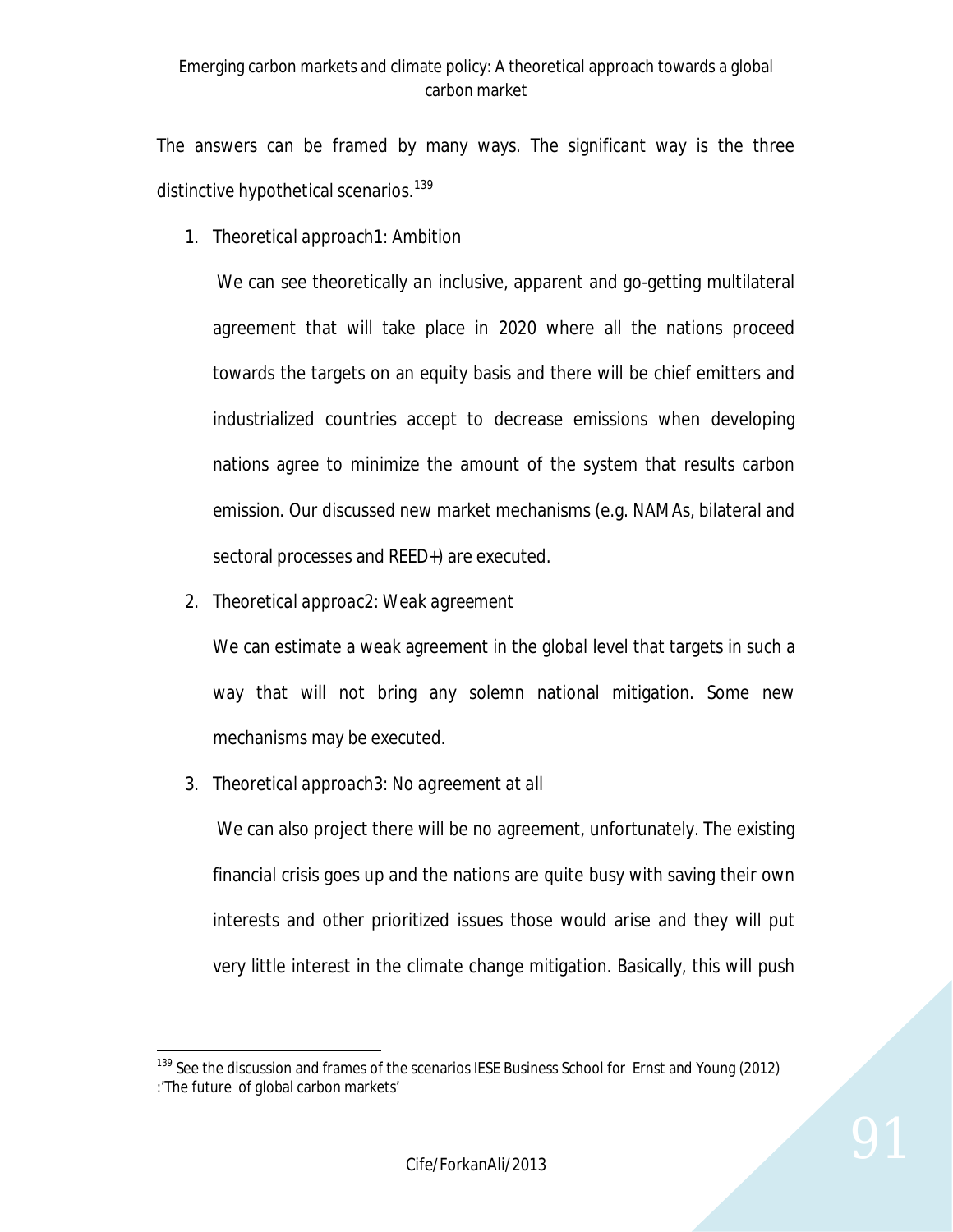us back to unilateral and bottom-up approach where a few ambitious countries and regions consider the issue gravely.

## **5.7 Details on the theoretical approach1**

A global climate treaty with a strong motivation ratified by all the countries (as the major countries are not the part of the recent Doha treaty) is the crying need by 2015. This top-down approach will make the issue booming with a very low carbon development on each levels concerned. This will bring a practical and transparent development in the carbon markets and there will be an establishment of global carbon market. In this global carbon market there will be a global price (or prices depending on the conditions apply). It will also include more and more nations to execute national market mechanism dominantly ETS and domestic offsets and its goal to link up in a larger and longer term will be nearer. After that sectoral approaches and mechanisms will be formed that will eventually lead to global systems.

For this hypothetical approach, sectoral credits mechanisms look an important device. It seems that it could be in the longer term only. We see that EU ETS has taken a standard initiative that it is taking this sectoral compliance approach into account in the 3<sup>rd</sup> phase of the system from 2013 though currently the developing countries have doubt and they don't support this ambitious step for including the voluntary sectoral offsets mechanisms in the UNFCCC procedure. Particularly they consider them as impending precursors to sectoral targets.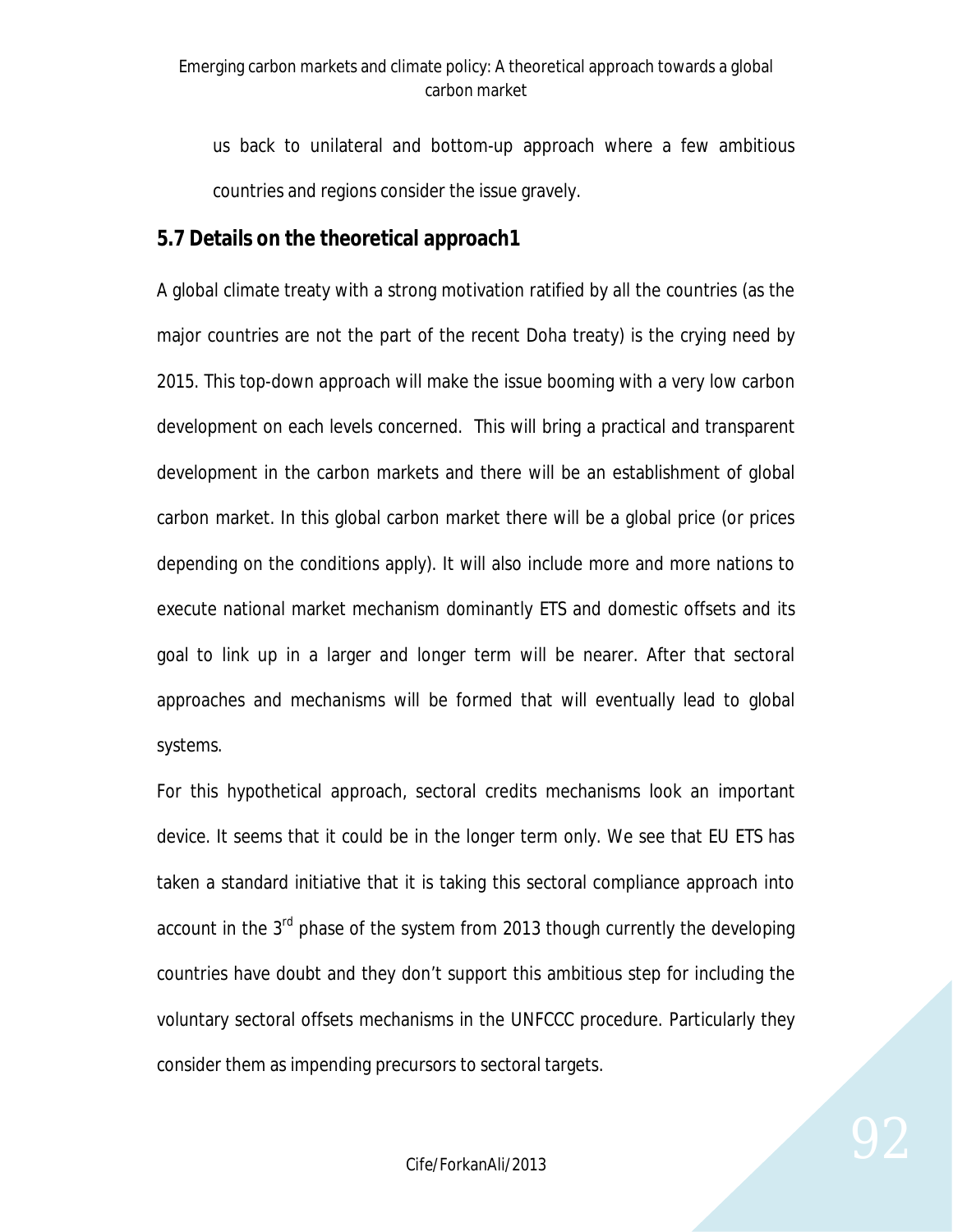As we discussed before countries like China and South Korea are considering national emissions trading. Other developing countries are thinking about the systems those are related with targeted sectors. We find that sectoral crediting mechanism is considerably pilot schemes for sectoral trading systems especially national ETS and so, it look like that the developing countries tend to use this mechanism to experience first stage to have clear future decision making in the field. To encourage potential global carbon market, assisting and supporting sectoral procedures in the developing nations what the EU is doing is necessary. On the other hand, we see that many countries are taking cap-and-trade schemes seriously on the domestic level, these can be potentially also connected, may be, somehow through sectoral mechanisms.

Hypothetically, we consider the initial global sctoral schemes could be launched by 2020. We have noticed already that, meanwhile, aviation and shipping sectors are inspected and pave the path of our first sector to look targets. In the main, high carbon sectors that are capable of passing on costs can be considered as an idyllic applicant because they are, in compare to others, trouble-free to maintain and manage and also competitive issues will be less from the global procedure. Apart from aviation and shipping sectors, power generation, iron, steel, cement sectors also can be taken into account. However, it seems that sectoral systems can help for creating our expected global carbon market in combination of connecting emissions trading systems. Moreover, these global sectoral procedures will form a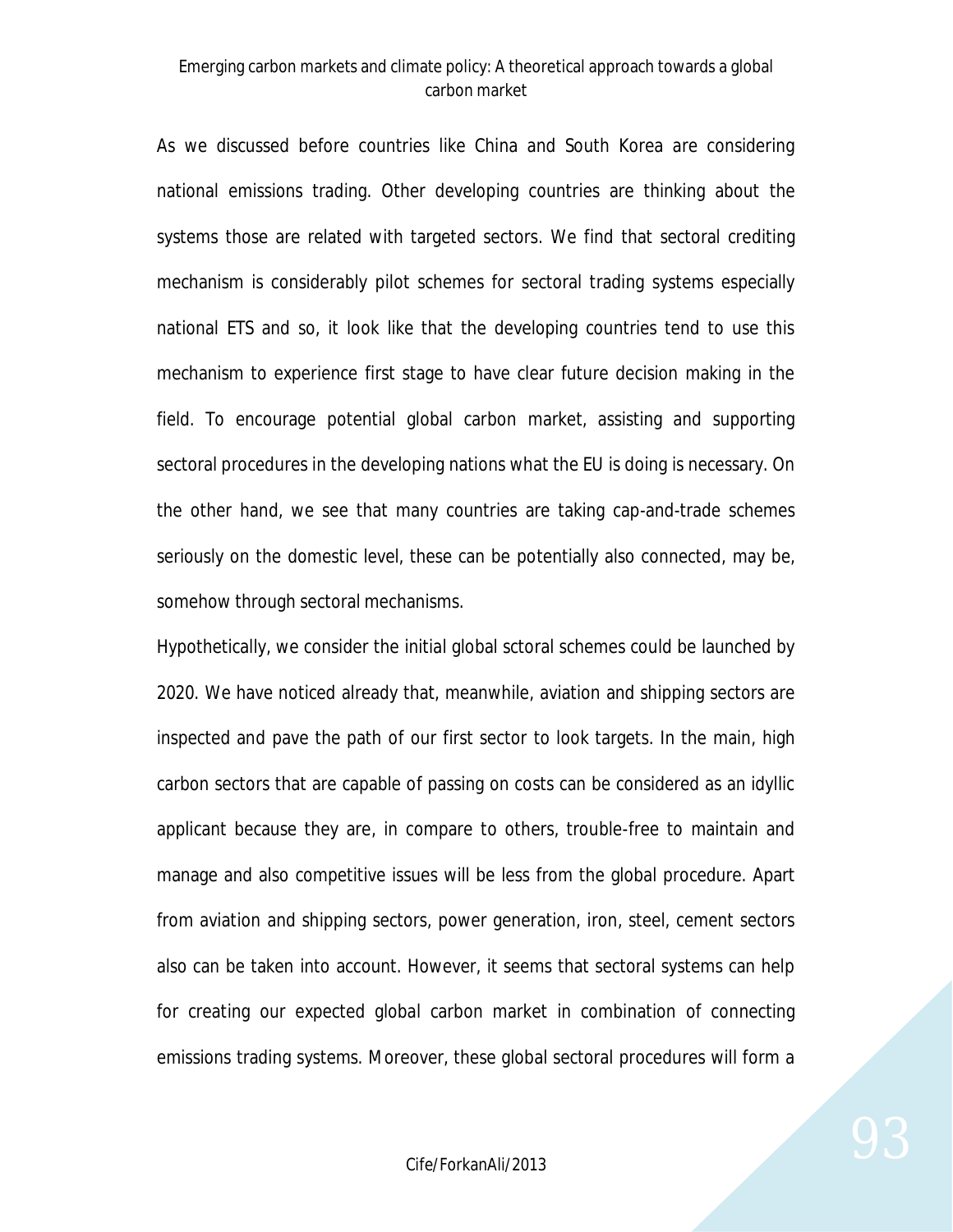field where private sector will play a certain role as we discussed extensively in our previous discussion. It looks that it does not come up with the principle called "common but differentiated responsibilities" that can be mentioned strongly from the side of developing countries.<sup>140</sup>

Our first theoretical approach will also open a new opportunity for the USA capand-trade systems and the Korea emissions trading system. Initially, in the USA, it is very significant to see that California ETS runs very efficiently and if it runs such perfectly for at least three years that gives the necessary trust and management information to government for creating federal carbon emissions market though the decision, as we have seen from our previous conversation, mostly depend on the House of Representatives and Senates. The indentified deadline for the decision on the post 2020 international climate change systems is 2015 and we know that is the year when China planned for its domestic emissions trading systems. It will give Chinese government to think deeply and positively for our intended future commitments. Now we can say that these new projects long with EU ETS will potentially form a huge demand for global offsets that is necessary to meet through proposed new market mechanisms because CDM alone will not be adequate.

This theoretical approach not only provides sufficient scope for global level of carbon markets but also it will be alluring to the private sectors when almost top companies are on a way to minimize carbon emissions scheme and rest of the

 $\overline{a}$ 

<sup>&</sup>lt;sup>140</sup> As argued in the paper and more on the issue IESE Business School for Ernst and Young (2012) :'The future of global carbon markets'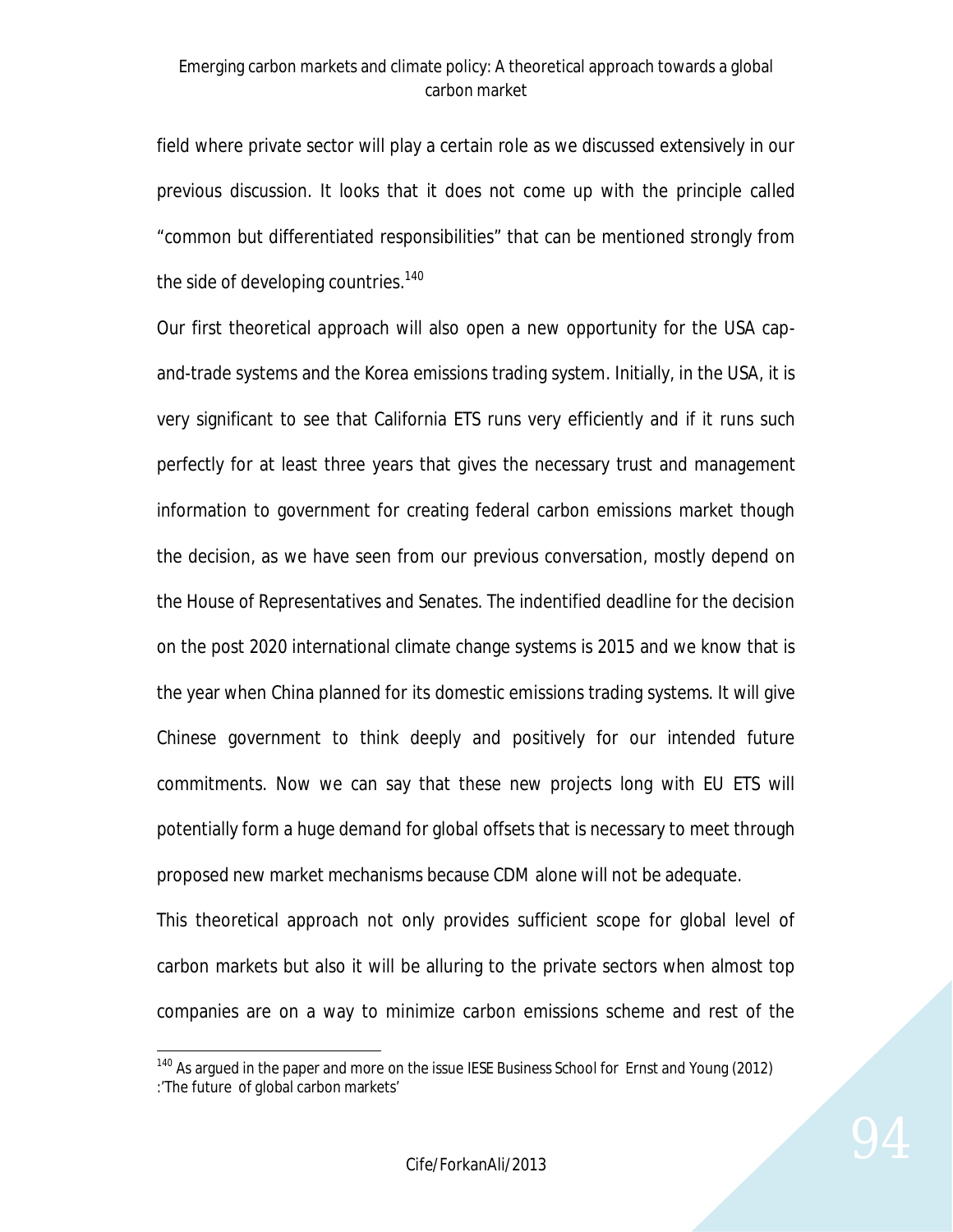world's top five hundreds industries will be considering for a certain period; as they have already taken initiatives for lobbying their respective governments through a proper channel.<sup>141</sup> Considering our discussion on the carbon regulation, we have noticed that many countries, states, provinces and local authorities are executing carbon regulation which will certainly impact the industries, companies and firms as the key parts of these industries are multinational, they understand that to lessen authoritarian indecision and amplify competitiveness, an international agreement is necessary to guide and connect this hodgepodge of local regulation. As a result, this theoretical approach is highly in their consideration rather than a varied, jarring bottom-up approach. This global level of agreement will create the surety and stability that is necessary for the influence private finance and stirring mitigation up the reduction curve expectation.

### **5.8 Theoretical approach2**

It is clear that a weak and vulnerable agreement will form an uncertainty for the businesses and it will hamper the investment as well as economic growth. Considering the market fundamentals, international supply of carbon permits and offsets will, eventually, surpass demand and thus carbon price will remain very low. As a result mitigation measures will be identified by the cheap side (left) of the

 $\overline{a}$  $141$  See more on the issue  $'$  How do companies do business in a carbon constrained world: investment decision and bottom line': Ernst and Young (2012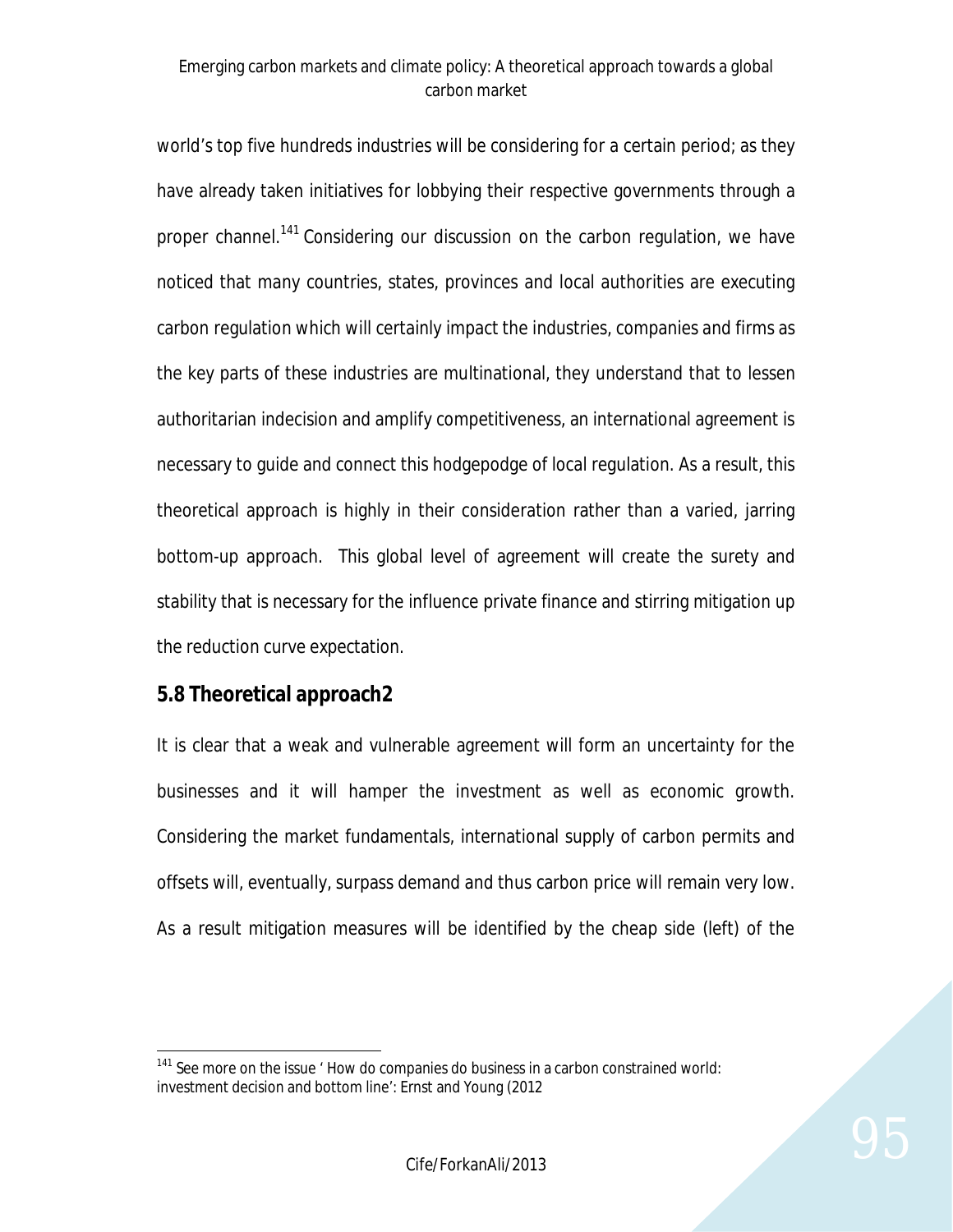marginal reduction curve.<sup>142</sup> The steps might be taken by the initiatives and markets that will endeavor to connect with each other for achieving proficiency. As we can see that demand will not be enough, still, new market mechanisms may be started to put up offsetting. Thus, the prime motive of the carbon markets will not be successful as it will fail to kindle a bulk amount of reduction in a cost competent way.

In this theoretical approach, it will bring burdens for the private sector than opportunities because the bottom-up trend will look at the newly raised carbon markets around the globe with different rules, regulations and policies that eventually also brings heavy administrative burden.<sup>143</sup> Consequently, the private sector will not be benefited and carbon prices will be low that will give low incentive to the reduction of emissions; that minimizes the level of opportunities for the development of new cervices, investments and to obtain competitive advantages. Moreover, this approach will not be sufficient enough to limit the global temperature increase to  $2^0C$  that is the goal of UNFCCC. There will be other risks called "physical risks" a for instance scarcity in the natural resources and adaptation costs for companies will also be rising high. So this cannot be preferred approach that the world will want to go.  $144$ 

 $\overline{a}$ 

 $142$  As discussed in the paper and more on the issue IESE Business School for Ernst and Young (2012) :'The future of global carbon markets'

 $143$  See more on the issue  $\prime$  How do companies do business in a carbon constrained world: investment decision and bottom line': Ernst and Young (2012

<sup>144</sup> See more details Climate Action Tracker (2011) at http://www.climateactiontracker.org/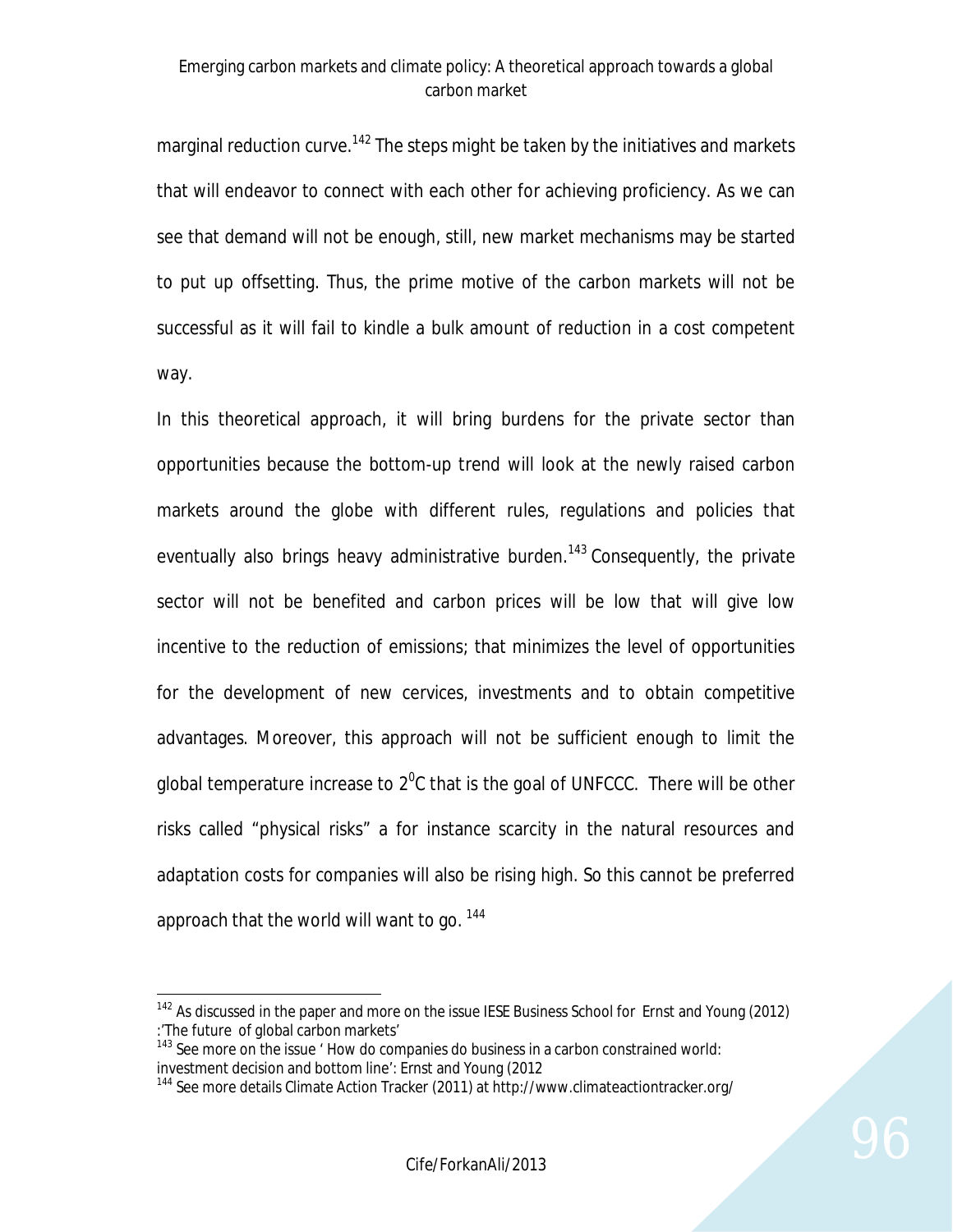## **5.9 Third theoretical approach**

This approach fully shows that the international society completely fail to form a multilateral agreement.<sup>145</sup> It clearly indicates to go back and there will be bottomup approach taken by some nations and local authorities where they will work very slowly. The EU emissions trading system and Californian cap-and-trade schemes will go forward but again in a slow pace and other countries will execute new actions but not so vigorously where the general action like Kyoto Protocol is slow down. Eventually, global financial mechanisms will not be so strong but limited scope where there will be countless of rules and regulations. Internationally, "security of supply and self sufficiency" will emerge as the main runner of low carbon action and there will very insufficient climate change concerns.

# **5.10 The most suitable theoretical approach: a compatible global carbon market**

The active and perfect global carbon market needs a global climate treaty with longer commitment that will set up strong domestic policies as the theoretical approach1 shows clearly. It will create a compatible global carbon market with clearness, stability and continuity for private investment. Thus it will form a global field for the players (carbon constrained firms) as, looks so, will be lees hesitant to execute more rigid actions and will grow their ambition. This ambitious approach

 $\overline{a}$ <sup>145</sup> See Ernst and Young (2012): 'Climate change post Durban'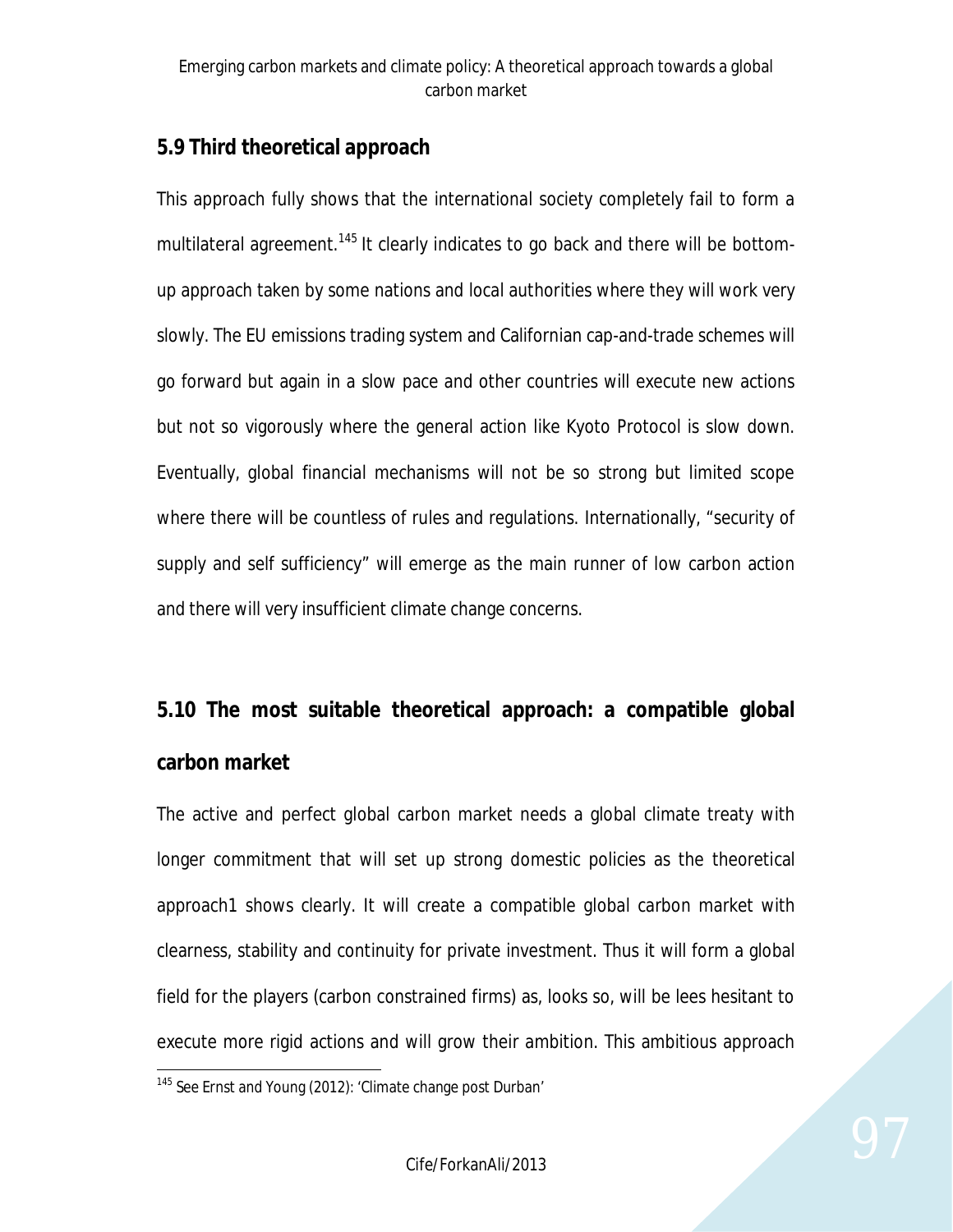also opens a path for forming high carbon price levels increasingly after 2020. These outcomes or progresses will be extensively slow in other two approaches as nations will be afraid of competitive issues and finally carbon prices will be slow. Moreover approaches like 2 and 3 will destabilize economic efficiency with uncertainty and insecurity. It is not clear enough in these two approaches, especially in the 3<sup>rd</sup> approach, whether the effect of climate change will motivate industries and firms to shape appropriate policies and the national bottom-up policies will be running without any interruption and it is improbable that, the industries will be on a levelplaying-field; and so global carbon price will be diminished. Finally, again, we have the theoretical approach1 that satisfies our thirst most suitably for forming global carbon market.

### **5.11 Adjustment**

In our discussed approaches to the future global carbon market adjustment is crucial. Especially, considering the  $3<sup>rd</sup>$  approach, climate change mitigation reaches at a vulnerable and unfavorable zone where the physical risks will affect the private sector. It is not foresighted when severe weather may interrupt supply chains and injure physical assets and also it looks like that sourcing will become challenging and water shortage will increase costs and obstruct with manufacturing. As a result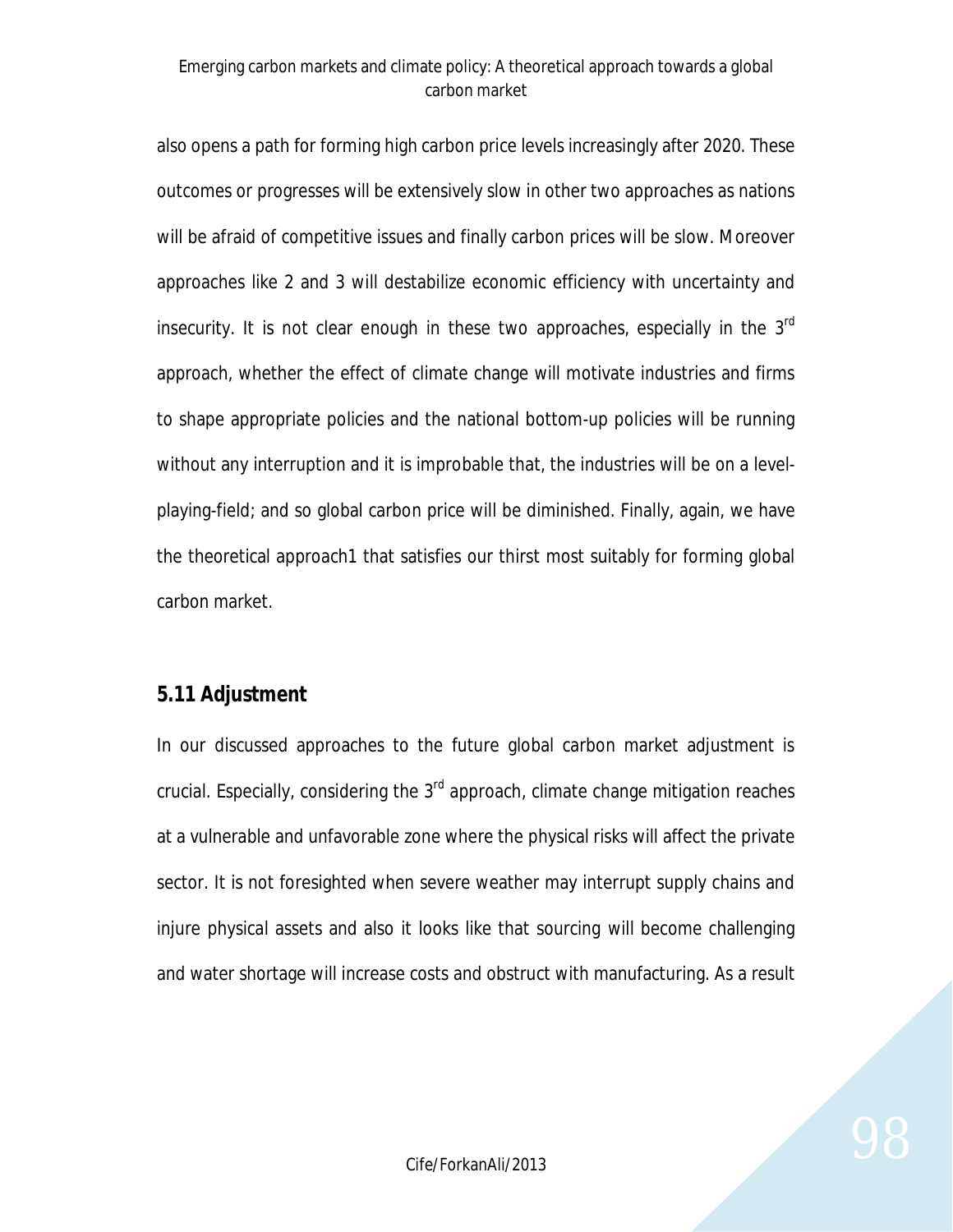it will create very hard challenges for the developing countries.<sup>146</sup> Considering these physical effects of climate change, there will be an urgent need for higher risk management abilities. It is also necessary to vigorous forms that cover the different threats as far as industries are exposed. It is necessary for the industries to develop adjustment strategies that will encompass the progress of new services, investments and products and also they need to think about the effects on the supply chain; resource dearth will affect their underneath issues. Active businesses will get a significant strategic benefit and they will create value from it. Again, considering the best preventive approach, like the approac3 situation arises still the companies need to consider adjustment mechanism sincerely.

#### **5.12 Scopes for businesses**

 $\overline{a}$ 

Apart from the theoretical approaches, the global path towards low carbon economy is absolutely complicated and elongated; even there would be a transformation of mentality and responsiveness.<sup>147</sup> Advanced companies are adopting advanced risk management strategies and regularly collecting the updated on the climate change issues. Somehow they are also taking part in action for making the carbon markets effective and proficient. To sketch an efficient Bilateral offsetting Crediting Mechanism, the Japanese decision makers are working and dealing together with companies, for example Mitsubishi. The EC is also working

<sup>146</sup> more on the issue IESE Business School for Ernst and Young (2012) :'The future of global carbon markets'

<sup>&</sup>lt;sup>147</sup> Source IESE Business School for Ernst and Young (2012) : The future of global carbon markets'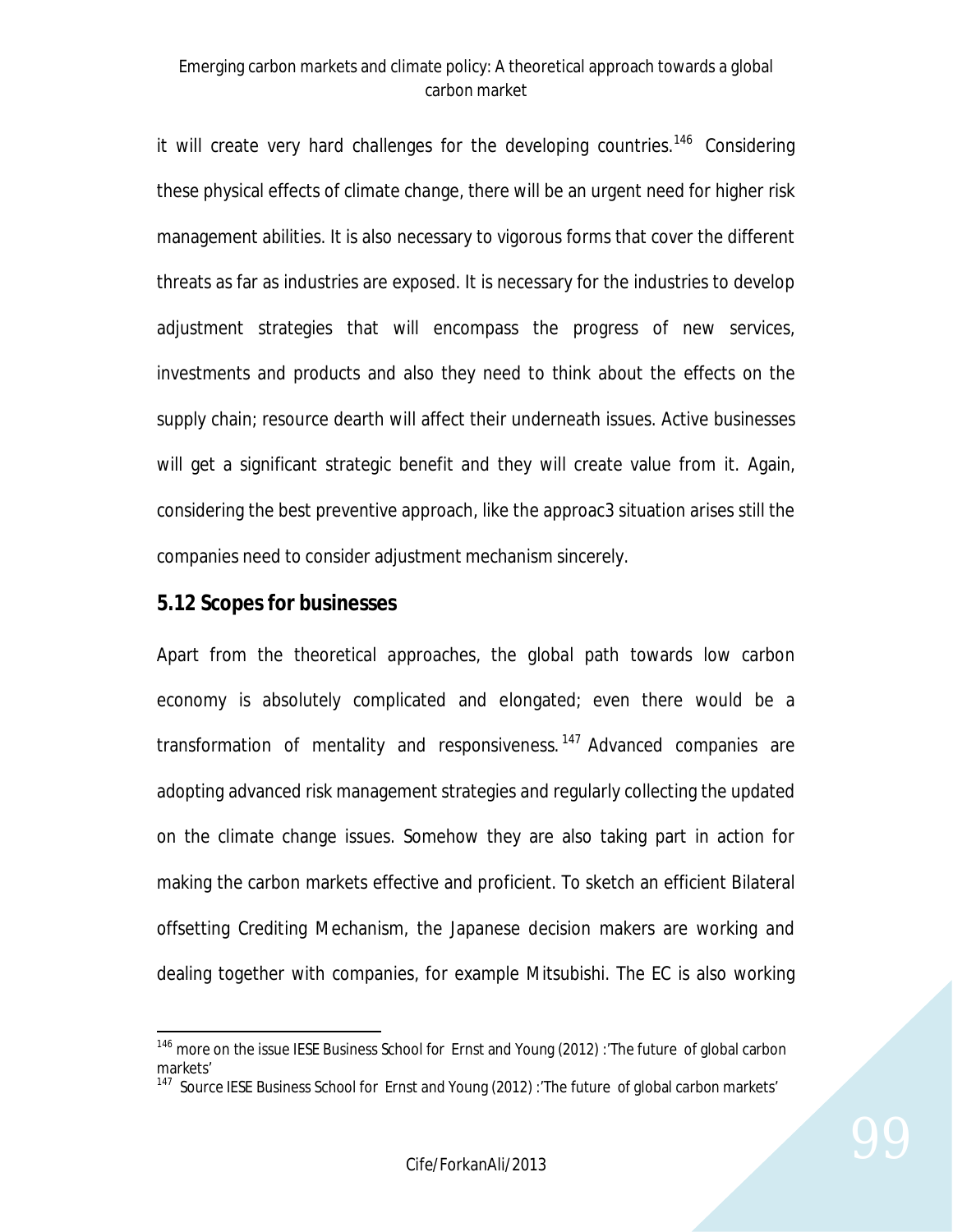together with petroleum industries for instance shell by an execution framework for Carbon Capture and Storages (CCS) under the European Technology platform for Zero Emission Fossil Fuel Power Plants (ZEP). To develop their own ETS system the South Korean decision makers have asked the European businesses for cooperation. Moreover, the multinational companies consider the chances greatly regarding the size up of carbon markets, particularly, with the NAMA developments in future. As we identified evidently that, apparent market signals will bring effective private sector participation in huge investment in the emissions abatement programs. For releasing the potential capital markets with a view to funding the billions of dollars, financial improvement is a key that is necessary to transform the respective economies to a low carbon system when the craving is there. We see that, in spite of economic downturn, the international investment in clean energy and technology increased by 30 percent to US\$ 243b in 2010 and "Cleantech" investment offers an important and innovative opportunity as well as they give a means for companies for dealing with a several issues for instance energy security and prices, natural source shortage and policy risk.<sup>148</sup> The advanced industries are considering the inclusion of the potential carbon prices in their future decision making procedures for instance if we consider the present investments in Carbon Capture and Storages (CCS) that will not be a healthy business case taking the present level of carbon prices into the account. As we discussed previously, Shell

 $\overline{a}$ 

<sup>&</sup>lt;sup>148</sup> Source World Economic Forum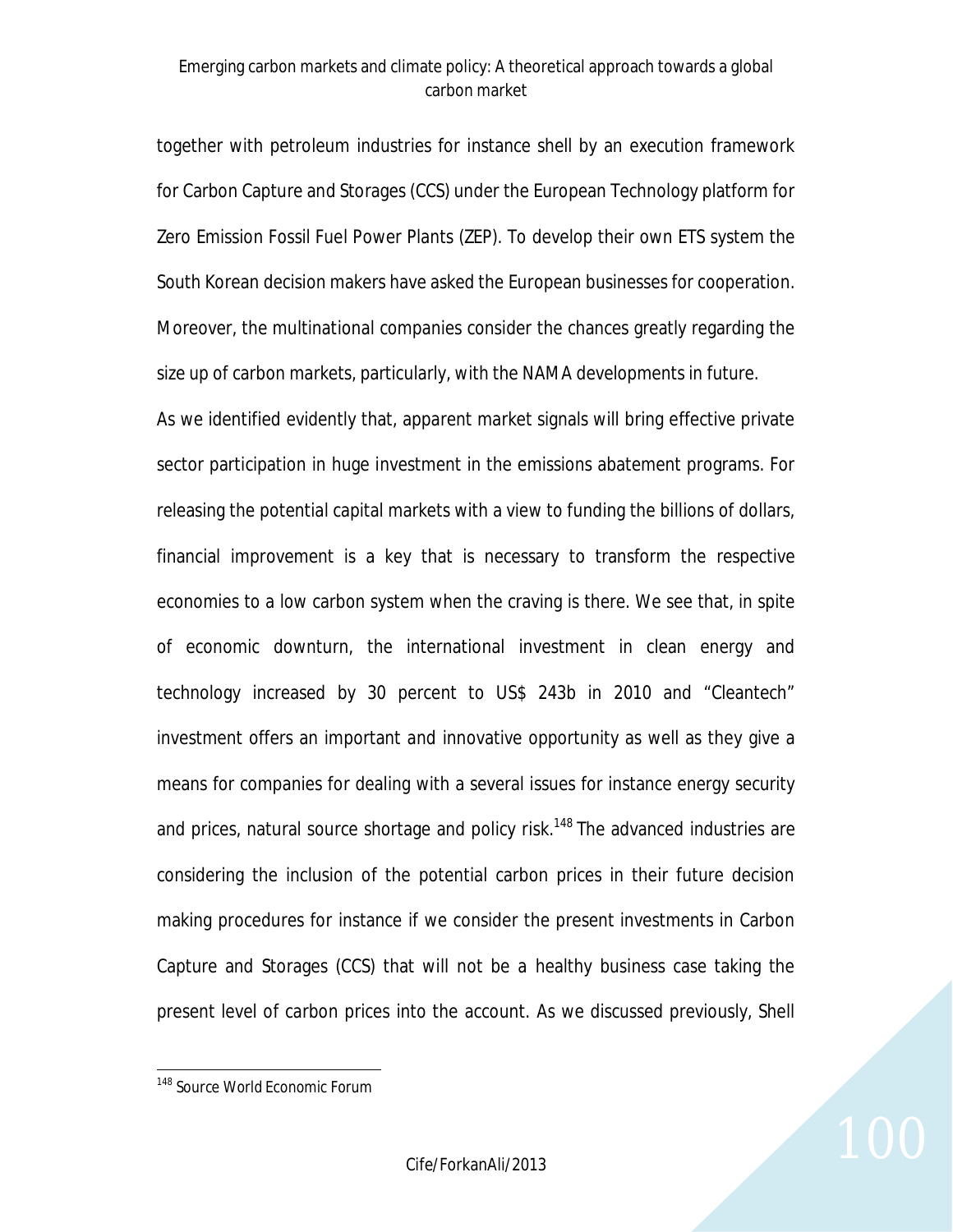believes this technology will be financially sound in the future carbon price situations. Specifically saying, a recent survey finds 54% of the companies believe that dealing with climate change is a great chance for their businesses and in the same way the survey expresses that there are several companies those are not sure about how they will take advantage of climate change linking with investment.<sup>149</sup>

# *6. Conclusion*

## **6.1The ultimate scenario**

Nations, Companies, Industries and most importantly businesses should be prepared for the future global carbon market when they will be carbon-controlled. The countries, companies, industries and firms which are, at present, actively connected with the mission of low carbon and adjustment strategies and policies will obtain a competitive advantage and certainly, will be benefited later, especially, when the countries which they run and execute carbon policies. We see unlike some advanced industrial countries, developing countries are taking part actively in executing national climate strategies as they are in the real situation to be harmed

 $\overline{a}$ <sup>149</sup> See for more on the survey Ernst and Young (2011): 'Durban dynamics: negative for progress on climate change.'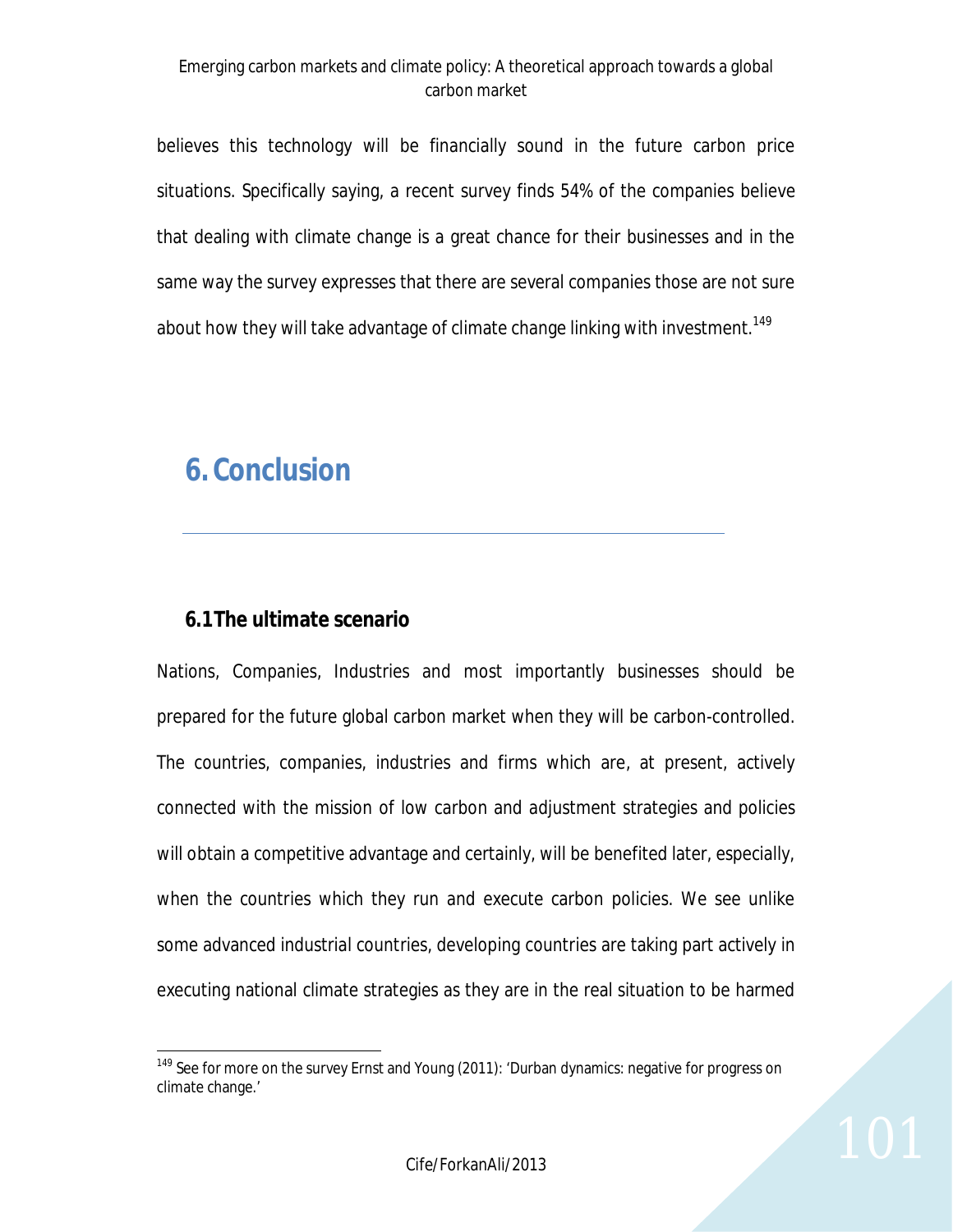by the climate change. It is evident that these policies, eventually, will be fullfledged and matured quickly and evolve over the years are coming.

Moreover, we see a growing number of developed and developing countries have already took initiative or taking initiative to execute carbon taxes seriously and the sectors which are affected by these changes for instance utilities look to get ahead of the cost of carbon to their respective customers. The participants who expect carbon constraints have to obtain much and refitting their tools early as there are few options like permits will be resolute through standard or historical data.

As we discussed, a global carbon market will form a "level-playing" field for the industries and companies and overall for the countries. At the beginning it seems that this market will be comprised of certain sectors though those are only a number of actors globally but the theoretical approach1 shows it ensures the growing security. However, it also seems that a regulatory certainty is one of the key factors in decisions on clean technology investments. We have to take in mind from the very beginning to the last of our discussion that it is authority or policy makers who create can faith, security and stability in the markets and incentives for expecting extensive and durable investments. A vigorous international climate agreement in connection with likewise striving and harmonizing unilateral policies are the most effectual and efficient way of gaining that trust and solidity. We have also seen that, Most of the companies will certainly prefer meticulous, wellsketched, translucent and elongated global carbon regulation and thus a burly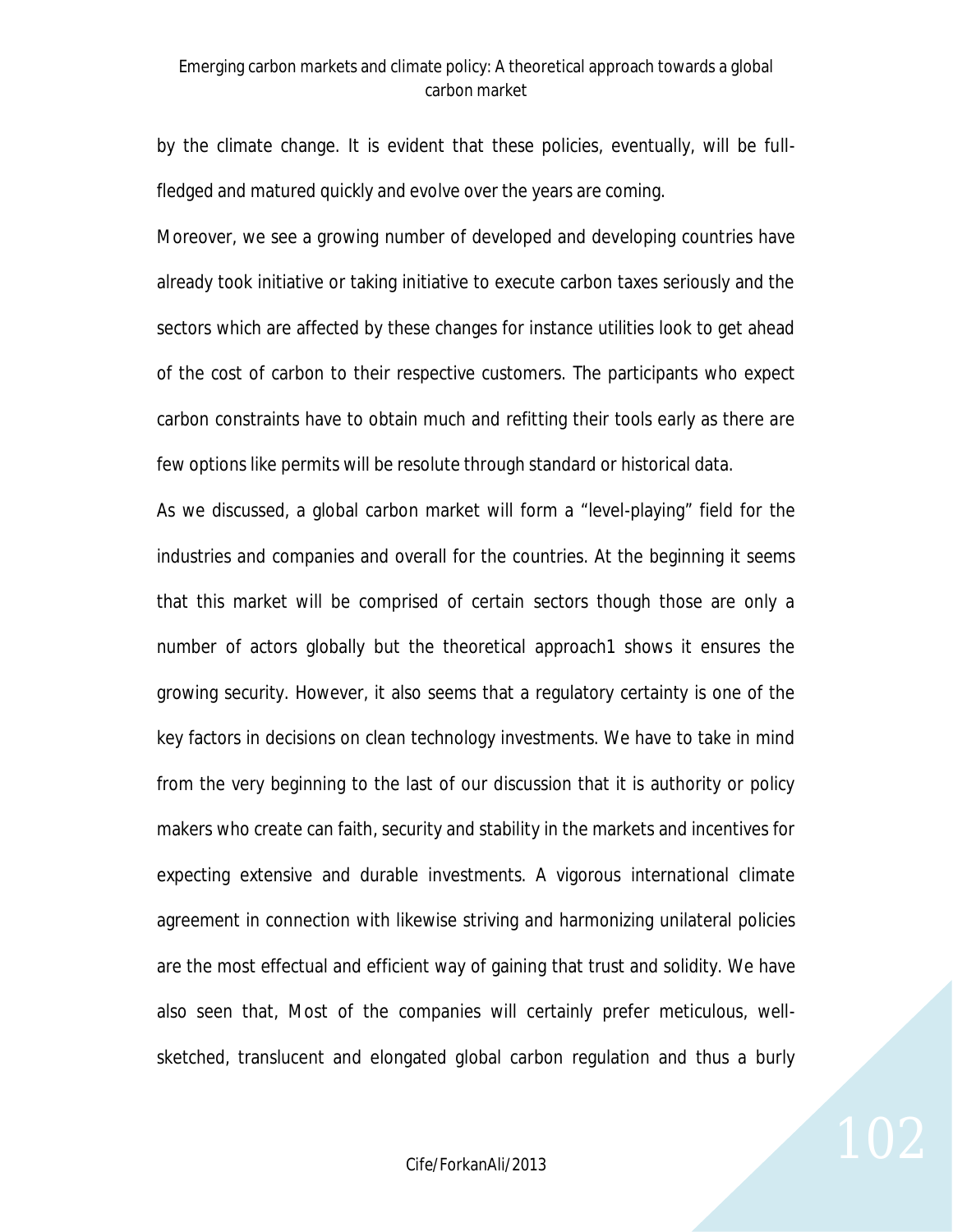global agreement on climate change mitigation is the prime interests of the business sectors.

From our conversation, it looks clear that global carbon market is the key system of the upcoming huge climate financing if it is formed in a way that theoretical approach1 suggests. There are many expectations and aspirations from the growing global carbon market. The expectations come with the conditions that the market needs to be effectual and efficient. Scholars and analysts believe that for this, it is necessary to have higher mitigation targets for Annex I countries for the global carbon markets.<sup>150</sup> We also see that emissions trading system in China, the US, the EU and other countries will increase demand for global offsets. Moreover, the decision taken at COP 17 is blueprint to intend new and market based system can incorporate a general nucleus set of regulations and processes at the global level to permit various shapes of national execution. The planned and existing mechanisms must be coexisted and should sustain NAMAs.

### **6.2 Final points**

We have, however, projected that, with the development of carbon market and the emerging new market mechanisms, there will be an inclination among the participants to link markets (that already started) and to form a partial "levelplaying field" which is the precondition of a true and compatible global carbon market but we cannot expect a compatible global carbon market developing soon

 $\overline{a}$ <sup>150</sup> Source IESE Business School for Ernst and Young (2012) : The future of global carbon markets'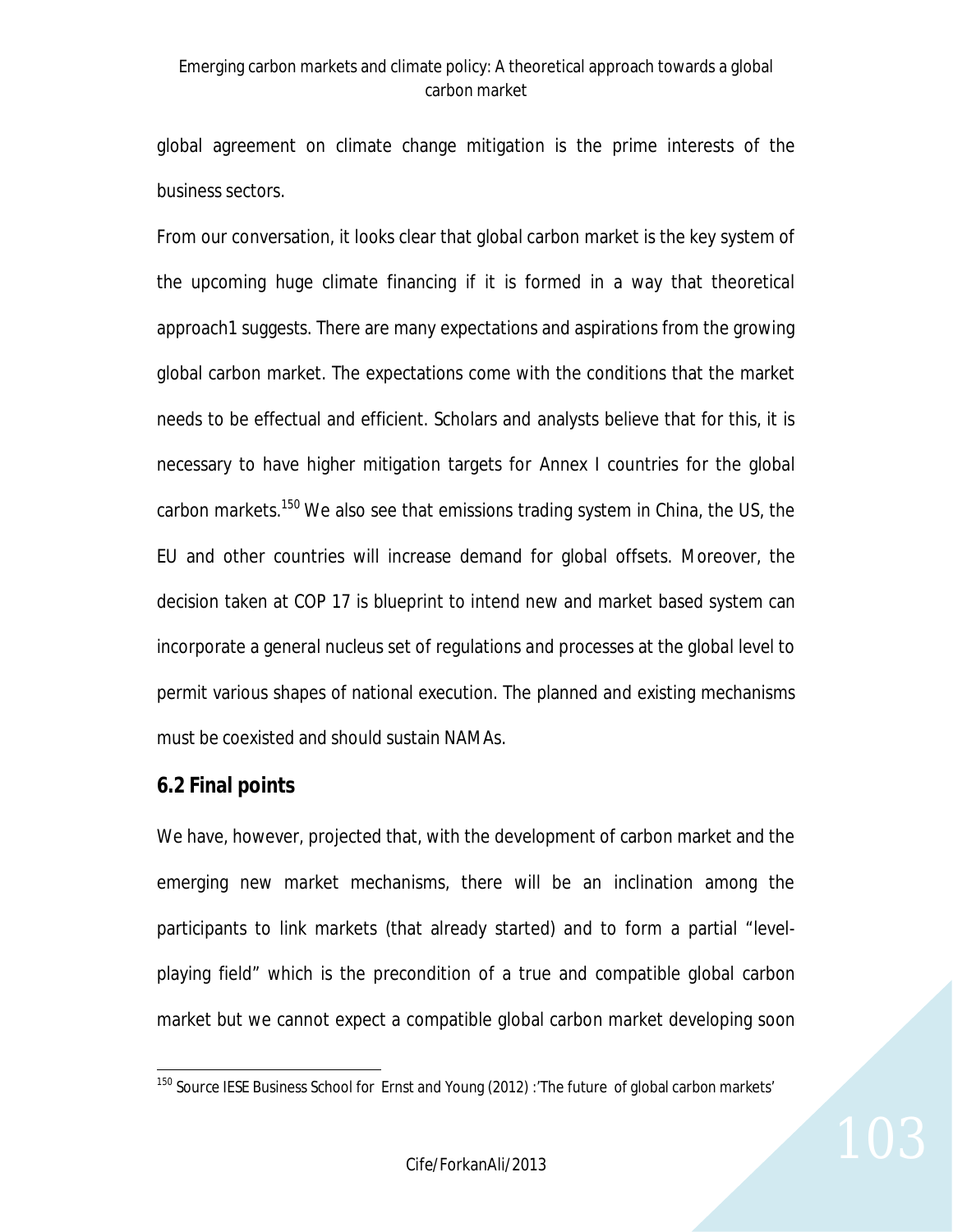where all participants are constrained equally. Anyway, our research also shows that improvement is aggravated by the huge economic inequalities that exist between advanced industrialized and developing countries. There we noticed an incapability or unwillingness of the related decision makers. They do not think beyond national interest and importance. They do not want to see a greater picture of a greater good.

As we have structured our research by the naissance support of contemporary studies on carbon markets, that initially global carbon market can be a system concerned with the developed and industrialized countries who will be carbon constrained in the national level; and on the other hand developing countries will be offering offsets on a big scale through effective and proficient market system. It is found that political reasons thwart a synchronized system from budding but, most probably, it will still happen by connecting national markets. For walking towards the goal of "low carbon economy", we need a vigorous carbon price and this price on the carbon emissions will guarantee the operation of the mitigation actions on the basis of marginal reduction curve. Then this will bring investments and high chances for the private sectors with stability and security of the market itself when financial improvement is a significant way of opening capital markets for financing the "billions of dollars" of private sector investment that is very necessary to renovate our economy to a "low carbon model".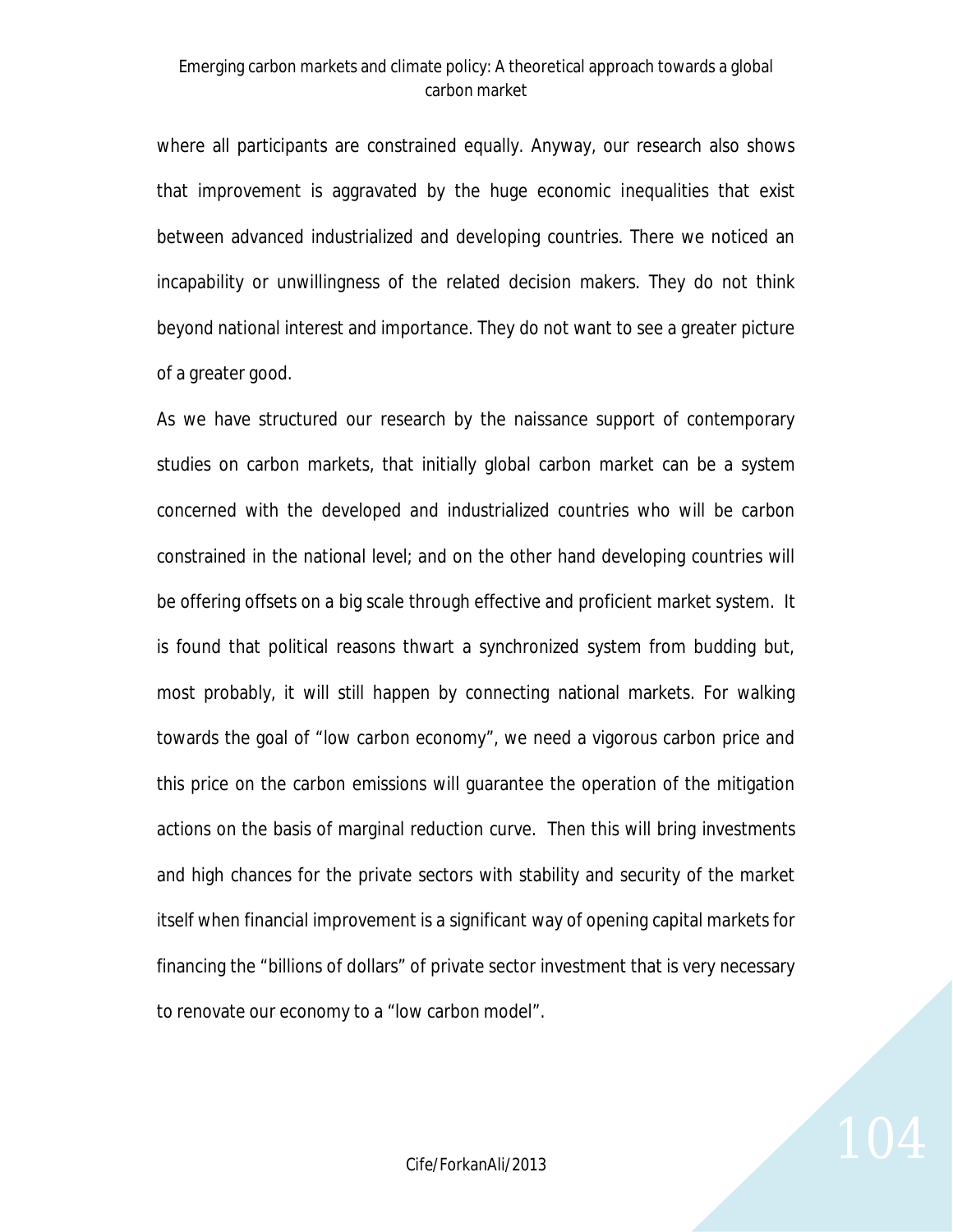There is only a way for reaching this picture. The private and public sectors should work together. They cooperation need from each other and they should take the lead combined as private sectors, this or that way, are also getting engaged with the development of carbon regulation around the globe. Along with challenges, there are endless benefits waiting for them.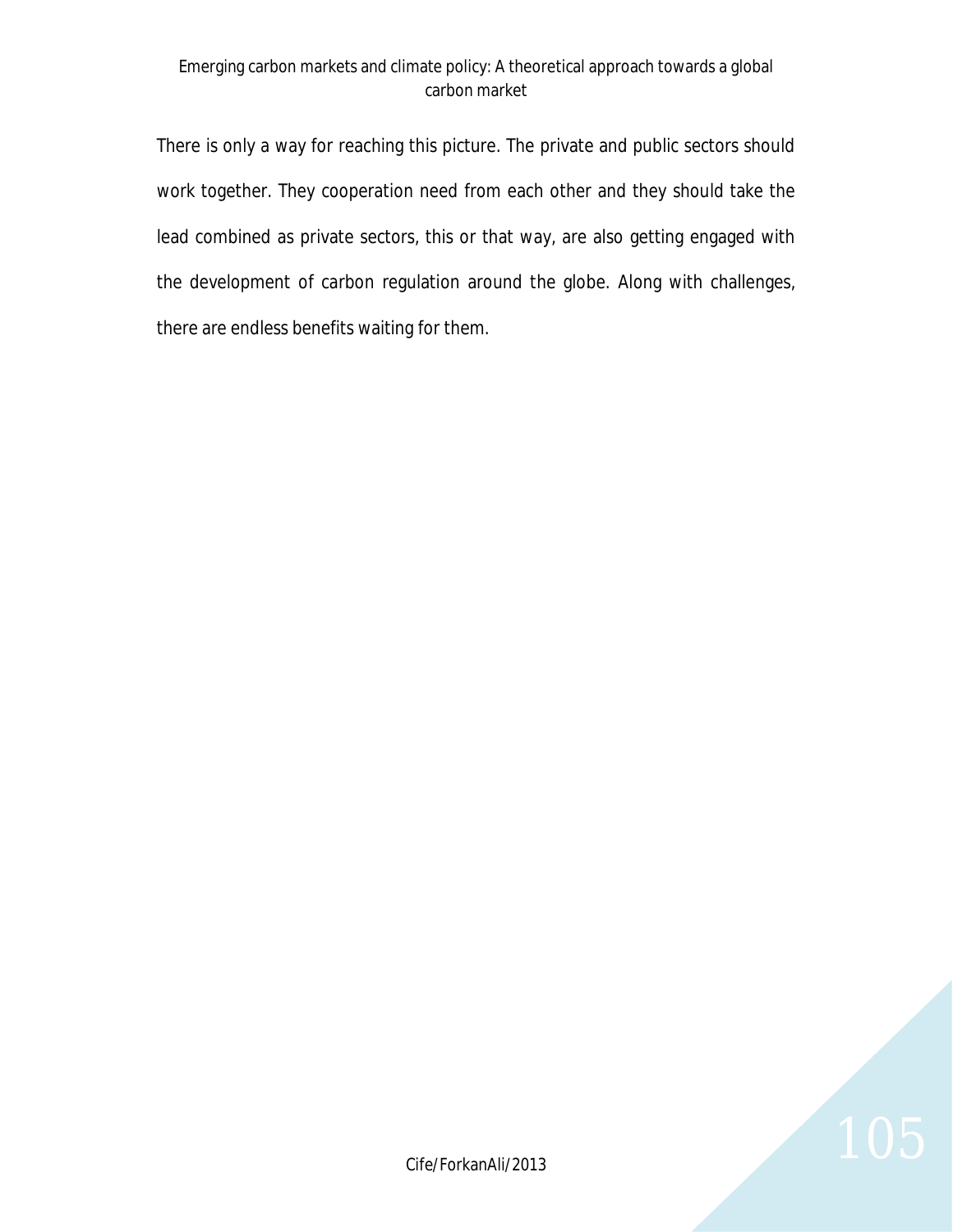# *7.Bibliography*

## **Books**

N. Stern (2007): 'The Economics of Climate Change: The Stern Review', Cambridge University Press

P. N. Edwards and S. H. Schneider (2001): Self-Governance and peer review in

science-for-policy: the case of the IPCC second assessment report' in Changing the

Atmosphere: Expert Knowledge and Environmental Governance. Eds C. A. Miller

and P.N. Edwards (Cambridge: MIT press, 2001)

S. Weart (2008): 'The discovery of global climate' (Cambridge: Harvard University press).

## **News paper articles**

Complaints from left and right as House climate mark up near": New York Times. 18

May, 2009

The Economist on the 4<sup>th</sup> May, 2009: 'Australia's carbon emissions trading scheme

falls victim to recession'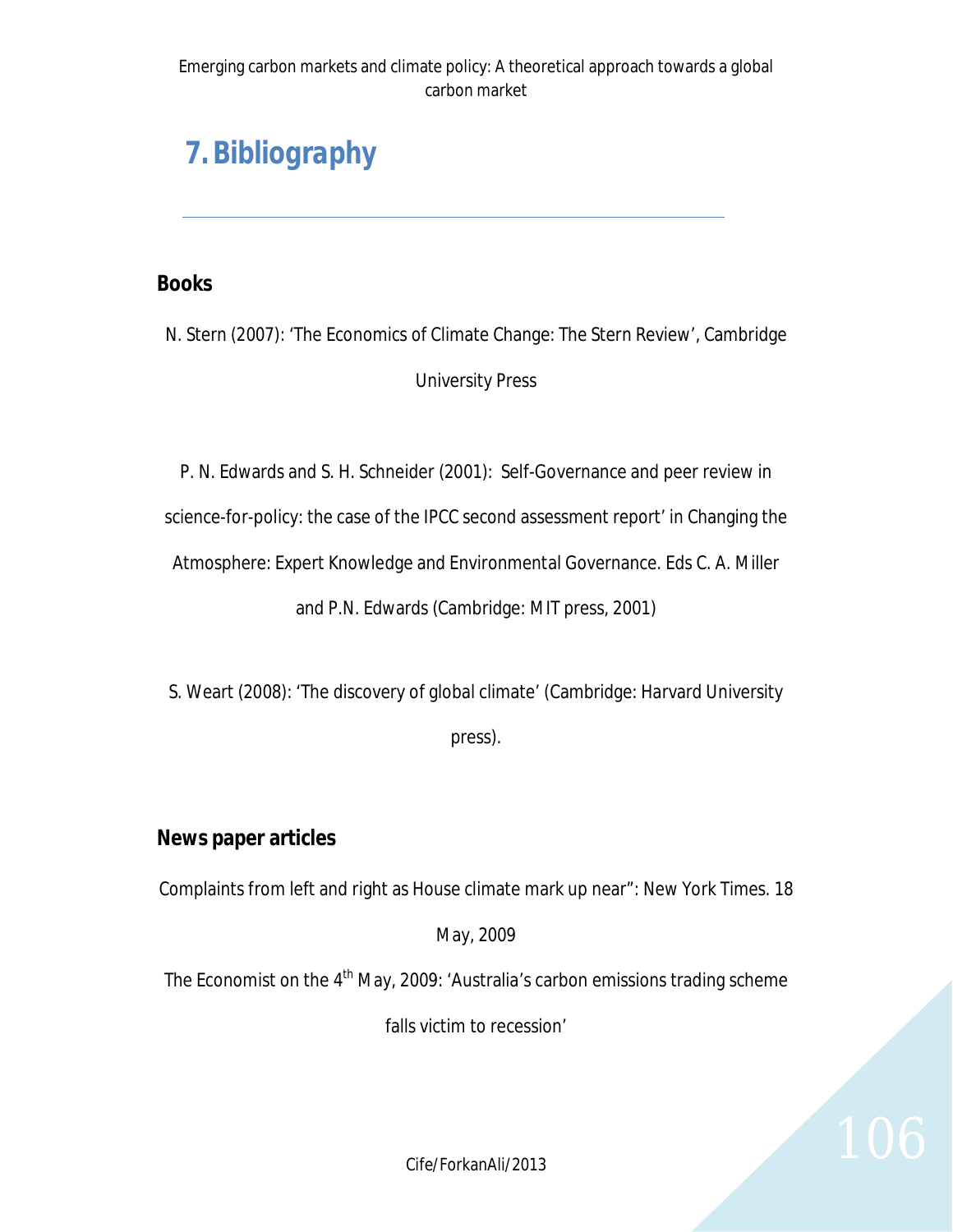Telegraph on the  $4<sup>th</sup>$  June, 2009: Plans for a carbon emission trading scheme may

bring an early election.'

Time Magazine, 10 June, 2008: 'Why the climate bill failed'

Vancouver Sun (12/12/11)

The Economist: September 2011: 'The World Economy- a game of catch up'

## **Research papers**

'A Realistic policy on international Carbon Offsets': Working Paper: April. 2008,

A. Denny Ellerman and Paul Joskow (2008): The Europen Union's Emission trading system in Perspective

Blyth, w. & K. Hamilton (2006): 'Aligning Climate and Energy Policy: Creating incentives to invest in low carbon technologies in the context of linked markets for fossil fuel, electricity and carbon,' Energy, Environment and development Programme, Royal Institute of International Affairs, April 21 2006, London.

'Carbon pollution reduction scheme: Green paper' Australian government, July,

2008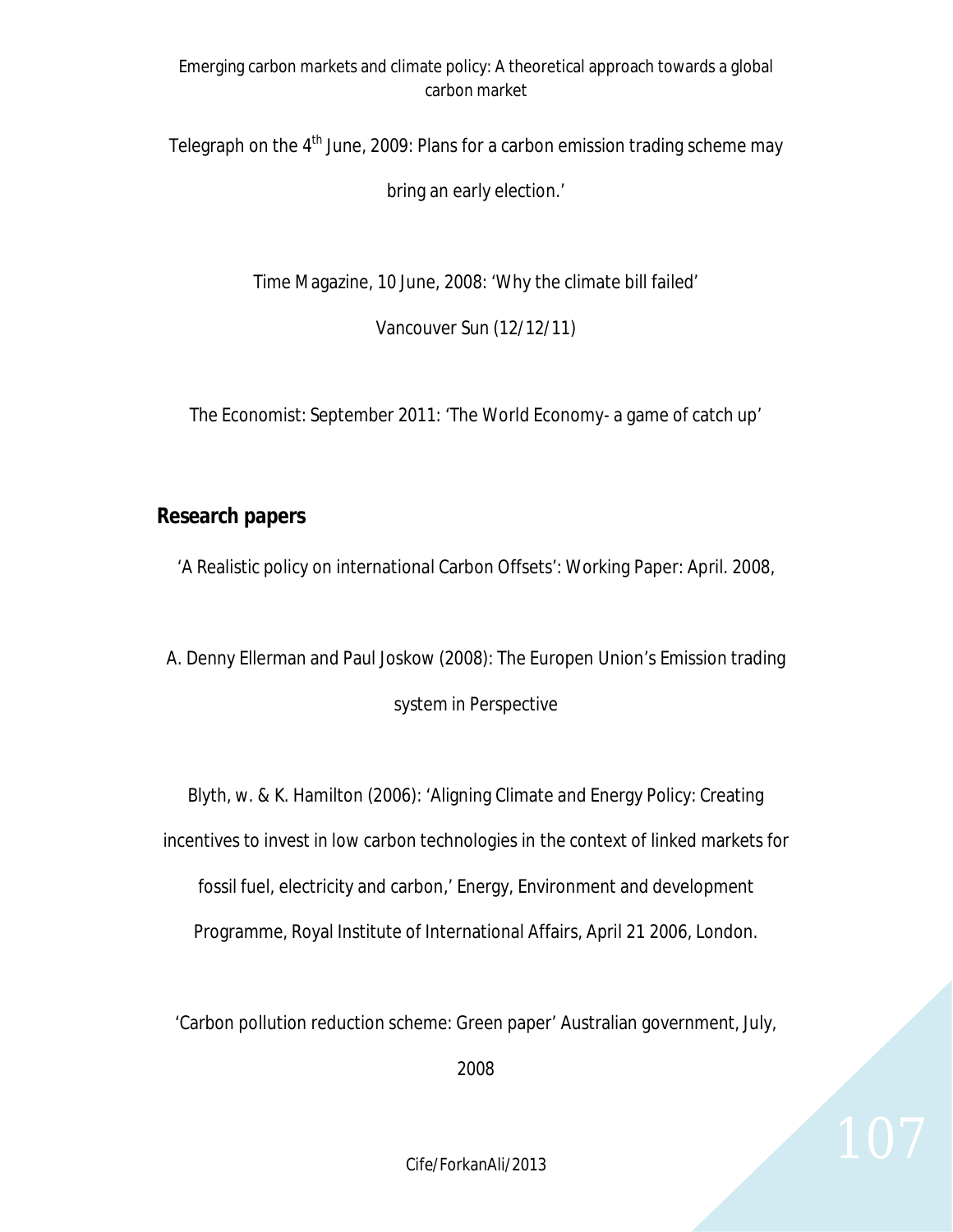N. E. Hultman (2004): 'Emerging carbon market and future of climate policy', George Town Journal of international affairs. (Journals)

Ernst and Young (2012):'The future of global carbon markets'

Ernst and Young (2012): 'Climate change post Durban'

Ernst and Young (2012): Into the unknown: climate change post Durban"

'EPA analysis of the Lieberman-Warner climate securityact of 2008'

Ernst and Young (2011): 'Durban dynamics: negative for progress on climate change.'

Ernst and Young (2012): How do companies do business in a carbon constrained world: investment decision and bottom lines?'

Frank Lecocq (2003): 'Pioneering transactions, catalyzing markets, and building capacity: The prototype carbon fund contributions to climate policies', American Journal of agricultural Economics 85. No 3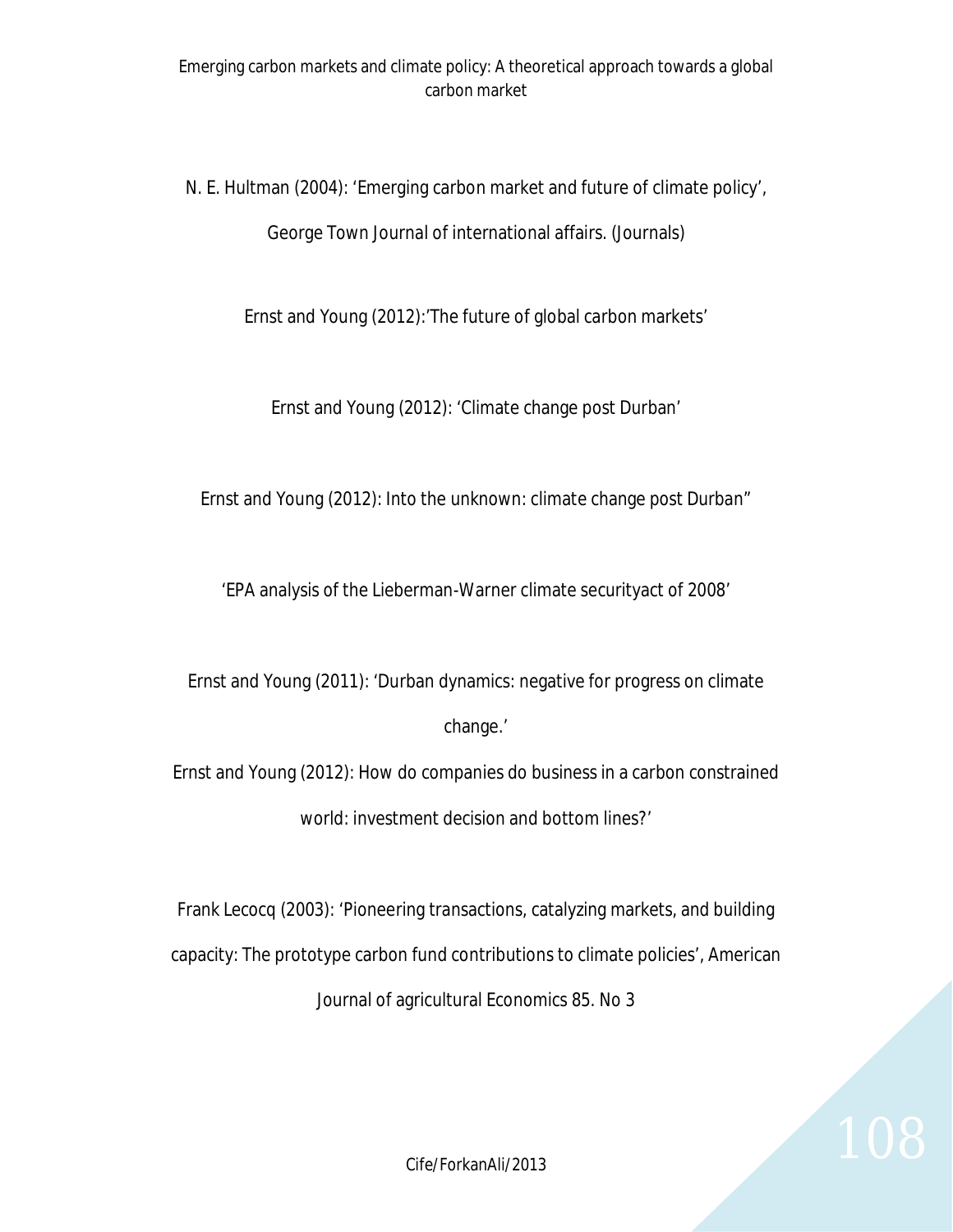F. Convery, D. Ellerman and C. Perthuis (2008): 'The European carbon market in action: Lessions from the first trading period': Interim Report.CEER global 2000 report'

Michael Molitor, Laurent Segalen and Kristian Rajakaltio (2003): 'The prices of carbon', Environmental Finance.

Q. Wu (2011): 'Regional Allocation of carbon dioxide abatement in china': Greenhouse gas market report 2011: 'Asia and Beyond: the roadmap to global carbon and energy markets': Geneva, Switzerland: International Emissions Trading Association

Rodhe, R. charlson, and E. Crawford, 'savant Arrhenius and the green house effect', Ambio 26 (1997)

Richard Rosenzweig, Matthew varilek, and Josef Janssen (2002): 'the emerging international greenhouse gas market' Arlington, VA, Pew center on global climate change: 64; Franck Lecocq, and karan Capoor (2002) 'states and trends of Carbon Market': Washington D.C.: World Bank PCF Plus Research Group

S. Beder (2008): 'Emission trading scheme a scam: renewable now!' Green Left

Weekly: July 26

 $Cife/Forkan Ali/2013$   $109$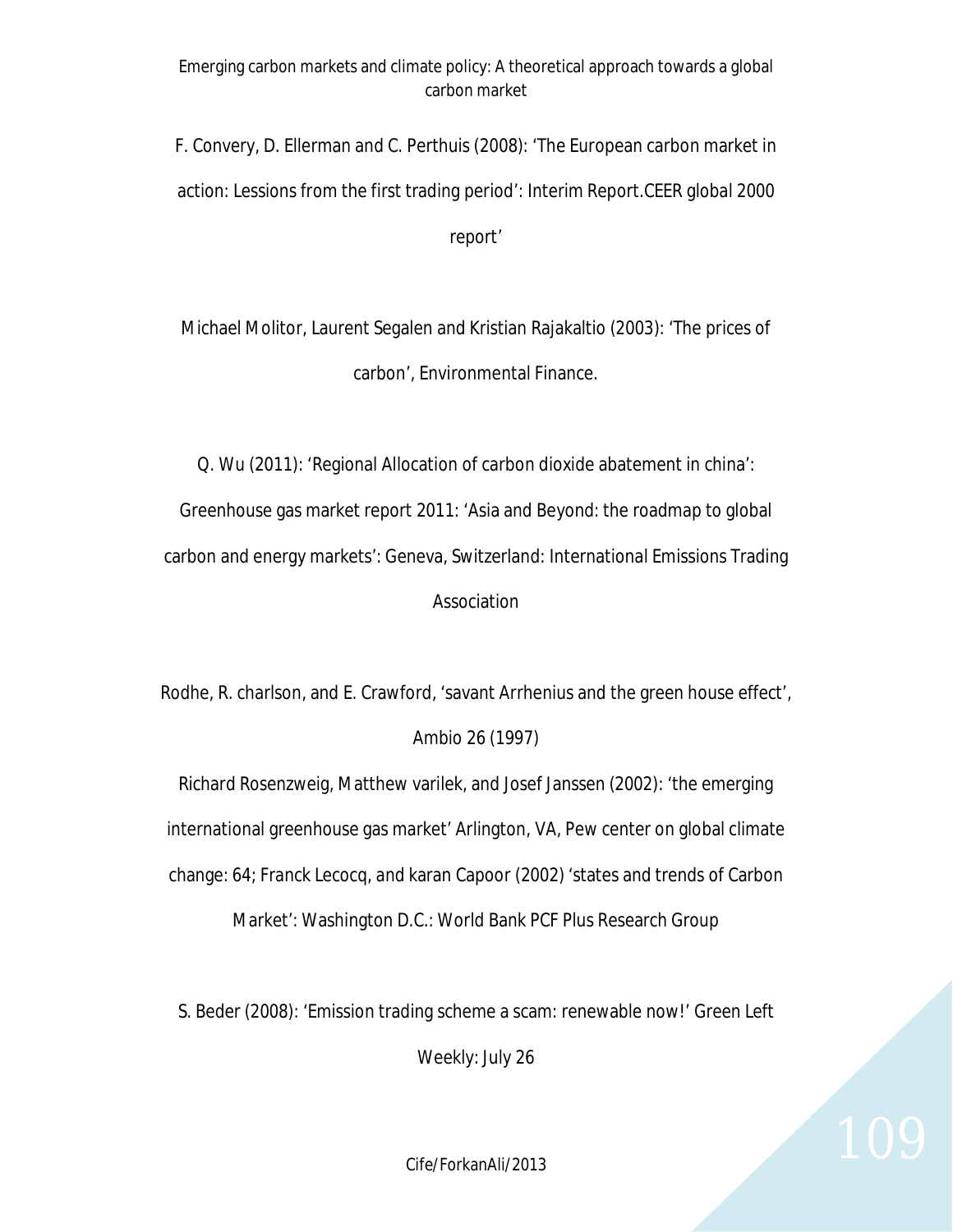S. Tilford (2008): 'How to make the Emissions trading system success': op.Cit:p.20 and A. D. Ellerman and P.L.

S. H. Schneider, 'Kyoto protocol: the unfinished agenda- an editorial essay', Climate change 39 (1998)

T. J. Lowi (1964): 'American business, public policy, case studies, and political theory, in world politics' 16(4): 677-715 (article) ernational affairs.

V. David and M.D. Wara (2008): 'A realistic policy of International carbon market': Stanford University: Stanford, CA

## **Official papers**

'Article 2', *The United Nations Framework Convention on Climate Change*.

Article.9 and the rules of Directives: Annex.iii: EC

Commission directives (article 30):2006

 $C$ ife/ForkanAli/2013 110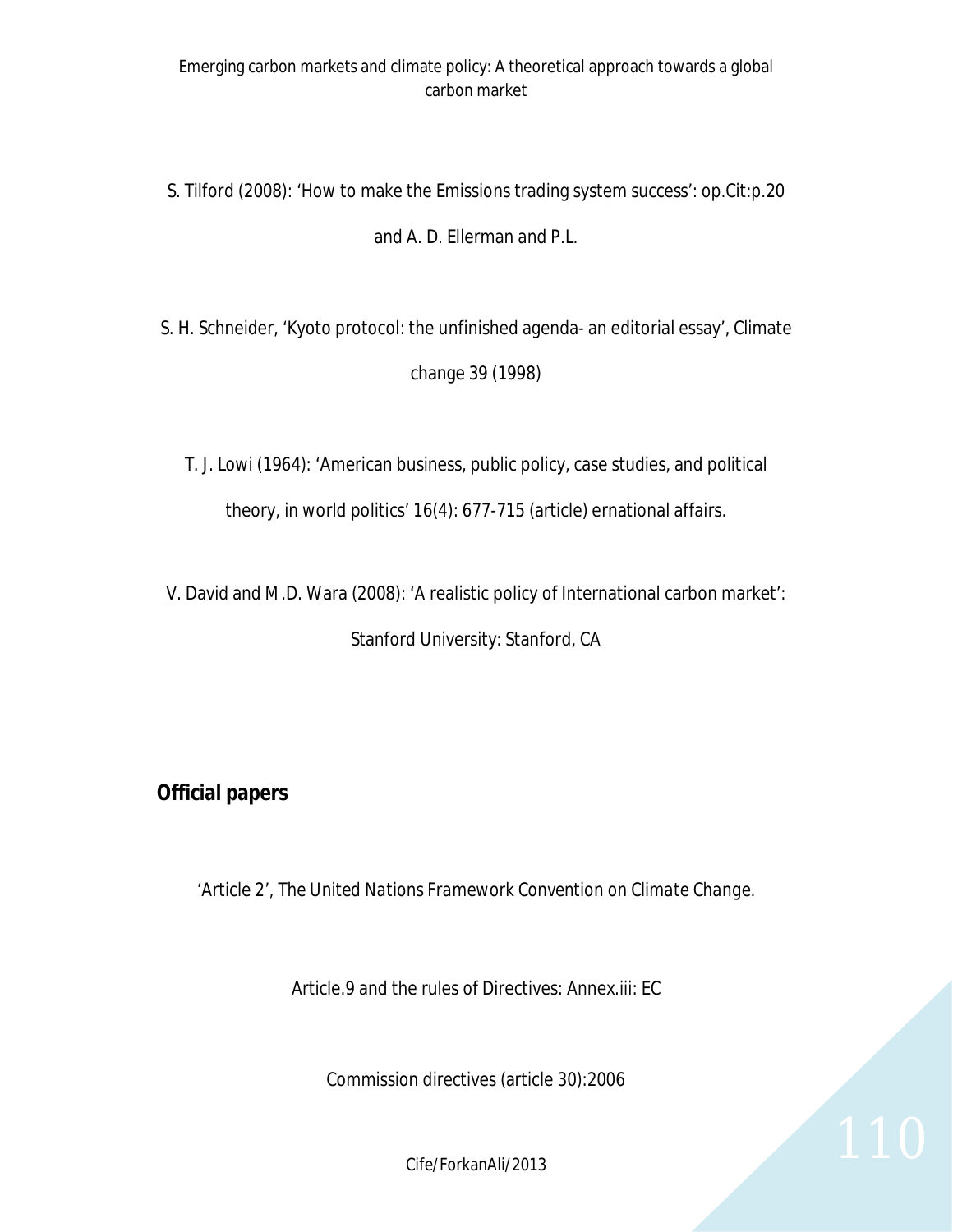# Commission Communication to the Council and the Parliament (2009)/implementation of Kyoto Protocol

F. Daniel J (2006): 'The new environmental regulation': Cambridge: MIT press 'Fact sheet- Financing climate change action'

G. Gailey (2008): 'Devil in detail of getting the ETS right': The Age /July 17 GPPi Policy paper no.5

Han, Olsson, Hallding and Lunsford (2012): 'China's carbon emission trading, an overview of current development': Stockholm Environment Institute: FORES study

2012

H, Asselt and Frank Biermann (2007): 'European emission trading and international competitiveness of energy-intensive industries: a legal and political Evaluation of possible supporting measures': Energy policy25

J. B. Skajeerseth and J. Wettested (2008): 'The European Emission trading system: initiation, decision making and implementation: London; Ashgate.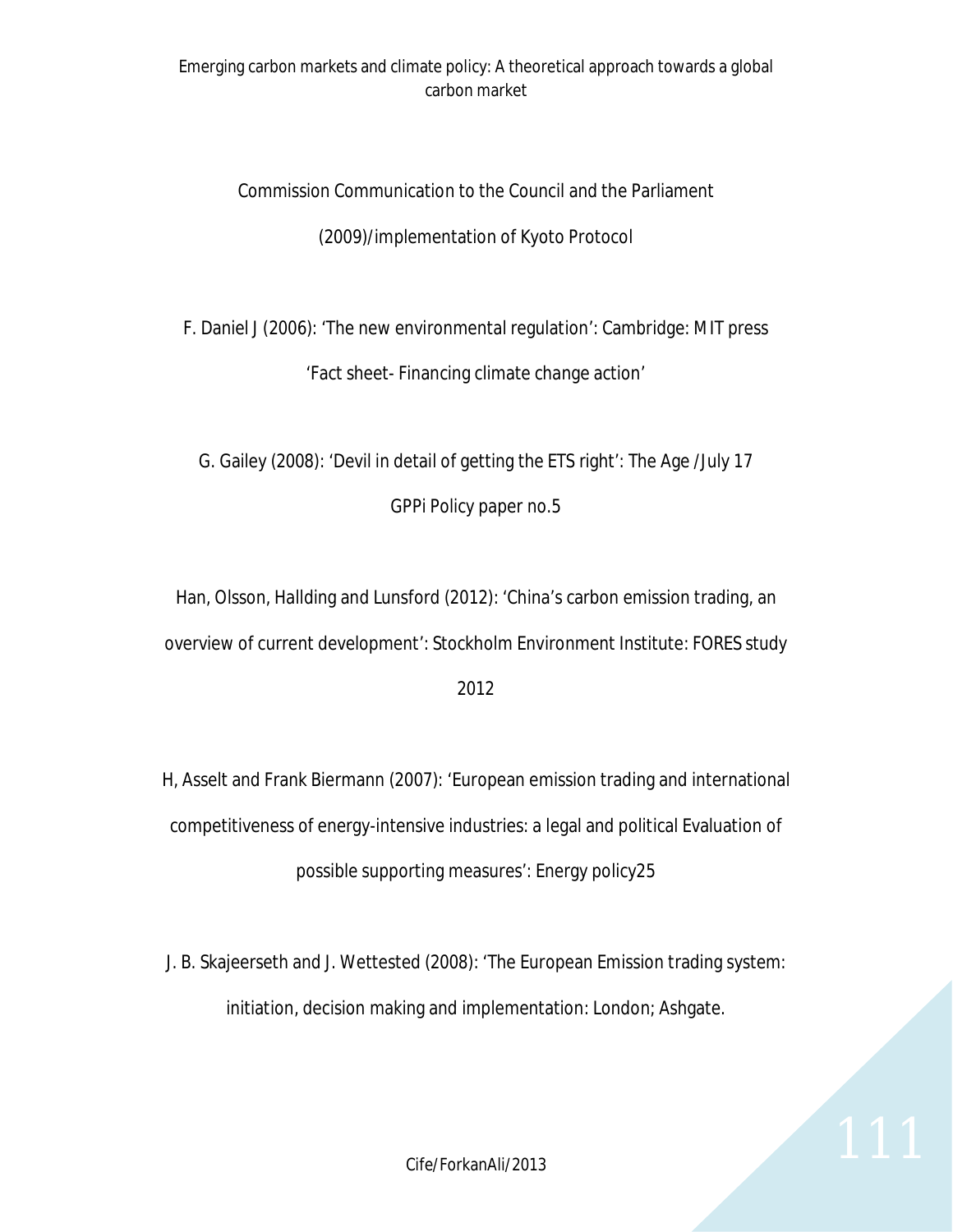J. Martin Witte (2009): 'State and trends and public energy and electricity R&D

support: a Trans Atlantic perspective':op.cit

Joskow (2008): 'The European Union's emissions trading system in perspective':

op.Cit.

Mark Akhurst, Jeff Morgheim, and Rachel Lews (2003): 'Greenhouse gas emission trading in BP,' Energy Policy 7

Michael Margolick, and Doug Russel (2001): 'Corporate greenhouse gas reduction targets', Arlington, VA: Pew center on Global Climate Change

M.Grubb and K. Neuhoff (2006): 'Allocation and competitiveness in the EU emission trading scheme: policy overview: in climate policy 6

P.L. Joskow (2008): 'The European Union's emissions trading system in perspective':

op.Cit.

National Development and Reform Commission (NDRC) -2007:'China's national climate change program'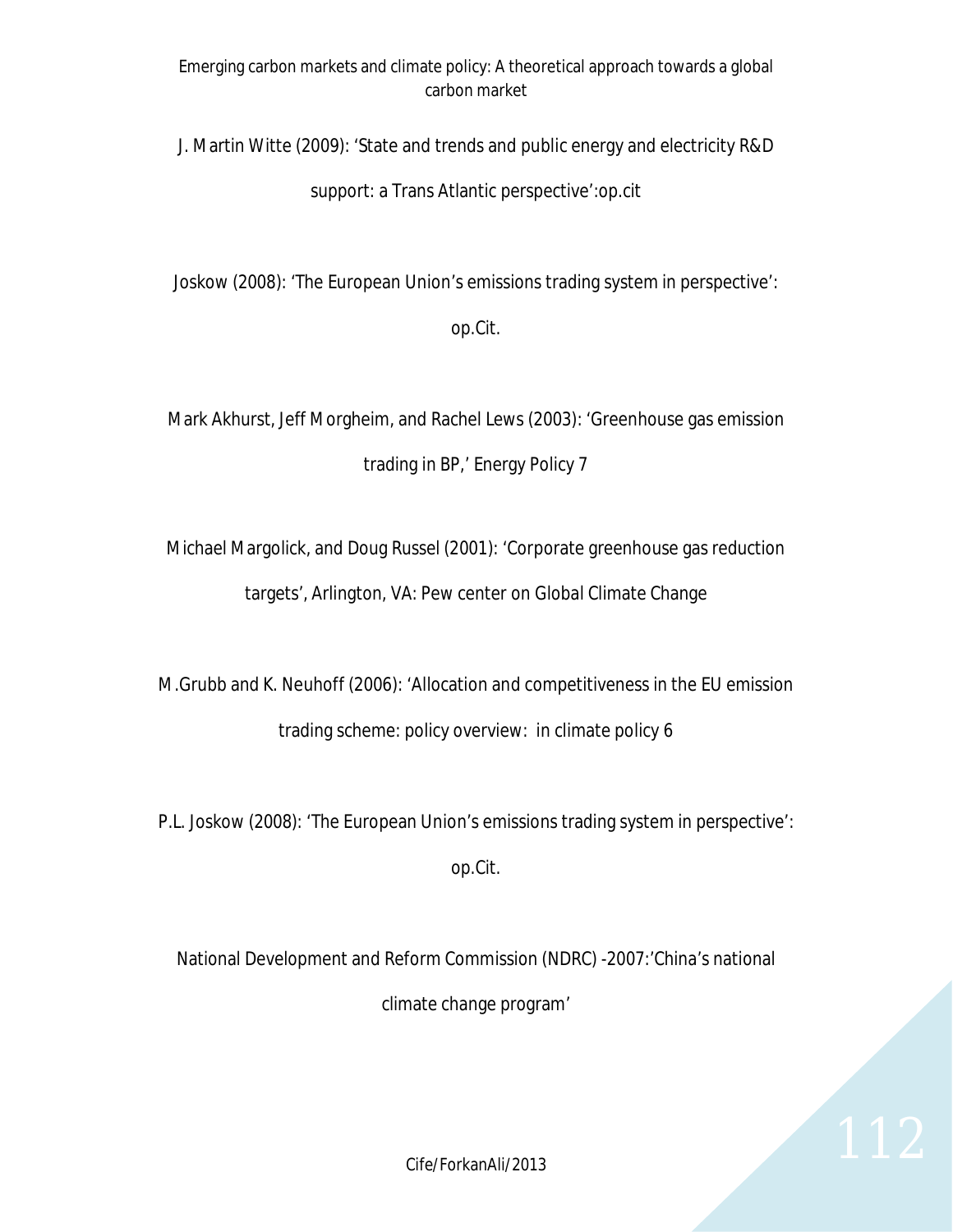### National Action Plan on climate Change (NAPCC): 2008

OECD (2002), "Towards international Emission trading: Design implications for

linkages" (Paris: OECD)

State Council Information Office (2008): 'China's policies and actions for addressing climate change'

S. Tilford (2008): How to make the EUemissions trading system a success: Centre of European Reform, Brussels

T. Behr and J Martin with W. Hoxtell and J. Manzer: 'Towards a global market?

Potentials and limitations of carbon market integration': GPPi Policy Paper No.5 T. Behr and J Martin with W. Hoxtell and J. Manzer: 'Towards a global market?

'World Economic Forum and Bloomberg New Energy Finance'/Green Investing: Reducing the Cost of Financing: 2011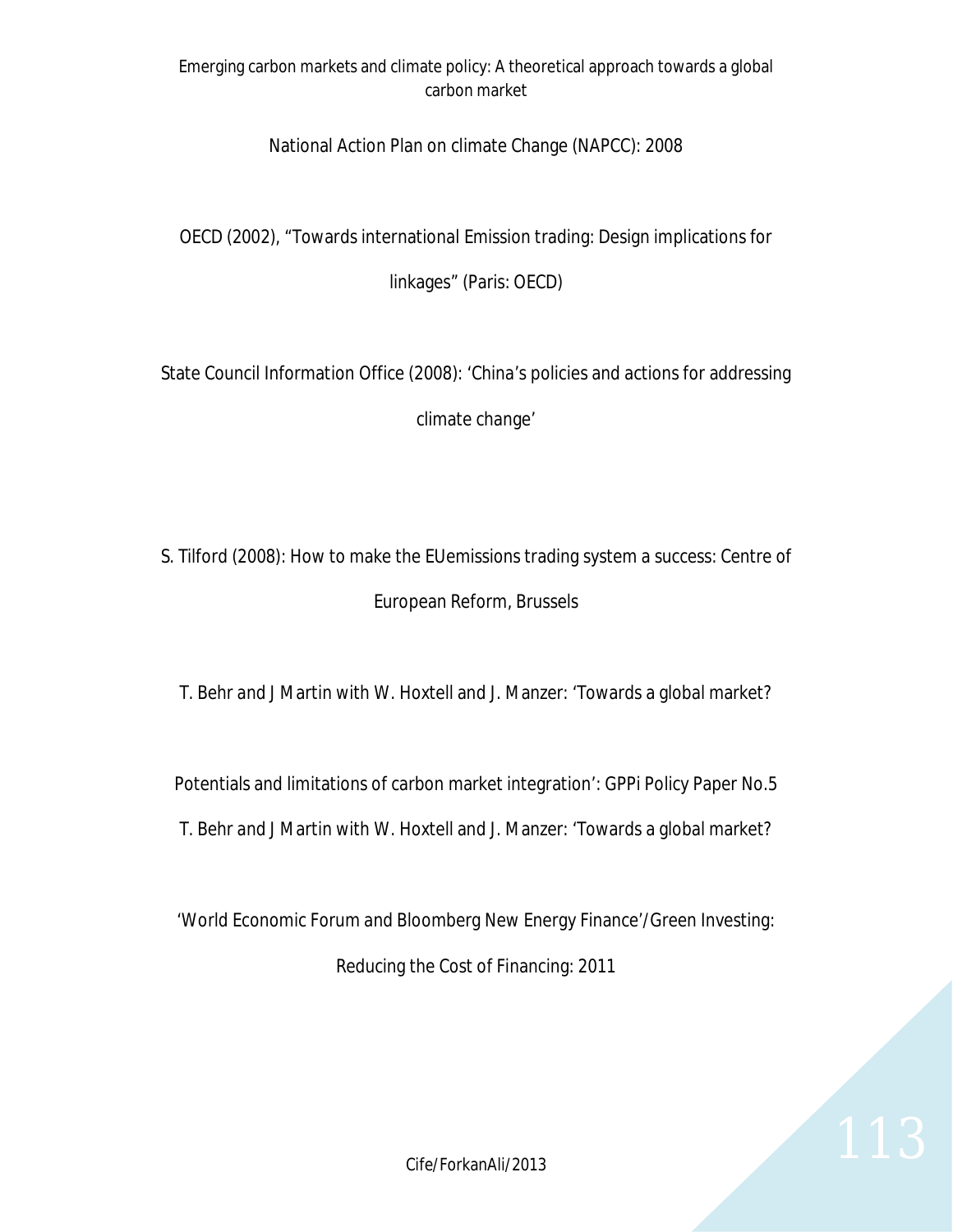X. Zhang (2010): 'China in the transition to a low carbon economy': Energy policy

38(11)

### **TV news**

BBC News on 8<sup>th</sup> December, 2012: 'Climate talks: UN Forum extends Kyoto Protocol

to 2020'

### **Websites**

'Asia pacific Partnership'

http://www.asiapacificpartnership.org/english/default.aspx

http://unfcc.int/essential\_background/kyoto\_protocol/items/1678.php

Climate Action Tracker (2011) at http://www.climateactiontracker.org/

'EU emission trading system' http://

europa.eu.int/comm./environment/climate/emission.htm.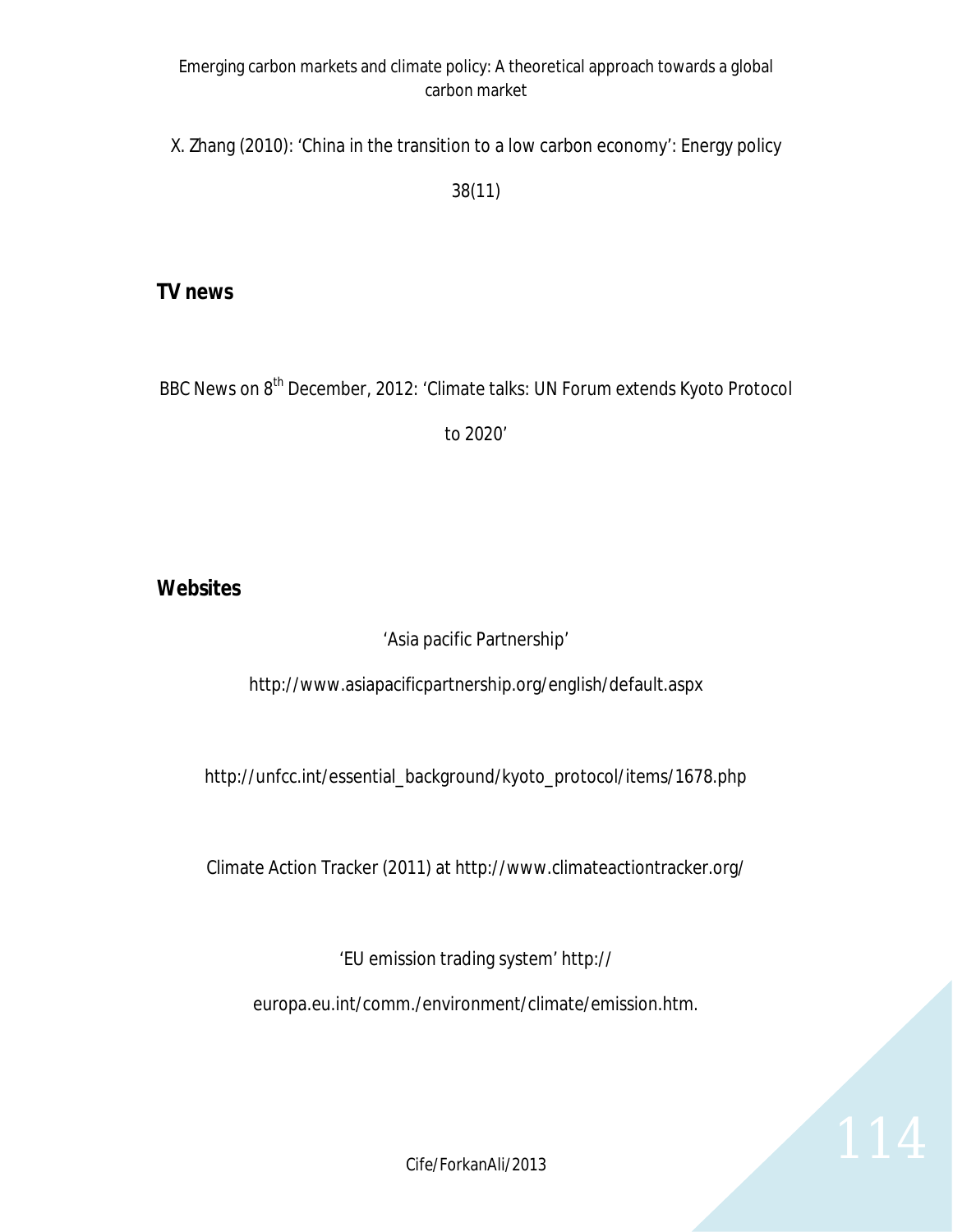'http://www.decc.gov.uk/en/content/cms/emissions/valuation/valuation.aspx

http://www.barackobama.com/2007/10/08/remarks\_of\_senator\_barak\_obam\_28.

php

http:// www.independent.co.uk/news/uk/eu-carbon-tax-plandroped

http://www.abc.net.au/4corners/content/2006

### http://www.dbresearch.com/PROD/DBR\_INTERNET\_EN-PROD

http://nationalcenter.org/KyotoSenate.html

http://en.ndrc.gov.cn/newsrelease/Po20070604561191006823.pdf.

http://www.epa.gov/climatechange/economic/pdfs

http://www.climatechange.gov.au/en/media/whats-new/linking-ets.aspx

http://www.decc.gov.uk/en/content/cms/emissions/valuation/valuation.aspx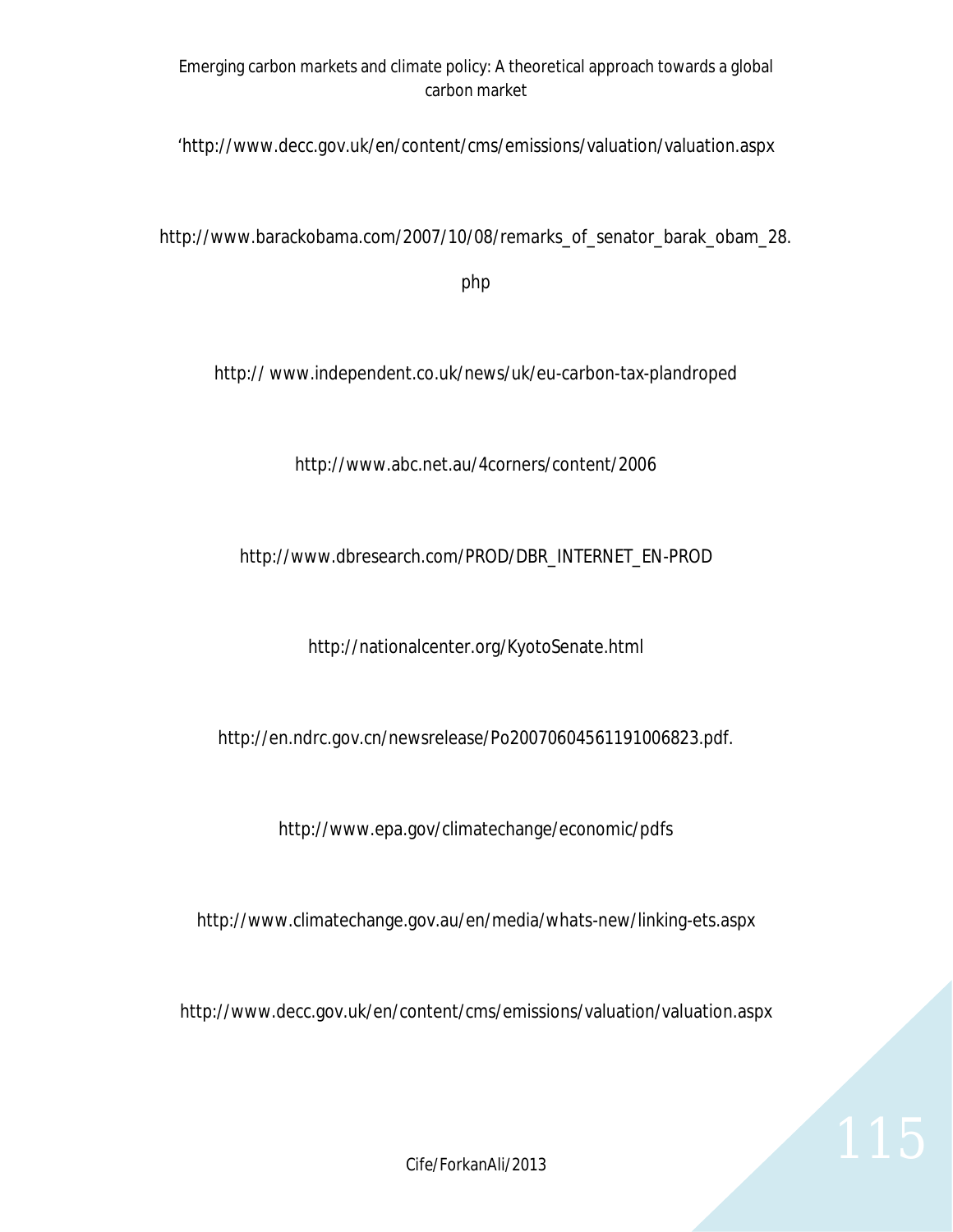'http://www.globalenergygovernence.net/fileadmin/gppi/TESDS\_Conference\_Repo

rt\_final.ppdf

http://www.lieberman.senate.gov/documents/detaildacsa.pdf

http://www.energycoomerce.house.gov/index.php?option=com\_content&view=art

cle&id=1625&catid=141&Itemid=85

http://www.publicintegrity.org/articles/entry

http://www.americaspower.org/News/Press-Room/Press-Release/ACCCE-

Statement-Regarding-the-Waxman-Markey-Discussion-Draft

http://www.americaspower.org/News/Press-Room/Press-Release/ACCCE-

Statement-by-ACCCE-Regarding-the-Passage-of-American-clean-Energy-and-

Security-Act-of-2009

http://www.americaspower.org/News/Press-Room/Press-Release/ACCCE-Statement-by-ACCCE-Regarding-the-Passage-of-American-clean-Energy-and-Security-Act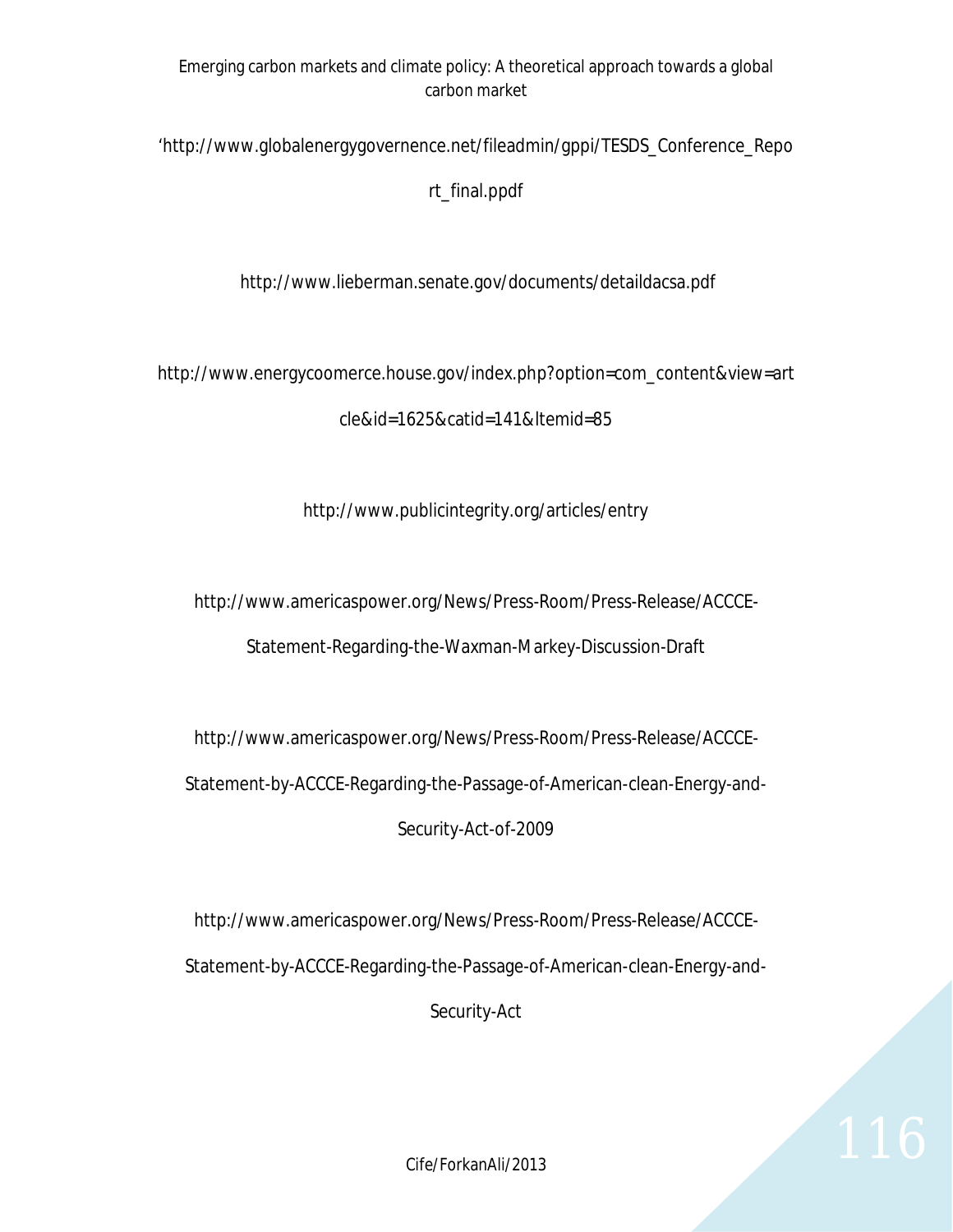#### http://www.eenews.net/public/Greenwire/2009/06/26/4

http://www.greenpeace.org/usa/news/greenpeace-waxman-marky-clim

http://www.ourtask.org/pub/readings/pdfs

http://unfccc.int/fact\_sheets/items/4982.php

'International climate change programs: Lesson learned from the European Union's

emissions trading scheme and the Kyoto protocol's clean development mechanism'

athttp://www.gao.gov/new.items/do9151.pdf

'Lieberman-MacCain climate Stewardship Act' at

http://www.pewclimate.org/policy\_center/analyses/s\_139\_summary.cfm

'Partnership for market readiness (PMR)' at

http://www.wbcarbonfinance.org/Router.cfm?page=PMR&ItemID=61218&FID=612

18

http://www.pointcarbon.com and www.co2e.com.

Science of climate change at http:// www.ipcc.ch. (Reports)

Cife/ForkanAli/2013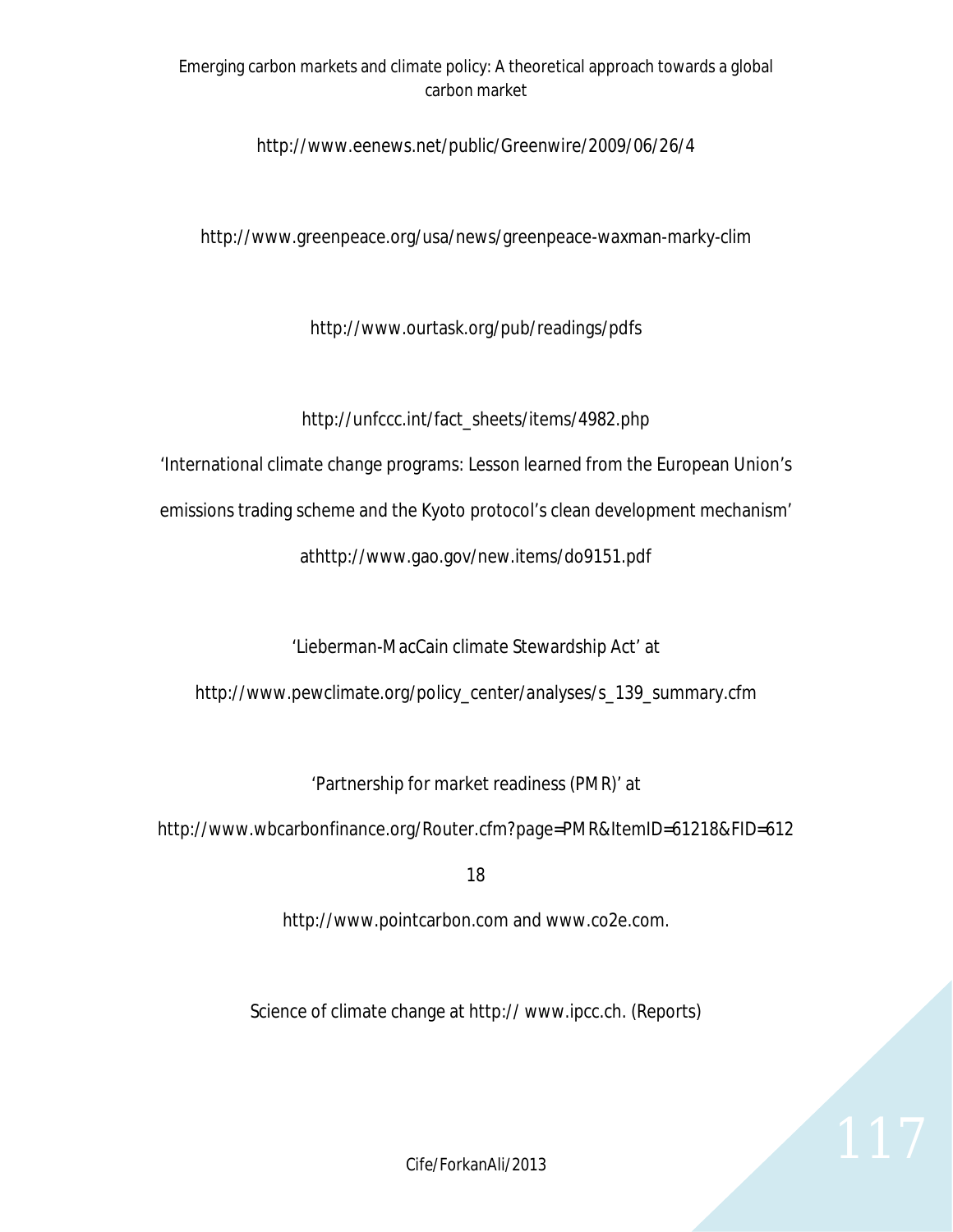'Text of UNFCCC' http// unfcc.int.

'The status of Senate bill 2191, the Lieberman-Warner climate security act' at http://www.lieberman.senate.gov/documents/detailedacsa.pdf

The distributional consequences of a cap-and-trade program for carbon carbon dioxide emission' at http://www.cbo.gov/ftpdocs/21xx/doc2104/carbon.pdf

'UNFCCC COP decision' 1/CP.17 at

http://unfccc.int/documents/decisions/items/3597

UNFCC: 'Emissions Trading': http://

unfcc.int/Kyoto\_protocol/mechanisms/emissions\_trading/items/2731.php

'Waxman-Markey bill at' http://www.graphics.thomsonreuters.com/ce-

insight/EMISSIONS-BILL-HR2454.PDF

'Who gains and who loses under carbon-allowance trading? 'The distributional effects of alternative policy design' at http://www.cbo.gov/ftpdocs/21xx/doc2104/carbon.pdf

World Bank (2012): 'State and trends of the carbon market 2012'